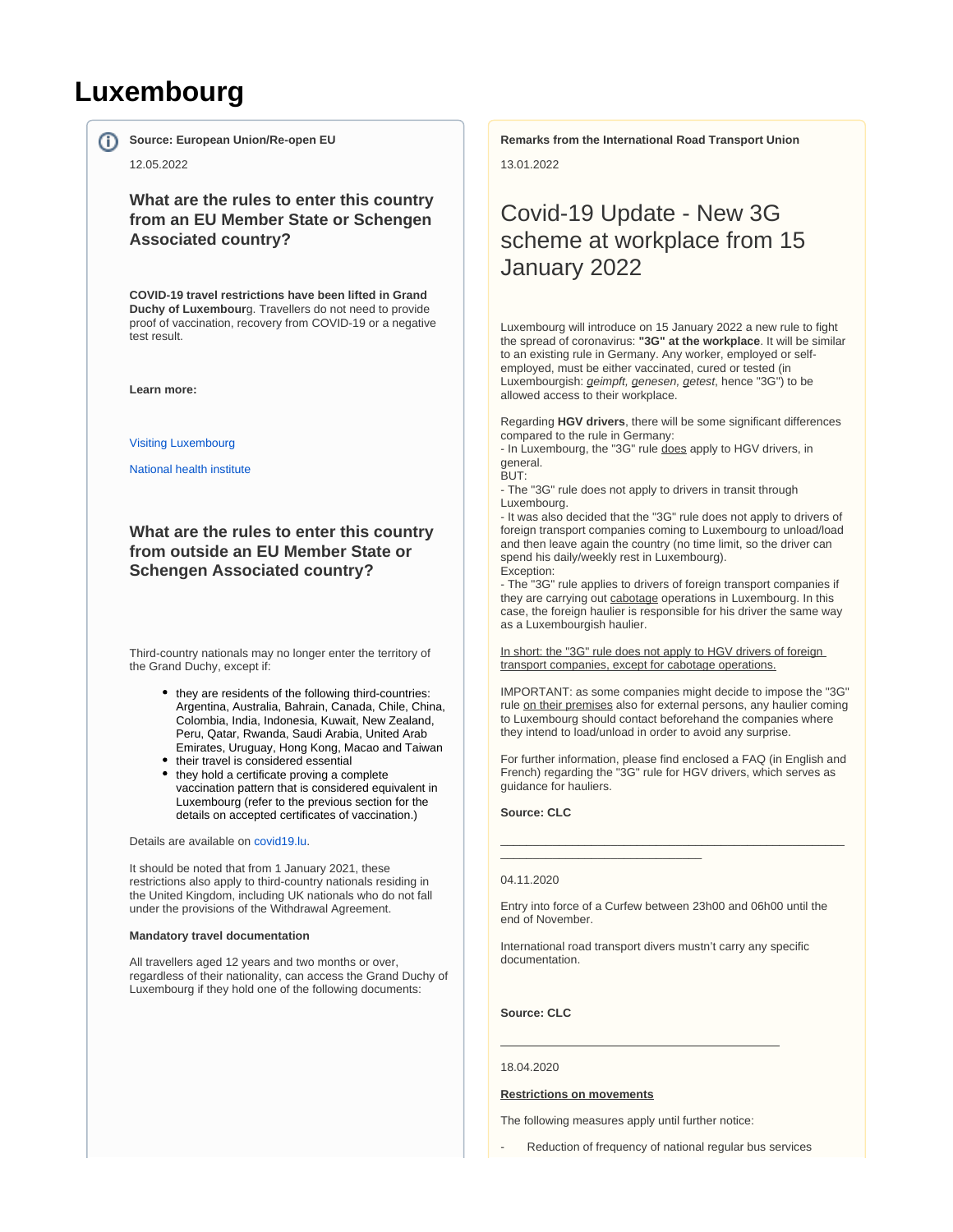a **certificate of vaccination** attesting to a complete vaccination pattern against Covid-19, established in accordance with article 3bis, paragraphs 1 to 2, of the amended law of 17 July 2020 on measures to combat the Covid-19 pandemic. Namely a vaccination certificate issued by the Grand Duchy of Luxembourg, a Member State of the European Union or the Schengen Area. Certificates issued by certain third countries are also accepted provided that the vaccine administered is accepted by the Grand Duchy (this currently applies to certificates issued by the following countries or territories: Albania, Andorra, Armenia, Brazil, Cabo Verde, Canada, El Salvador, Faroe Islands, Georgia, India, Israel, Japan, Lebanon, Moldova, Morocco, Monaco, New Zealand, Panama, Republic of North Macedonia, San Marino, Singapore, South Korea, Togo, Turkey, Ukraine, United Arab Emirates, United Kingdom, United States of America, Vatican).

A complete vaccination pattern means any pattern that defines the number and interval of injections necessary to achieve sufficient protective immunity and is complete upon administration of the required doses if multiple doses are given or, for single-dose vaccines, after a 14-day interval. For persons who have recovered and have been vaccinated within 180 days of the first positive NAAT test result, the vaccination pattern is complete 14 days after the administration of the single dose of any vaccine administered.

- a **certificate of recovery** issued by a doctor or a national authority of a Member State of the European Union or a Member State of the Schengen Area for persons who have had a recent SARS-CoV-2 infection within 6 months prior to travel and who have completed the applicable isolation period in the respective country with the disappearance of all symptoms of infection;
- a **negative result** (on paper or electronic document) of a nucleic acid amplification test (NAAT) of SARS-CoV-2 viral RNA (either by PCR, TMA or LAMP method) performed less than 72 hours prior to the flight, or a rapid antigen test performed less than 48 hours prior to the flight, from a laboratory or other organisation authorised for this purpose. The negative test result must be presented, if necessary along with a translation, either in one of the administrative languages (Luxembourgish, French, German) of Luxembourg, or in English. Documents in Italian, Spanish or Portuguese are also accepted.

The following persons are exempted from these obligations:

- People on duty employed in the transport sector;
- Persons making a return journey by air, for less than 72 hours, from the Grand Duchy to a country which is a member of the Schengen area or the European Union, provided they have not left the Schengen area or the territory of the EU Member States during this period;
- Members of the diplomatic corps, personnel of international organizations and persons invited by these international organizations whose physical presence is required for the proper functioning of these organizations, military personnel, personnel in the field of development cooperation and humanitarian aid, and civil protection personnel in the exercise of their respective functions, and their family members

Suspension of international bus services except for repatriation transport

Public transport on Sundays is suspended until 4 May.

### **Facilitation measures**

On 8 April, the government [extended](http://legilux.public.lu/eli/etat/leg/rgd/2020/04/08/a257/jo) the validity of Certificates of Professional Competence that expire during the crisis for further six months.

Validity of a serie of ADR certificates is extended over different periods of time. Full list can be consulted [here](https://www.itf-oecd.org/sites/default/files/docs/l-measures-covid19_0.pdf).

### **Source: ITF**

#### 16.04.2020

On 16 April, the Luxembourg Minister of Mobility has signed a new [r](http://legilux.public.lu/eli/etat/leg/rmin/2020/04/16/a292/jo) [elaxation](http://legilux.public.lu/eli/etat/leg/rmin/2020/04/16/a292/jo) of the rules regarding driving and rest times.

The new rules apply from 18 April until 31 May, included, and are as follows:

- Art. 6.1: Increase of the maximum daily driving time from 9 hours to 11 hours, not more than three times per week

- Art. 6.3: Increase of the fortnightly driving time from 90 hours to 96 hours

- Art. 8.6: Postponement of a weekly rest period from six to seven 24-hour periods, with the obligation to compensate during the following week

- Art. 8.8: possibility for the driver to take the regular weekly rest in the vehicle, as long as it has suitable sleeping facilities,for each driver and the vehicle is stationary.

### **Source: CLC**

#### 22.03.2020

The Ministry of Mobility has set out [new measures](https://mmtp.gouvernement.lu/fr/actualites.gouvernement%2Bfr%2Bactualites%2Btoutes_actualites%2Bcommuniques%2B2020%2B03-mars%2B13-transport-public.html) for bus and coach transport in Luxembourg. The measures apply immediately and until further notice and provide for the following:

- The front door of multi-door vehicles can no longer be used by passengers
- The first row of passenger seats should remain unoccupied. The driver is requested to put up barrier tape or similar
- The driver does not sell tickets (RegioZone) anymore The social distancing rules must be displayed on the vehicle

### **Source: CLC**

#### 20.03.2020

#### **Restrictions**

A state of emergency has been declared for 3 months but may be cancelled earlier. There are no restrictions considering transport of goods in Luxembourg, but there may be short waiting times at the borders.

Relieves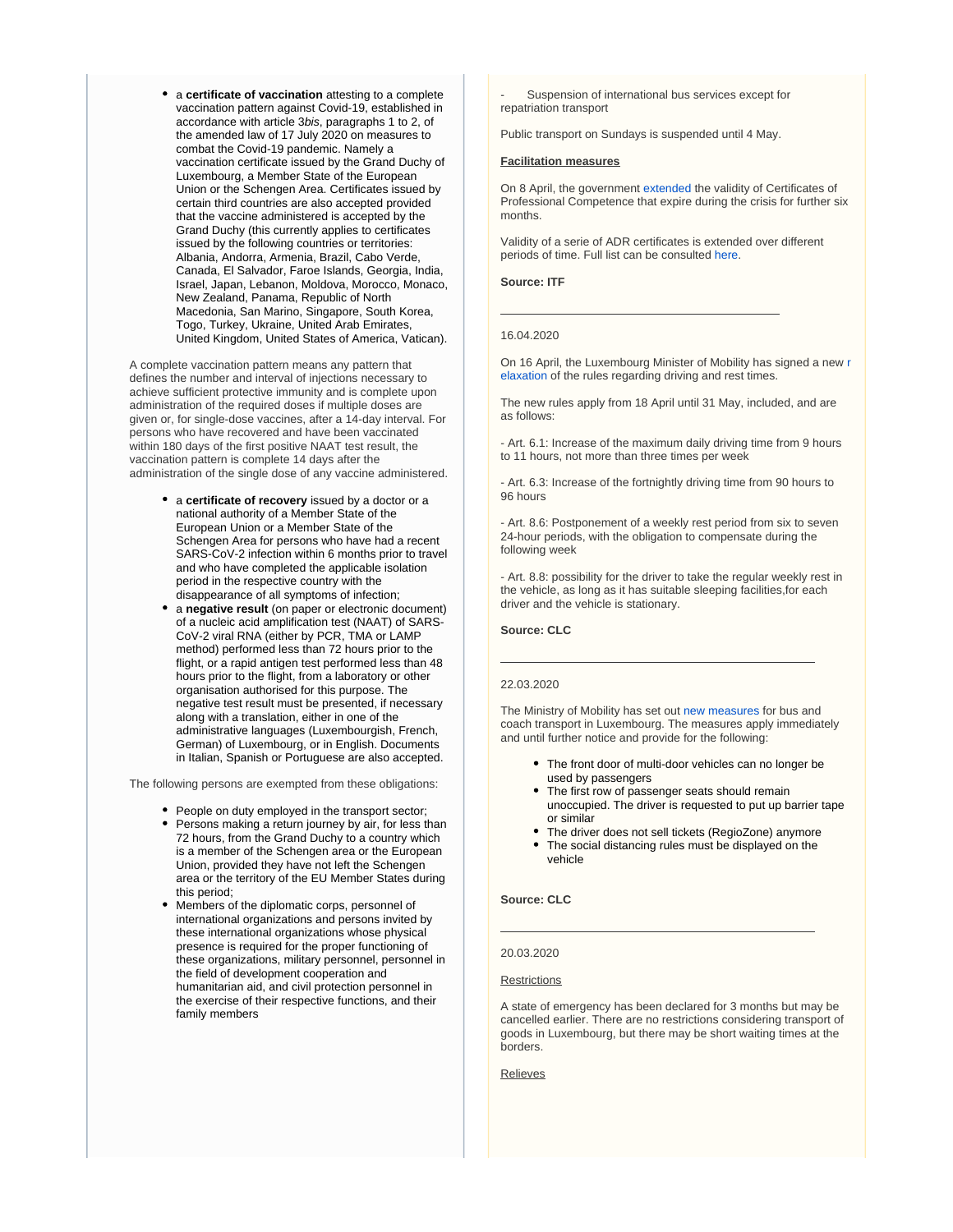Until 14 January 2022 inclusive, additional sanitary measures are applicable to all travel from Botswana, Eswatini, Lesotho, Mozambique, Namibia, South Africa and Zimbabwe. Any person (regardless of nationality and age) who stayed in Botswana, Eswatini, Lesotho, Mozambique, Namibia, South Africa or Zimbabwe during the 14 days prior to his or her arrival on Luxembourg territory must undergo as soon as possible a nucleic acid amplification test (NAAT) for the detection of SARS-CoV-2 viral RNA (PCR, TMA or LAMP methods) upon arrival in the Grand Duchy, and inform the medical analysis laboratory that he or she has stayed in one or several of these countries. This obligation applies to any person who has stayed in these countries during the 14 days preceding his/her arrival, regardless of the duration of the stay in these countries and in Luxembourg, and regardless of the means of transport to the Grand Duchy.

Upon arrival in the Grand Duchy, the persons concerned are placed in strict quarantine for 7 days with the obligation to undergo a second nucleic acid amplification tests of SARS-CoV-2 viral RNA (PCR, TMA or LAMP methods) from the 6th day of quarantine. In the event of refusal to submit to the test on arrival or at the end of the 7-day quarantine period, the quarantine will be extended for a further 7 days, bringing the total duration to 14 days.

Persons concerned must notify their presence to the Health Inspection Department (by e-mail: [contact-covid@ms.etat.lu](mailto:contact-covid@ms.etat.lu) or by telephone: 247-65533), which ensures a reinforced monitoring and tracing system.

Exception

- Children under 12 years
- People on duty employed in the transport sector
- Transit passengers
- Health professionals, health researchers and care providers for elderly people
- Members of the diplomatic corps, personnel of international organizations and persons invited by these international organizations whose physical presence is required for the proper functioning of these organizations, military personnel, personnel in the field of development cooperation and humanitarian aid, and civil protection personnel in the exercise of their respective functions, and their family members

### **Entry rules**

Only residents in EU and Schengen Associated countries can enter the territory of the Grand Duchy of Luxembourg for nonessential reasons. These travellers must provide the documents listed below.

### **Document checklist:**

Third country nationals who meet the following conditions are authorised to enter the territory:

Luxembourg has agreed on a temporary and limited relaxation of the enforcement of driving and rest times for the drivers involved in domestic and international delivery of goods. This relaxation is granted pursuant to Article 14(2) of [Regulation \(EC\) No 561/2006](https://www.iru.org/apps/cms-filesystem-action?file=/flashinfo/EU%20Regulation%20No.%20561%202006.pdf). This temporary relaxation applies from 19 March 2020 and will run until 17 April 2020.

Luxembourg has made it clear that driver and road safety must not be compromised. Drivers should not be expected to drive whilst tired - employers remain responsible for the health and safety of their employees and other road users.

For the above mentioned category of drivers, the following provisions will be temporarily relaxed as follows:

- Derogation to Article 6(2): replacement of the maximum weekly driving limit of 56 hours with one of 60 hours.

- Derogation to Article 6(3): replacement of the maximum fortnightly driving limit of 90 hours with one of 96 hours.

- Derogation to Article 8(6): postponement of a weekly rest period beyond six-24 hours period.

**Source: CLC**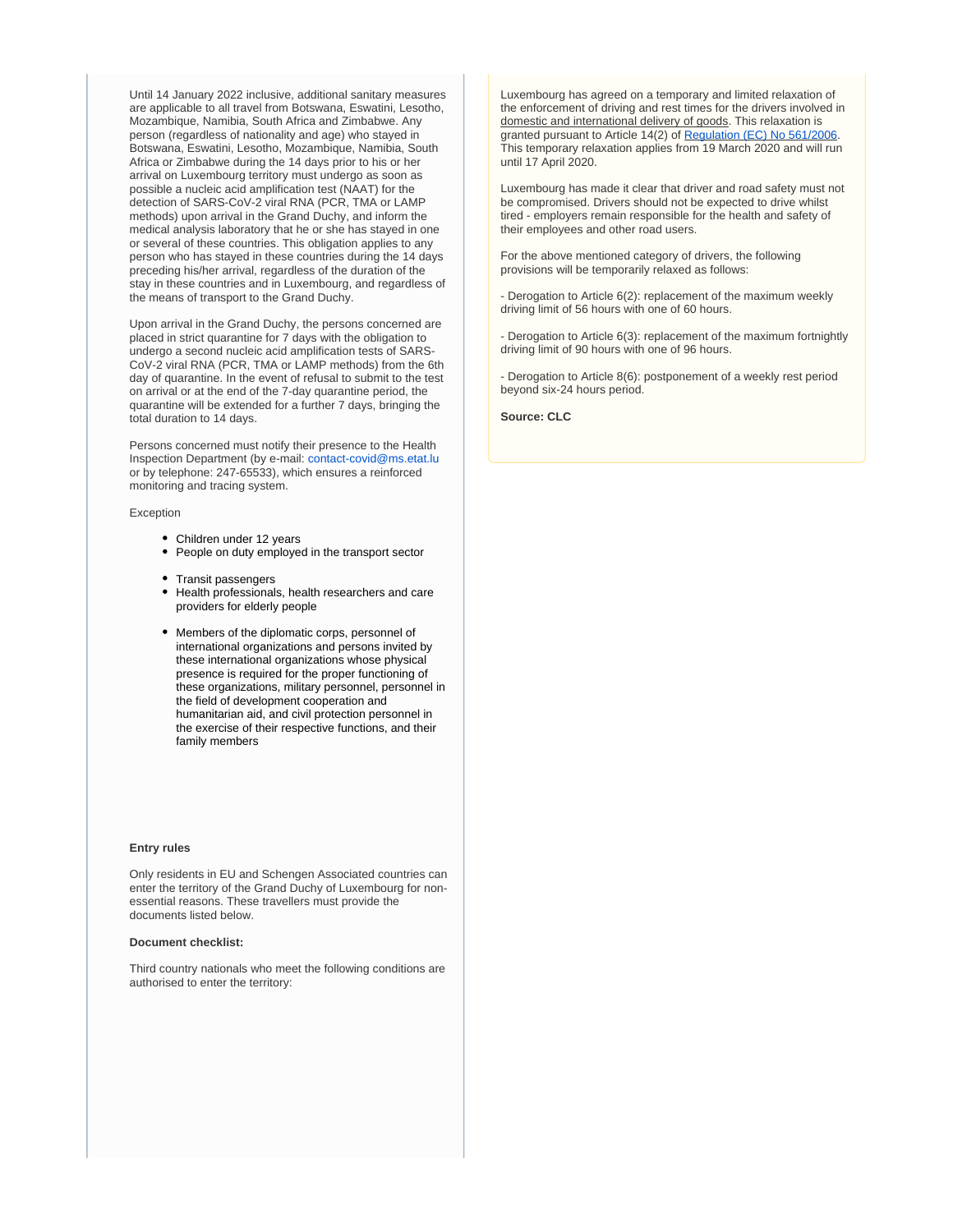- if they are in possession of a residence permit or a residence permit for family members of a Union citizen, including persons falling under the provisions of the EU-UK Withdrawal Agreement, as well as any other person holding a right of residence or a national long term visa in accordance with the national law of a Member State of the European Union or of the countries associated with the Schengen area.
- or if they meet one of the following conditions:
	- If they are in possession of a **certificate proving a complete vaccination pattern** t hat is considered equivalent in Luxembourg. The validity of the vaccination certificate is set at 9 months from the date when the vaccination pattern is considered completed. The validity of the certificate for the booster vaccination is unlimited;
	- $\circ$  or if they are in possession of a recovery certificate that is considered equivalent in Luxembourg. The validity of the recovery certificate starts on the 11th day after the date of the first positive NAAT test result and ends at the latest 180 days after the given result;
	- or if they are **residents of third countries** i ncluded on the list of third countries whose residents should not affected by a temporary restriction at the external borders (and who are authorised to enter Luxembourg, including for non-essential travels);
	- $\circ$  or if their travel is considered essential.

For any travel by air transport to the Grand Duchy, persons over the age of 12 years and 2 months, authorised to enter Luxembourg (regardless of nationality), must present, before boarding a flight to Luxembourg:

- Proof of full vaccination, which is valid:
	- from the day of the second dose of vaccine of BioNTech/Pfizer / Moderna / AstraZeneca)
	- o from 14 days after the single dose of Janss en/ Johnson & Johnson
	- $\circ$  from 2 weeks after the first dose of any approved vaccine, for people who recovered from a previous COVID-19 infection in the last 6 months.

Accepted vaccines: BioNTech Pfizer (Comirnaty), Moderna (Spikevax), AstraZeneca (Vaxzevria) and Janssen. Along with these vaccines, Luxembourg accepts, in the context of the recognition process of vaccination certificates issued by third countries, other vaccines considered to be "bio-similar" to the aforementioned four vaccines, namely: Covishield (Serum Institute of India Pvt. Ltd (SII)), R-Covi (R-Pharm), Covid-19 vaccine (recombinant) (FIOCRUZ)

- Proof of recovery from COVID-19. Validity: between the 11th and 180th day after a positive PCR test.
- A negative result to a pre-departure test.

Accepted tests: molecular (PCR) test, valid 48 hours, and rapid antigen tests, valid 24 hours.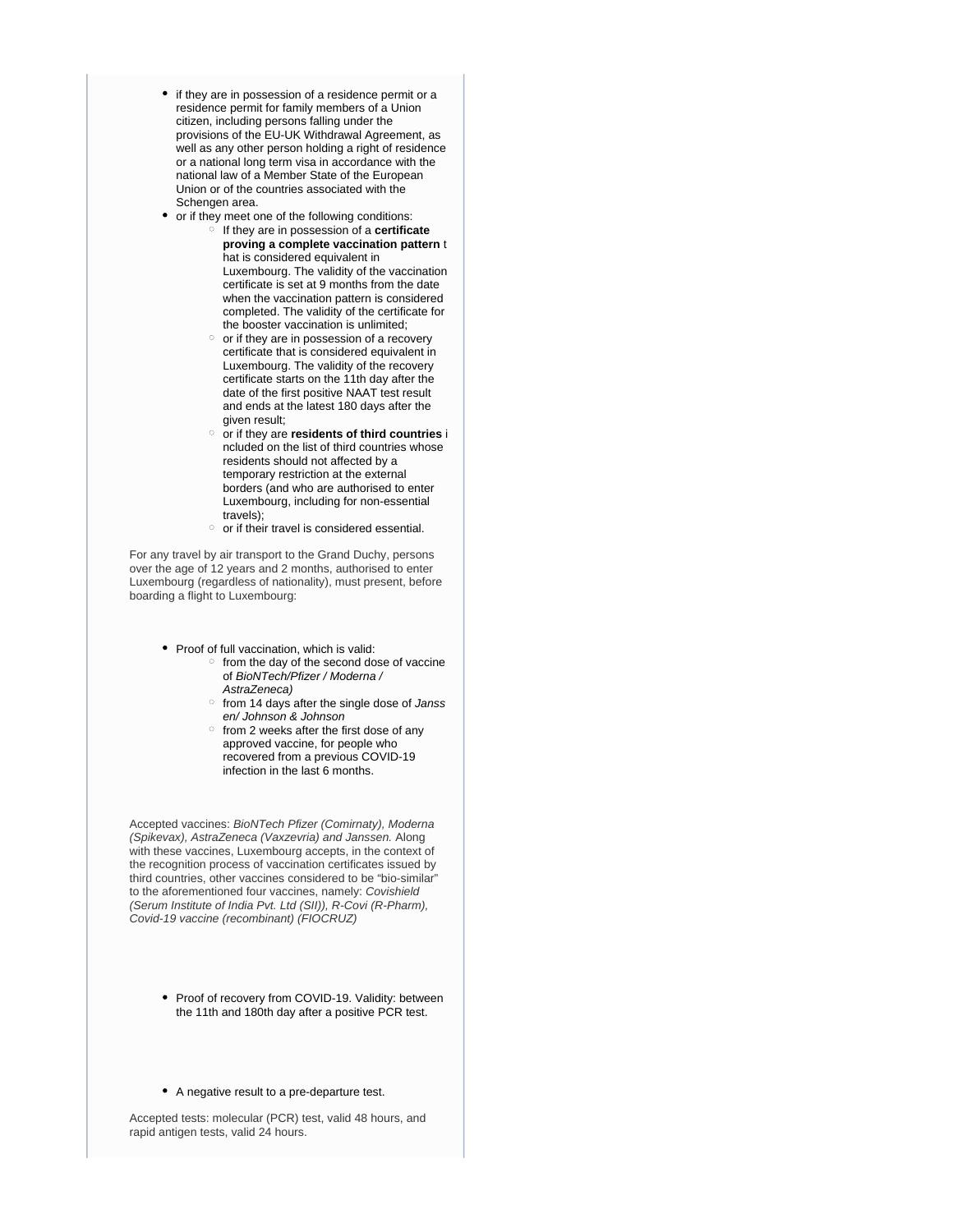Travellers can provide proof of vaccination, proof of recovery from COVID-19 or the negative test result with one of the following:

- A valid '[EU Digital COVID Certificates](https://covid19.public.lu/en/covidcheck/certificate.html)', meeting the criteria listed above
- Certificates meeting the same requirements listed for the EUDCC (in English, French, Dutch or Luxembourgish)

**Children younger than 12 years and 2 months** are exempt from quarantine and testing requirements.

**Learn more:**

[General information](https://covid19.public.lu/en.html)

[National health institute](https://www.lih.lu/)

## **May I transit this country?**

### **YES**

All travellers, aged 12 years and 2 months or older, authorised to enter Luxembourg (regardless of their nationality), must present, before boarding a flight to Luxembourg either a certificate of vaccination, a certificate of recovery or a negative test result. Please refer to the previous section on travel for details.

Passengers travelling from a non-EU country to another non-EU country may transit through the international transit area of airports located in the Schengen area. Rules regarding airport transit visa requirements continue to apply.

## **National health measures**

In Grand Duchy of Luxembourg, providing proof of full vaccination, recovery from COVID-19 or a negative test result is **not required to access public spaces.**

**Learn more:**

[General information](https://covid19.public.lu/en.html) [Sanitary measures](https://covid19.public.lu/en/sanitary-measures.html)

**Use of facemasks**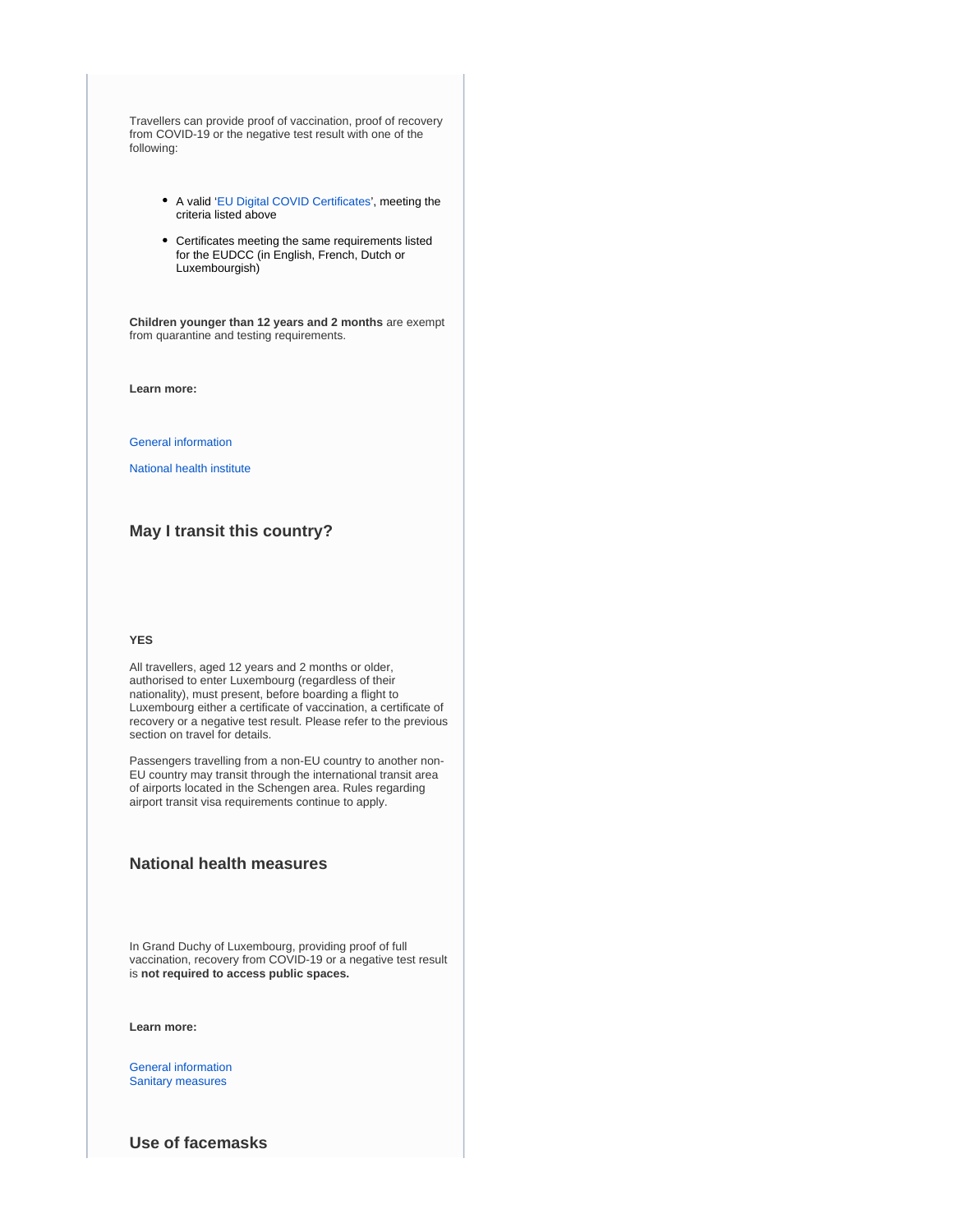The use of facemasks is mandatory in **certain cases**, including **public transport, hospitals, elderly homes and other care facilities**. Exemptions:

- Children under 6 years of age
- Persons with a disability or a pathology with a medical certificate

## **Physical Distancing**

Physical distancing still applies in certain specific cases, including in public transport, hospitals and residential care facilities for the elderly.

## **Indoor and outdoor meetings, public or private gatherings and events**

## **Safety measures for public transportation**

In all forms of public transport, **facemasks are mandatory**, with the exception of the driver if a distance of two meters can be respected, or if a partition seperates him from the passengers.

## **Places of worship**

**Quarantine**

**Isolation**

Isolation applies to people who have been confirmed as being infected by COVID-19.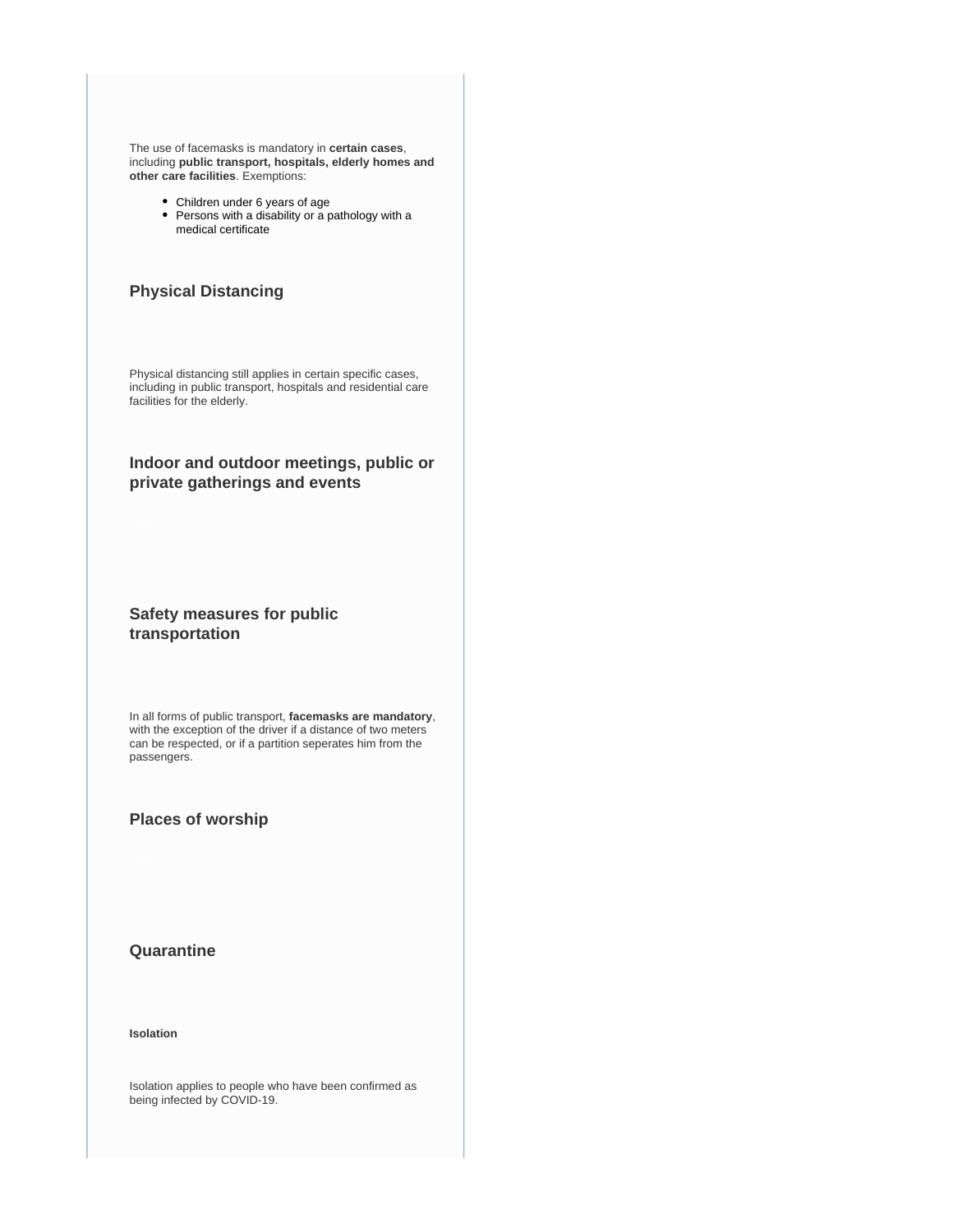In the case of isolation, the period (usually 10 days) can be shortened if the infected person performs 2 rapid antigen SARS-CoV-2 tests within 24 hours of each other with negative results. This new duration of isolation applies to all persons, regardless of their vaccination status.

### **Quarantine**

Quarantine applies to people who have had contact with an infected person. The Health Directorate **recommends** for 7 days after the potentially infecting contact:

- To avoid contact with vulnerable people
- To limit your contacts (avoid parties and gatherings)
- To wear a mask during this period, if possible an FFP2 mask
- To test yourself regularly. We recommend that you carry out a rapid antigen self-test for 5 days after the last high-risk contact.

**Learn more:**

### [Isolation and quarantine](https://covid19.public.lu/dam-assets/covid-19/sante-protection/isolement-quarantaine/tableau-isolatioun-DE-FR-LU-PT-EN.pdf)

**[Testing](https://covid19.public.lu/en/testing.html)** 

**Non-essential (other than medicine and food) shops**

**Tourist accommodations**

## **Catering establishments**

**Cinemas, museums and indoor attractions**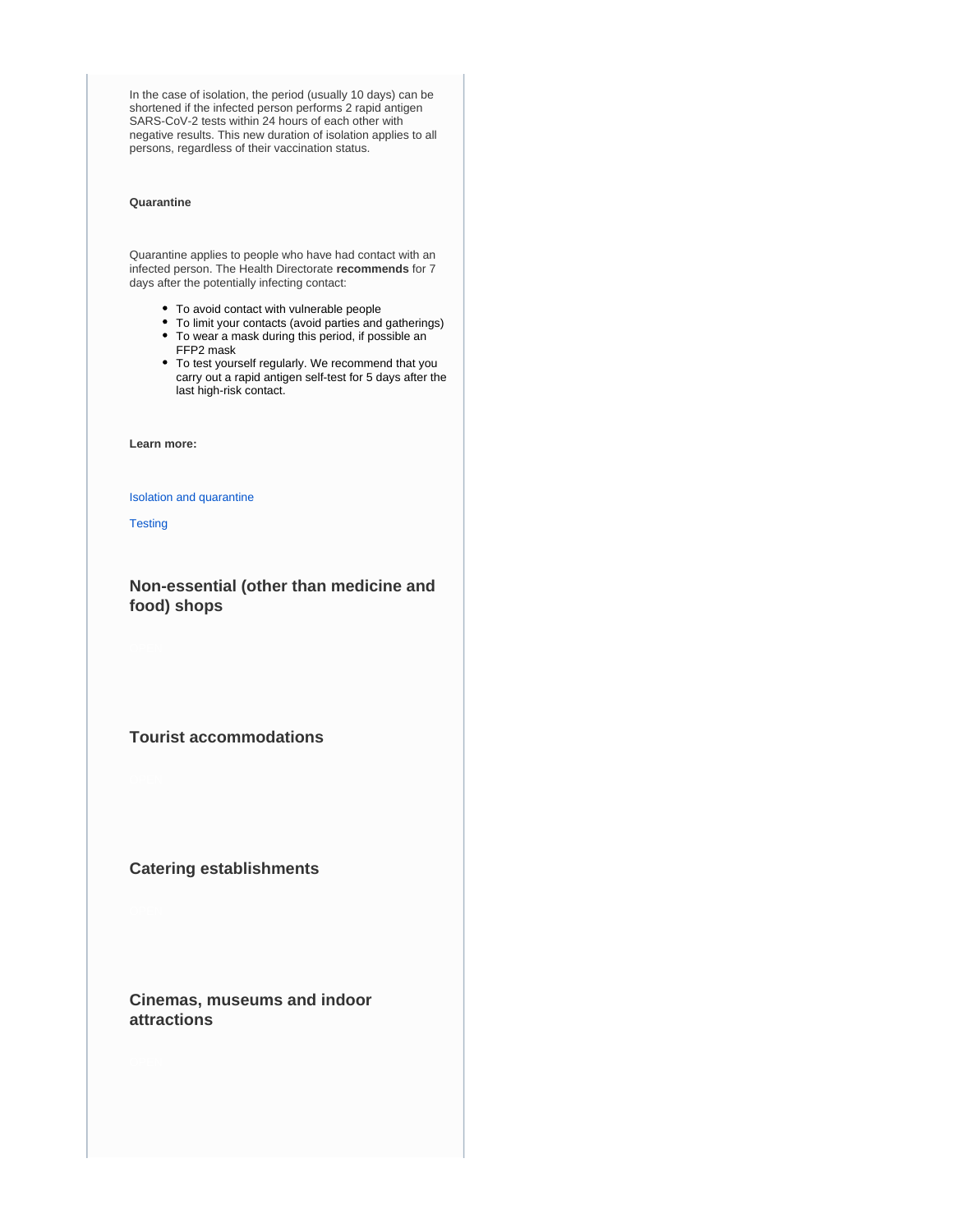## **Personal care services**

## **Outdoors areas and beaches**

## **Other measures**

**The wearing of masks is compulsory in hospitals, elderly homes and other care facilities.**

For staff, external providers and visitors of hospitals, elderly homes and other care facilities the CovidCheck 3G system applies.

Above the age of 12 years and 2 months, you must present a certificate of vaccination, recovery, contraindication to vaccination or a negative COVID-19 test in order to be admitted to a hospital:

- If you go to the hospital for a consultation, examination, medical care or treatment.
- If you are accompanying a person to the hospital for a consultation, examination, medical care or treatment.
- If you are accompanying someone during their stay in hospital (e.g. a parent who stays with their minor child during the child's hospitalisation).

In order not to deprive patients of care, the option of performing a self-test on site is also available for patients in hospitals and for any accompanying persons.

## **National website with coronavirusrelated information for TOURISM**

\_\_\_\_\_\_\_\_\_\_\_\_\_\_\_\_\_\_\_\_\_\_\_\_\_\_\_\_\_\_\_\_\_\_\_\_\_\_\_\_\_\_\_\_\_\_\_\_\_  $\_$  ,  $\_$  ,  $\_$  ,  $\_$  ,  $\_$  ,  $\_$  ,  $\_$  ,  $\_$  ,  $\_$  ,  $\_$  ,  $\_$  ,  $\_$  ,  $\_$  ,  $\_$ 

[Visit Luxembourg](https://www.visitluxembourg.com/en)

04.03.2022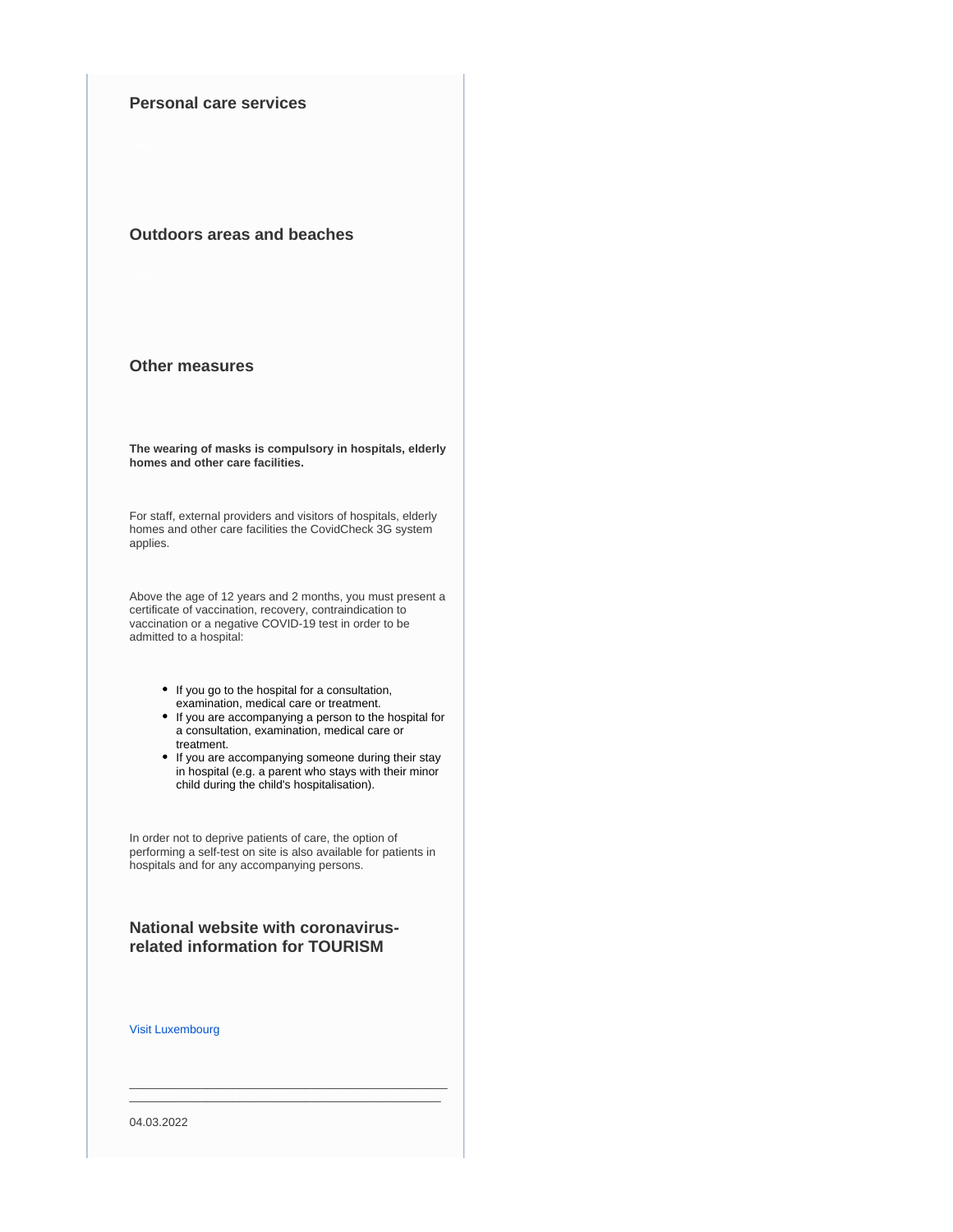## **What are the rules to enter this country from an EU Member State or Schengen Associated country?**

#### **Document checklist:**

Travellers must provide all the following documents before boarding a flight to Luxembourg:

> 1. Proof of vaccination or recovery from COVID-19 or negative result to a pre-departure molecular test (valid 48 hours) or rapid antigen test (valid 24 hours). Details in the section below.

Certain categories of people are exempt from this requirement:

- Healthcare professionals, health researchers, and elderly care professionals, in the exercise of their functions;
- People on duty employed in the transport sector;
- Persons making a return journey by air, for less than 72 hours, from the Grand Duchy to a country which is a member of the Schengen Area or the European Union, provided they have not left the Schengen Area or the territory of the EU Member States during this period;
- Diplomats, staff of international organisations and people invited by international organisations whose physical presence is required for the well-functioning of these organisations, military personnel, development cooperation personnel, humanitarian aid workers and civil protection personnel in the exercise of their functions.
- Children younger than 12 years and 2 months.

### **Entry rules**

No entry requirements : citizens of the European Union and of the countries associated with the Schengen area, as well as citizens of San Marino, Andorra, Monaco and the Vatican /Saint See, are free to enter the territory of the Grand Duchy of Luxembourg, regardless of the purpose of the stay and not only to return to their homes.

**Children younger than 12 years and 2 months** are exempt from quarantine and testing requirements.

**Learn more:**

[Visiting Luxembourg](https://covid19.public.lu/en/travellers/visiting-luxembourg.html)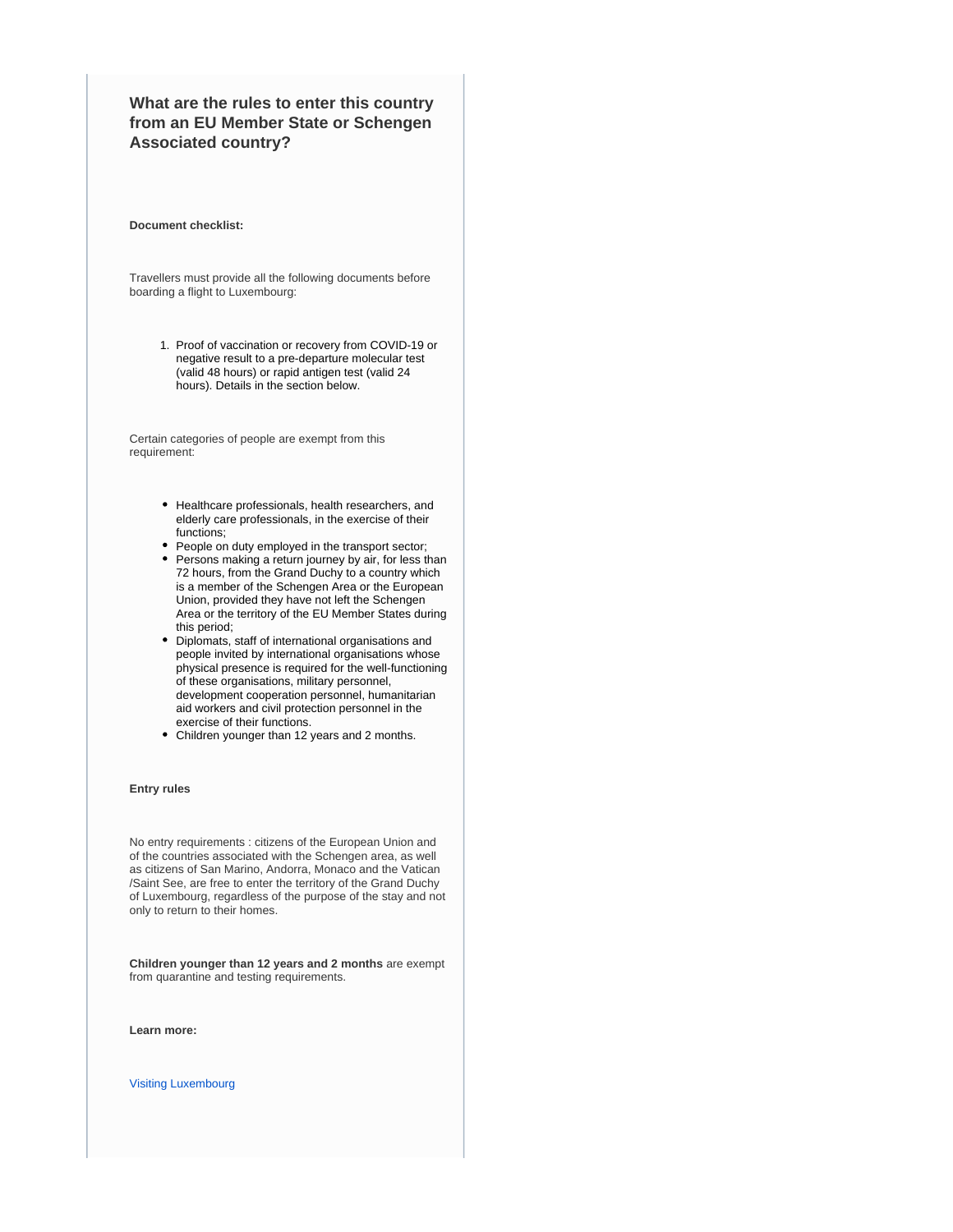## **Entering this country with the EU Digital COVID certificate**

All travellers older than 12 years and 2 months can enter if their 'EU Digital COVID Certificate' contains one of the following:

- Proof of full vaccination certificate, which is valid:
	- $\circ$  from the day of the second dose of vaccine of BioNTech/Pfizer / Moderna / AstraZeneca)
	- o from 14 days after the single dose of Janss en/ Johnson & Johnson
	- $\circ$  from 2 weeks after the first dose of any approved vaccine, for people who recovered from a previous COVID-19 infection in the last 6 months.

Accepted vaccines: BioNTech Pfizer (Comirnaty), Moderna (Spikevax), AstraZeneca (Vaxzevria) and Janssen. Along with these vaccines, Luxembourg accepts, in the context of the recognition process of vaccination certificates issued by third countries, other vaccines considered to be "bio-similar" to the aforementioned four vaccines, namely: Covishield (Serum Institute of India Pvt. Ltd (SII)), R-Covi (R-Pharm), Covid-19 vaccine (recombinant) (FIOCRUZ)

- Proof of recovery from COVID-19. Validity: between the 11th and 180th day after a positive PCR test.
- Negative molecular (valid 48 hours) or antigen test (valid 24 hours).

## **Entering this country without the EU Digital COVID certificate or with a certificate not compliant with national requirements**

Documents equivalent to the 'EU Digital COVID Certificate' (EUDCC) in English, French, Dutch or Luxembourgish are also accepted, if they meet the same requirements listed above for the EUDCC.

**Learn more:**

[General information](https://covid19.public.lu/en.html)

[National health institute](https://www.lih.lu/)

 $\_$ 

You can find the latest information on air travel regulations for this country on the [IATA website.](https://www.iatatravelcentre.com/international-travel-document-news/1580226297.htm)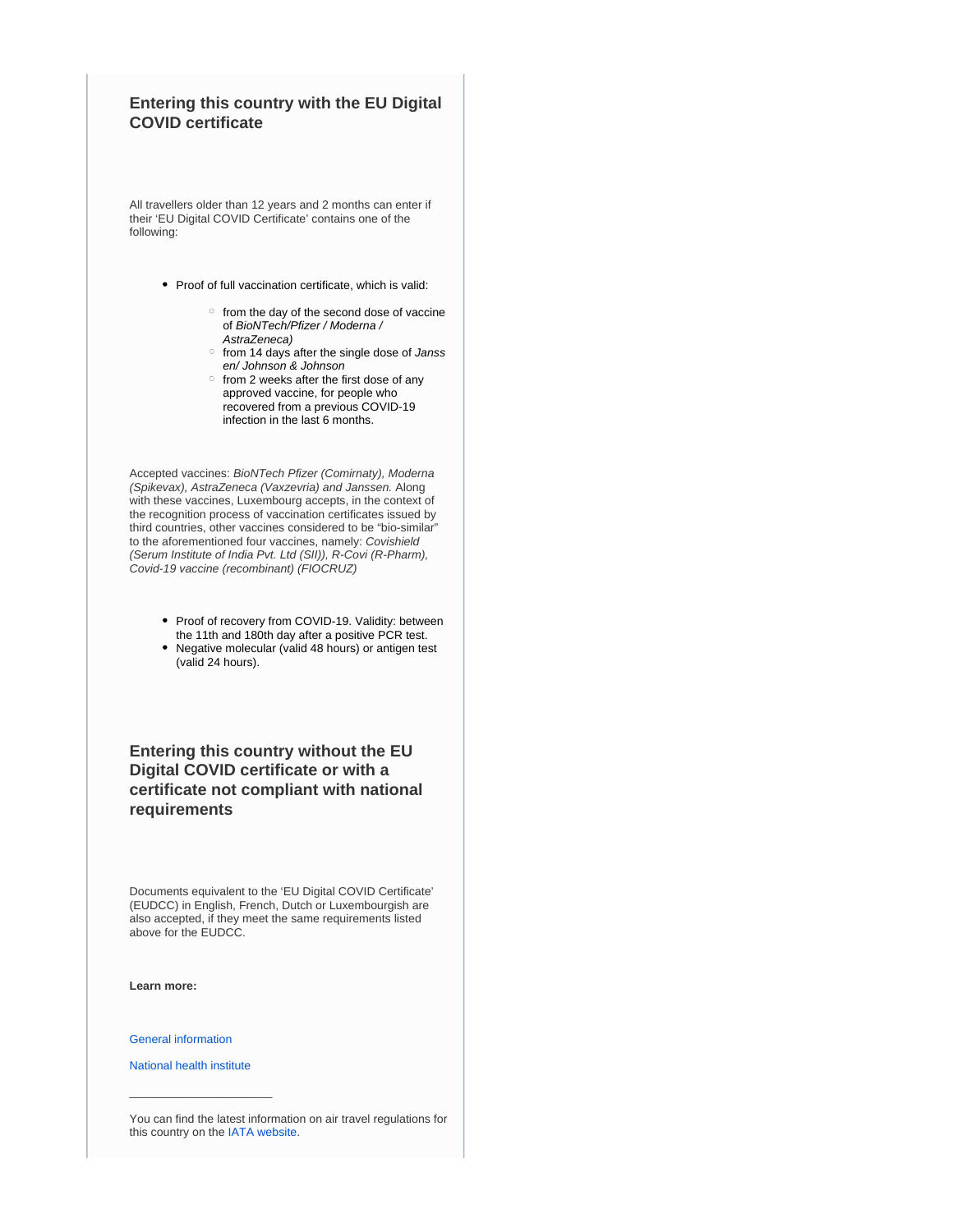You can also find information about [your passenger rights](https://europa.eu/youreurope/citizens/travel/passenger-rights/index_en.htm) on our portal for citizens.

[Documents you need to travel in Europe](https://europa.eu/youreurope/citizens/travel/entry-exit/index_en.htm) [Health cover for temporary stays](https://europa.eu/youreurope/citizens/health/unplanned-healthcare/temporary-stays/index_en.htm)

## **What are the rules to enter this country from outside an EU Member State or Schengen Associated country?**

Third-country nationals may no longer enter the territory of the Grand Duchy, except if:

- they are residents of the following third-countries: Argentina, Australia, Bahrain, Canada, Chile, China, Colombia, India, Indonesia, Kuwait, New Zealand, Peru, Qatar, Rwanda, Saudi Arabia, United Arab Emirates, Uruguay, Hong Kong, Macao and Taiwan
- their travel is considered essential  $\bullet$
- they hold a certificate proving a complete vaccination pattern that is considered equivalent in Luxembourg (refer to the previous section for the details on accepted certificates of vaccination.)

Details are available on [covid19.lu](https://covid19.public.lu/en.html).

It should be noted that from 1 January 2021, these restrictions also apply to third-country nationals residing in the United Kingdom, including UK nationals who do not fall under the provisions of the Withdrawal Agreement.

### **Mandatory travel documentation**

All travellers aged 12 years and two months or over, regardless of their nationality, can access the Grand Duchy of Luxembourg if they hold one of the following documents:

> a **certificate of vaccination** attesting to a complete vaccination pattern against Covid-19, established in accordance with article 3bis, paragraphs 1 to 2, of the amended law of 17 July 2020 on measures to combat the Covid-19 pandemic. Namely a vaccination certificate issued by the Grand Duchy of Luxembourg, a Member State of the European Union or the Schengen Area. Certificates issued by certain third countries are also accepted provided that the vaccine administered is accepted by the Grand Duchy (this currently applies to certificates issued by the following countries or territories: Albania, Andorra, Armenia, Brazil, Cabo Verde, Canada, El Salvador, Faroe Islands, Georgia, India, Israel, Japan, Lebanon, Moldova, Morocco, Monaco, New Zealand, Panama, Republic of North Macedonia, San Marino, Singapore, South Korea, Togo, Turkey, Ukraine, United Arab Emirates, United Kingdom, United States of America, Vatican).

A complete vaccination pattern means any pattern that defines the number and interval of injections necessary to achieve sufficient protective immunity and is complete upon administration of the required doses if multiple doses are given or, for single-dose vaccines, after a 14-day interval. For persons who have recovered and have been vaccinated within 180 days of the first positive NAAT test result, the vaccination pattern is complete 14 days after the administration of the single dose of any vaccine administered.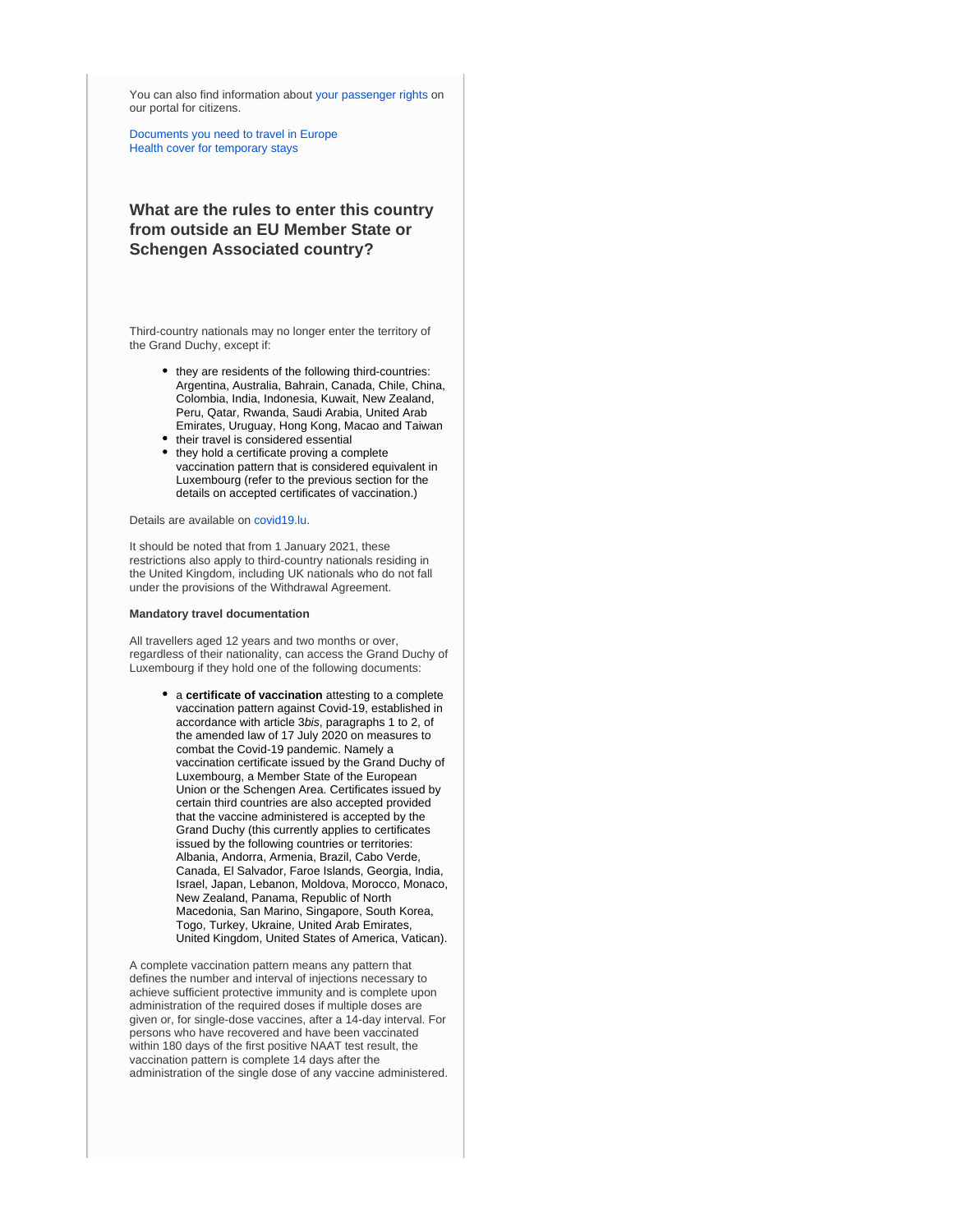- a **certificate of recovery** issued by a doctor or a national authority of a Member State of the European Union or a Member State of the Schengen Area for persons who have had a recent SARS-CoV-2 infection within 6 months prior to travel and who have completed the applicable isolation period in the respective country with the disappearance of all symptoms of infection;
- a **negative result** (on paper or electronic document) of a nucleic acid amplification test (NAAT) of SARS-CoV-2 viral RNA (either by PCR, TMA or LAMP method) performed less than 72 hours prior to the flight, or a rapid antigen test performed less than 48 hours prior to the flight, from a laboratory or other organisation authorised for this purpose. The negative test result must be presented, if necessary along with a translation, either in one of the administrative languages (Luxembourgish, French, German) of Luxembourg, or in English. Documents in Italian, Spanish or Portuguese are also accepted.

The following persons are exempted from these obligations:

- People on duty employed in the transport sector;
- Persons making a return journey by air, for less than 72 hours, from the Grand Duchy to a country which is a member of the Schengen area or the European Union, provided they have not left the Schengen area or the territory of the EU Member States during this period;
- Members of the diplomatic corps, personnel of international organizations and persons invited by these international organizations whose physical presence is required for the proper functioning of these organizations, military personnel, personnel in the field of development cooperation and humanitarian aid, and civil protection personnel in the exercise of their respective functions, and their family members

Until 14 January 2022 inclusive, additional sanitary measures are applicable to all travel from Botswana, Eswatini, Lesotho, Mozambique, Namibia, South Africa and Zimbabwe. Any person (regardless of nationality and age) who stayed in Botswana, Eswatini, Lesotho, Mozambique, Namibia, South Africa or Zimbabwe during the 14 days prior to his or her arrival on Luxembourg territory must undergo as soon as possible a nucleic acid amplification test (NAAT) for the detection of SARS-CoV-2 viral RNA (PCR, TMA or LAMP methods) upon arrival in the Grand Duchy, and inform the medical analysis laboratory that he or she has stayed in one or several of these countries. This obligation applies to any person who has stayed in these countries during the 14 days preceding his/her arrival, regardless of the duration of the stay in these countries and in Luxembourg, and regardless of the means of transport to the Grand Duchy.

Upon arrival in the Grand Duchy, the persons concerned are placed in strict quarantine for 7 days with the obligation to undergo a second nucleic acid amplification tests of SARS-CoV-2 viral RNA (PCR, TMA or LAMP methods) from the 6th day of quarantine. In the event of refusal to submit to the test on arrival or at the end of the 7-day quarantine period, the quarantine will be extended for a further 7 days, bringing the total duration to 14 days.

Persons concerned must notify their presence to the Health Inspection Department (by e-mail: [contact-covid@ms.etat.lu](mailto:contact-covid@ms.etat.lu) or by telephone: 247-65533), which ensures a reinforced monitoring and tracing system.

#### Exception

- Children under 12 years
- People on duty employed in the transport sector
- Transit passengers
- Health professionals, health researchers and care providers for elderly people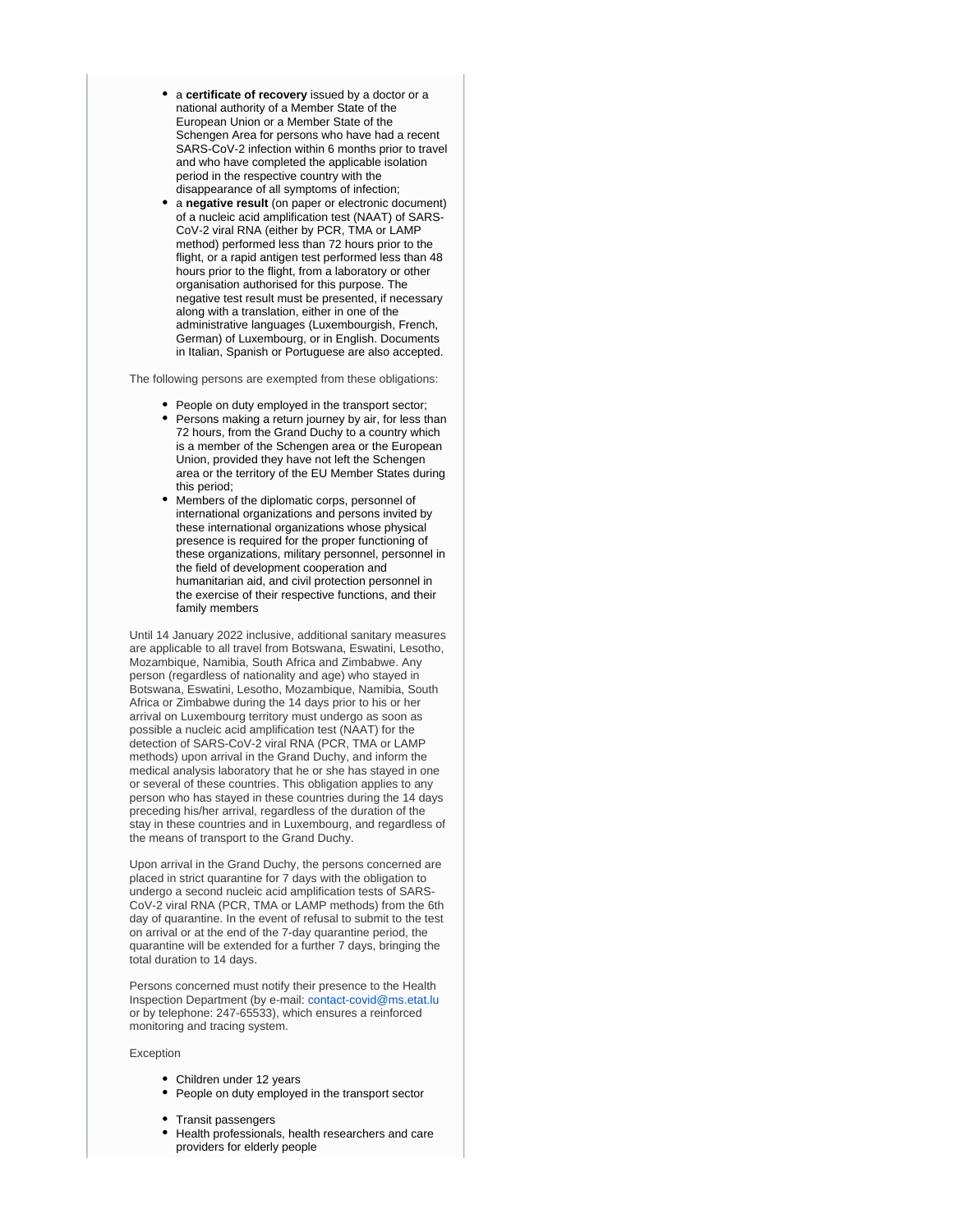Members of the diplomatic corps, personnel of international organizations and persons invited by these international organizations whose physical presence is required for the proper functioning of these organizations, military personnel, personnel in the field of development cooperation and humanitarian aid, and civil protection personnel in the exercise of their respective functions, and their family members

### **Entry rules**

Entry requirements depend on Luxembourg's own national [re](https://covid19.public.lu/en/travellers/visiting-luxembourg.html) [quirements](https://covid19.public.lu/en/travellers/visiting-luxembourg.html).

**Children younger than 12 years and 2 months** are exempt from quarantine and testing requirements.

#### **Document checklist:**

Travellers must provide all the following documents before boarding a flight to Luxembourg:

> 1. Proof of vaccination on condition that the vaccine administered is accepted by Luxembourg, vaccination certificates issued by a Member State of the European Union or the Schengen area (EU27 + Iceland, Liechtenstein, Norway, Switzlerand), as well as certificates issued by a limited number of third countries, are accepted (this currently applies to certificates issued by the following countries or territories: Albania, Andorra, Armenia, Benin, Brazil, Cabo Verde, Canada, El Salvador, Faroe Islands, Georgia, Jordan, India, Israel, Japan, Lebanon, Moldova, Morocco, Monaco, Montenegro, New Zealand, Panama, Republic of North Macedonia, San Marino, Serbia, Singapore, Republic of Korea, Taiwan, Thailand, Togo, Tunisia, Turkey, Ukraine, United Arab Emirates, United Kingdom, United States of America, Uruguay, Vatican).

A complete vaccination pattern means any pattern that defines the number and interval of injections necessary to achieve sufficient protective immunity and is complete upon administration of the required doses if multiple doses are given or, for single-dose vaccines, after a 14-day interval. For persons who have recovered and have been vaccinated within 180 days of the first positive NAAT test result, the vaccination pattern is complete 14 days after the administration of the single dose of any vaccine administered. The validity of the vaccination certificate is 9 months from the date when the vaccination pattern is considered complete. The validity of the certificate for the booster vaccination is unlimited.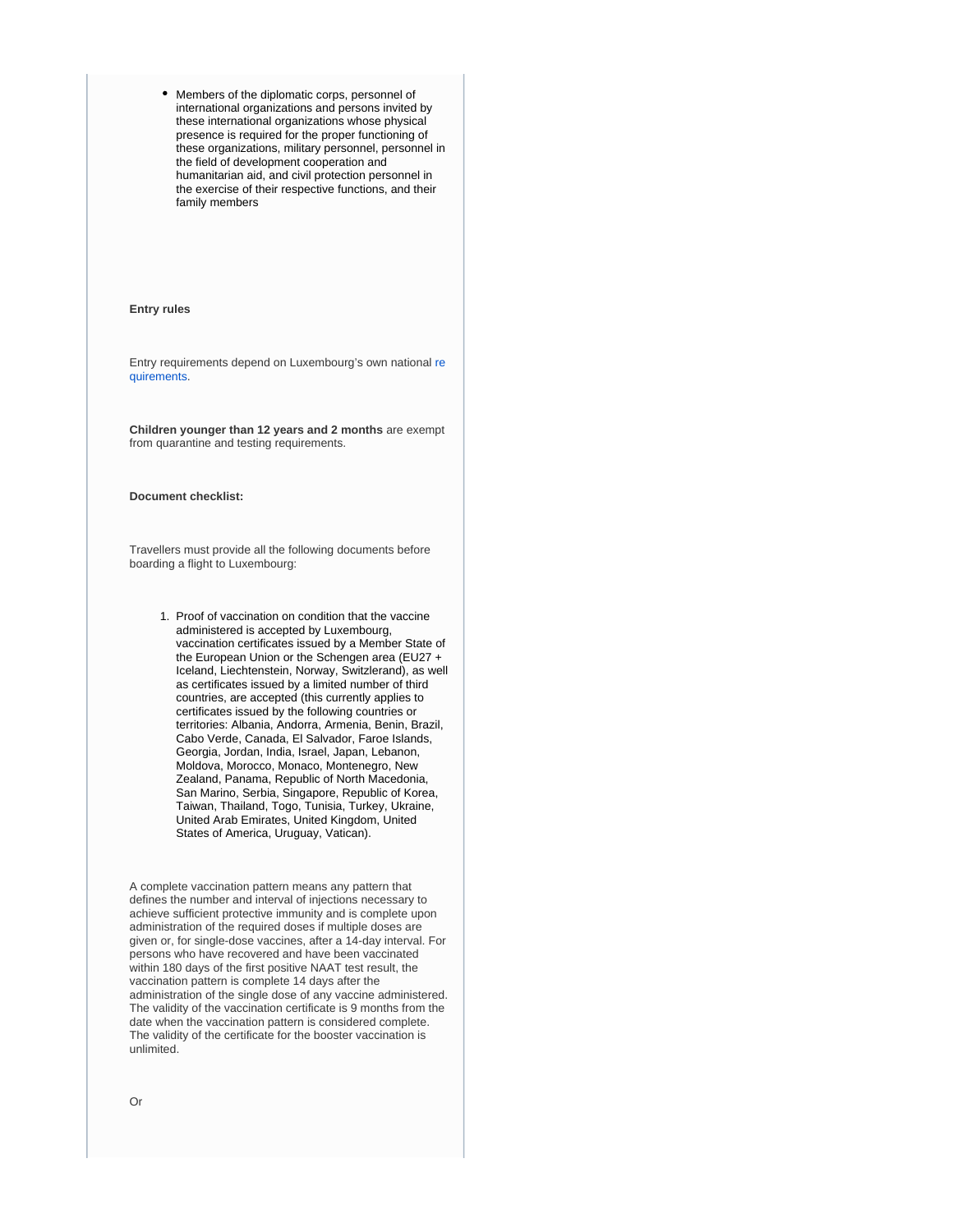Proof of recovery from COVID-19 issued by a practitioner or national authority of an EU Member State or Schengen Area Member State (EU27 + Iceland, Liechtenstein, Norway, Switzerland) for persons who have had a recent SARS-CoV-2 infection within 6 months prior to travel and who have completed the applicable isolation period in the respective country with resolution of all symptoms of infection.

Or

Negative result (on paper or electronically) of a nucleic acid amplification test (NAAT) for the detection of SARS-CoV-2 viral RNA (PCR, TMA or LAMP methods) carried out less than 48 hours before the flight or of a SARS-CoV-2 rapid antigen test carried out less than 24 hours before the flight, by a medical analysis laboratory or any other entity authorised for this purpose. The negative result of the test must be presented, if necessary accompanied by a translation, in one of the administrative languages of Luxembourg or in English, Italian, Spanish or Portuguese.

**Learn more:**

[General information](https://covid19.public.lu/en.html)

[National health institute](https://www.lih.lu/)

 $\_$ 

You can find the latest information on air travel regulations for this country on the [IATA website.](https://www.iatatravelcentre.com/international-travel-document-news/1580226297.htm)

You can also find information about [your passenger rights](https://europa.eu/youreurope/citizens/travel/passenger-rights/index_en.htm) on our portal for citizens.

[Documents you need to travel in Europe](https://europa.eu/youreurope/citizens/travel/entry-exit/index_en.htm) [Health cover for temporary stays](https://europa.eu/youreurope/citizens/health/unplanned-healthcare/temporary-stays/index_en.htm)

## **What are the rules if I go abroad from this country, and when I return from abroad?**

Currently there are no restrictions or obligations in place applying to travel by land.

For any travel by air to the Grand Duchy of Luxembourg, please refer to the specific sections for travel conditions depending on your situation.

**Learn more:**

[Visiting Luxembourg](https://covid19.public.lu/en/travellers/visiting-luxembourg.html)

## **May I transit this country?**

**YES**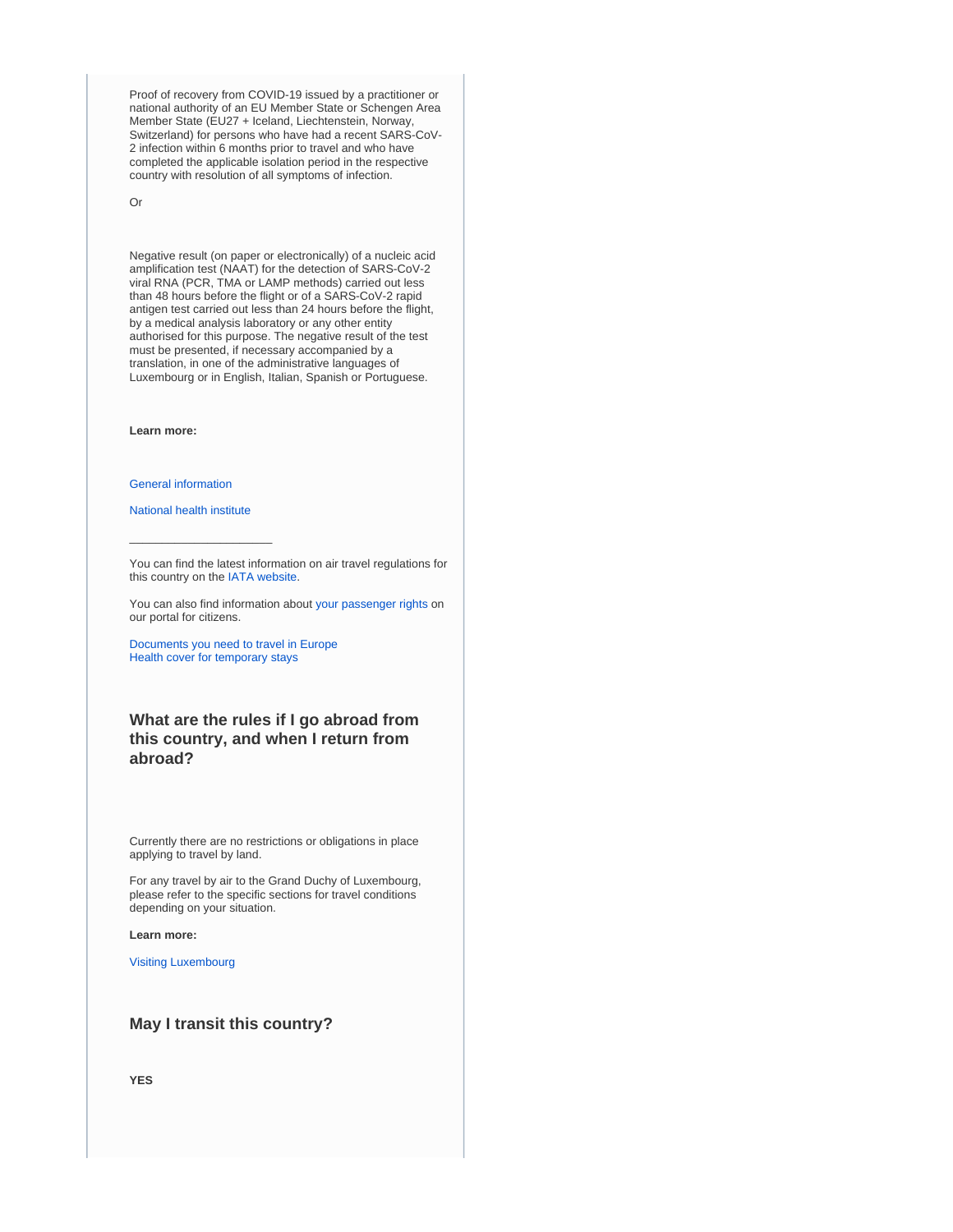All travellers, aged 12 years and 2 months or older, authorised to enter Luxembourg (regardless of their nationality), must present, before boarding a flight to Luxembourg either a certificate of vaccination, a certificate of recovery or a negative test result. Please refer to the previous section on travel for details.

Passengers travelling from a non-EU country to another non-EU country may transit through the international transit area of airports located in the Schengen area. Rules regarding airport transit visa requirements continue to apply.

## **General measures**

Information on the situation in the country is available on the [o](https://covid19.public.lu/en.html) [fficial website on COVID-19 information](https://covid19.public.lu/en.html).

Luxembourg has the [CovidCheck system](https://covid19.public.lu/en/covidcheck.html) in place, applicable to private persons, establishments (e.g. restaurants, bars, fitness centres, shops, administrations, companies, etc.) as well as public or private events (e.g. sports events, concerts, etc.). Under the currently applicable "3G" system, persons who have reached the age of 12 years and 2 months must present a certificate of vaccination issued within the last 270 days, a certificate of a booster dose (unlimited validity), a recovery certificate for a period of 180 days or a valid certififed test result (PCR or rapid antigen).

Persons who cannot be vaccinated for medical reasons must present a certificate of contraindication to vaccination, as well as a certificate of a negative COVID-19 test (PCR, certified antigen test) or, if necessary, perform a self-test on site.

The 3G system is optional at the workplace. If the 3G system is not retained by the company, the rules on meetings and gatherings apply (wearing a mask an respecting physical distancing) as soon as the number of employees present at the same time in the same place exceeds 10 (e.g. office, conference room, canteen etc.).

Travellers are strongly advised to carry relevant certificates at all times.

## **Use of facemasks**

The use of facemasks is mandatory in **certain cases**, including **public transport and activities in closed spaces, open to the public**. Exemptions:

- Children under 6 years of age
- Persons with a disability or a pathology with a medical certificate
- Speakers and religious actors during the exercise of their professional activities
- Theatre and film actors as they exercise their professional artistic activity
- Musicians and dancers while performing their activity in a professional context

## **Physical Distancing**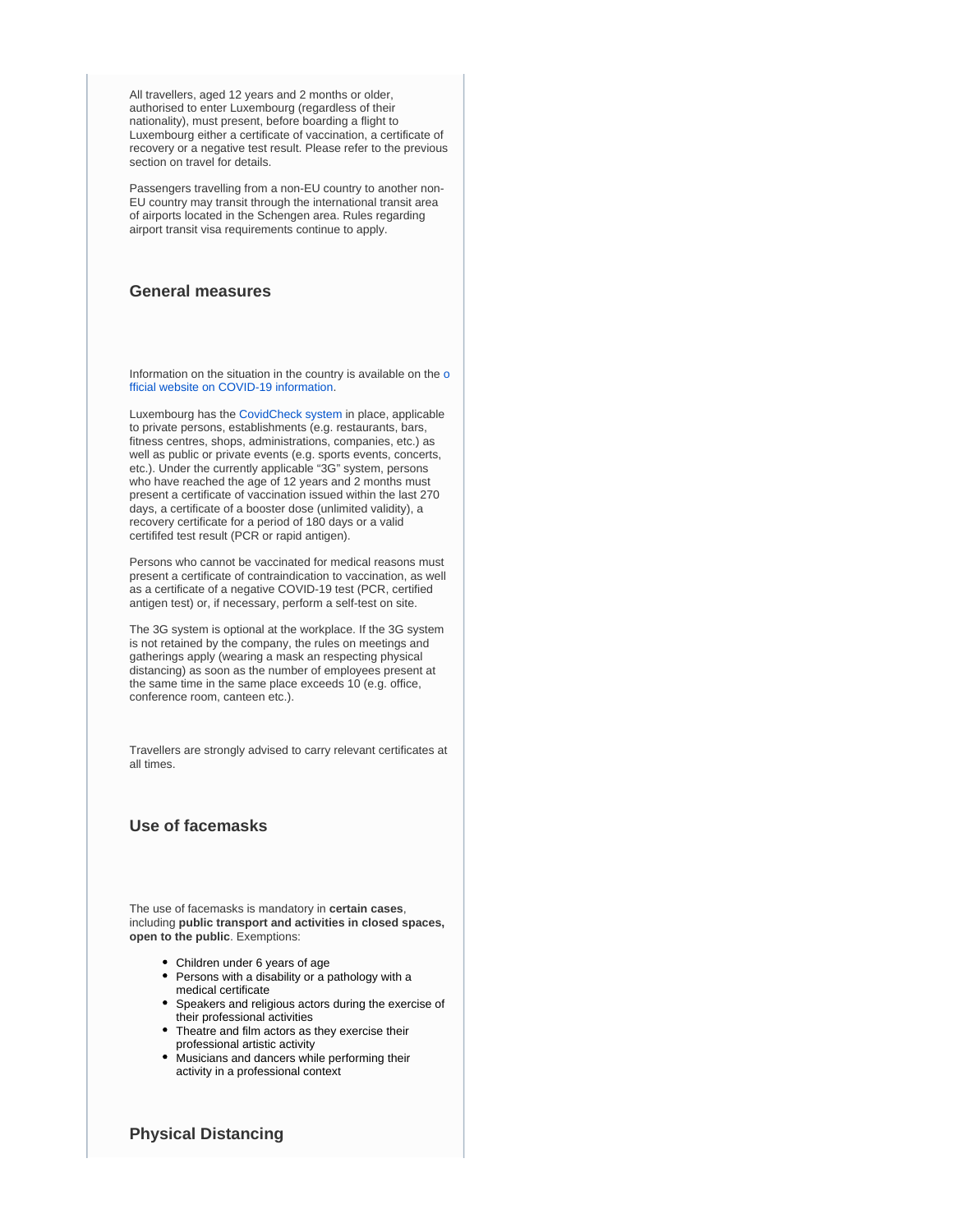Physical distancing still applies in certain specific cases, including in transport shops, large gatherings, and in the hospitals' waiting rooms.

## **Indoor and outdoor meetings, public or private gatherings and events**

#### **Gatherings in general**

Both indoor and outdoor gatherings are permitted.

The thresholds for private and public gatherings are the following :

- For gatherings of up to 10 people, there are no restrictions or health measures to be observed.
- For gatherings of 11 to 50 people (inclusive), masks and a physical distance of 2 metres between people are mandatory, or the CovidCheck (3G) system applies.
- For gatherings of between 51 and 200 people (inclusive) masks and assigned seats are mandatory, while observing a minimum distance of 2 metres, or the CovidCheck (3G) system applies.
- Gatherings of 201 and up to 2,000 people (inclusive) are subject to the CovidCheck 3G system, or the requirement to wear a mask and be seated with a minimum distance of 2 metres.

Gatherings above 2,000 people are subject to an applicable health protocol and must be notified to the Health Directorate. Gatherings organised under the CovidCheck system must be notified in advance and visibly displayed at the venue.

The 3G system implies that people who have reached the age of 12 years and 2 months must present a vaccination certificate issued within the last 270 days, a vaccination certificate of a booster dose (unlimited validity), a recovery certificate for a period of 180 days or a valid certified test result

Persons who cannot be vaccinated for medical reasons must present a certificate of contraindication to vaccination, as well as a certificate of a negative COVID-19 test (PCR, certified antigen test) or, if necessary, perform a self-test on site.

### **Sporting activities**

Indoor and outdoor sports facilities are open to the public.

Sports and physical fitness activities are allowed, but under certain conditions:

- **sports activities carried out individually or with a maximum of 10 people** can be practised without the obligation to wear a mask or to maintain a physical distance of 2 metres from each other
- **sports activities carried out in a group of more than 10 people aged 12 year or older are** subject to the mandatory CovidCheck plus ("3G") system
- sports facilities must have a surface area of 10m2 per person practising a sporting activity.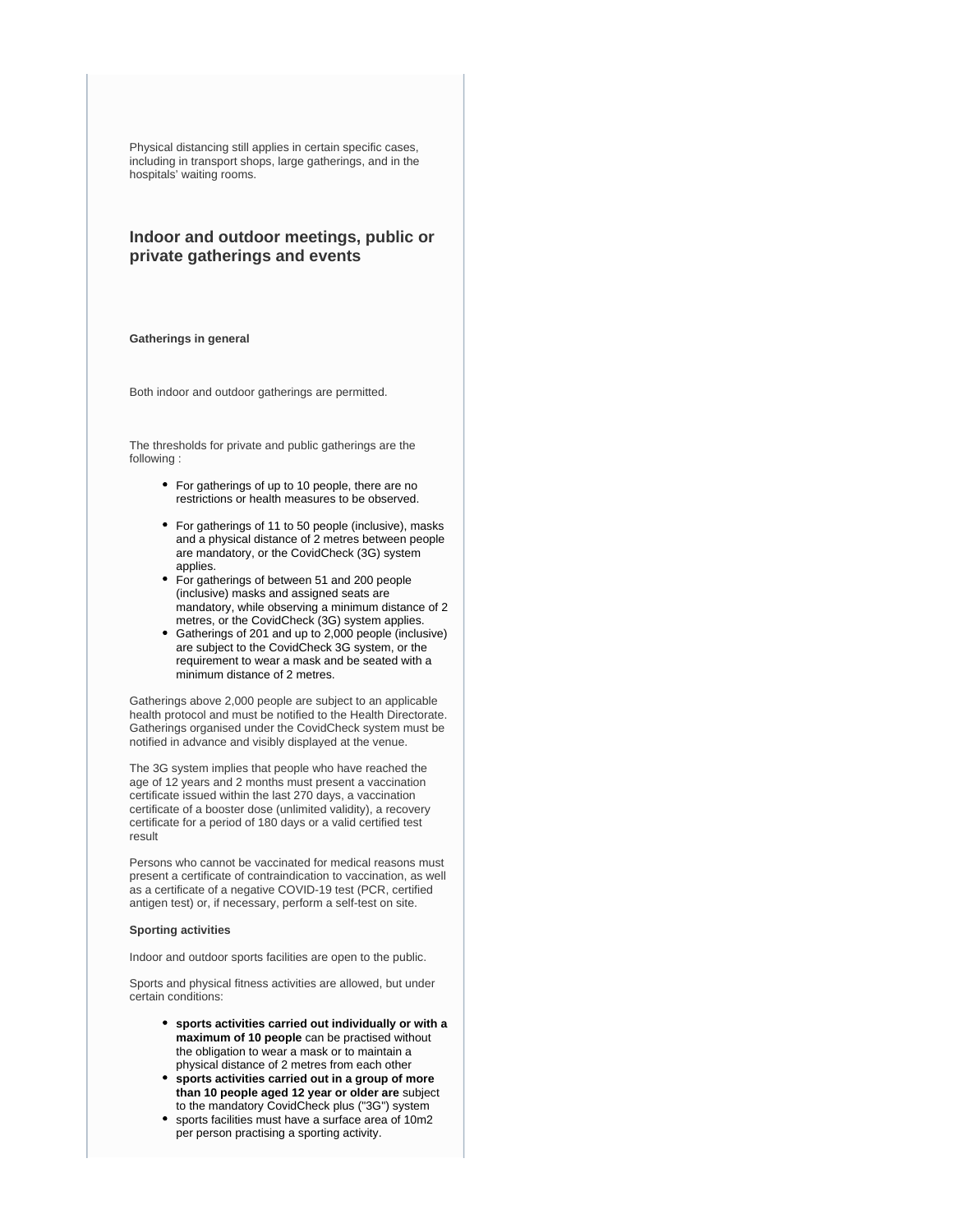**Swimming pools and aquatic centres** are open to the public. The capacity of the pools is limited to one person per 10m2.

Public access to showers and locker rooms is also strictly regulated. Thus, only a maximum of 10 people per locker room or collective shower area are allowed. In the locker rooms, people must either wear a mask or maintain a physical distance of 2 metres. In the showers, the physical distance of 2 metres must be respected.

The general restrictions regarding the number of persons allowed per locker room and collective shower area or the area to be guaranteed per person do not apply to sports groups consisting of persons from the same household, nor to school and extracurricular sports activities.

The following persons may participate in training sessions with more than 10 people, and in sports competitions, if they present a certificate of vaccination, recovery or test, i.e. under the "3G" system:

- athletes and referees between the ages of 12 years and 2 months and under the age of 19 years, belonging to an affiliated club or an approved sports federation
- athletes and supervisors with an employment contract with an affiliated club or an approved sports federation and exercising their activity on a principal and regular basis or, in general, athletes or supervisors who are affiliated as such to the social security system

Athletes, judges and referees aged 19 and over who belong to an affiliated club or an approved sports federation may take part in training sessions involving more than 10 people and in sports competitions under the "3G" system.

Persons holding a certificate of contraindication to vaccination must in all cases present their certificate and a test certificate or negative result of a self-diagnostic test for SARS-CoV-2 carried out on the premises.

## **Safety measures for public transportation**

In all forms of public transport, **facemasks are mandatory**. Also, social distance should be maintained as much as possible. The front door of the bus remains closed, travelers are requested to get on and off through the bus by using the back doors, the first row of seats must remain unoccupied as far as possible, the driver does not sell tickets.

## **Places of worship**

### **OPEN WITH LIMITATIONS**

Please refer to the section on gatherings.

## **Quarantine**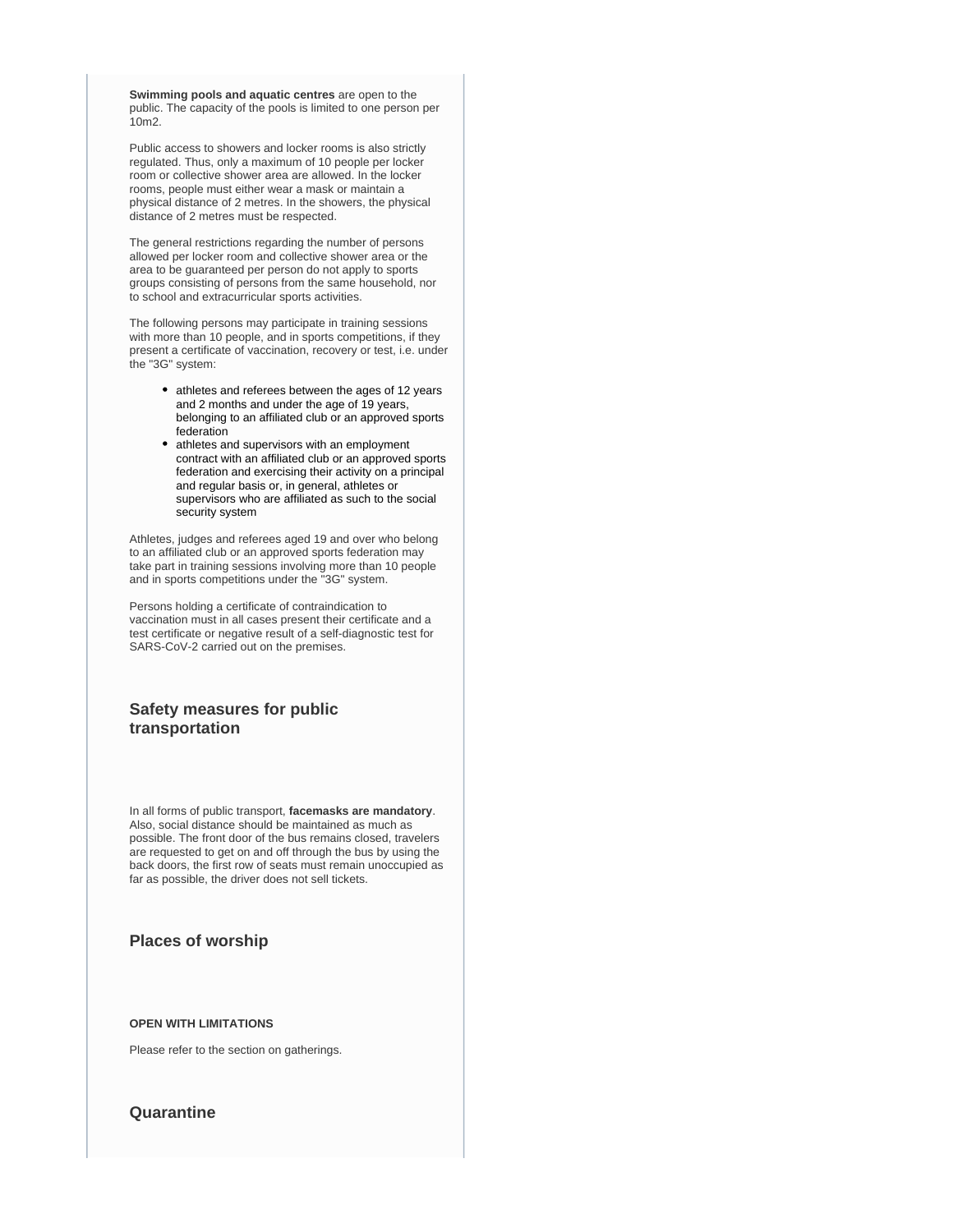### **Isolation**

Isolation applies to people who have been confirmed as being infected by COVID-19.

In the case of isolation, the period (usually 10 days) can be shortened if the infected person performs 2 rapid antigen SARS-CoV-2 tests within 24 hours of each other with negative results. This new duration of isolation applies to all persons, regardless of their vaccination status.

### **Quarantine**

Quarantine related to contact cases is completely abolished.

**Learn more:**

### [Isolation and quarantine](https://covid19.public.lu/en/health-protection/isolation-quarantine-treatment.html)

**[Testing](https://covid19.public.lu/en/testing.html)** 

## **Non-essential (other than medicine and food) shops**

### **OPEN WITH LIMITATIONS**

Shops, including non-essential shops, are open to the public.

Shopping centres with a sales area equal to or greater than 400m2 must in addition, provide a health protocol, which has be accepted by the National Health Directorate.

In order to enable the shops to welcome their customers in the best possible safety conditions, certain measures have been put in place:

- Masks must be worn for all activities in closed spaces, open to the public.
- Try to keep an interpersonal distance of 2 meters.
- Consider the protective measures.
- Avoid hand-to-hand exchanges.
- Not wearing a mask in shops is punishable and customers may be refused.

## **Tourist accommodations**

Open with limitations

### **OPEN WITH LIMITATIONS**

Hotels and other accommodation facilities are open. The 3Grule does not apply to these facilities.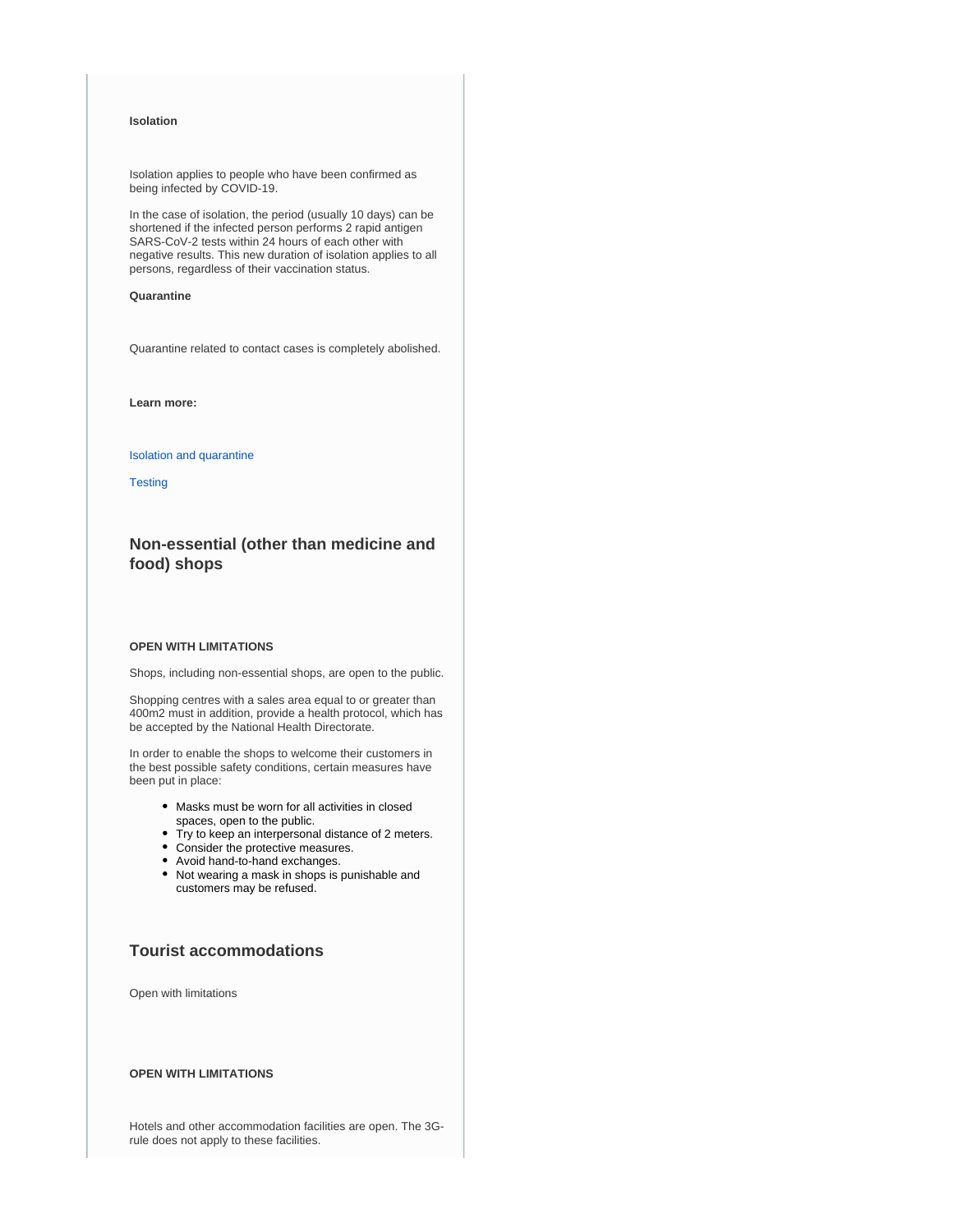However, catering services provided in hotels are subject to the same rules as those applied for restaurants, bars and cafés. The 3G-rule (vaccinated, recovered or tested) is in effect. An identity check can be carried out. This system applies to both indoor and outdoor areas.The only exception is for people who cannot be vaccinated for medical reasons. To gain access to a restaurant, bar or café, they must present a certificate of contraindication to vaccination and show a certificate of a negative COVID-19 test (PCR, certified antigen test) or perform a self-test on the premises.

## **Catering establishments**

### **OPEN WITH LIMITATIONS**

Restaurants, bars, and cafés are open to the public both indoors and outdoors.

Restaurants, bars and cafes are subject to the **CovidCheck Plus ("3G") system.** Clients who have reached the age of 12 years and 2 months must present a certificate of vaccination, a vaccination certificate of a booster dose, a recovery certificate or a valid certified test result. This applies to both indoor and outdoor use.

The only exception is for people who cannot be vaccinated for medical reasons. To gain access to a restaurant, bar or café, they must present a certificate of contraindication to vaccination, as well as a certificate of a negative COVID-19 test (PCR, certified antigen test or self-test performed on the premises).

## **Cinemas, museums and indoor attractions**

### **OPEN**

The cultural institutions are open to the public. The rules applicable to these establishments are the subject of specific recommendations and guidelines from the Ministry of Culture.

The practice of cultural activities is allowed without the obligation of physical distance and wearing a mask, provided that it is carried out individually or in a group of 10 people at most.

If there are more than 10 people engaged in a cultural activity at the same time, the CovidCheck system ("3G") applies. Clients who have reached the age of 12 years and 2 months must present a certificate of vaccination, a vaccination certificate of a booster dose, a recovery certificate or a valid certified test result.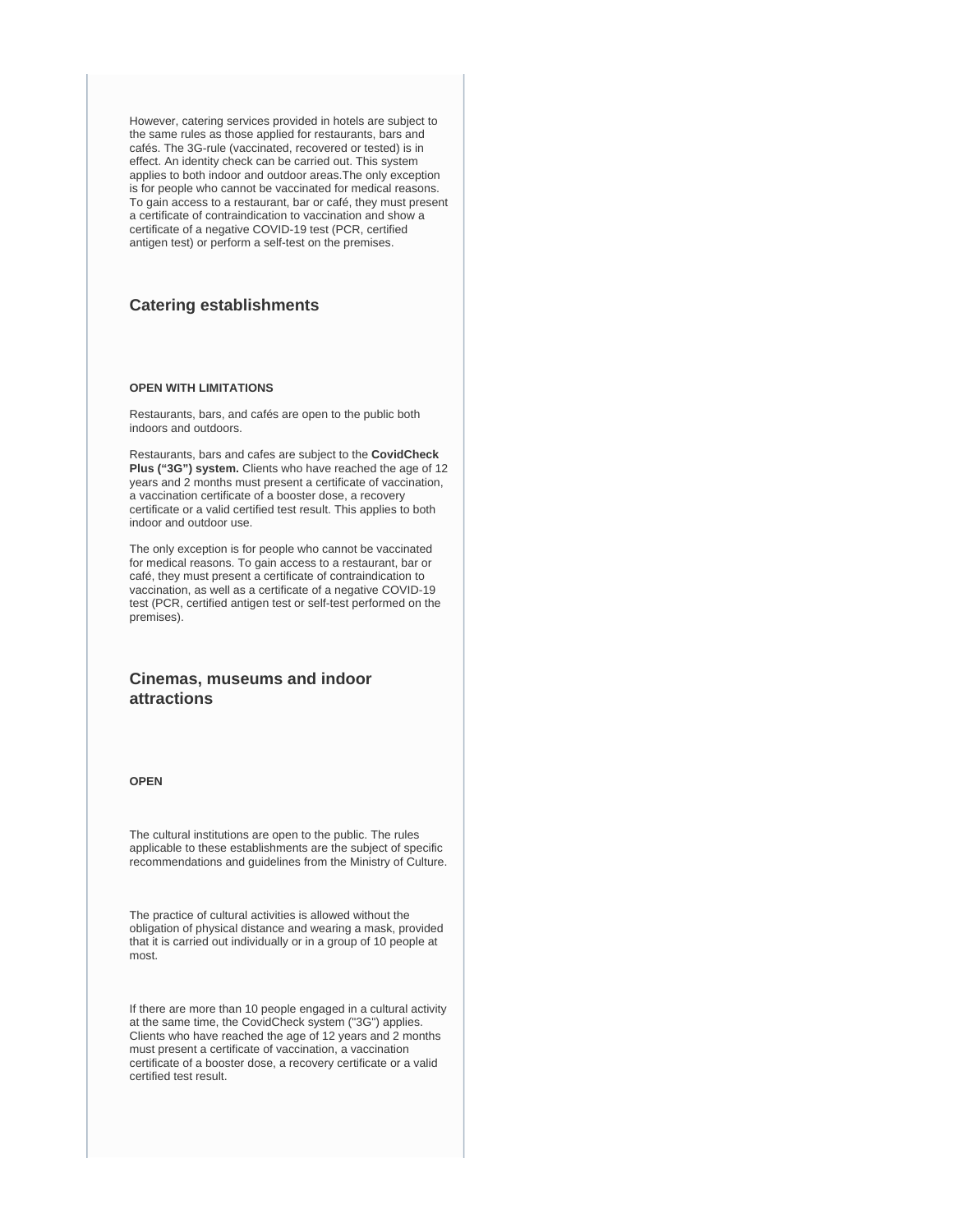These restrictions do not apply to groups consisting exclusively of persons who are members of the same household, nor to school musical activities, including extracurricular activities.

## **Personal care services**

#### **OPEN**

Wellness-related activities (spa, wellness centres, etc.) as well as physical exercise facilities (such as gyms and fitness centres) are open. The rules are those related to sports and fitness activities.

## **Outdoors areas and beaches**

### **OPEN**

Beaches and outdoor tourist areas are accessible, provided that social distancing and hygiene measures are in place. Outdoor areas in general remain accessible.

## **Health protocols for tourism services and tourists**

### **In hospitals**

### **Mandatory testing at the entrance to hospitals**

As from the age of 12 years and 2 months, you must present a vaccination certificate, recovery certificate, contraindication to vaccination certificate or negative COVID-19 test certificate in order to be admitted to a hospital:

- if you go to the hospital for a consultation,
- examination, medical care or treatment
- if you are accompanying a person to the hospital for a consultation, examination, medical care or treatment
- if you are accompanying someone during their stay in hospital (e.g. a parent who stays with their minor child during the child's hospitalisation)

To visit a hospitalised person, anyone over the age of 12 years and 2 months must also undergo a self-diagnostic test for SARS-CoV-2 to be performed on the premises.

Persons going to a hospital for an emergency, as well as COVID-positive persons who need to be treated or hospitalised, cannot be refused access to the hospital.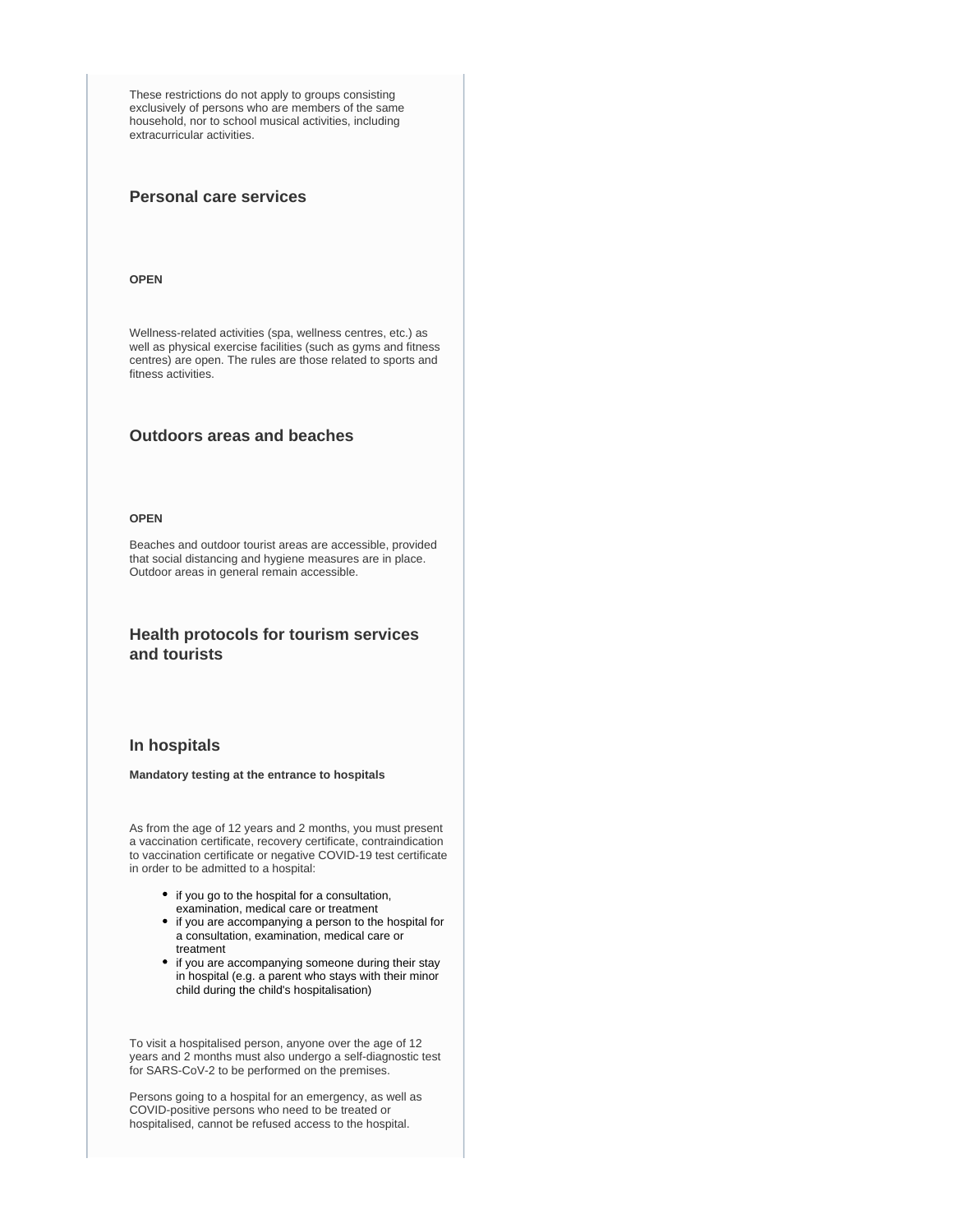### **Other precautionary measures**

In addition to screening at the entrance, wearing a mask and disinfecting hands are mandatory at hospital entrances. A system of appointments has been put in place in order to avoid simultaneous visits in rooms with two beds.

Visits for patients who have been admitted due to a suspected or confirmed COVID-19 infection remain suspended, except under exceptional circumstances, e.g. end of life situations or significant psychological distress with supporting medical advice.

Visitors belonging to the category of vulnerable persons will not be able to go to the hospital for a visit, unless a duly motivated authorisation is given by their physician.

Finally, the hospital may suspend visits if epidemiological circumstances so dictate.

## **National website with coronavirusrelated information for TOURISM**

[Visit Luxembourg](https://www.visitluxembourg.com/en)

26.01.2022

## **EU Digital COVID Certificates**

Information on '[EU Digital COVID Certificates'](https://covid19.public.lu/en/covidcheck/certificate.html)

**Important:** In Luxembourg, the 'EU Digital COVID Certificate' (EUDCC) is **required to access public spaces**, such as bars and restaurants, museums, swimming pools, large events, etc. Please, consult the [measures](https://covid19.public.lu/en/sanitary-measures.html) section for further details. Travellers are strongly advised to carry relevant certificates at all times.

\_\_\_\_\_\_\_\_\_\_\_\_\_\_\_\_\_\_\_\_\_\_\_\_\_\_\_\_\_\_\_\_\_\_\_\_\_\_\_\_\_\_\_\_\_\_\_\_\_ \_\_\_\_\_\_\_\_\_\_\_\_\_\_\_\_\_\_\_\_\_\_\_\_\_\_\_\_\_\_\_\_\_\_\_\_\_\_\_\_\_\_\_

The '[EU Digital COVID Certificate](https://ec.europa.eu/info/live-work-travel-eu/coronavirus-response/safe-covid-19-vaccines-europeans/eu-digital-covid-certificate_en)' (EUDCC) is digital proof, valid in all EU countries, that a person has either been vaccinated against COVID-19, has recovered from COVID-19, or has received a negative test result. **[National](https://ec.europa.eu/info/live-work-travel-eu/coronavirus-response/safe-covid-19-vaccines-europeans/eu-digital-covid-certificate_en#map)  [authorities](https://ec.europa.eu/info/live-work-travel-eu/coronavirus-response/safe-covid-19-vaccines-europeans/eu-digital-covid-certificate_en#map) are responsible for issuing the certificate**. All EU citizens and their family members, as well as non-EU nationals who are legally staying or residing in an EU country and have the right to travel within the EU, can get the EUDCC. A [list of non-EU countries and territories](https://ec.europa.eu/info/live-work-travel-eu/coronavirus-response/safe-covid-19-vaccines-europeans/eu-digital-covid-certificate_en#recognition-by-the-eu-of-covid-certificates-issued-by-third-non-eu-countries) whose certificates are accepted under the same conditions as the EUDCC is also available.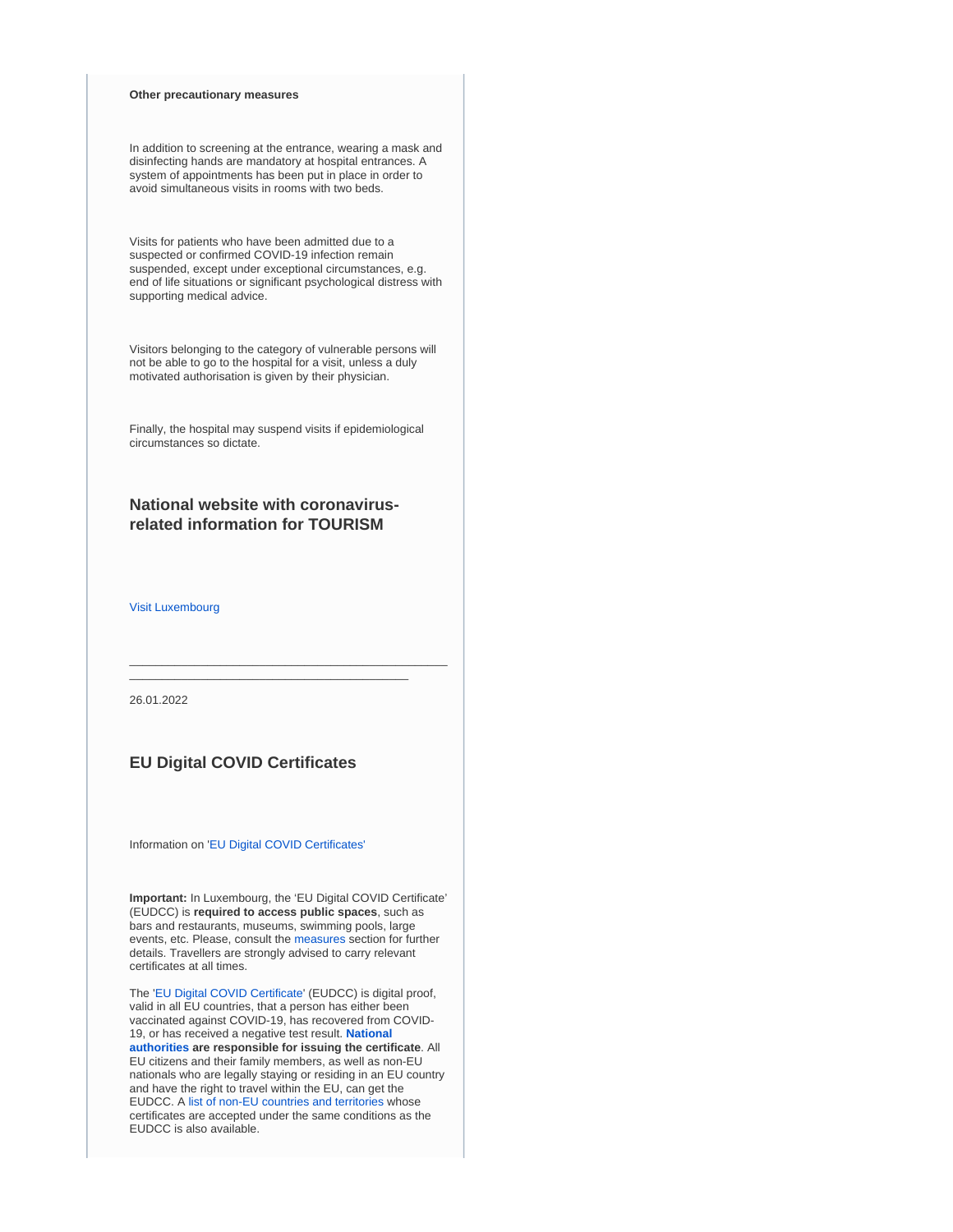Note: although the 'EU Digital COVID Certificate' is valid across the EU, countries remain responsible for their own entry rules and health measures during the pandemic. This means that **entry requirements depend on your destination**.

As of 1 February 2022, vaccination certificates will be valid for travel purposes within the EU for a period of 9 months (270 days).

#### **Learn more:**

[Coordinated approach on travel measures](https://www.consilium.europa.eu/en/press/press-releases/2022/01/25/covid-19-council-adopts-new-person-based-recommendation-on-free-movement-restrictions/) - [Factsheet](https://ec.europa.eu/commission/presscorner/detail/en/fs_21_6216)

[EUDCC - Questions & Answers](https://ec.europa.eu/commission/presscorner/detail/en/QANDA_21_2781)

[EUDCC - Factsheet](https://ec.europa.eu/commission/presscorner/detail/en/FS_21_2793)

## **What are the rules to enter this country from an EU Member State or Schengen Associated country?**

#### **Document checklist:**

Travellers must provide all the following documents:

1. Proof of vaccination on condition that the vaccine administered is accepted by Luxembourg, vaccination certificates issued by a Member State of the European Union or the Schengen area, as well as certificates issued by a limited number of third countries, are accepted (this currently applies to certificates issued by the following countries or territories: Albania, Andorra, Armenia, Brazil, Cabo Verde, Canada, El Salvador, Faroe Islands, Georgia, India, Israel, Japan, Lebanon, Moldova, Morocco, Monaco, New Zealand, Panama, Republic of North Macedonia, San Marino, Singapore, Republic of Korea, Togo, Turkey, Ukraine, United Arab Emirates, United Kingdom, United States of America, Vatican).

A complete vaccination pattern means any pattern that defines the number and interval of injections necessary to achieve sufficient protective immunity and is complete upon administration of the required doses if multiple doses are given or, for single-dose vaccines, after a 14-day interval. For persons who have recovered and have been vaccinated within 180 days of the first positive NAAT test result, the vaccination pattern is complete 14 days after the administration of the single dose of any vaccine administered.

### Or

Proof of recovery from COVID-19 issued by a practitioner or national authority of an EU Member State or Schengen Area Member State for persons who have had a recent SARS-CoV-2 infection within 6 months prior to travel and who have completed the applicable isolation period in the respective country with resolution of all symptoms of infection

Or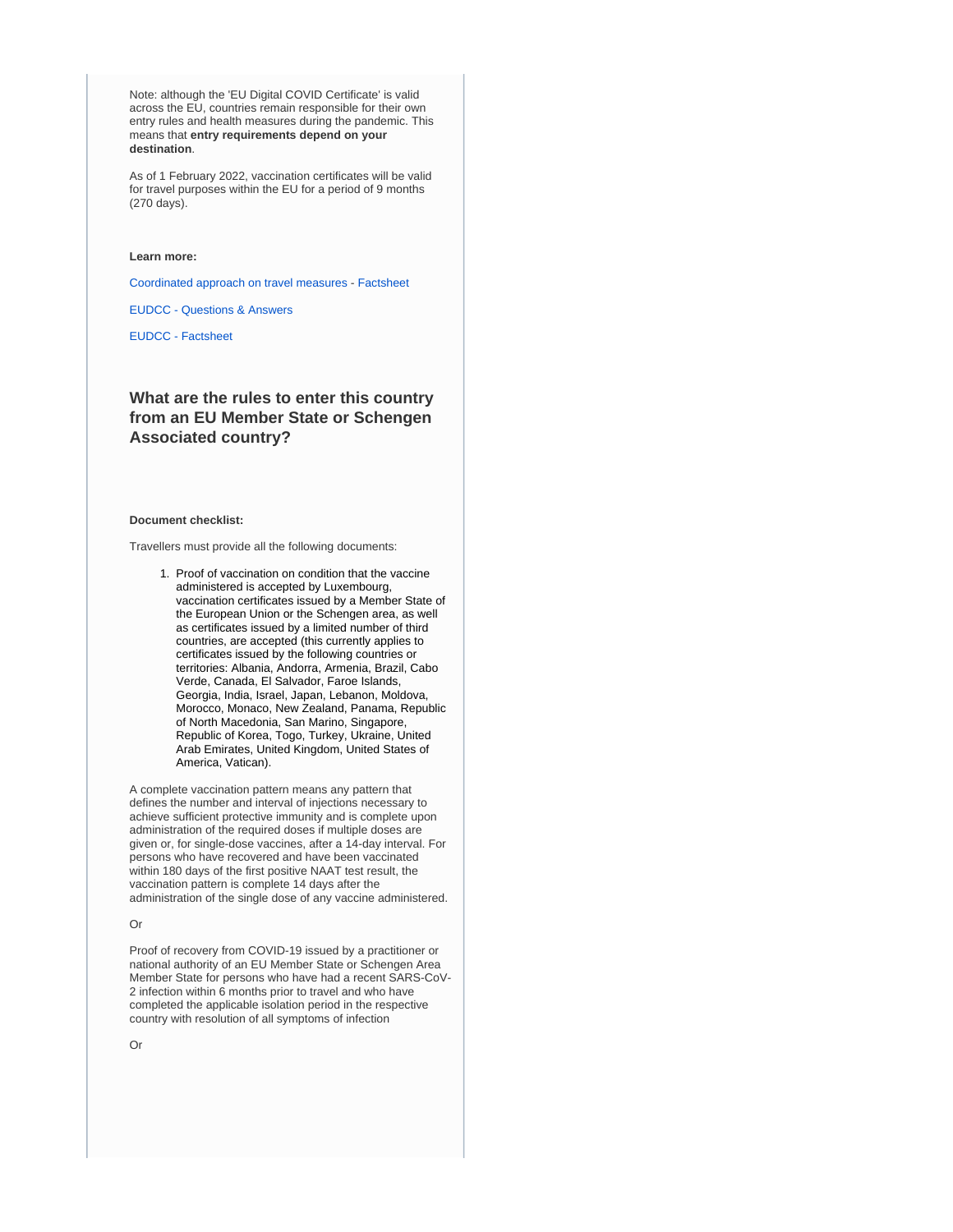Negative result (on paper or electronically) of a nucleic acid amplification test (NAAT) for the detection of SARS-CoV-2 viral RNA (PCR, TMA or LAMP methods) carried out less than 48 hours before the flight or of a SARS-CoV-2 rapid antigen test carried out less than 24 hours before the flight, by a medical analysis laboratory or any other entity authorised for this purpose. The negative result of the test must be presented, if necessary, accompanied by a translation, in one of the administrative languages of Luxembourg or in English, Italian, Spanish or Portuguese.

#### **Entry rules**

**No entry requirements** for citizens of the European Union and of the countries associated with the Schengen area, as well as citizens of San Marino, Andorra, Monaco and the Vatican/Saint See. Citizens from above listed countries are free to enter Luxembourg regardless of the purpose of the stay and not only to return to their homes.

**Children younger than 12 years and 2 months** are exempt from quarantine and testing requirements.

#### **Learn more:**

[Visiting Luxembourg](https://covid19.public.lu/en/travellers/visiting-luxembourg.html)

## **Entering this country with the EU Digital COVID certificate**

All travellers older than 12 years and 2 months can enter if their 'EU Digital COVID Certificate' contains one of the following:

- Proof of full vaccination certificate, which is valid:
	- $\circ$  from the day of the second dose of vaccine of BioNTech/Pfizer / Moderna / AstraZeneca)
	- o from 14 days after the single dose of Janss en/ Johnson & Johnson
	- $\circ$  from 2 weeks after the first dose of any approved vaccine, for people who recovered from a previous COVID-19 infection in the last 6 months.

Accepted vaccines: BioNTech Pfizer (Comirnaty), Moderna (Spikevax), AstraZeneca (Vaxzevria) and Janssen.

> • Proof of recovery from COVID-19. Validity: 180 days. Negative molecular (valid 48 hours) or antigen test (valid 24 hours).

**Entering this country without the EU Digital COVID certificate or with a certificate not compliant with national requirements**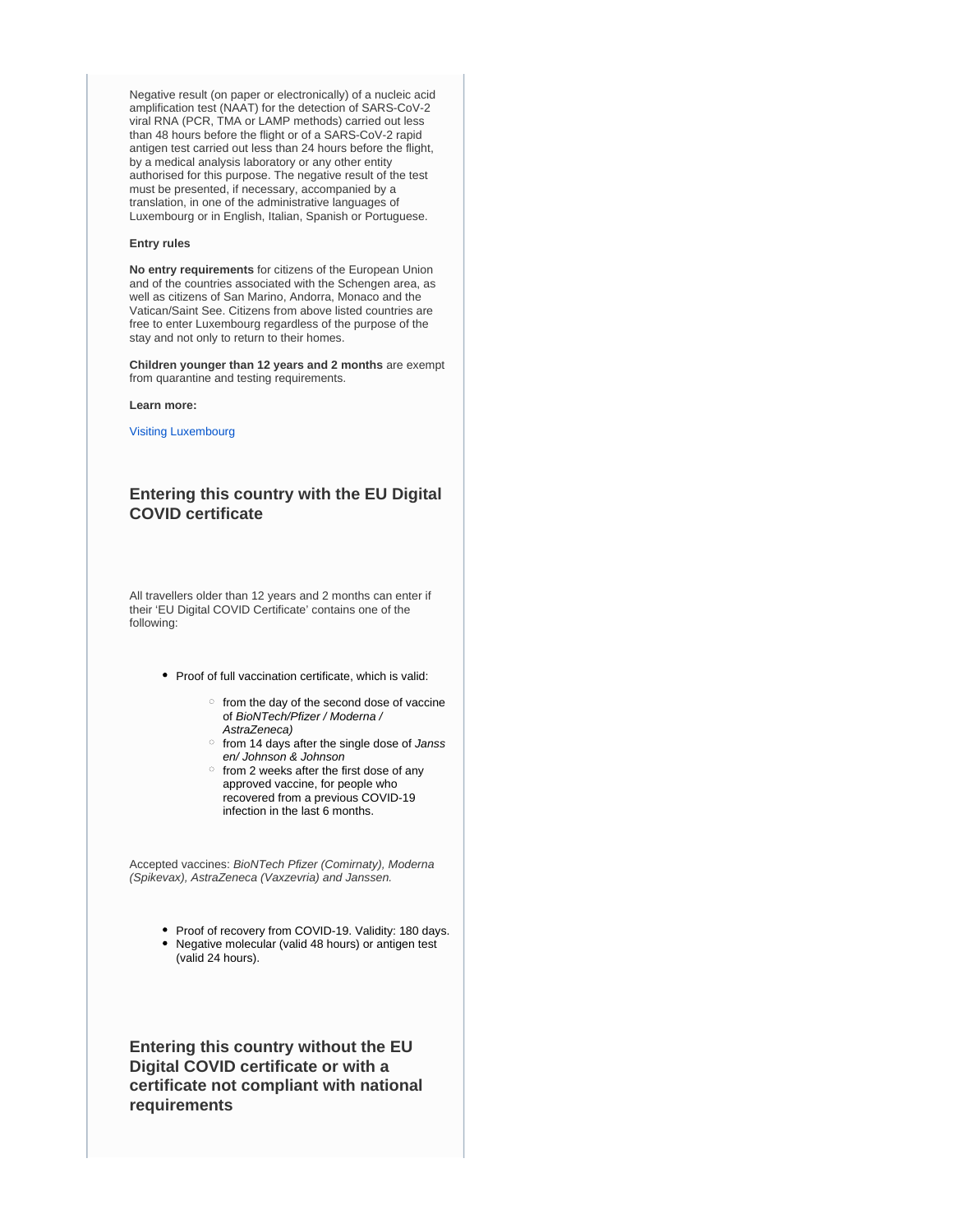Documents equivalent to the 'EU Digital COVID Certificate' (EUDCC) in English, French, Dutch or Luxembourgish are also accepted, if they meet the same requirements listed above for the EUDCC.

**Learn more:**

[General information](https://covid19.public.lu/en.html)

[National health institute](https://www.lih.lu/)

## **What are the rules to enter this country from outside an EU Member State or Schengen Associated country?**

Third-country nationals may no longer enter the territory of the Grand Duchy, except if:

- they are residents of the following third-countries: Argentina, Australia, Bahrain, Canada, Chile, China, Colombia, India, Indonesia, Kuwait, New Zealand, Peru, Qatar, Rwanda, Saudi Arabia, United Arab Emirates, Uruguay, Hong Kong, Macao and Taiwan • their travel is considered essential
- they hold a certificate proving a complete vaccination pattern that is considered equivalent in Luxembourg (refer to the previous section for the details on accepted certificates of vaccination.)

Details are available on [covid19.lu](https://covid19.public.lu/en.html).

It should be noted that from 1 January 2021, these restrictions also apply to third-country nationals residing in the United Kingdom, including UK nationals who do not fall under the provisions of the Withdrawal Agreement.

### **Mandatory travel documentation**

All travellers aged 12 years and two months or over, regardless of their nationality, can access the Grand Duchy of Luxembourg if they hold one of the following documents:

> a **certificate of vaccination** attesting to a complete vaccination pattern against Covid-19, established in accordance with article 3bis, paragraphs 1 to 2, of the amended law of 17 July 2020 on measures to combat the Covid-19 pandemic. Namely a vaccination certificate issued by the Grand Duchy of Luxembourg, a Member State of the European Union or the Schengen Area. Certificates issued by certain third countries are also accepted provided that the vaccine administered is accepted by the Grand Duchy (this currently applies to certificates issued by the following countries or territories: Albania, Andorra, Armenia, Brazil, Cabo Verde, Canada, El Salvador, Faroe Islands, Georgia, India, Israel, Japan, Lebanon, Moldova, Morocco, Monaco, New Zealand, Panama, Republic of North Macedonia, San Marino, Singapore, South Korea, Togo, Turkey, Ukraine, United Arab Emirates, United Kingdom, United States of America, Vatican).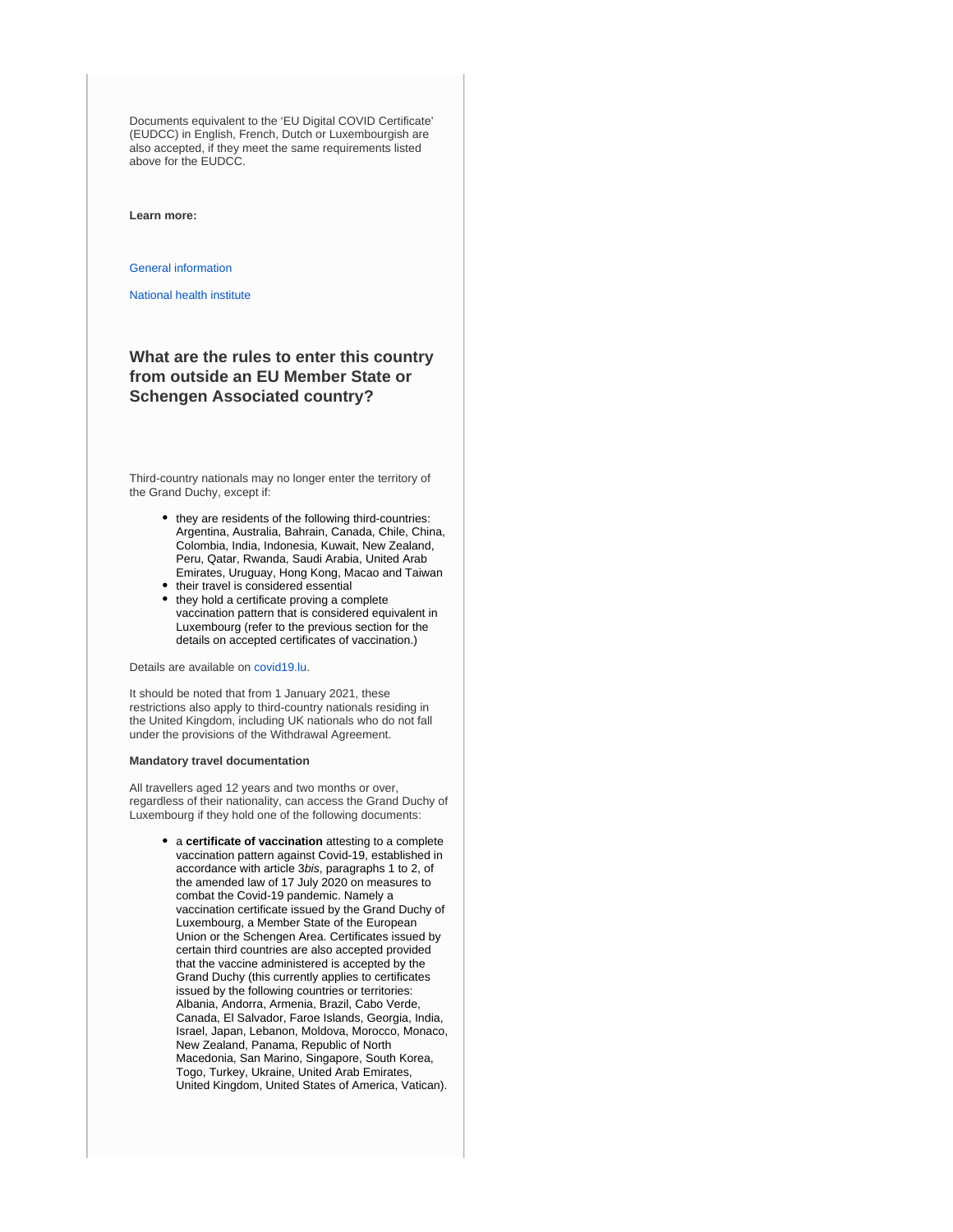A complete vaccination pattern means any pattern that defines the number and interval of injections necessary to achieve sufficient protective immunity and is complete upon administration of the required doses if multiple doses are given or, for single-dose vaccines, after a 14-day interval. For persons who have recovered and have been vaccinated within 180 days of the first positive NAAT test result, the vaccination pattern is complete 14 days after the administration of the single dose of any vaccine administered.

- a **certificate of recovery** issued by a doctor or a national authority of a Member State of the European Union or a Member State of the Schengen Area for persons who have had a recent SARS-CoV-2 infection within 6 months prior to travel and who have completed the applicable isolation period in the respective country with the disappearance of all symptoms of infection;
- a **negative result** (on paper or electronic document) of a nucleic acid amplification test (NAAT) of SARS-CoV-2 viral RNA (either by PCR, TMA or LAMP method) performed less than 72 hours prior to the flight, or a rapid antigen test performed less than 48 hours prior to the flight, from a laboratory or other organisation authorised for this purpose. The negative test result must be presented, if necessary along with a translation, either in one of the administrative languages (Luxembourgish, French, German) of Luxembourg, or in English. Documents in Italian, Spanish or Portuguese are also accepted.

The following persons are exempted from these obligations:

- People on duty employed in the transport sector; • Persons making a return journey by air, for less than 72 hours, from the Grand Duchy to a country which is a member of the Schengen area or the European Union, provided they have not left the Schengen area or the territory of the EU Member States during this period;
- Members of the diplomatic corps, personnel of international organizations and persons invited by these international organizations whose physical presence is required for the proper functioning of these organizations, military personnel, personnel in the field of development cooperation and humanitarian aid, and civil protection personnel in the exercise of their respective functions, and their family members

Until 14 January 2022 inclusive, additional sanitary measures are applicable to all travel from Botswana, Eswatini, Lesotho, Mozambique, Namibia, South Africa and Zimbabwe. Any person (regardless of nationality and age) who stayed in Botswana, Eswatini, Lesotho, Mozambique, Namibia, South Africa or Zimbabwe during the 14 days prior to his or her arrival on Luxembourg territory must undergo as soon as possible a nucleic acid amplification test (NAAT) for the detection of SARS-CoV-2 viral RNA (PCR, TMA or LAMP methods) upon arrival in the Grand Duchy, and inform the medical analysis laboratory that he or she has stayed in one or several of these countries. This obligation applies to any person who has stayed in these countries during the 14 days preceding his/her arrival, regardless of the duration of the stay in these countries and in Luxembourg, and regardless of the means of transport to the Grand Duchy.

Upon arrival in the Grand Duchy, the persons concerned are placed in strict quarantine for 7 days with the obligation to undergo a second nucleic acid amplification tests of SARS-CoV-2 viral RNA (PCR, TMA or LAMP methods) from the 6th day of quarantine. In the event of refusal to submit to the test on arrival or at the end of the 7-day quarantine period, the quarantine will be extended for a further 7 days, bringing the total duration to 14 days.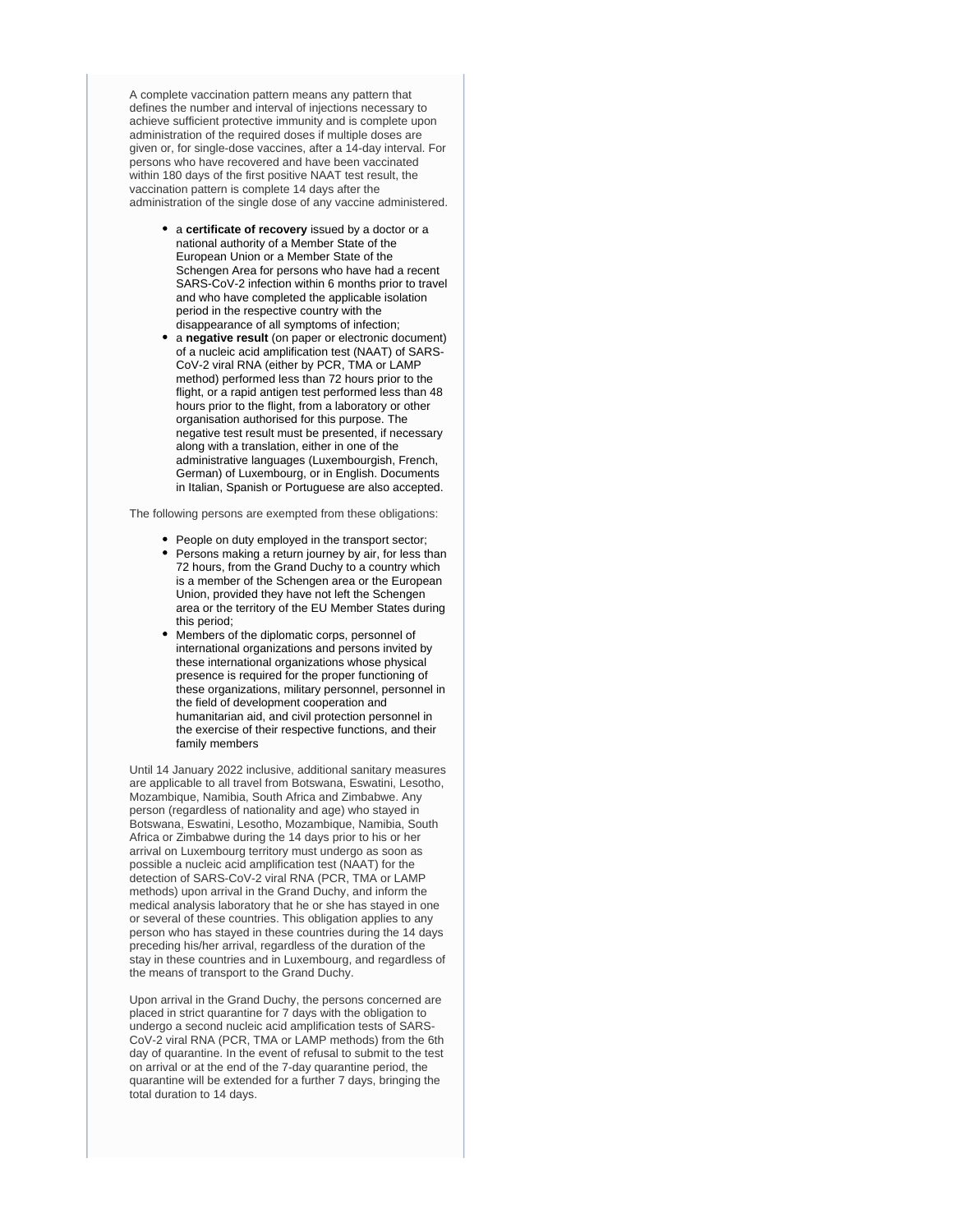Persons concerned must notify their presence to the Health Inspection Department (by e-mail: [contact-covid@ms.etat.lu](mailto:contact-covid@ms.etat.lu) or by telephone: 247-65533), which ensures a reinforced monitoring and tracing system.

Exception

- Children under 12 years
- People on duty employed in the transport sector
- Transit passengers
- Health professionals, health researchers and care providers for elderly people
- Members of the diplomatic corps, personnel of international organizations and persons invited by these international organizations whose physical presence is required for the proper functioning of these organizations, military personnel, personnel in the field of development cooperation and humanitarian aid, and civil protection personnel in the exercise of their respective functions, and their family members

#### **Entry rules**

Entry requirements depend on the colour attributed to the country of departure, according to Luxembourg's own national [classification of risk areas.](https://covid19.public.lu/en/travellers/visiting-luxembourg.html)

**Children younger than 12 years and 2 months** are exempt from quarantine and testing requirements.

#### **Document checklist:**

Travellers must provide all the following documents:

1. Proof of vaccination on condition that the vaccine administered is accepted by Luxembourg, vaccination certificates issued by a Member State of the European Union or the Schengen area, as well as certificates issued by a limited number of third countries, are accepted (this currently applies to certificates issued by the following countries or territories: Albania, Andorra, Armenia, Brazil, Cabo Verde, Canada, El Salvador, Faroe Islands, Georgia, India, Israel, Japan, Lebanon, Moldova, Morocco, Monaco, New Zealand, Panama, Republic of North Macedonia, San Marino, Singapore, Republic of Korea, Togo, Turkey, Ukraine, United Arab Emirates, United Kingdom, United States of America, Vatican).

A complete vaccination pattern means any pattern that defines the number and interval of injections necessary to achieve sufficient protective immunity and is complete upon administration of the required doses if multiple doses are given or, for single-dose vaccines, after a 14-day interval. For persons who have recovered and have been vaccinated within 180 days of the first positive NAAT test result, the vaccination pattern is complete 14 days after the administration of the single dose of any vaccine administered.

### Or

Proof of recovery from COVID-19 issued by a practitioner or national authority of an EU Member State or Schengen Area Member State for persons who have had a recent SARS-CoV-2 infection within 6 months prior to travel and who have completed the applicable isolation period in the respective country with resolution of all symptoms of infection.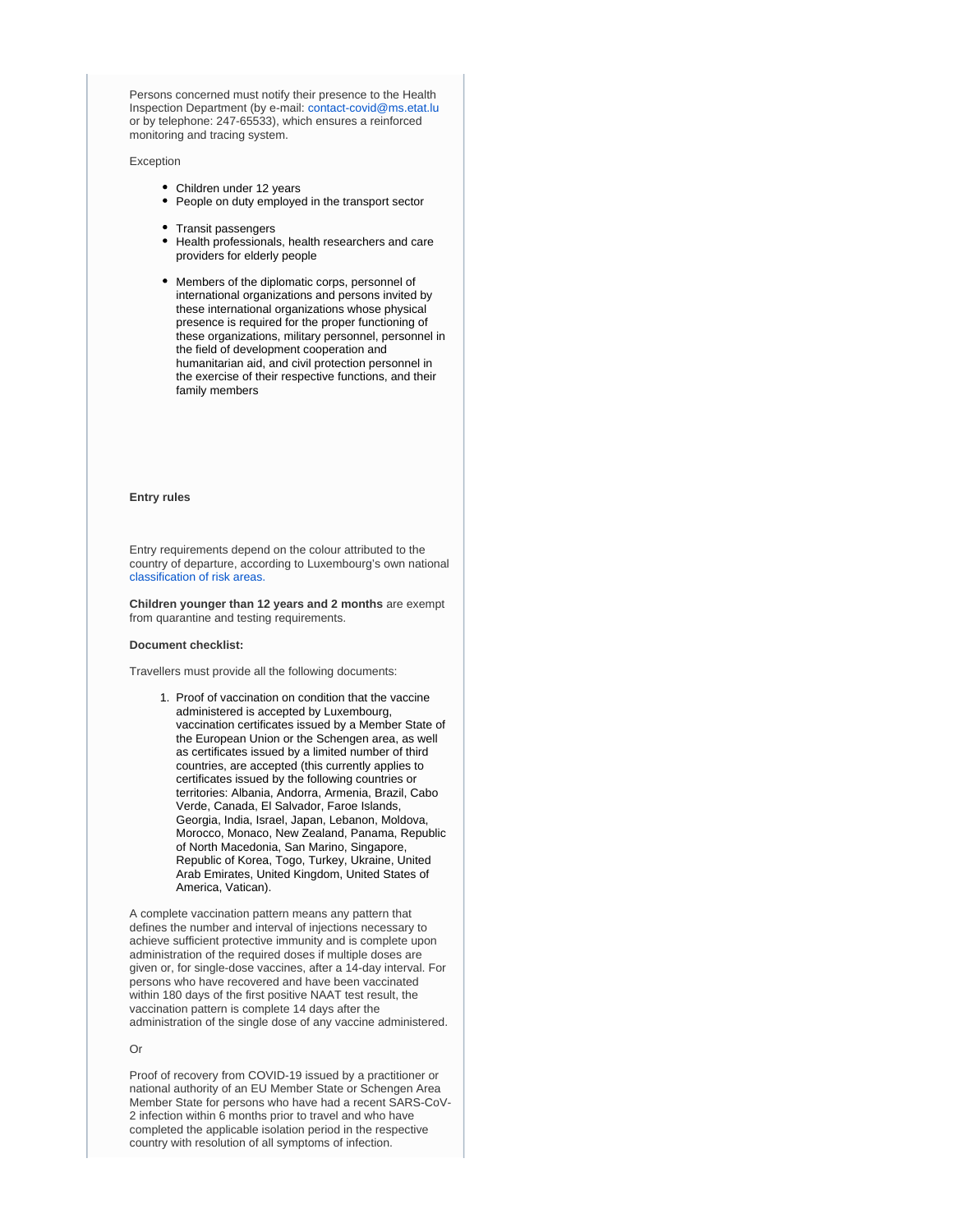#### Or

Negative result (on paper or electronically) of a nucleic acid amplification test (NAAT) for the detection of SARS-CoV-2 viral RNA (PCR, TMA or LAMP methods) carried out less than 48 hours before the flight or of a SARS-CoV-2 rapid antigen test carried out less than 24 hours before the flight, by a medical analysis laboratory or any other entity authorised for this purpose. The negative result of the test must be presented, if necessary, accompanied by a translation, in one of the administrative languages of Luxembourg or in English, Italian, Spanish or Portuguese.

### **Learn more:**

### [General information](https://covid19.public.lu/en.html)

[National health institute](https://www.lih.lu/)

## **What are the rules if I go abroad from this country, and when I return from abroad?**

Currently there are no restrictions or obligations in place applying to travel by land.

For any travel by air to the Grand Duchy of Luxembourg, please refer to the specific sections for travel conditions depending on your situation.

#### **Learn more:**

[Visiting Luxembourg](https://covid19.public.lu/en/travellers/visiting-luxembourg.html)

## **May I transit this country?**

### **YES**

All travellers, aged 12 years and 2 months or older, authorised to enter Luxembourg (regardless of their nationality), must present, before boarding a flight to Luxembourg either a certificate of vaccination, a certificate of recovery or a negative test result. Please refer to the previous section on travel for details.

Passengers travelling from a non-EU country to another non-EU country may transit through the international transit area of airports located in the Schengen area. Rules regarding airport transit visa requirements continue to apply.

## **General measures**

Information on the situation in the country is available on the [o](https://covid19.public.lu/en.html) [fficial website on COVID-19 information](https://covid19.public.lu/en.html).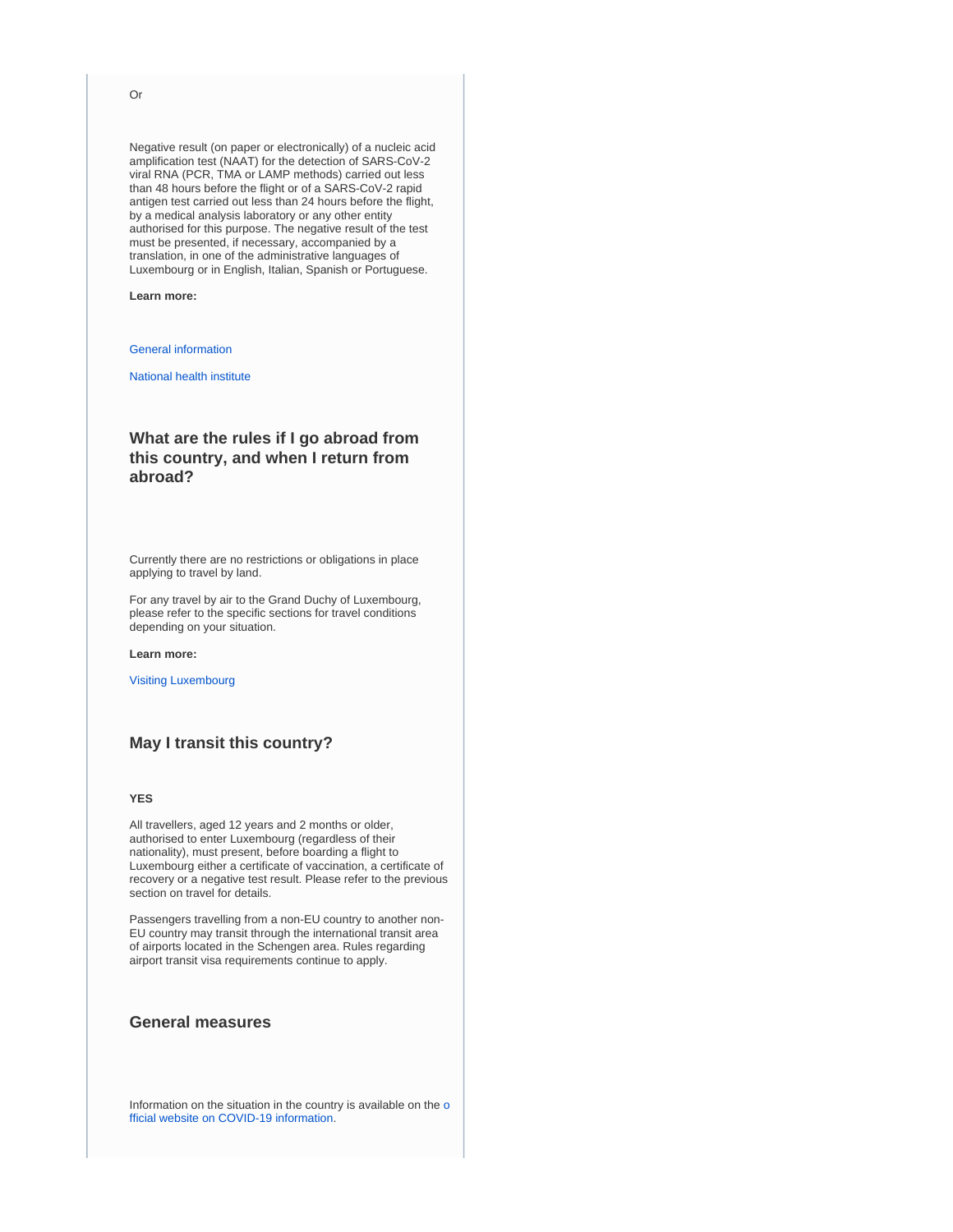Luxembourg has the [CovidCheck system](https://covid19.public.lu/en/covidcheck.html) in place, applicable to private persons, establishments (e.g. restaurants, bars, fitness centres, shops, administrations, companies, etc.) as well as public or private events (e.g. sports events, concerts, etc.). Under the currently applicable "2G+" system, persons who have reached the age of 12 years and 2 months must present a certificate of vaccination or recovery and either perform a self-diagnostic test for SARS-CoV-2 on site or present a valid NAAT or certified valid SARS-CoV-2 rapid antigen test.

Persons who have a vaccination certificate issued within the last 180 days, a certificate of the booster vaccination, or a recovery certificate for a period of 180 days are exempt from the testing obligation. Persons who cannot be vaccinated for medical reasons must present a certificate of contraindication to vaccination, as well as a certificate of a negative COVID-19 test (PCR, certified antigen test) or, if necessary, perform a self-test on site.

Since 15 January 2022, the "3G" system is compulsory in the workplace (private and public sector).

Travellers are strongly advised to carry relevant certificates at all times.

## **Use of facemasks**

The use of facemasks is mandatory in **all indoor and outdoor public spaces**, including **public transport**. Exemptions:

- Children under 6 years of age
- Persons with a disability or a pathology with a medical certificate
- Speakers and religious actors during the exercise of their professional activities
- Theatre and film actors as they exercise their professional artistic activity
- Musicians and dancers while performing their activity in a professional context

## **Physical Distancing**

Physical distancing of at least 2 meters is mandatory for any gathering of 11 people or more. This obligation does not apply to people who are part of the same household or who live together.

## **Indoor and outdoor meetings, public or private gatherings and events**

**Gatherings in general**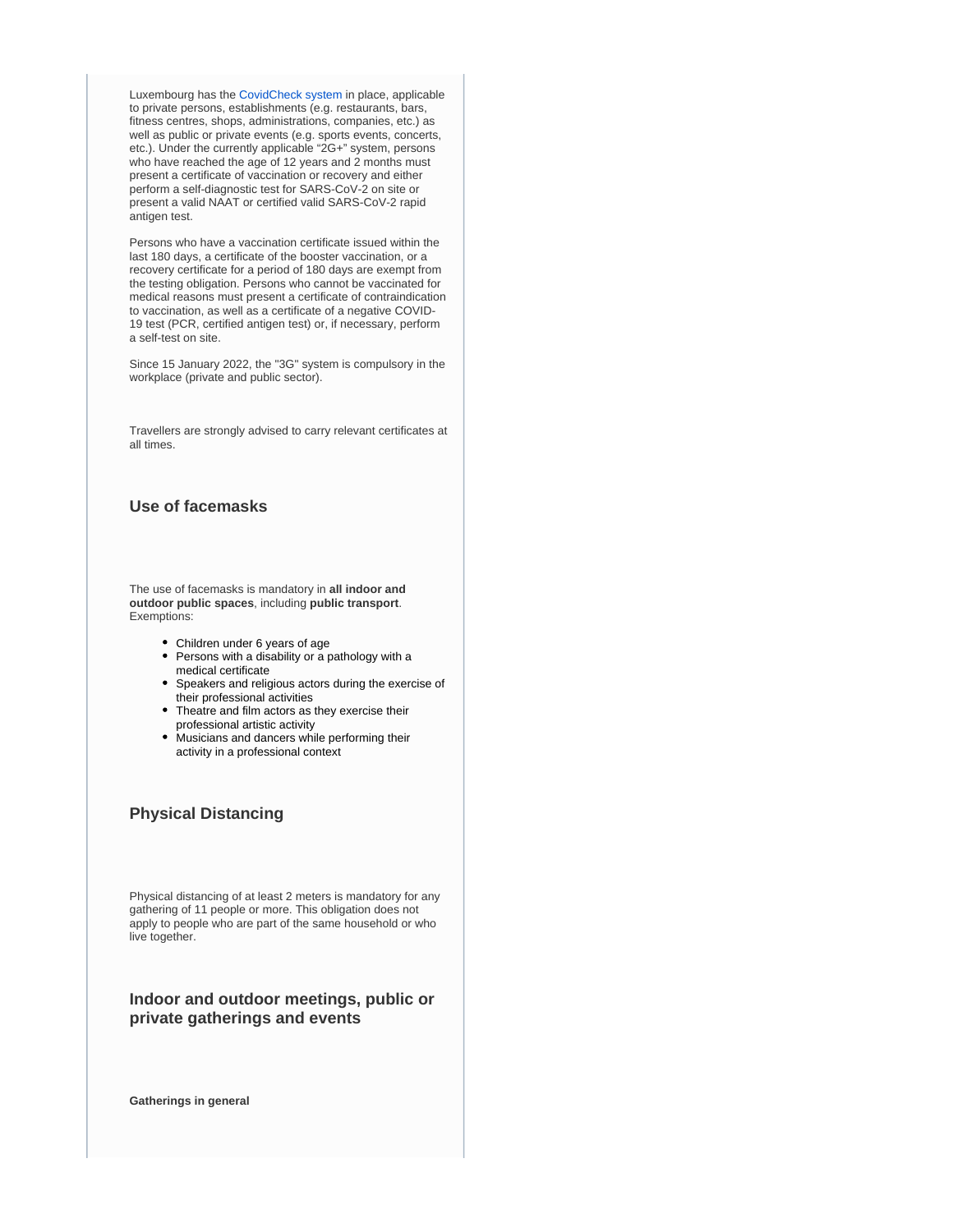Private and public gatherings and events are subject to the general rules on gatherings.

- For gatherings of up to 10 people, there are no restrictions or health measures to be observed.
- For gatherings of 11 to 20 people (inclusive), masks and a physical distance of 2 metres between people are mandatory, or the CovidCheck (2G+) system applies.
	- $\circ$  Exception: the same rules apply for private gatherings or at home of between 11 and 20 people (inclusive). However, if masking and physical distancing are not desired, the CovidCheck 3G system will apply instead of the 2G+ system. Private gatherings or at home under the CovidCheck system must be [notified in advance](https://covid19.public.lu/en/covidcheck/system.html). However, in this case, the system does not need to be visibly displayed.
	- $\circ$  Persons belonging to the household where the gathering takes place are not counted. Persons who are at home in the course of their professional activities or those who are at home when exercising their visitation and accommodation rights or in the context of alternating residences are also not counted.
- Gatherings of between 21 and 200 people (inclusive) are subject to the CovidCheck 2G+ system, or the requirement to wear a mask and be seated at a minimum distance of 2 metres. CovidCheck 2G+ means that each person over 12 years and 2 months of age must present a vaccination or recovery certificate. They must also undergo a test. Exempted from this additional testing requirement are persons who have:
	- $\circ$  a vaccination certificate issued within the last 180 days
	- a certificate of the booster vaccination
	- $\circ$  or a recovery certificate for a period of 180 days
- Gatherings of more than 200 people are prohibited, unless they are subject to a health protocol accepted in advance by the Health Directorate, which determines the health measures to be observed.

#### **Sporting activities**

Indoor and outdoor sports facilities are open to the public.

Sports and physical fitness activities are allowed, but under certain conditions:

- **sports activities carried out individually or with a maximum of 10 people** can be practised without the obligation to wear a mask or to maintain a physical distance of 2 metres from each other
- **sports activities carried out in a group of more than 10 people** is subject to the mandatory CovidCheck plus ("2G+") system
- sports facilities must have a surface area of 10m2 per person practising a sporting activity.

**Swimming pools and aquatic centres** are open to the public. The capacity of the pools is limited to one person per 10m2.

Public access to showers and locker rooms is also strictly regulated. Thus, only a maximum of 10 people per locker room or collective shower area are allowed. In the locker rooms, people must either wear a mask or maintain a physical distance of 2 metres. In the showers, the physical distance of 2 metres must be respected.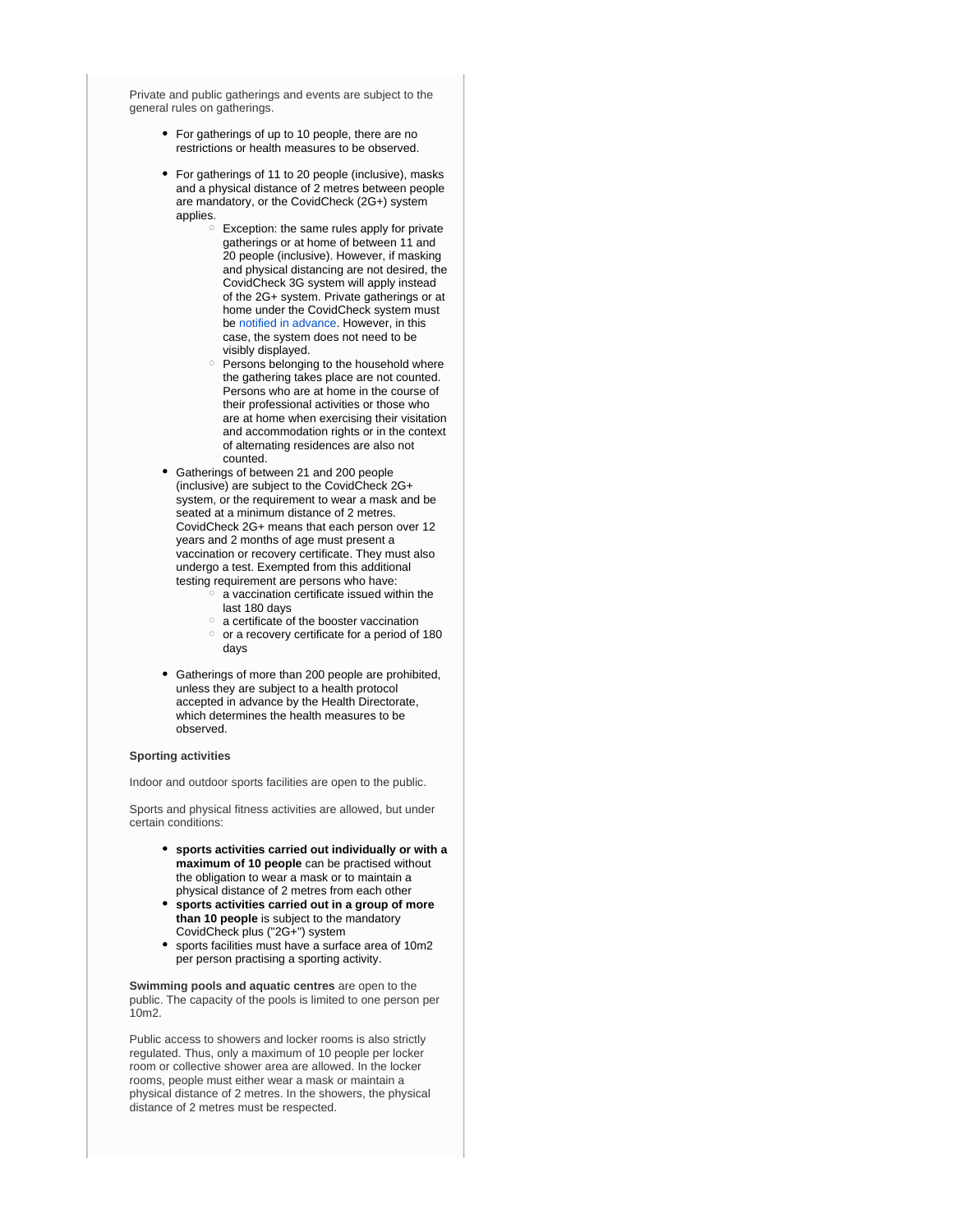The general restrictions regarding the number of persons allowed per locker room and collective shower area or the area to be guaranteed per person do not apply to sports groups consisting of persons from the same household, nor to school and extracurricular sports activities.

The following persons may participate in training sessions with more than 10 people, and in sports competitions, if they present a certificate of vaccination, recovery or test, i.e. under the "3G" system:

- athletes and referees between the ages of 12 years and 2 months and under the age of 19 years, belonging to an affiliated club or an approved sports federation
- athletes and supervisors with an employment contract with an affiliated club or an approved sports federation and exercising their activity on a principal and regular basis or, in general, athletes or supervisors who are affiliated as such to the social security system

Athletes, judges and referees aged 19 and over who belong to an affiliated club or an approved sports federation may take part in training sessions involving more than 10 people and in sports competitions under the "2G+" system.

Persons holding a certificate of contraindication to vaccination must in all cases present their certificate and a test certificate or negative result of a self-diagnostic test for SARS-CoV-2 carried out on the premises.

## **Safety measures for public transportation**

In all forms of public transport, **facemasks are mandatory**. Also, social distance should be maintained as much as possible. The front door of the bus remains closed, travelers are asked to get on and off through the rear doors, the first row of passenger seats should be left unoccupied whenever possible, the driver does not sell tickets and travelers are requested to keep a distance between each other.

## **Places of worship**

### OPEN WITH LIMITATIONS

Religious activities and services can be carried out inside and outside places of worship, provided they adhere to strict health protocols.

It is compulsory to:

- Wear a facemask, except for religious representatives during services.
- Keep a distance of 2-metres from each other.

## **Quarantine**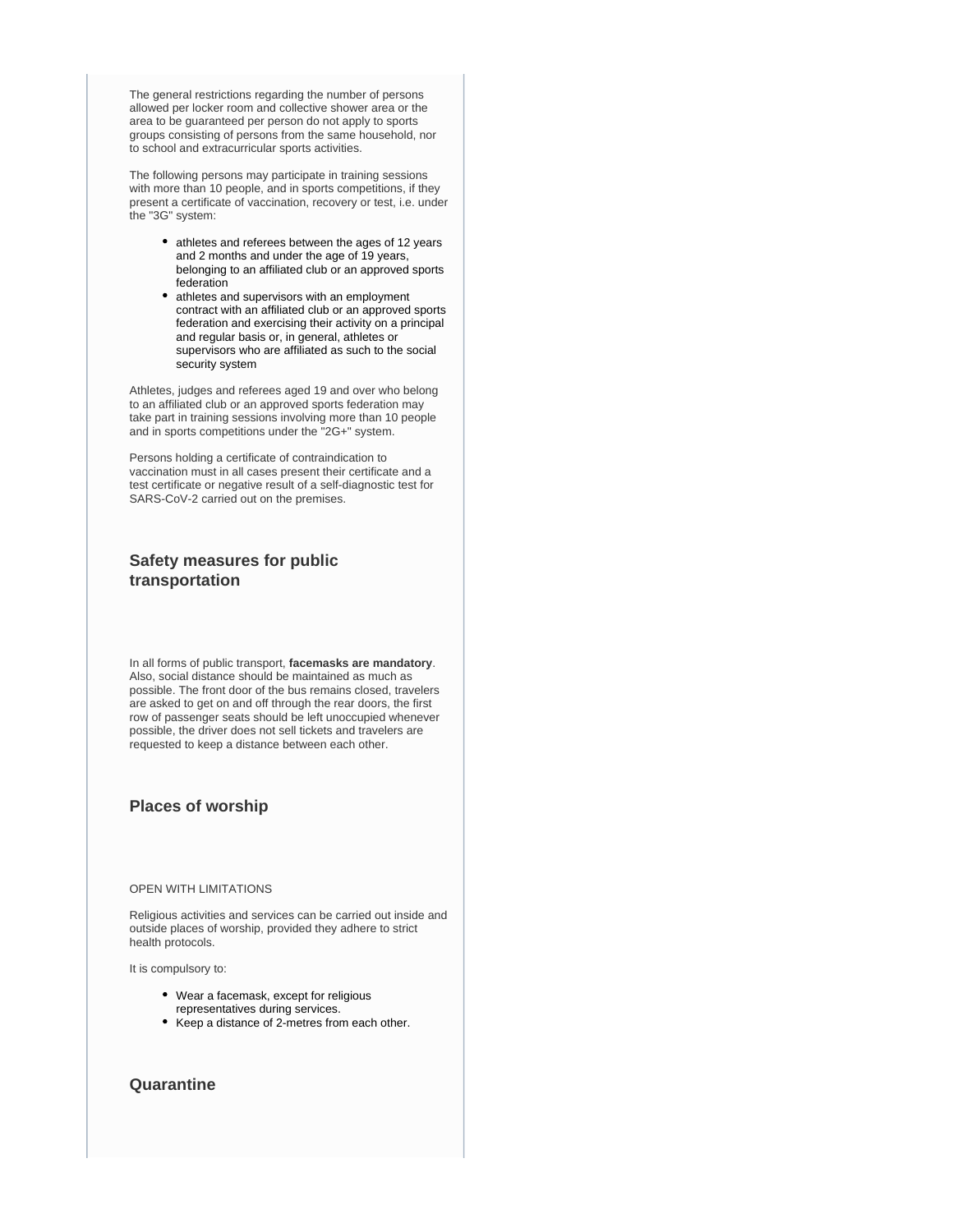## **Isolation**

Isolation applies to people who have been confirmed as being infected by COVID-19. They must self-isolate at home and the people living in the same house and their close contacts should quarantine themselves for 7 days. The aim is to prevent infected people - who are contagious - passing the infection on to anyone else.

Isolation is prescribed by the Health Directorate (Direction de la santé) for 10 days after the onset of symptoms. For asymptomatic persons, isolation begins on the day of the sampling. During this period of confinement at home, all contact should be avoided with other people and a surgical mask must be worn whenever anyone else is present. Failure to comply with an isolation measure incurs a fine.

Isolation may be terminated before the 10 days have elapsed for the following cases:

- persons who received their full vaccination less than 6 months ago, or
- $\bullet$ persons who recovered from COVID-19 infection within 180 days of the positive PCR test, or
- persons who received a booster vaccination

**and**if they perform SARS-CoV-2 rapid antigen tests on days 5 and 6 of isolation at the earliest. If the results are negative, isolation ends on day 6.

## **Quarantine**

Quarantine applies to people who have had high-risk contact with a person with a confirmed infection, i.e. face-to-face contact for more than 15 minutes, unprotected physical contact, etc. These people must stay at home for 7 days counting from the day of the last contact with the infected person. If necessary, the Health Inspectorate (Inspection sanitaire) will provide them with a certificate of incapacity for work. During this period, all unprotected contact with other people must be avoided.

From the 6th day onwards, they will be asked to be tested for COVID-19 at a laboratory of their choice, using the prescription that has been sent to them. If the result is negative, the quarantine requirement is automatically lifted.

During the 7 days following the quarantine, they must selfmonitor and wear a mask when in contact with other people. If any symptoms appear, they must immediately be tested again and placed in isolation; failure to do so incurs a fine.

**Attention**: **Vaccinated or recovered persons** are exempt from quarantine in case of contact with a person who tested COVID+.

**Learn more:**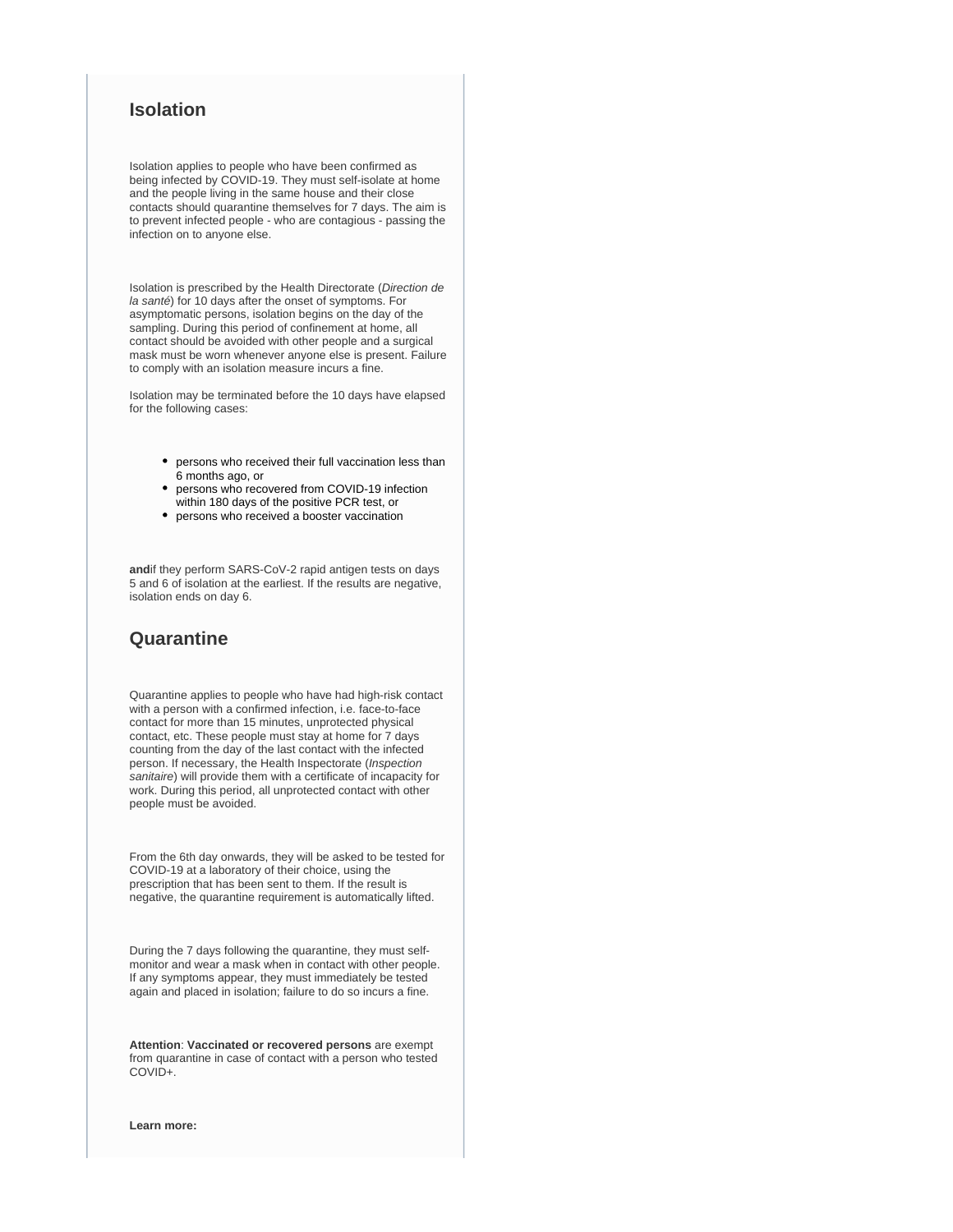### [Isolation and quarantine](https://covid19.public.lu/en/health-protection/isolation-quarantine-treatment.html)

**[Testing](https://covid19.public.lu/en/testing.html)** 

## **Non-essential (other than medicine and food) shops**

#### OPEN WITH LIMITATIONS

Shops, including non-essential shops, are open to the public.

To enable the shops to welcome their customers in the best possible safety conditions, certain measures have been put in place:

- Masks must be worn for all activities in closed
- spaces, open to the public
- Try to keep an interpersonal distance of 2 meters Consider the protective measures
- Avoid hand-to-hand exchanges
- 
- Not wearing a mask in shops is punishable and customers may be refused

## **Tourist accommodations**

### OPEN WITH LIMITATIONS

Hotels and other accommodation facilities are open. Catering services provided in hotels are subject to the same rules as those applied for restaurants, bars and cafés.

The 2G-rule (vaccinated or recovered) is in effect. An identity check can be carried out. Young people aged 12 years and 2 months to 15 years will be subject to the 3G regime (vaccinated, recovered, tested).

## **Catering establishments**

### OPEN WITH LIMITATIONS

Restaurants, bars, and cafés are open to the public both indoors and outdoors until 11PM.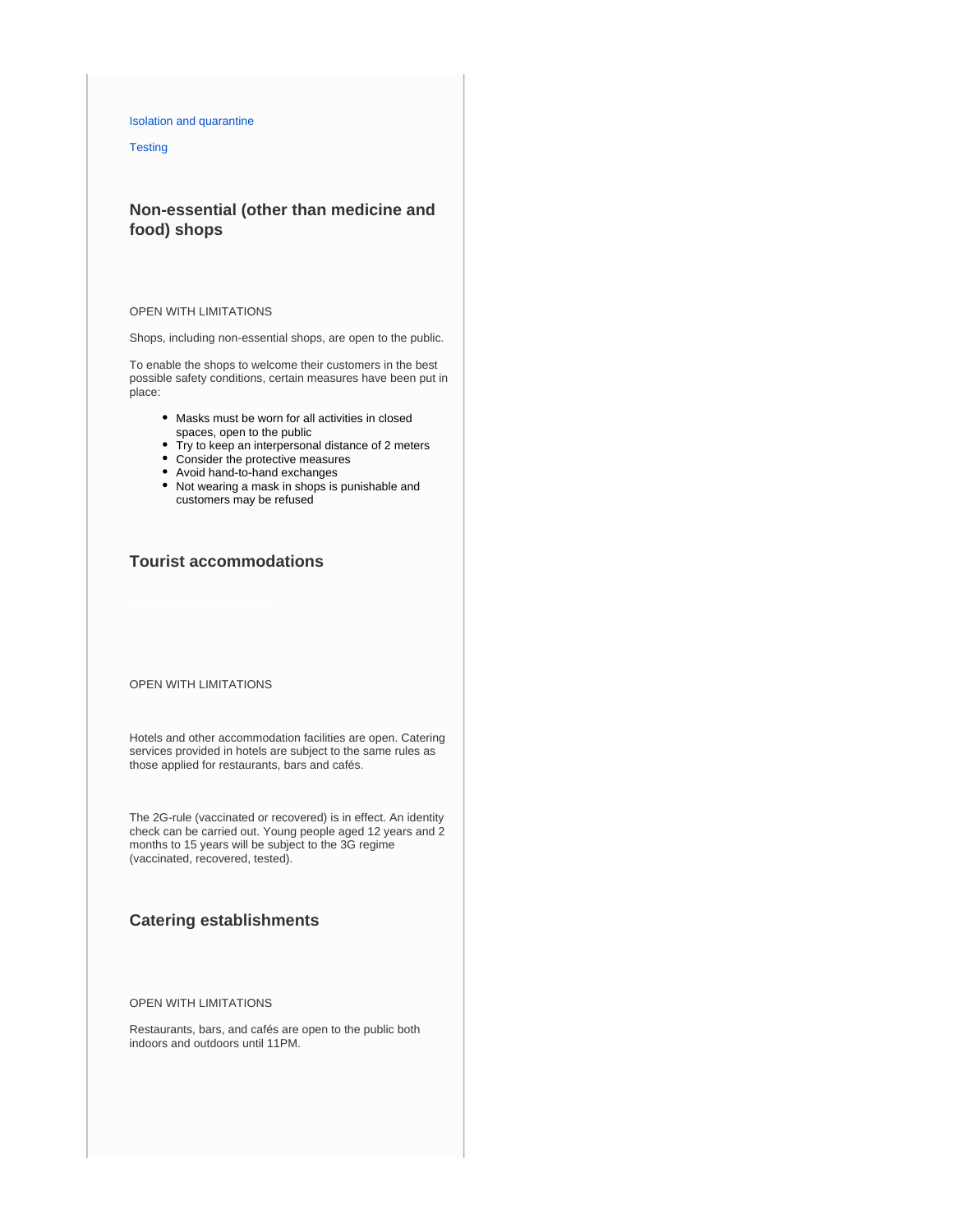**Restaurants, bars and cafes are subject to the CovidCheck Plus ("2G+") system. Clients who have reached the age of 12 years and 2 months must present a certificate of vaccination or recovery and either perform a self-diagnostic test for SARS-CoV-2 on site or present a valid NAAT or certified SARS-CoV-2 rapid antigen test.The test is not mandatory for people who completed their vaccination pattern less than 180 days ago, for people who have received their "booster" dose and for people with a recovery certificate. This applies to both indoor and outdoor use.**

**The only exception is for people who cannot be vaccinated for medical reasons. To gain access to a restaurant, bar or café, they must present a certificate of contraindication to vaccination, as well as a certificate of a negative COVID-19 test (PCR, certified antigen test or self-test performed on the premises).**

The staff or manager of such an establishment is subject to the "3G" system. Unlike customers, they can use a test certificate to gain access to the establishment and they do not have to perform a test on site.

## **Cinemas, museums and indoor attractions**

### **OPEN**

The cultural institutions are open to the public. The rules applicable to these establishments are the subject of specific recommendations and guidelines from the Ministry of Culture.

The practice of cultural activities is allowed without the obligation of physical distance and wearing a mask, provided that it is carried out individually or in a group of 10 people at most.

If there are more than 10 people engaged in a cultural activity at the same time, the CovidCheck system ("2G+") applies.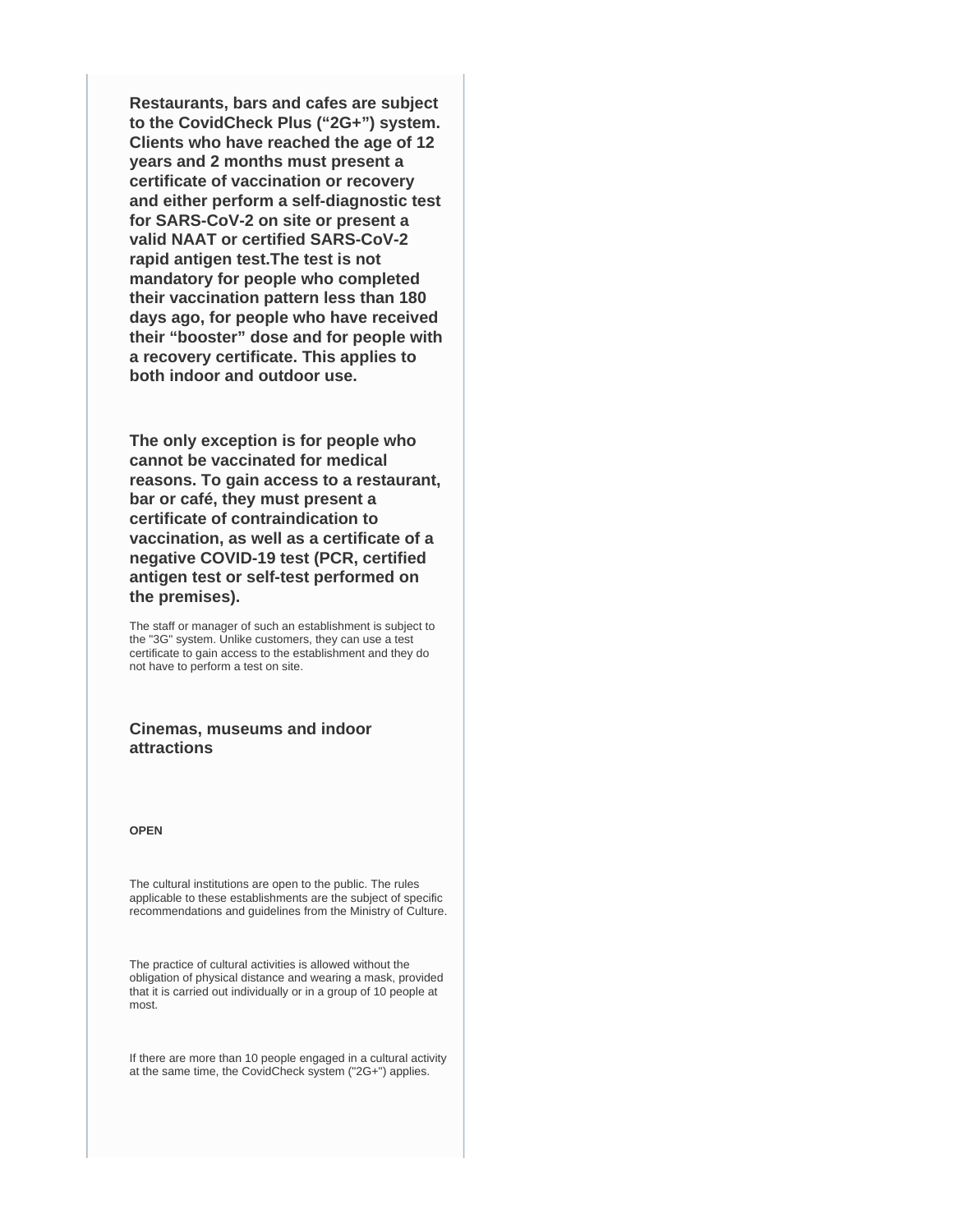These restrictions do not apply to groups consisting exclusively of persons who are members of the same household, nor to school musical activities, including extracurricular activities.

## **Personal care services**

#### **OPEN**

Wellness-related activities (spa, wellness centres, etc.) as well as physical exercise facilities (such as gyms and fitness centres) are open. The rules are those related to sports and fitness activities.

## **Outdoors areas and beaches**

### **OPEN**

Beaches and outdoor tourist areas are accessible, provided that social distancing and hygiene measures are in place. Outdoor areas in general remain accessible.

## **Health protocols for tourism services and tourists**

### **Mandatory testing at the entrance to hospitals**

As from the age of 12 years and 2 months, you must present a vaccination certificate, recovery certificate, contraindication to vaccination certificate or negative COVID-19 test certificate in order to be admitted to a hospital:

- if you go to the hospital for a consultation, examination, medical care or treatment
- if you are accompanying a person to the hospital for a consultation, examination, medical care or treatment
- if you are accompanying someone during their stay in hospital (e.g. a parent who stays with their minor child during the child's hospitalisation)

To visit a hospitalised person, anyone over the age of 12 years and 2 months must also undergo a self-diagnostic test for SARS-CoV-2 to be performed on the premises.

Persons going to a hospital for an emergency, as well as COVID-positive persons who need to be treated or hospitalised, cannot be refused access to the hospital.

### **Other precautionary measures**

In addition to screening at the entrance, wearing a mask and disinfecting hands are mandatory at hospital entrances. A system of appointments has been put in place in order to avoid simultaneous visits in rooms with two beds.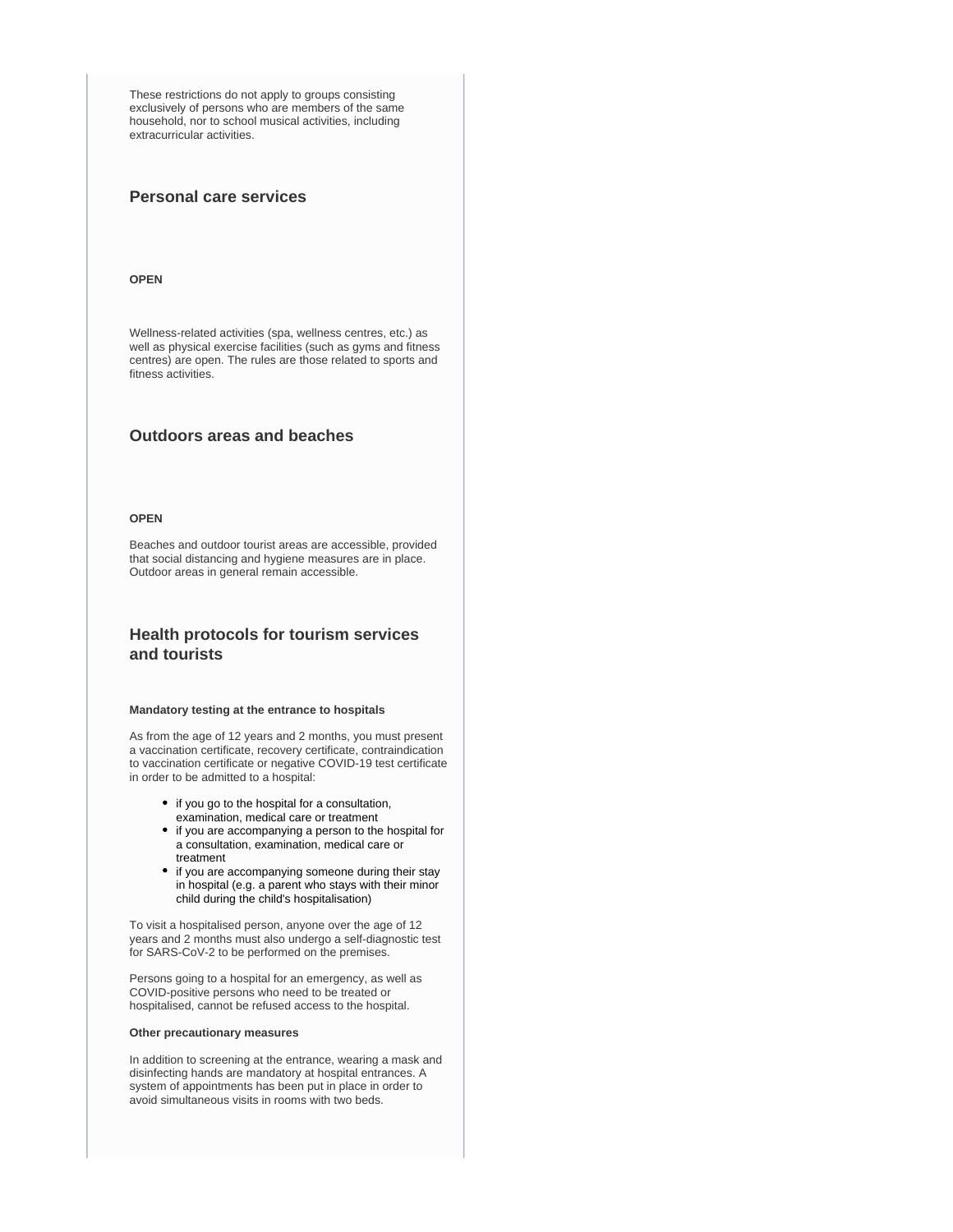Visits for patients who have been admitted due to a suspected or confirmed COVID-19 infection remain suspended, except under exceptional circumstances, e.g. end of life situations or significant psychological distress with supporting medical advice.

Visitors belonging to the category of vulnerable persons will not be able to go to the hospital for a visit, unless a duly motivated authorisation is given by their physician.

Finally, the hospital may suspend visits if epidemiological circumstances so require.

## **National website with coronavirusrelated information for TOURISM**

[Visit Luxembourg](https://www.visitluxembourg.com/en)

 $\overline{\phantom{a}}$  , where  $\overline{\phantom{a}}$ 

10.12.2021

## **What are the rules to enter this country from an EU Member State or Schengen Associated country?**

\_\_\_\_\_\_\_\_\_\_\_\_\_\_\_\_\_\_\_\_\_\_\_\_\_\_\_\_\_\_\_\_\_\_\_\_\_\_\_\_\_\_\_\_\_\_\_\_\_

**No entry requirements** for citizens of the European Union and of the countries associated with the Schengen area, as well as citizens of San Marino, Andorra, Monaco and the Vatican/Saint See, are free to enter the territory of the Grand Duchy of Luxembourg, regardless of the purpose of the stay and not only to return to their homes.

### **Mandatory travel documentation**

All travellers entering the Grand Duchy of Luxembourg **by air** must present a vaccination certificate, a recovery certificate, or a negative SARS-CoV-2 test.

For any person, aged 12 years and 2 months or older, authorised to enter Luxembourg (regardless of nationality), it is compulsory to present, before boarding a flight to Luxembourg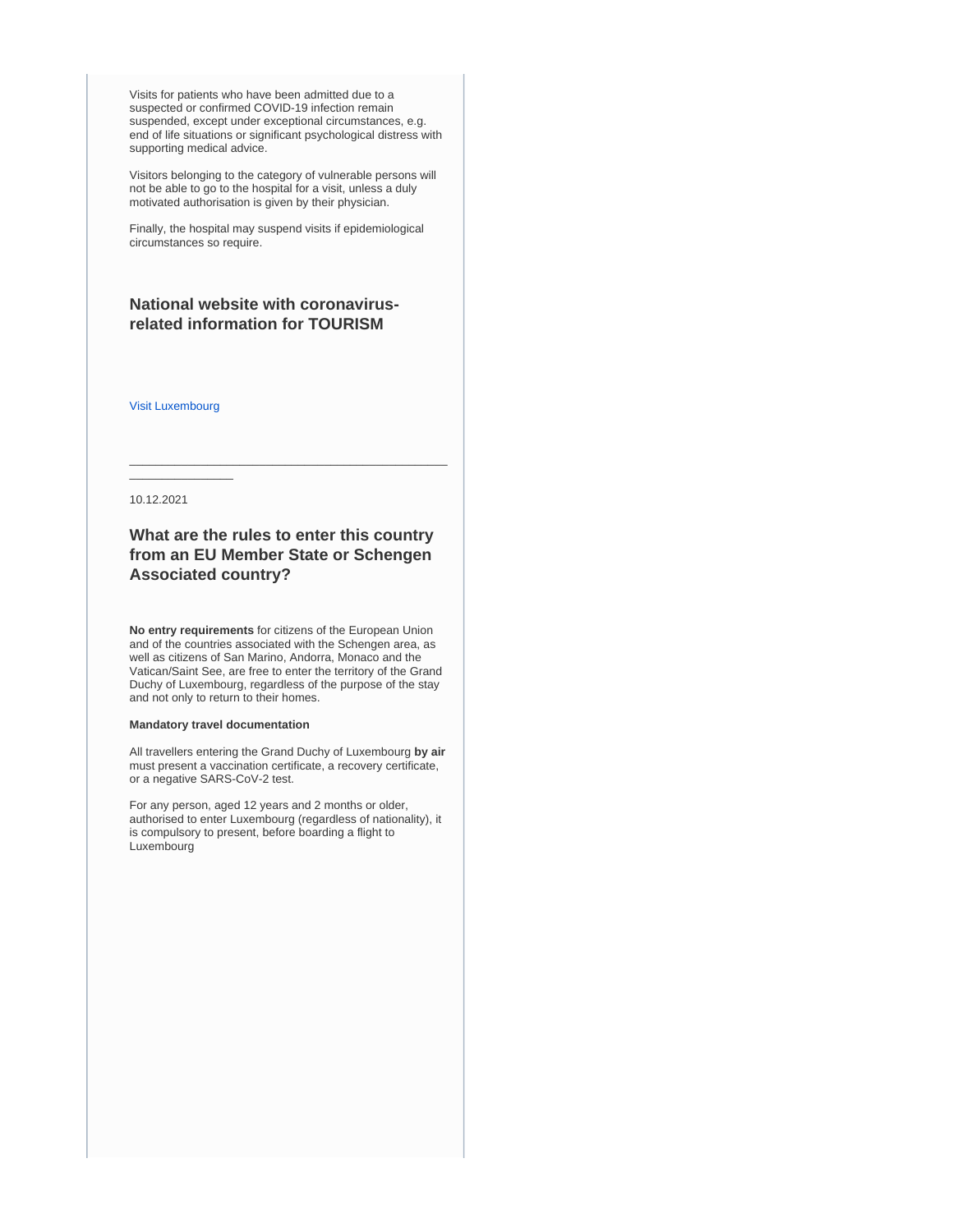- either a **vaccination certificate** attesting to a complete vaccination pattern carried out with a vaccine that has been authorised for use by the European Medicines Agency (AstraZeneca, BioNTech/Pfizer, Johnson&Johnson and Moderna), issued by a public or medical authority of a Member State of the European Union or of a Member State of the Schengen Area, or a vaccination certificate, issued by a third country, attesting to a complete vaccination pattern and considered as equivalent in Luxembourg in accordance with Article 3bis of the amended law of 17 July 2020 on measures to combat the COVID-19 pandemic (this currently applies to certificates issued by the following countries or territories: Albania, Andorra, Faroe Islands, Israel, Morocco, Monaco, Panama, Republic of Armenia, Republic of North Macedonia, San Marino, Switzerland, Turkey, Ukraine, United Kingdom, United States of America, Vatican)
- or a **recovery certificate** issued by a practitioner or national authority of an EU Member State or Schengen Area Member State for persons who have had a recent SARS-CoV-2 infection **within 6 months prior to travel and who have completed the applicable isolation period in the respective country with resolution of all symptoms of infection**
- or the **negative result** (on paper or electronically) of a nucleic acid amplification test (NAAT) for the detection of **SARS-CoV-2 viral RNA** (PCR, TMA or LAMP methods) carried out **less than 72 hours before the flight** or of a **SARS-CoV-2 rapid antigen test carried out less than 48 hours before the flight**, by a medical analysis laboratory or any other entity authorised for this purpose. The negative result of the test must be presented, if necessary, accompanied by a translation, in one of the administrative languages of Luxembourg or in English, Italian, Spanish or Portuguese

#### **Find out more:**

Visiting Luxembourg ([EN](https://covid19.public.lu/en/travellers/visiting-luxembourg.html) – [FR](https://covid19.public.lu/fr/voyageurs/visiter-luxembourg.html) – [DE](https://covid19.public.lu/de/reisende/luxemburg-besuchen.html) – [LU](https://covid19.public.lu/lb/reesen/letzebuerg-besichen.html))

## **Entering this country with the EU Digital COVID certificate**

Luxembourg accepts "EU Digital COVID certificates" (EUDCC) since **14 June 2021**.

Holders of EUDCC are not subject to further restrictions (testing or quarantine), at the condition that their certificate contains either:

**Vaccination certificate**, which is valid:

- from the day of the second dose of vaccine of BioNT ech/Pfizer / Moderna / AstraZeneca)
- from 14 days after the single dose of Janssen/ Johnson & Johnson
- from 2 weeks after the first dose of any approved vaccine, for people who recovered from a previous COVID-19 infection in the last 6 months. Accepted vaccines:BioNTech/Pfizer / Moderna / AstraZeneca (Vaxzevria) /Johnson & Johnson (Janssen)

#### **Recovery certificate**

• The recovery certificate is valid between the 11th and 180th day after a positive PCR test.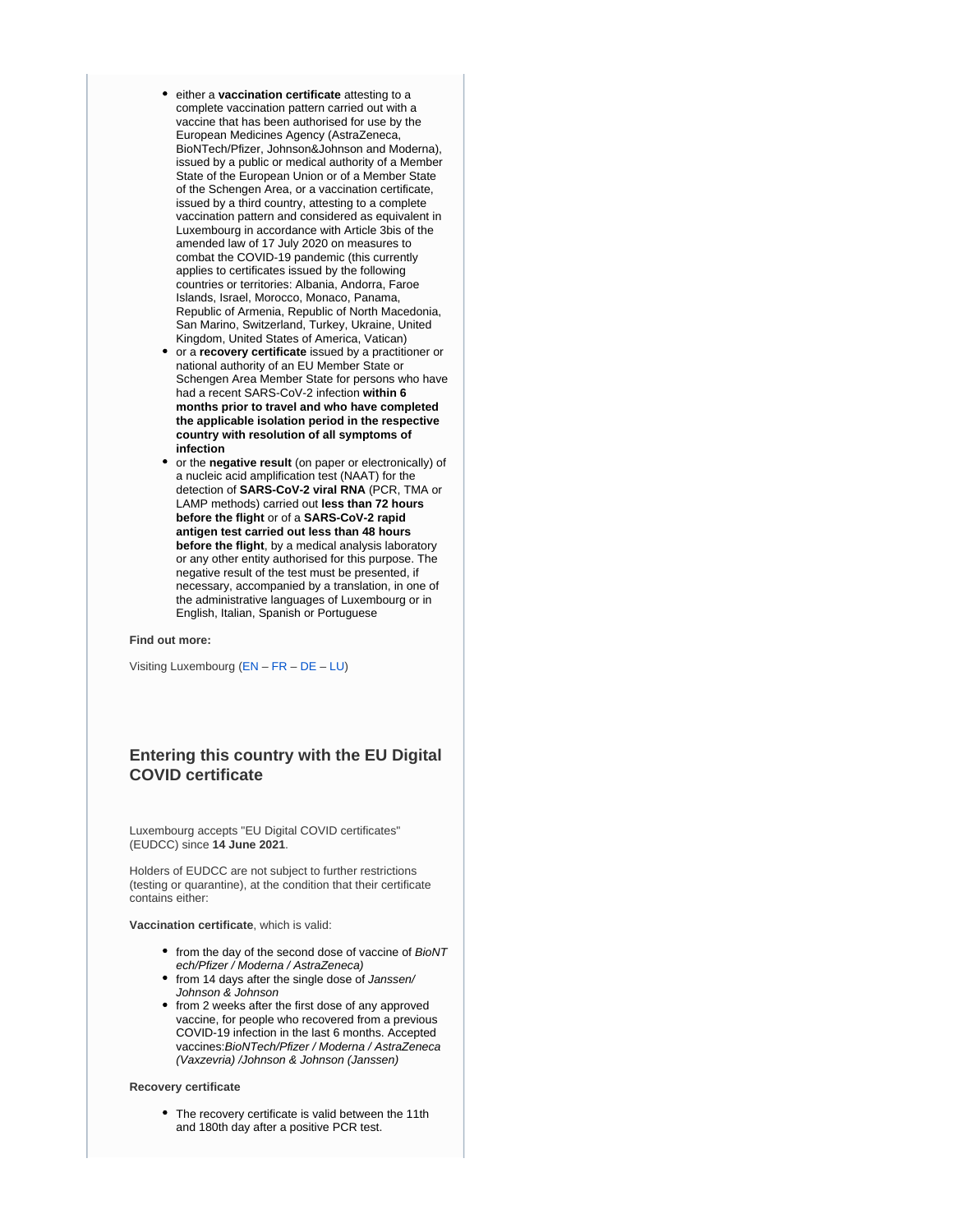#### **Negative COVID-19 test certificate**

- PCR test valid for **72 hours**
- Rapid antigen test valid for **48 hours**

Children **under 12 years old** are exempted from the testing requirements

# **Entering this country without the EU Digital COVID certificate or with a certificate not compliant with national requirements**

Since 13 June, any person aged 12 or over, regardless of their nationality, travelling by air transport to the Grand Duchy of Luxembourg, must present at the boarding either:

- **certificate of vaccination** attesting a complete vaccination schedule carried out with a vaccine that has been granted a marketing authorisation by the European Medicines Agency (AstraZeneca, BioNTech/Pfizer, Johnson&Johnson and Moderna), issued by a public or medical authority of a Member State of the European Union or of a Member State of the Schengen Area. A complete vaccination schedule means any schedule that defines the number and interval of injections necessary to achieve sufficient protective immunity, and that is complete upon administration of the required doses as planned in the case of multiple-dose vaccines or, for single-dose vaccines, after a 14-day gap. For persons who have recovered and have been vaccinated within 180 days of the first positive NAAT test result, the vaccination schedule is complete after 14 days after the administration of the single dose of any vaccine;
- a **certificate of recovery** issued by a doctor or a national authority of a Member State of the European Union or a Member State of the Schengen Area for persons who have had a recent SARS-CoV-2 infection within 6 months prior to travel and who have completed the applicable isolation period in the respective country with the disappearance of all symptoms of infection
- a **negative result** (on paper or electronic document) of a nucleic acid amplification test (NAAT) of SARS-CoV-2 viral RNA (either by PCR, TMA or LAMP method) performed less than 72 hours prior to the flight, or a rapid antigen test performed less than 48 hours prior to the flight, from a laboratory or other organisation authorised for this purpose. The negative test result must be presented, if necessary along with a translation, either in one of the administrative languages (Luxembourgish, French, German) of Luxembourg, or in English. Documents in Italian, Spanish or Portuguese are also accepted.

In addition to the COVID-19 vaccination, recovery and test certificates, the system in place temporarily allows for the recognition of COVID-19 vaccination, recovery and test certificates issued by another Member State of the European Union or a Member State of the Schengen Area, which are not yet drawn up in accordance with the European Regulation on the EU digital COVID certificate. During this phase, for example, certificates without a QR code or proof of vaccinations in a vaccination booklet are accepted.

These obligations do not apply to travel by land.

The following persons are exempted from these obligations: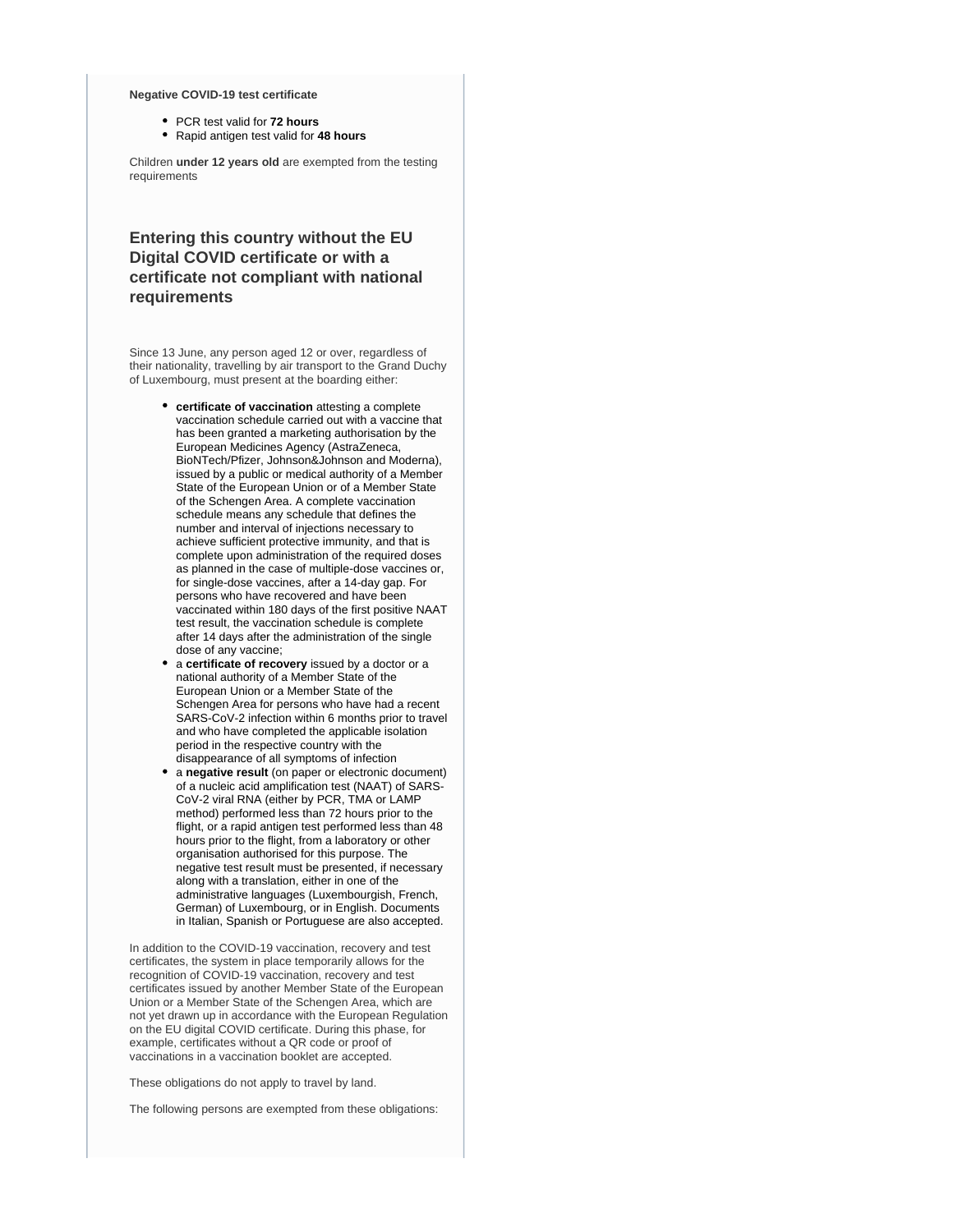- People on duty employed in the transport sector;
- Health professionals, health researchers and care providers for elderly people;
- Persons making a return journey by air, for less than 72 hours, from the Grand Duchy to a country which is a member of the Schengen area or the European Union, provided they have not left the Schengen area or the territory of the EU Member States during this period;
- $\bullet$ Members of the diplomatic corps, personnel of international organizations and persons invited by these international organizations whose physical presence is required for the proper functioning of these organizations, military personnel, personnel in the field of development cooperation and humanitarian aid, and civil protection personnel in the exercise of their respective functions; and their family members.

#### **Find out more:**

[Documents you need to travel in Europe](https://europa.eu/youreurope/citizens/travel/entry-exit/index_en.htm) [Health cover for temporary stays](https://europa.eu/youreurope/citizens/health/unplanned-healthcare/temporary-stays/index_en.htm)

[Documents you need to travel in Europe](https://europa.eu/youreurope/citizens/travel/entry-exit/index_en.htm) [Health cover for temporary stays](https://europa.eu/youreurope/citizens/health/unplanned-healthcare/temporary-stays/index_en.htm)

# **What are the rules to enter this country from outside an EU Member State or Schengen Associated country?**

Third-country nationals may no longer enter the territory of the Grand Duchy until 31 December 2021 (inclusive), except in one of the following cases:

- If they are residents of the following third-countries, Special administrative regions and entities and territorial authorities not recognised as States by at least one Member State of the European Union:
	- <sup>o</sup> States
		- Argentina
		- Australia
		- **Bahrain**
		- Canada
		- **Chile**
		- China (subject to confirmation of reciprocity at EU level)
		- Colombia
		- **Indonesia**
		- **Kuwait**
		- New Zealand
		- **Peru**
		- $\blacksquare$  Oatar
		- Rwanda
		- Saudi Arabia
		- **South Korea**
		- **United Arab Emirates**
		- **Uruguay**
	- $\circ$  Special administrative regions of the
		- People's Republic of China
			- Hong Kong SAR
			- Macao SAR
	- Entities and territorial authorities not recognised as States by at least one Member State of the European Union **Taiwan**
- Or if their travel is considered essential (see FAQs)
- Or if they hold a certificate proving a complete  $\bullet$ vaccination pattern that is considered equivalent in Luxembourg (see FAQs)

It should be noted that from 1 January 2021, these restrictions also apply to third-country nationals residing in the United Kingdom, including UK nationals who do not fall under the provisions of the Withdrawal Agreement (see FAQs).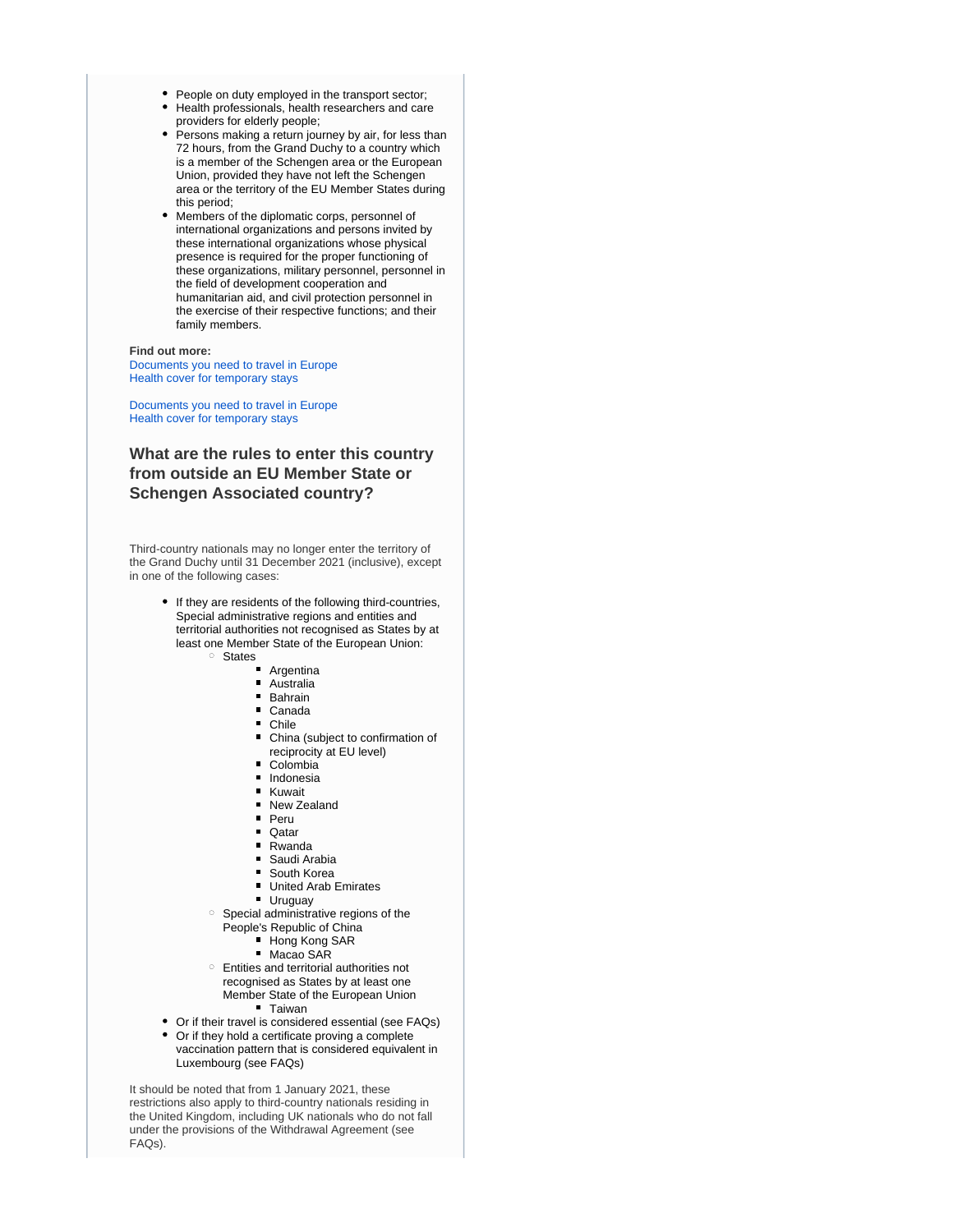**For any person, aged 12 years and 2 months or older, authorised to enter Luxembourg (regardless of nationality), it is compulsory to present, before boarding a flight to Luxembourg**

- either a **vaccination certificate** attesting to a complete vaccination pattern (see FAQ) carried out with a vaccine that has been authorised for use by the European Medicines Agency, issued by a public or medical authority of a Member State of the European Union or of a Member State of the Schengen Area, or a vaccination certificate, issued by a third country, attesting to a complete vaccination pattern and considered as equivalent in Luxembourg in accordance with Article 3bis of the amended law of 17 July 2020 on measures to combat the COVID-19 pandemic. This currently applies to certificates issued by the following countries or territories:
	- Albania
	- o Andorra
	- El Salvador
	- Faroe Islands
	- <sup>o</sup> Georgia
	- <sup>o</sup> Israel
	- o Moldova
	- o Morocco
	- <sup>o</sup> Monaco
	- <sup>o</sup> New Zealand
	- $\circ$  Panama
	- <sup>o</sup> Republic of Armenia
	- Republic of North Macedonia
	- <sup>o</sup> Republic of Serbia
	- $\circ$  San Marino
	- o Singapore
	- Switzerland
	- Togo
	- <sup>o</sup> Turkey
	- Ukraine
	-
	- United Kingdom United States of America
	-
	- o Vatican
- or a **recovery certificate** issued by a practitioner or national authority of an EU Member State or Schengen Area Member State for persons who have had a recent SARS-CoV-2 infection **within 6 months prior to travel and who have completed the applicable isolation period in the respective country with resolution of all symptoms of infection**
- or the **negative result** (on paper or electronically) of a nucleic acid amplification test (NAAT) for the detection of **SARS-CoV-2 viral RNA** (PCR, TMA or LAMP methods) carried out **less than 72 hours before the flight** or of a **SARS-CoV-2 rapid antigen test carried out less than 48 hours before the flight**, by a medical analysis laboratory or any other entity authorised for this purpose. The negative result of the test must be presented, if necessary accompanied by a translation, in one of the administrative languages of Luxembourg or in English, Italian, Spanish or Portuguese

This applies to all departures to Luxembourg, including those from Member States of the European Union or the Schengen area.

**In addition, until 14 January 2022 inclusive, additional sanitary measures are applicable to all travel from Botswana, Eswatini, Lesotho, Mozambique, Namibia, South Africa and Zimbabwe.**

**Find out more:**

Visiting Luxembourg ([EN](https://covid19.public.lu/en/travellers/visiting-luxembourg.html) – [FR](https://covid19.public.lu/fr/voyageurs/visiter-luxembourg.html) – [DE](https://covid19.public.lu/de/reisende/luxemburg-besuchen.html) – [LU](https://covid19.public.lu/lb/reesen/letzebuerg-besichen.html))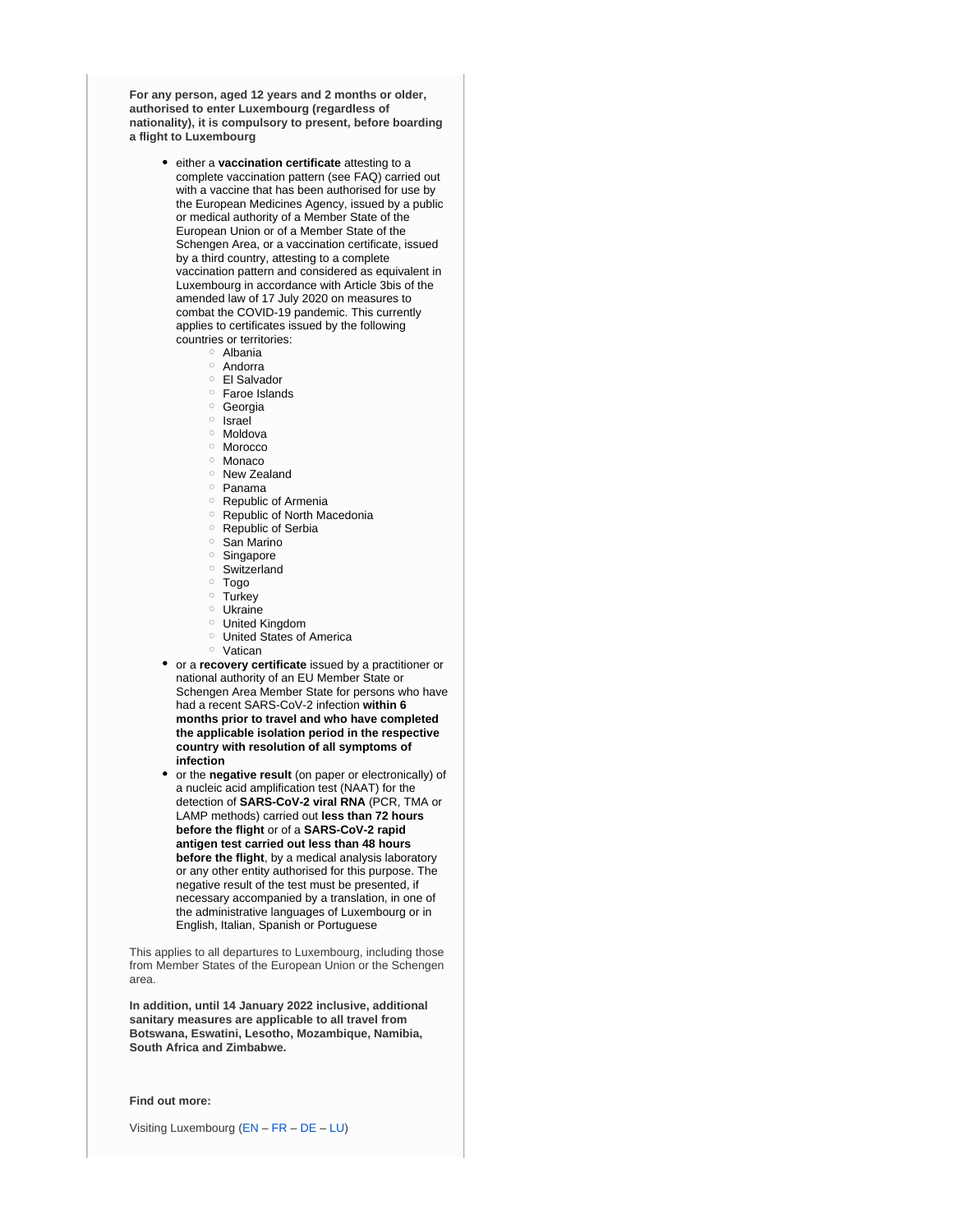Third-country nationals may no longer enter the territory of the Grand Duchy for non-essential travel purposes until 31 December 2021 (inclusive), unless they hold a certificate proving a complete vaccination pattern that is considered equivalent in Luxembourg (issued by a Member State of the Schengen area or considered equivalent by an implementing act of the European Commission) . This currently applies to certificates issued by the following countries or territories: Albania, Andorra, Faroe Islands, Israel, Morocco, Monaco, Panama, Republic of North Macedonia, San Marino, Switzerland, Turkey, Ukraine and Vatican.

Details concerning these restrictions and the various exceptions are available on [covid19.lu](https://covid19.public.lu/en.html).

Any person aged 12 or over, regardless of their nationality, travelling by air transport to the Grand Duchy of Luxembourg, must present at the boarding either:

- a **certificate of vaccination** attesting a complete vaccination schedule carried out with a vaccine that has been granted a marketing authorisation by the European Medicines Agency (AstraZeneca, BioNTech/Pfizer, Johnson&Johnson and Moderna), issued by a public or medical authority of a Member State of the European Union or of a Member State of the Schengen Area. A complete vaccination schedule means any schedule that defines the number and interval of injections necessary to achieve sufficient protective immunity, and that is complete upon administration of the required doses as planned in the case of multiple-dose vaccines or, for single-dose vaccines, after a 14-day gap. For persons who have recovered and have been vaccinated within 180 days of the first positive NAAT test result, the vaccination schedule is complete after 14 days after the administration of the single dose of any vaccine;
- a **certificate of recovery** issued by a doctor or a national authority of a Member State of the European Union or a Member State of the Schengen Area for persons who have had a recent SARS-CoV-2 infection within 6 months prior to travel and who have completed the applicable isolation period in the respective country with the disappearance of all symptoms of infection;
- a **negative result** (on paper or electronic document) of a nucleic acid amplification test (NAAT) of SARS-CoV-2 viral RNA (either by PCR, TMA or LAMP method) performed less than 72 hours prior to the flight, or a rapid antigen test performed less than 48 hours prior to the flight, from a laboratory or other organisation authorised for this purpose. The negative test result must be presented, if necessary along with a translation, either in one of the administrative languages (Luxembourgish, French, German) of Luxembourg, or in English. Documents in Italian, Spanish or Portuguese are also accepted.

In addition to the COVID-19 vaccination, recovery and test certificates, the system in place temporarily allows for the recognition of COVID-19 vaccination, recovery and test certificates issued by another Member State of the European Union or a Member State of the Schengen Area, which are not yet drawn up in accordance with the European Regulation on the EU digital COVID certificate.

During this phase, for example, certificates without a QR code or proof of vaccinations in a vaccination booklet are accepted.

The following persons are exempted from these obligations: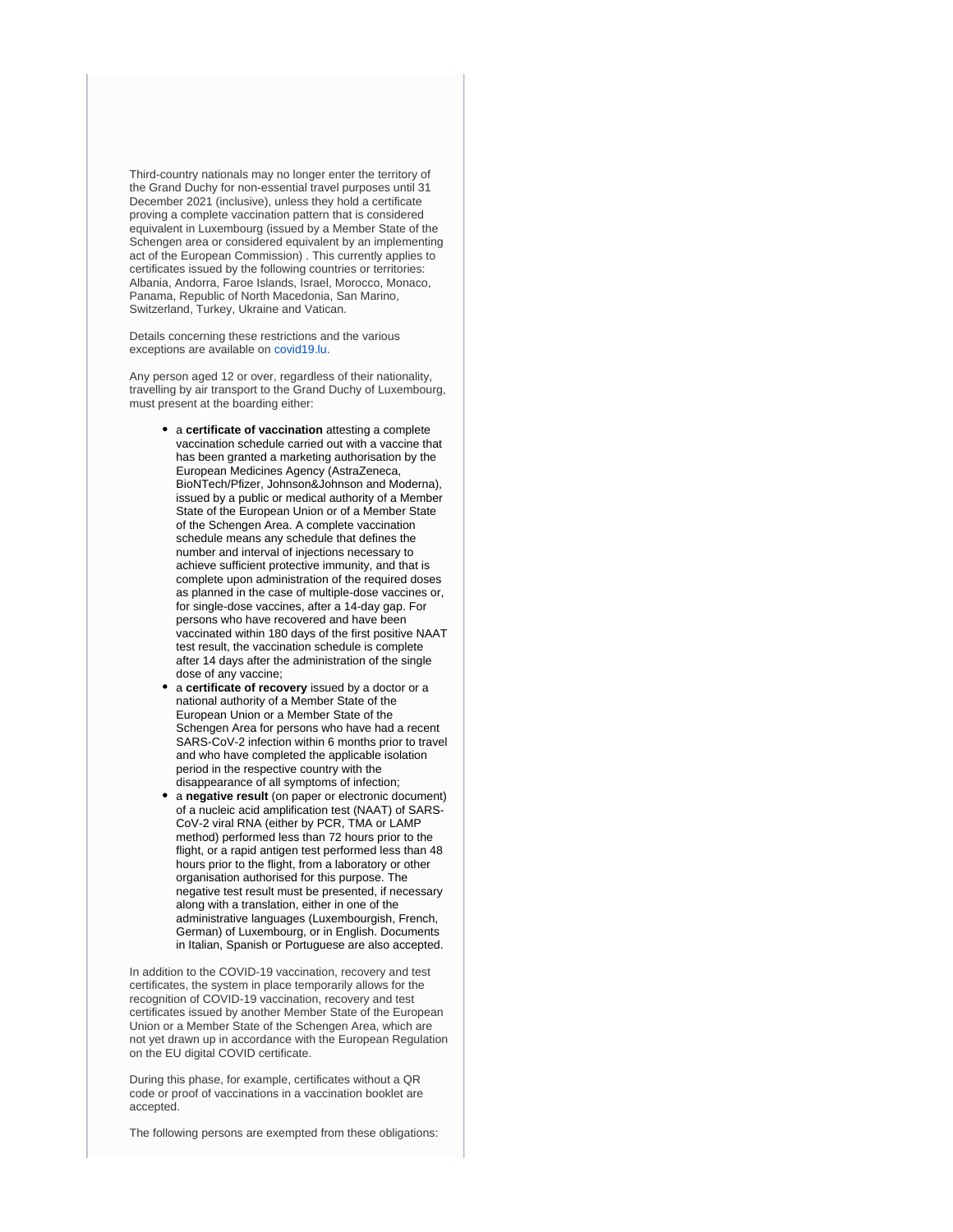- People on duty employed in the transport sector;
- Persons making a return journey by air, for less than 72 hours, from the Grand Duchy to a country which is a member of the Schengen area or the European Union, provided they have not left the Schengen area or the territory of the EU Member States during this period;
- Members of the diplomatic corps, personnel of international organizations and persons invited by these international organizations whose physical presence is required for the proper functioning of these organizations, military personnel, personnel in the field of development cooperation and humanitarian aid, and civil protection personnel in the exercise of their respective functions; and their family members.

Please note that the testing obligations applicable to all persons wishing to enter Luxembourg from a third country are in addition to the temporary restrictions already in place for non-essential travel to the EU.

Exception

- Children under 12 years.
- People on duty employed in the transport sector;
- Transit passengers
- Health professionals, health researchers and care providers for elderly people;
- Members of the diplomatic corps, personnel of international organizations and persons invited by these international organizations whose physical presence is required for the proper functioning of these organizations, military personnel, personnel in the field of development cooperation and humanitarian aid, and civil protection personnel in the exercise of their respective functions, and their family members;

Those concerned are required to report their presence to the Health Inspection Department (per e-mail: [contact-covid@ms.](mailto:contact-covid@ms.etat.lu) [etat.lu](mailto:contact-covid@ms.etat.lu) or by telephone: 247-65533), which ensures a reinforced monitoring and tracing.

# **What are the rules if I go abroad from this country, and when I return from abroad?**

Currently there are no restrictions or obligations in place applying to travel by land.

For any travel by air to the Grand Duchy of Luxembourg, please refer to the specific sections for travel conditions depending on your situation.

#### **Find out more:**

[Visiting Luxembourg](https://covid19.public.lu/en/travellers/visiting-luxembourg.html)

# **May I transit this country?**

**YES**

As a general rule, passengers in transit in the EU+ area are exempted from temporary travel restriction.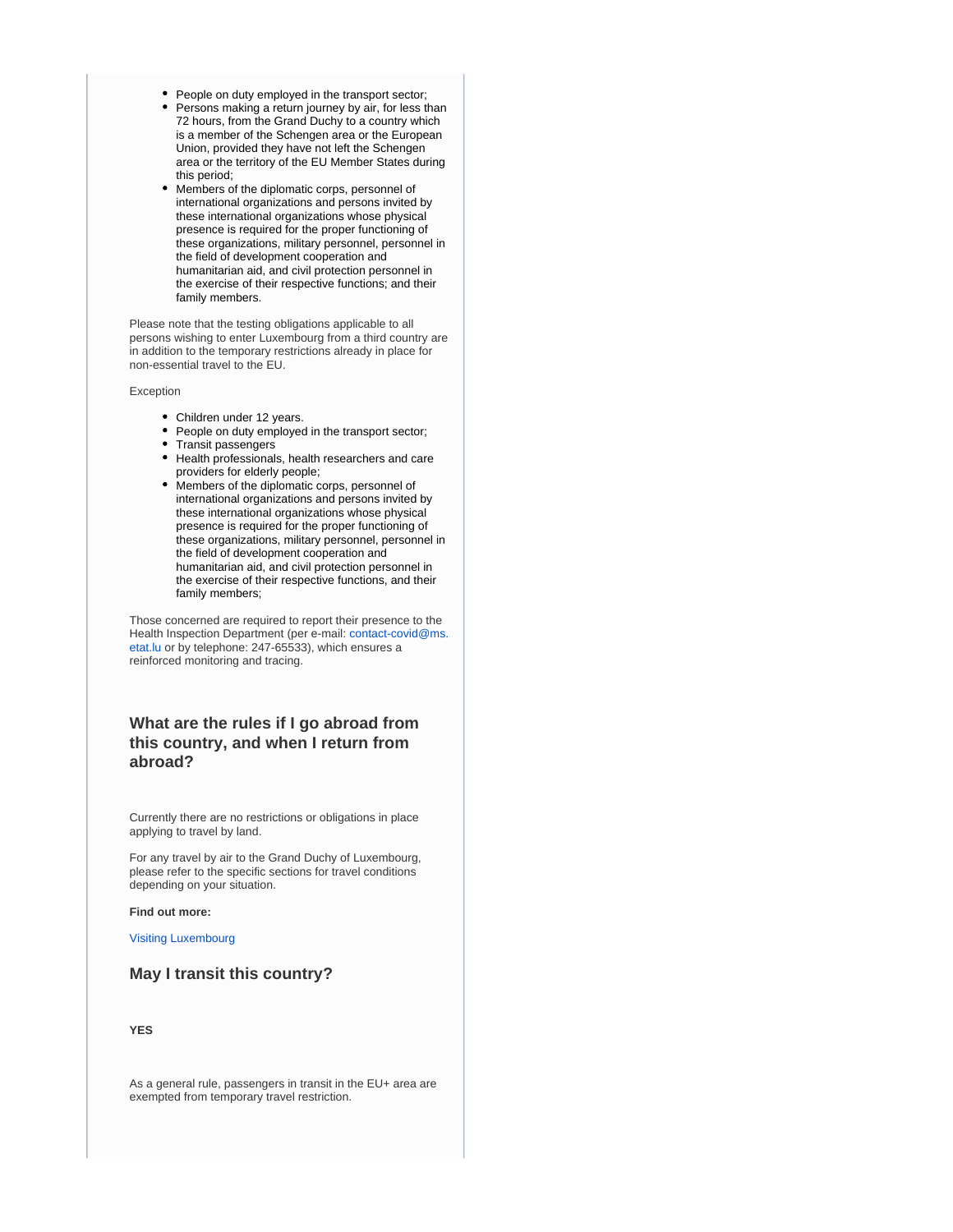EU citizens entering the EU from a third country, as well as their family members, irrespective of their nationality, are exempted from the travel restrictions regardless of whether they are returning to their country of nationality or residence or not.

Passengers travelling from a non-EU country to another non-EU country may transit through the international transit area of airports located in the Schengen area. Rules regarding airport transit visa requirements continue to apply.

As a general rule, passengers in transit in the EU+ area are exempted from temporary travel restriction.

EU citizens entering the EU from a third country, as well as their family members, irrespective of their nationality, are exempted from the travel restrictions regardless of whether or not they are returning to their country of nationality or residence.

Passengers travelling from a non-EU country to another non-EU country may transit through the international transit area of airports located in the Schengen area. Rules regarding airport transit visa requirements continue to apply.

\_\_\_\_\_\_\_\_\_\_\_\_\_\_\_\_\_\_\_\_\_\_\_\_\_\_\_\_\_\_\_\_\_\_\_\_\_\_\_\_\_\_\_\_\_\_\_\_\_ \_\_\_\_\_\_\_\_\_\_\_\_\_\_\_\_\_\_\_\_\_\_\_\_\_\_\_\_\_\_\_\_\_\_\_\_\_\_\_\_\_\_\_\_\_\_\_\_\_

21.09.2021

\_\_\_\_\_\_\_\_\_\_\_\_\_\_\_\_\_\_\_\_\_\_\_\_\_

**What are the rules to enter this country from an EU Member State or Schengen Associated country?**

# **Entering this country with the EU Digital COVID certificate**

**Entering this country with the EU Digital COVID certificate**

Luxembourg is accepting "EU Digital COVID certificates" (EUDCC) since**14 June 2021**.

Holders of EUDCC will be allowed to enter Luxembourg, without being subject to further restrictions (testing or quarantine), at the condition that their certificate contains either:

**Vaccination certificate**, which is valid:

- from the day of the second dose of vaccine of BioNT ech/Pfizer / Moderna / AstraZeneca)
- from 14 days after the single dose of Janssen/ Johnson & Johnson vaccine.
- from 2 weeks after the first dose of any approved vaccine, for people who recovered from a previous COVID-19 infection in the last 6 months. Accepted vaccines:BioNTech/Pfizer / Moderna / AstraZeneca (Vaxzevria) /Johnson&Johnson(Janssen)

**Recovery certificate**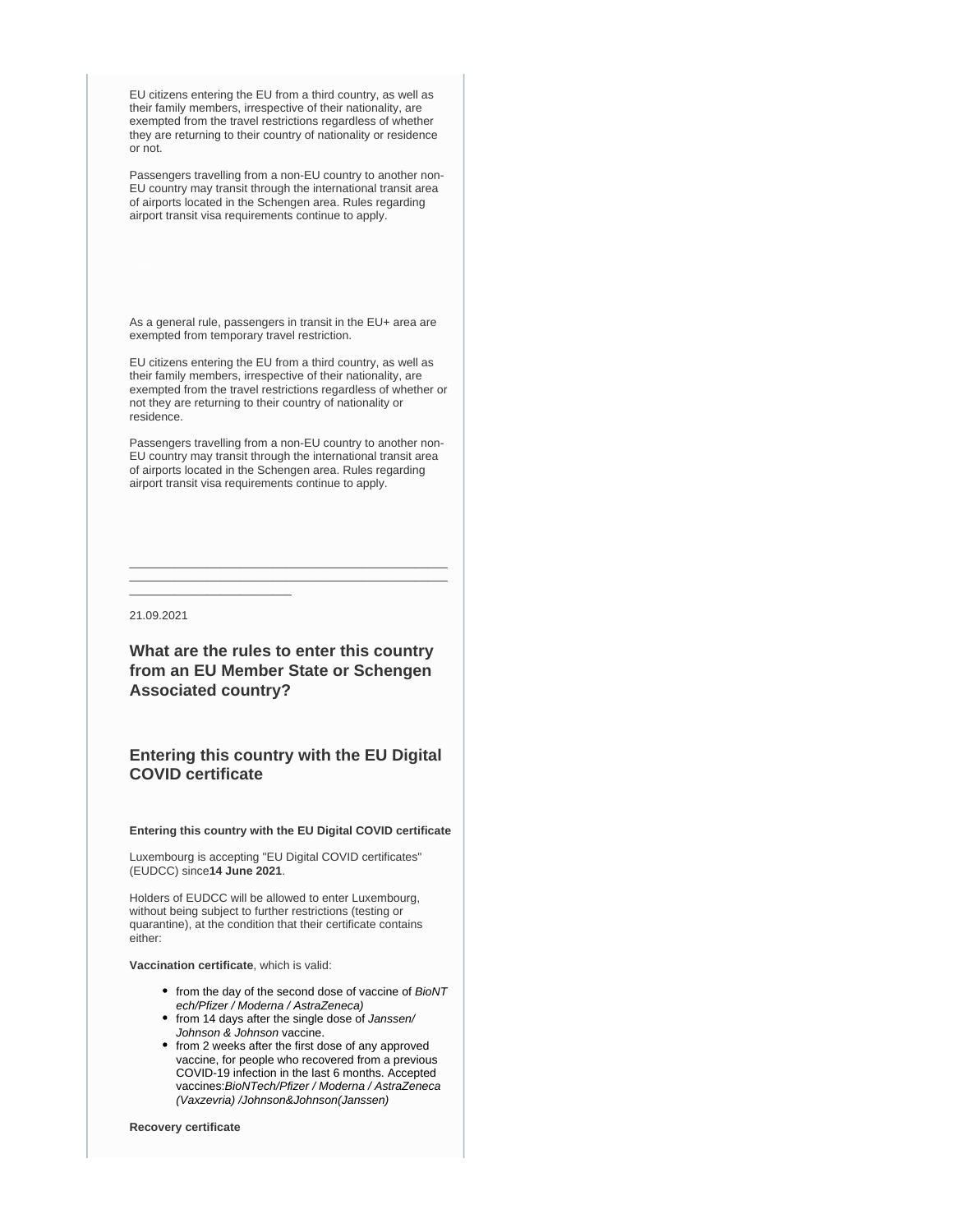• The recovery certificate is valid between the 11th and 180th day after a positive PCR test.

**Negative COVID-19 test certificate**

- PCR test valid for**72 hours**
- Rapid antigen test valid for**48 hours**

Children **under 12 years old** are exempted from the testing requirements

# **Entering this country without the EU Digital COVID certificate or with a certificate not compliant with national requirements**

Since 13 June, any person aged 12 or over, regardless of their nationality, travelling by air transport to the Grand Duchy of Luxembourg, must present at the boarding either:

- a **certificate of vaccination** attesting a complete vaccination schedule carried out with a vaccine that has been granted a marketing authorisation by the European Medicines Agency (AstraZeneca, BioNTech/Pfizer, Johnson&Johnson and Moderna), issued by a public or medical authority of a Member State of the European Union or of a Member State of the Schengen Area. A complete vaccination schedule means any schedule that defines the number and interval of injections necessary to achieve sufficient protective immunity, and that is complete upon administration of the required doses as planned in the case of multiple-dose vaccines or, for single-dose vaccines, after a 14-day gap. For persons who have recovered and have been vaccinated within 180 days of the first positive NAAT test result, the vaccination schedule is complete after 14 days after the administration of the single dose of any vaccine;
- a **certificate of recovery** issued by a doctor or a national authority of a Member State of the European Union or a Member State of the Schengen Area for persons who have had a recent SARS-CoV-2 infection within 6 months prior to travel and who have completed the applicable isolation period in the respective country with the disappearance of all symptoms of infection;
- a **negative result** (on paper or electronic document) of a nucleic acid amplification test (NAAT) of SARS-CoV-2 viral RNA (either by PCR, TMA or LAMP method) performed less than 72 hours prior to the flight, or a rapid antigen test performed less than 48 hours prior to the flight, from a laboratory or other organisation authorised for this purpose. The negative test result must be presented, if necessary along with a translation, either in one of the administrative languages (Luxembourgish, French, German) of Luxembourg, or in English. Documents in Italian, Spanish or Portuguese are also accepted.

In addition to the COVID-19 vaccination, recovery and test certificates, the system in place temporarily allows for the recognition of COVID-19 vaccination, recovery and test certificates issued by another Member State of the European Union or a Member State of the Schengen Area, which are not yet drawn up in accordance with the European Regulation on the EU digital COVID certificate. During this phase, for example, certificates without a QR code or proof of vaccinations in a vaccination booklet are accepted.

These obligations do not apply to travel by land.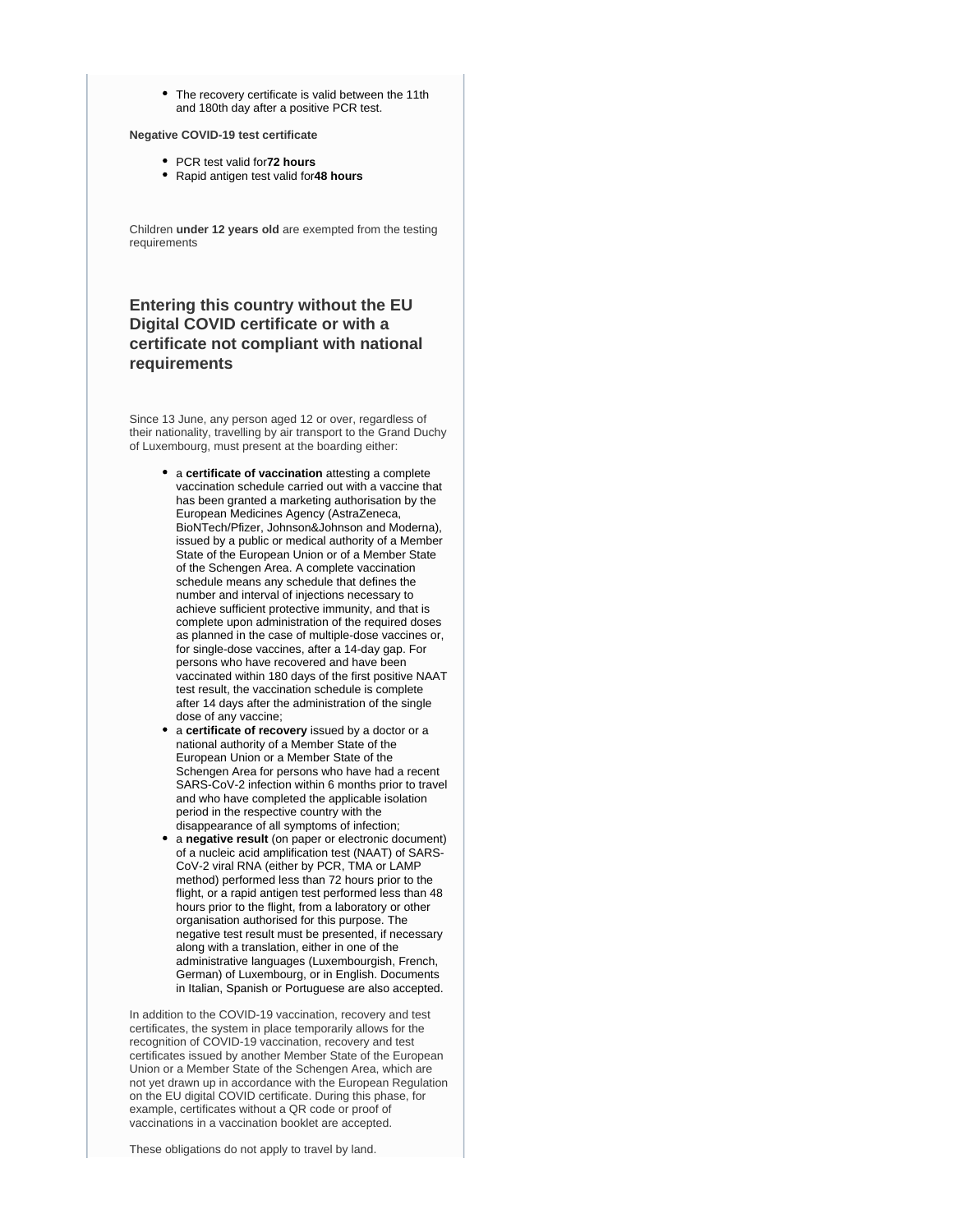The following persons are exempted from these obligations:

- People on duty employed in the transport sector;
- Health professionals, health researchers and care providers for elderly people;
- Persons making a return journey by air, for less than 72 hours, from the Grand Duchy to a country which is a member of the Schengen area or the European Union, provided they have not left the Schengen area or the territory of the EU Member States during this period;
- $\bullet$ Members of the diplomatic corps, personnel of international organizations and persons invited by these international organizations whose physical presence is required for the proper functioning of these organizations, military personnel, personnel in the field of development cooperation and humanitarian aid, and civil protection personnel in the exercise of their respective functions; and their family members.

#### [Documents you need to travel in Europe](https://europa.eu/youreurope/citizens/travel/entry-exit/index_en.htm) [Health cover for temporary stays](https://europa.eu/youreurope/citizens/health/unplanned-healthcare/temporary-stays/index_en.htm)

# **What are the rules to enter this country from outside an EU Member State or Schengen Associated country?**

Third-country nationals may no longer enter the territory of the Grand Duchy for non-essential travel purposes until 31December 2021 (inclusive), unless they hold a certificate proving a complete vaccination pattern that is considered equivalent in Luxembourg (issued by a Member State of the Schengen area or considered equivalent by an implementing act of the European Commission) . This currently applies to certificates issued by the following countries or territories: Albania, Andorra, Faroe Islands, Israel, Morocco, Monaco, Panama, Republic of North Macedonia, San Marino, Switzerland, Turkey, Ukraine and Vatican.

Details concerning these restrictions and the various exceptions are available on [covid19.lu](https://covid19.public.lu/en.html).

Any person aged 12 or over, regardless of their nationality, travelling by air transport to the Grand Duchy of Luxembourg, must present at the boarding either: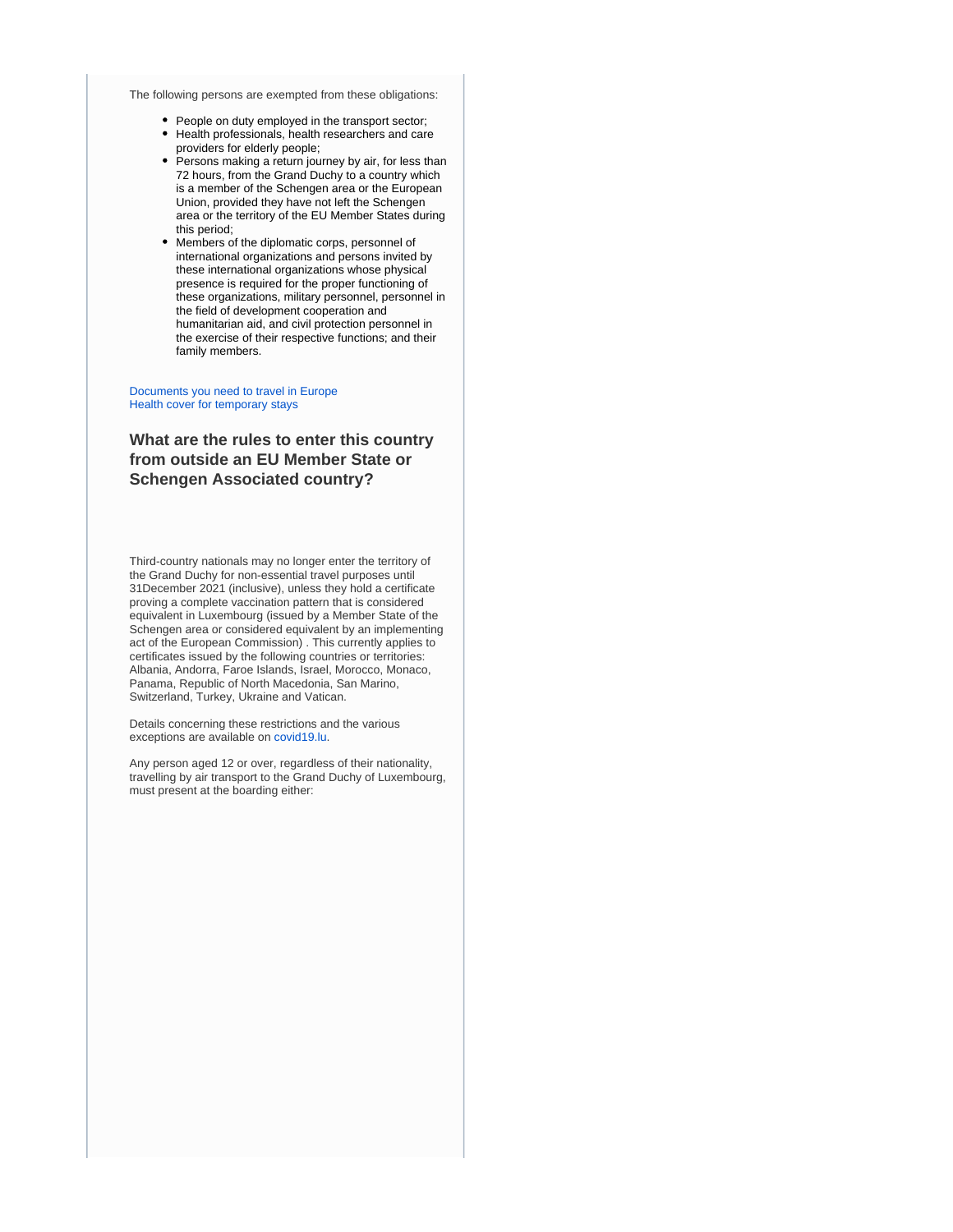- a **certificate of vaccination** attesting a complete vaccination schedule carried out with a vaccine that has been granted a marketing authorisation by the European Medicines Agency (AstraZeneca, BioNTech/Pfizer, Johnson&Johnson and Moderna), issued by a public or medical authority of a Member State of the European Union or of a Member State of the Schengen Area. A complete vaccination schedule means any schedule that defines the number and interval of injections necessary to achieve sufficient protective immunity, and that is complete upon administration of the required doses as planned in the case of multiple-dose vaccines or, for single-dose vaccines, after a 14-day gap. For persons who have recovered and have been vaccinated within 180 days of the first positive NAAT test result, the vaccination schedule is complete after 14 days after the administration of the single dose of any vaccine;
- a **certificate of recovery** issued by a doctor or a national authority of a Member State of the European Union or a Member State of the Schengen Area for persons who have had a recent SARS-CoV-2 infection within 6 months prior to travel and who have completed the applicable isolation period in the respective country with the disappearance of all symptoms of infection;
- a **negative result** (on paper or electronic document) of a nucleic acid amplification test (NAAT) of SARS-CoV-2 viral RNA (either by PCR, TMA or LAMP method) performed less than 72 hours prior to the flight, or a rapid antigen test performed less than 48 hours prior to the flight, from a laboratory or other organisation authorised for this purpose. The negative test result must be presented, if necessary along with a translation, either in one of the administrative languages (Luxembourgish, French, German) of Luxembourg, or in English. Documents in Italian, Spanish or Portuguese are also accepted.

In addition to the COVID-19 vaccination, recovery and test certificates, the system in place temporarily allows for the recognition of COVID-19 vaccination, recovery and test certificates issued by another Member State of the European Union or a Member State of the Schengen Area, which are not yet drawn up in accordance with the European Regulation on the EU digital COVID certificate.

During this phase, for example, certificates without a QR code or proof of vaccinations in a vaccination booklet are accepted.

The following persons are exempted from these obligations:

- People on duty employed in the transport sector;
- Persons making a return journey by air, for less than 72 hours, from the Grand Duchy to a country which is a member of the Schengen area or the European Union, provided they have not left the Schengen area or the territory of the EU Member States during this period;
- Members of the diplomatic corps, personnel of international organizations and persons invited by these international organizations whose physical presence is required for the proper functioning of these organizations, military personnel, personnel in the field of development cooperation and humanitarian aid, and civil protection personnel in the exercise of their respective functions; and their family members.

Please note that the testing obligations applicable to all persons wishing to enter Luxembourg from a third country are in addition to the temporary restrictions already in place for non-essential travel to the EU.

Exception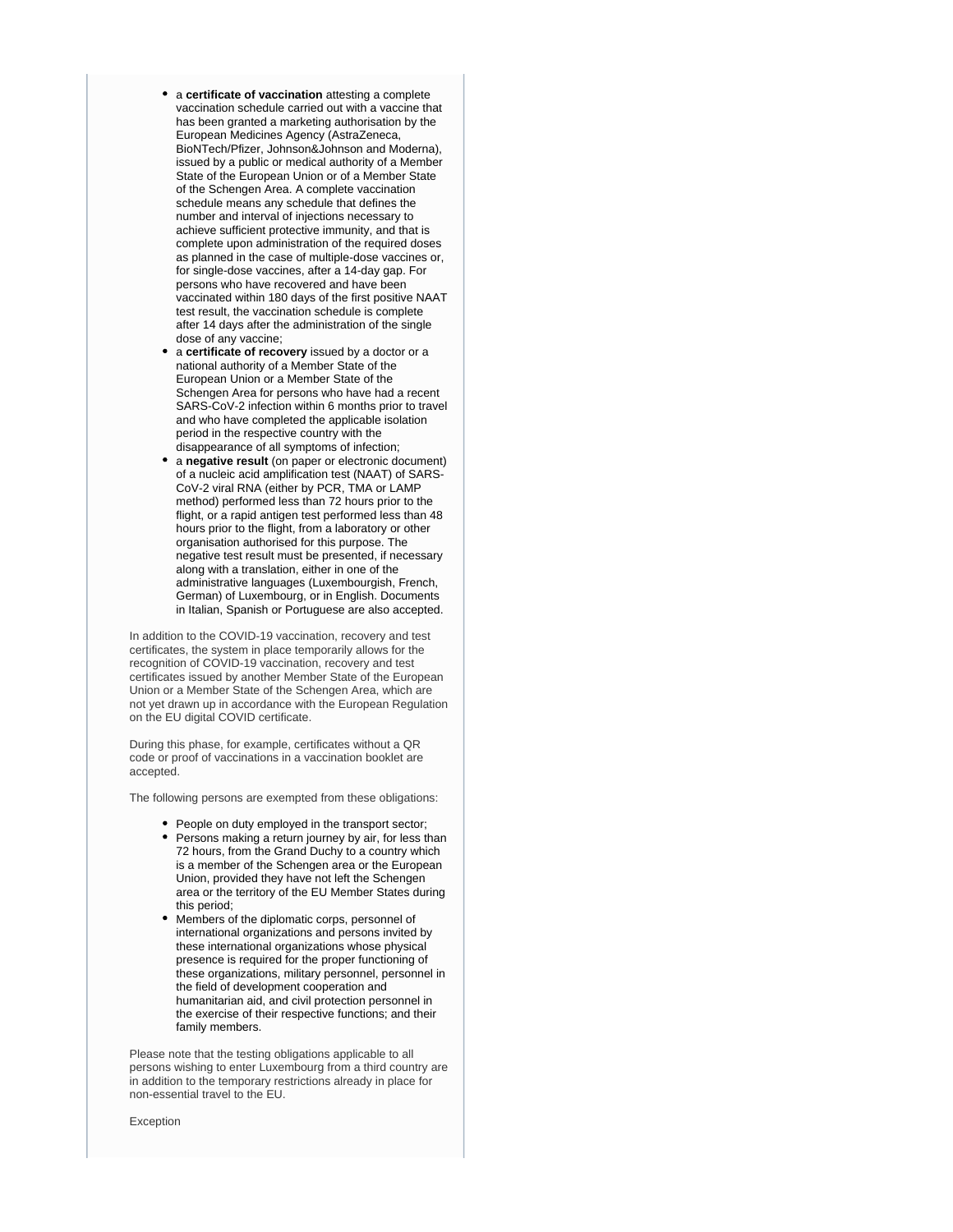- Children under 12 years.
- People on duty employed in the transport sector;
- Transit passengers
- Health professionals, health researchers and care providers for elderly people;
- Members of the diplomatic corps, personnel of international organizations and persons invited by these international organizations whose physical presence is required for the proper functioning of these organizations, military personnel, personnel in the field of development cooperation and humanitarian aid, and civil protection personnel in the exercise of their respective functions, and their family members;

Those concerned are required to report their presence to the Health Inspection Department (per e-mail: [contact-covid@ms.](mailto:contact-covid@ms.etat.lu) [etat.lu](mailto:contact-covid@ms.etat.lu) or by telephone: 247-65533), which ensures a reinforced monitoring and tracing.

### **May I transit this country?**

Yes

As a general rule, passengers in transit in the EU+ area are exempted from temporary travel restriction.

EU citizens entering the EU from a third country, as well as their family members, irrespective of their nationality, are exempted from the travel restrictions regardless of whether or not they are returning to their country of nationality or residence.

Passengers travelling from a non-EU country to another non-EU country may transit through the international transit area of airports located in the Schengen area. Rules regarding airport transit visa requirements continue to apply.

### **General measures**

An overview of the current measures is available in French, English, German and Luxembourgish on the website [Covid-](https://covid19.public.lu/)[19.lu.](https://covid19.public.lu/)

A voluntary [CovidCheck](https://covid19.public.lu/fr/covidcheck/regime.html) system has been put in place allowing private individuals, businesses (restaurants, bars, shops, fitness centres) and public and private venues to host events restricted to people who are vaccinated, recovered from COVID-19 or who present a negative test (certified or the result of auto tests performed locally prior to entry (not valid for venues hosting people between 1 and 6 am)).

Under the CovidCheck system, measures relative to the use of facemasks (for both staff and clients), consumption at the table and minimum distance between tables do no longer apply.

Children below 6 years old attending events held under CovidCheck are not required to present any COVID-19 test result of perform an auto test.

# **Use of facemasks**

Wearing a facemask is mandatory in case of indoor activities open to the public (for example shops and supermarkets) as well as on public transport and for any gathering of more than10 people.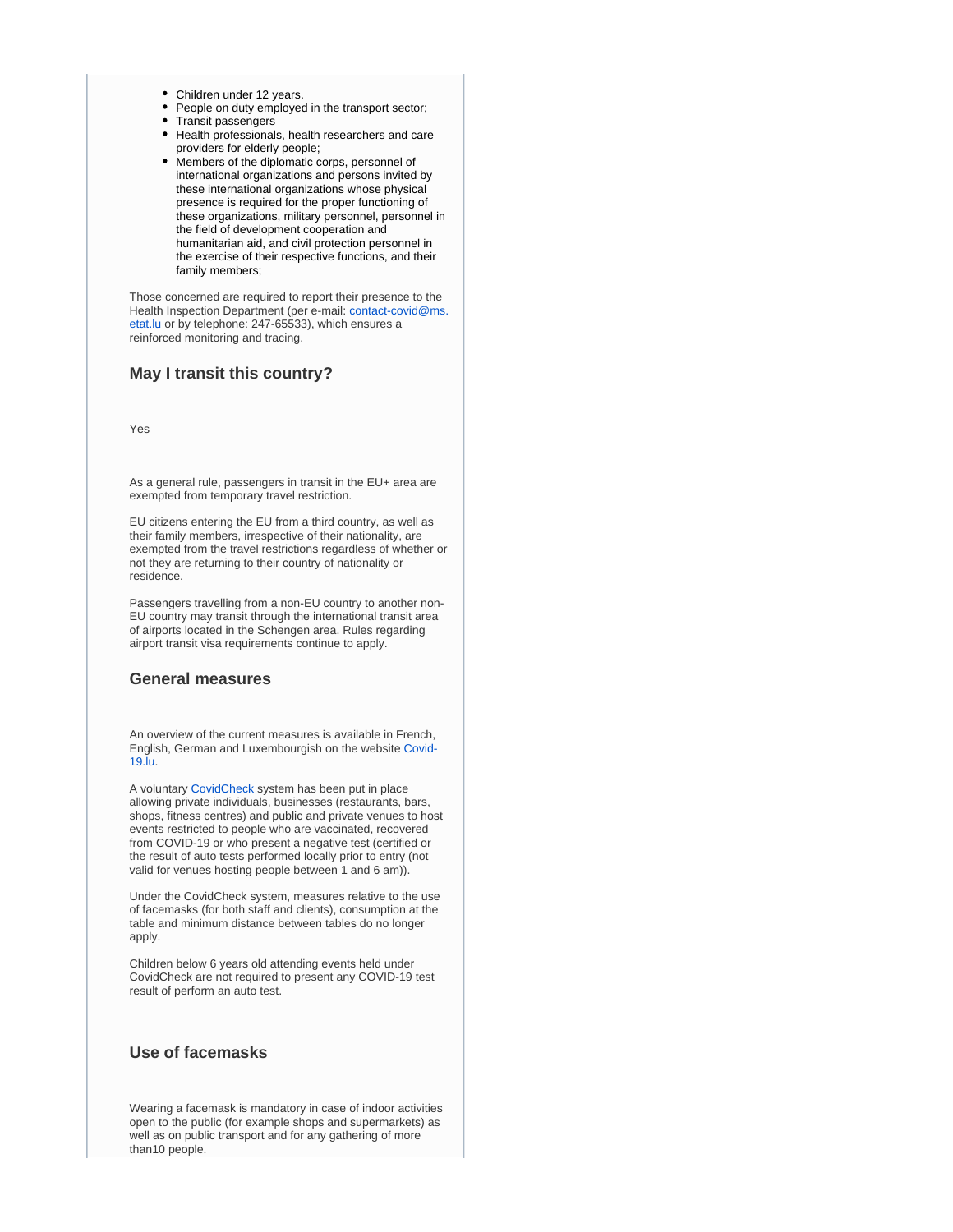The following categories are exempted from the use of a mask:

- children under the age of 6;
- people with disabilities;
- speakers and religious actors during the exercise of their professional activities;
- theatre and film actors, musicians and dancers as long as they exercise their professional artistic activity.

# **Physical Distancing**

A 2-metres physical distance and the wearing of a mask are compulsory for gatherings of more than 10 people. This obligation does not apply:

- to people who are part of the same household or who live together;
- to public transport users;
- in outdoor markets.

In addition to the obligation of wearing a mask and maintaining a physical distance of at least 2 metres, the assignment of seats is compulsory for gatherings involving between 51 and 300 people. The assignment of seats is not mandatory in case of funerals, markets, museums, art centres, nor in the context of sports activities and demonstrations. Sports and musical activities are subject to specific rules.

# **Indoor and outdoor meetings, public or private gatherings and events**

**Private gatherings** at home or during private events, in a closed or open-air venue, are subjected to the same rules as gatherings.

Public gatherings exceeding 300 people are prohibited. Any gathering from 11 up to 50 people (inclusive of children regardless of their age) is subject to the condition that the people wear masks and observe a minimum distance of 2 metres. Gatherings from 11 to 300 people can be held under the "CovidCheck" system. In this case, the requirement to wear a mask, the requirement for a minimum physical distance of 2 metres, and the requirement for seating arrangements do not apply. Certain events may gather more than 300 people (without exceeding the maximum limit of 2000 people), provided that they are subject to a health protocol accepted in advance by the Health Directorate, which defines the health measures that must be observed.

In the event of infringements of these measures, a fine of up to 1000€ may apply.

Without prejudice to the decisions made by the legal owners, sports and physical fitness activities are allowed, but under certain conditions:

- sports activities carried out **individually or with a maximum of 10 people** can be practised without the obligation to wear a mask or to maintain a physical distance of 2 metres from each other
- sports activities carried out in **groups of more than 10 people** may be practised provided that there is a physical distance of at least 2 metres between the different sports participants, or that a mask is worn.
- sports facilities must have a **surface area of 10m2 per person** practising a sporting activity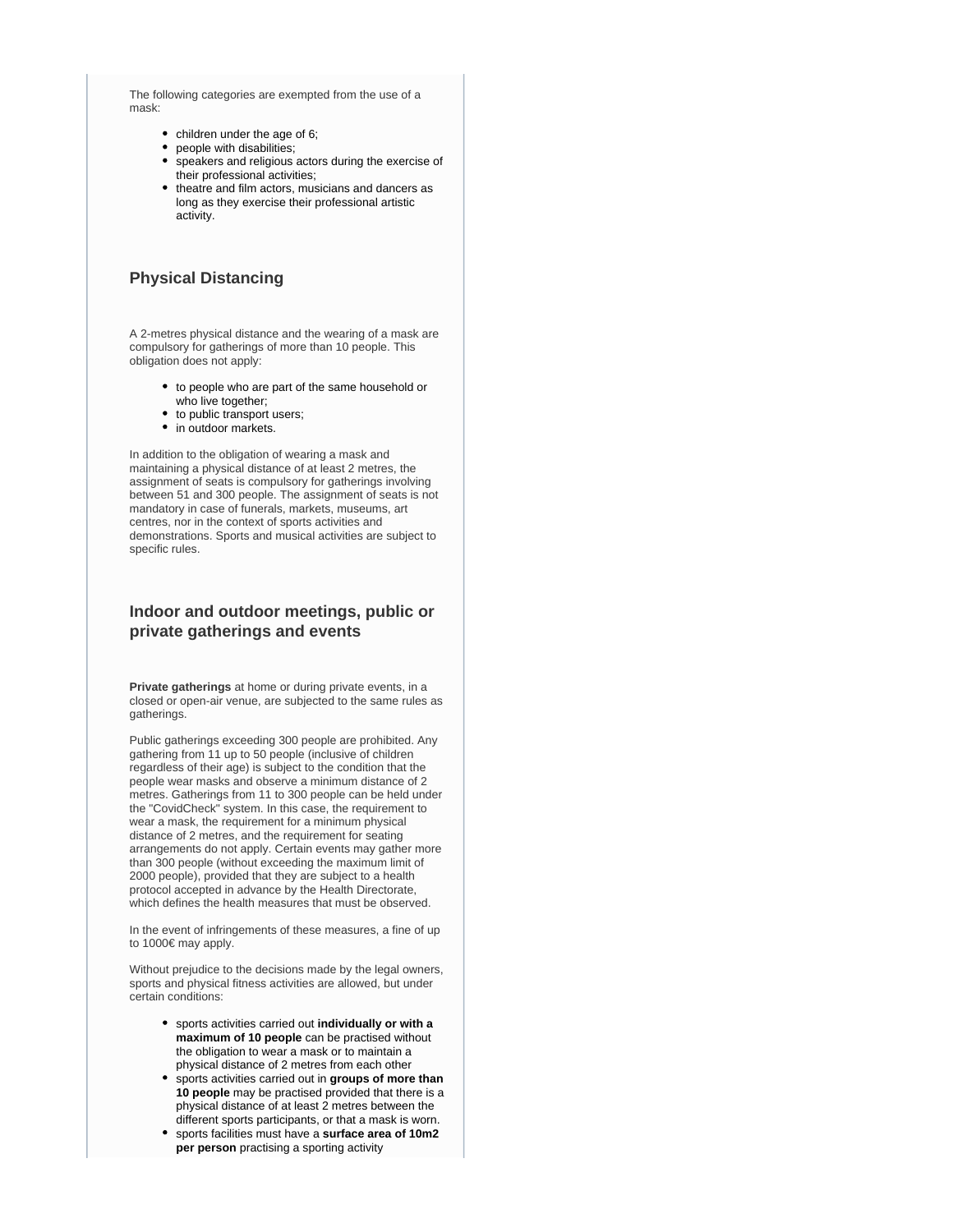**Swimming pools and aquatic centres** are open to the public. The capacity of the pools is limited to one person per 10m2. This means that swimming can be practiced outside the lanes, and the use of leisure pools or other pools in aquatic centres as well as indoor and outdoor swimming pools is now possible. These restrictions do not apply to elite athletes, their training partners and coaches, professional athletes, athletes in the federal national cadre in all categories, students at the "Sportlycée" and federal training centres, or athletes in teams in the highest divisions of the respective sports disciplines at senior level, as well as their coaches, for training and competitions.

In order to participate in sports competitions, each athlete and coach must present a rapid antigen test performed on site, with a negative result. People who have been vaccinated, recovered or tested negative are exempted from such a test. Sports events may be attended by the public. However, the number of spectators may not exceed 300, unless the sports event is subject to a health protocol approved by the Health Directorate.

In every case, the protective measures ([EN](https://covid19.public.lu/en/health-protection/protective-measures.html) — [FR](https://covid19.public.lu/fr/sante-protection/gestes-barriere.html) — [DE](https://covid19.public.lu/de/gesundheit-schutz/barrieremassnahmen.html) — [LU](https://covid19.public.lu/lb/gesondheet-protektioun/geste-barrieren.html) ) must be in place.

#### **Find out more:**

Public and private gatherings ([EN](https://covid19.public.lu/en/sanitary-measures/gatherings.html) — [FR](https://covid19.public.lu/fr/mesures-sanitaires-en-vigueur/rassemblements.html) — [DE](https://covid19.public.lu/de/hygienemassnahmen/versammlungen.html) — [LU](https://covid19.public.lu/lb/sanitaer-mesuren/versammlungen.html))

Sport, religion, culture ([EN](https://covid19.public.lu/en/sanitary-measures/sport-religion-culture.html) — [FR](https://covid19.public.lu/fr/mesures-sanitaires-en-vigueur/sports-cultes-culture.html) — [DE](https://covid19.public.lu/de/hygienemassnahmen/sport-kultus-kultur.html) — [LU](https://covid19.public.lu/lb/sanitaer-mesuren/sport-kultus-kultur.html))

# **Safety measures for public transportation**

Wearing a facemask is mandatory in all circumstances on public transport, except for the driver when an interpersonal distance of 2 metres is respected or a separation panel separates him/her from the passengers.

Furthermore:

- the front door of the bus remains closed;
- the first row of seats should remain unoccupied as far as possible;
- travellers are requested to get on and off the bus by using the back doors;
- a safety distance between travellers has to be maintained;
- the driver is not allowed to sell tickets.

#### **Find out more:**

[Safety measures on public transportation](https://transports.public.lu/fr/actualites/2020/04-avril-16-covid-19-mesures-transports-publics.html) (in French)

[Public transport adaptation](https://transports.public.lu/fr/actualites/2020/03-mars-covid-19-transports-modifications-mesures-coronavirus.html) (in French)

# **Places of worship**

A 2-metres distance between individuals is required and wearing a mask is mandatory. The obligation to wear a mask does not apply to religious actors when carrying out their activities.

### **Quarantine**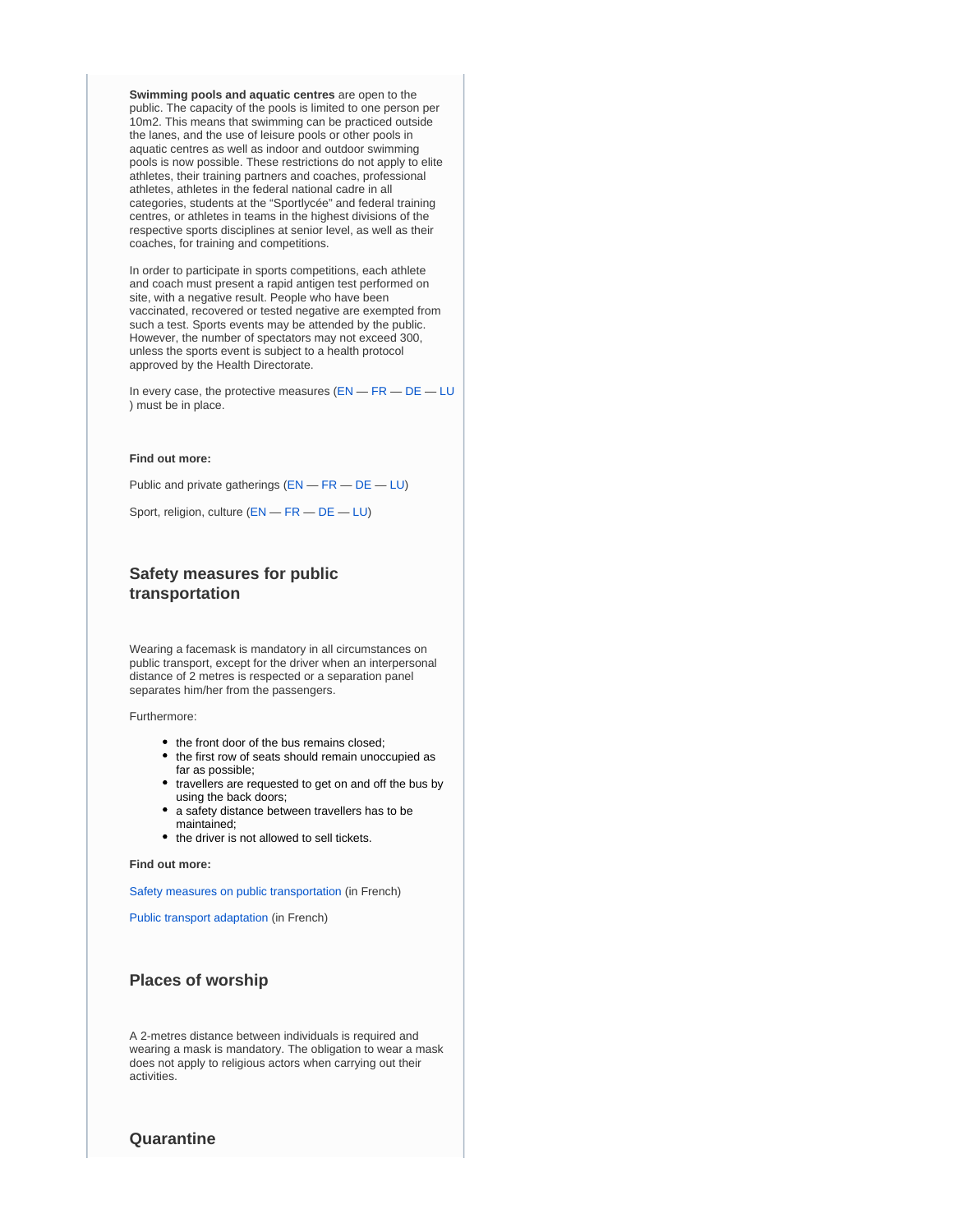**Isolation** applies to confirmed COVID-19 cases. These people must self-isolate at home for at least 10 days after the appearance of the first symptoms. People living in the same house and their close contacts should undergo a 7-days quarantine.

During the period of confinement at home, all contacts with other people should be avoided and a protective facemask must be worn whenever anyone else is present. Failure to comply with an isolation measure incurs a fine.

**Quarantine** applies to people who have had a high-risk contact with a confirmed COVID-19 case, i.e. a face-to-face contact for more than 15 minutes, unprotected physical contact, etc.

These people must undergo a 7-days quarantine. During this period, all unprotected contacts with others must be avoided.

From the 6th day onwards, quarantined people are required to be tested for COVID-19 at a laboratory of their choice. If the result is negative, the quarantine requirement is automatically lifted.

During the 7 days following the quarantine, a 14-days **selfmonitoring** should apply and a mask must be worn when in contact with other people. If any symptoms appear, another COVID-19 test has to be performed and in the case of positivity, isolation applies. People who are under selfmonitoring are asked to check their temperature twice a day and verify the possible presence of any respiratory problem or cough.

**People who test positive** for COVID-19 and **people who have had close contact** with a confirmed COVID-19 case can now complete an online reporting form on the dedicated Health Inspection site ([EN](https://covidtracing.public.lu/covid) — [FR](https://covidtracing.public.lu/covid) — [DE](https://covidtracing.public.lu/covid) — [LU](https://covidtracing.public.lu/covid))

#### **Find out more:**

Isolation and quarantine ([EN](https://covid19.public.lu/en/health-protection/isolation-quarantine-treatment.html) — [FR](https://covid19.public.lu/fr/sante-protection/quarantaine-isolement-traitement.html) — [DE](https://covid19.public.lu/de/gesundheit-schutz/isolation-quarantaene-behandlung.html) — [LU](https://covid19.public.lu/lb/gesondheet-protektioun/isolatioun-quarantan-behandlung.html))

Optimization of covid tracing forms ([EN](https://covid19.public.lu/en/news-covid19/communiques/2020/11/07-optimisation-covid-tracing.html) — [FR](https://covid19.public.lu/fr/actualite-covid-19/communiques/2020/11/07-covid-tracing.html) — [DE](https://covid19.public.lu/de/aktuelles-covid19/communiques/2020/11/07-optimierung-covid-tracing.html) — [LU](https://covid19.public.lu/lb/aktuelles-covid19/communiques/2020/11/07-optimiseierung-covid-tracing.html))

Testing [\(EN](https://covid19.public.lu/en/testing.html) — [FR](https://covid19.public.lu/fr/testing.html) — [DE](https://covid19.public.lu/de/testing.html) — [LU\)](https://covid19.public.lu/lb/testing.html)

I am a contact person/I am a positive test person ([EN](https://covid19.public.lu/en/positiv-contact-person.html) - [FR](https://covid19.public.lu/fr/personne-contact-positive.html)  $-$  [DE](https://covid19.public.lu/de/kontakt-positive-person.html)  $-$  [LU\)](https://covid19.public.lu/lb/positiv-kontakt-persoun.html)

# **Non-essential (other than medicine and food) shops**

Open with limitations

The following measures apply:

- wearing a facemask is compulsory in closed spaces apart for children under the age of 6 and people with disabilities;
- any commercial establishment with a sales area equal to or bigger than 400 square metres, which is accessible to the public, is subject to a limitation of one customer per 10 square metres of the sales area;
- if the sales area is less than 20 square metres, the operator is authorised to accommodate a maximum of 2 guests;
- an interpersonal distance of at least 2 metres is required.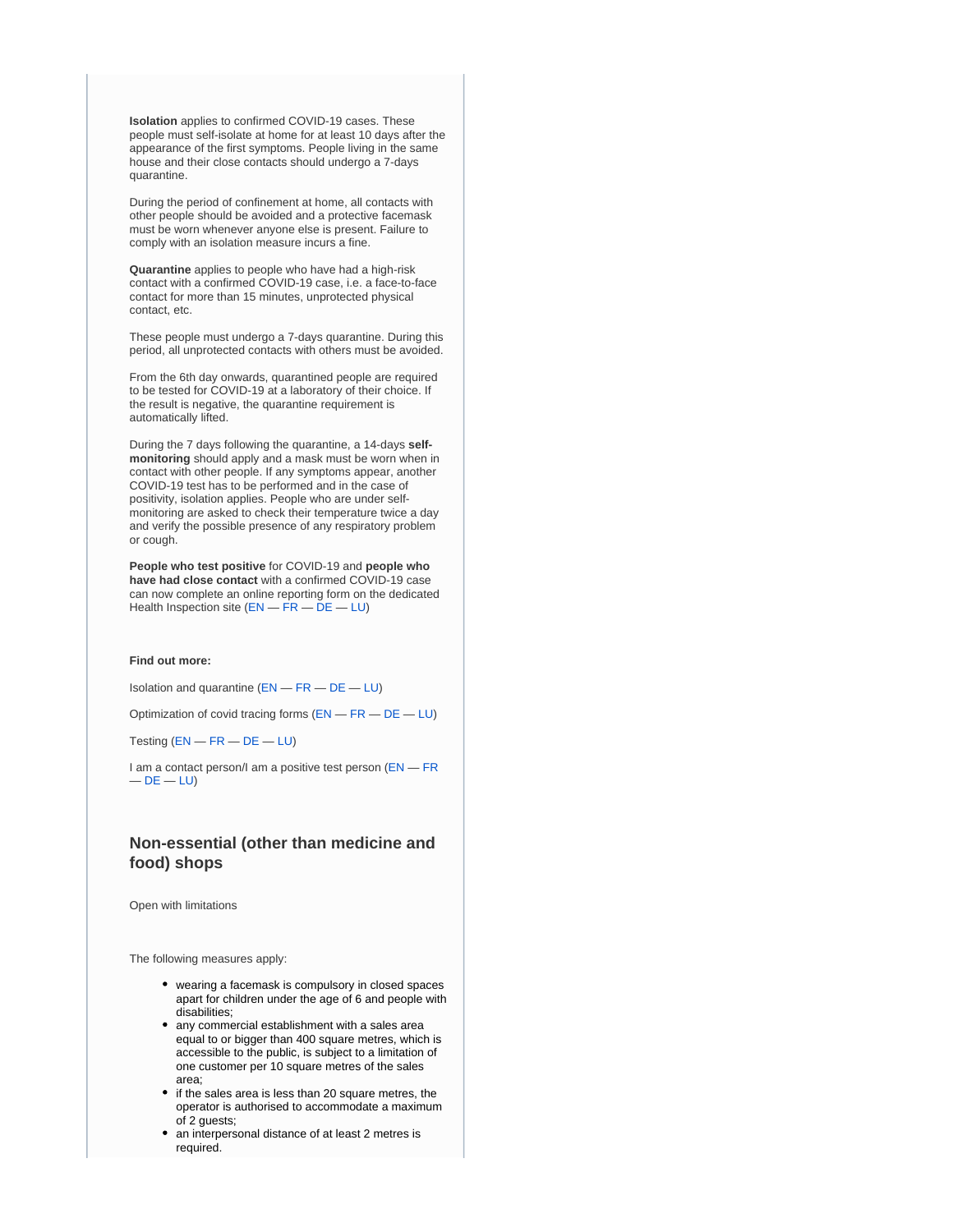Fines may apply for people who do not observe the abovementioned measures and entry can also be denied.

#### **Find out more:**

Measures for shops ([EN](https://covid19.public.lu/en/sanitary-measures/shops.html) — [FR](https://covid19.public.lu/fr/mesures-sanitaires-en-vigueur/commerces.html) — [DE](https://covid19.public.lu/de/hygienemassnahmen/geschaefte.html) — [LU](https://covid19.public.lu/lb/sanitaer-mesuren/geschaefter.html))

# **Tourist accommodations**

Open with limitations

Hotels and other accommodation facilities are open. Since 13 June 2021, catering services provided in hotels are subject to the same rules as those applied for restaurants, bars and cafés (see below).

# **Catering establishments**

Open with limitations

Since 13 June 2021, restaurants, bars and cafés can welcome the public from 06:00 to 01:00.

There are two options:

#### With CovidCheck system

The establishment operates without having to comply with special sanitary measures such as wearing a mask for staff in direct contact with customers or for customers themselves, and customers are no longer obliged to eat at the table and to respect the distance between tables. The perimeter of the surface of a terrace must be strictly defined.

#### Without CovidCheck system

This option is subject to strict limitations:

- Only seated places are allowed and consumption is only possible at the table;
- Indoors, each table can accommodate a maximum of 4 people, unless the people are members of the same household;
- Outdoors, each table can accommodate a maximum of 10 people, unless the people are members of the same household.
- Tables should be separated by at least 1.5 metres or by a barrier or any physical separation to limit the risk of infection;
- The wearing of a mask is compulsory for the customer when not seated at the table and for the staff in direct contact with the customers.

Take-away, drive-through and home delivery are still possible.

School and university canteens are subject to separate rules. Company canteens and non-profit social restaurants for the disadvantaged may offer take-away services.

# **Cinemas, museums and indoor attractions**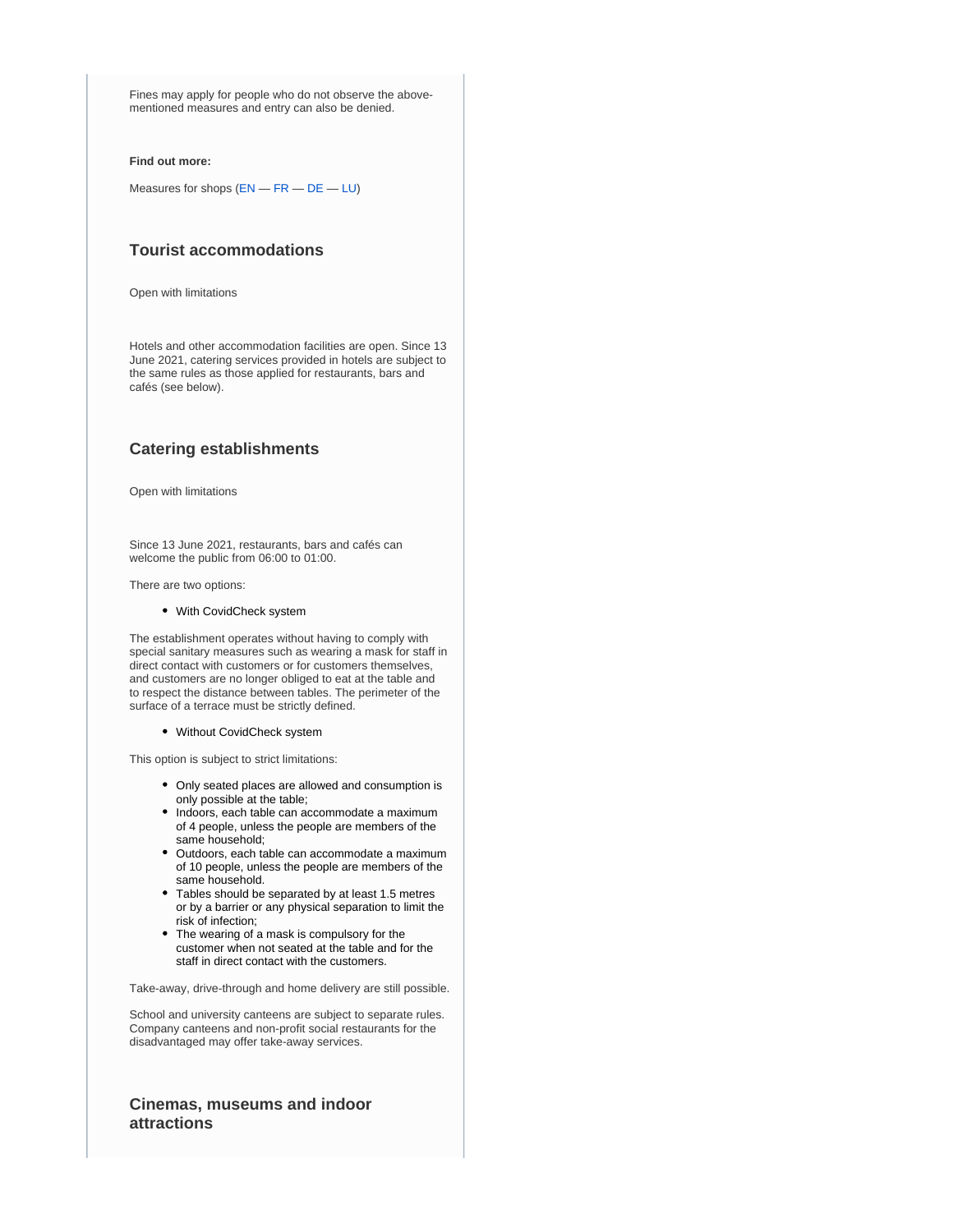#### Open with limitations

The cultural institutions are open to the public. The rules applicable to these establishments are defined by specific recommendations and guidelines from the Ministry of Culture and the Ministry of Health. As for other leisure activities, the law no longer specifies any special provisions relating to recreational activities. Hence, the general rules relating to gatherings apply.

### **Personal care services**

Open with limitations

Wellness-related activities (spa, wellness centres, etc.) as well as physical exercise facilities (such as gyms and fitness centres) are open.

### **Outdoors areas and beaches**

Open

Beaches and outdoor tourist areas are accessible, provided that social distancing and hygiene measures are in place. Outdoor areas in general remain accessible.

# **Health protocols for tourism services and tourists**

Health protocols for tourism services and tourists ([EN](https://covid19.public.lu/en.html) — [FR](https://covid19.public.lu/fr.html)  $-$  [DE](https://covid19.public.lu/de.html)  $-$  [LU\)](https://covid19.public.lu/lb.html)

**Information on Tourism at National level**

# **National website with coronavirusrelated information for TOURISM**

[Visit Luxembourg](https://www.visitluxembourg.com/en)

## **May I fly to this country?**

Please refer to the previous sections for travel conditions depending on your situation.

You can find the latest information on air travel regulations for this country on the **[IATA website](https://www.iatatravelcentre.com/international-travel-document-news/1580226297.htm)**.

You can also find information about **[air passenger rights](https://europa.eu/youreurope/citizens/travel/passenger-rights/air/index_en.htm)** on our portal for citizens.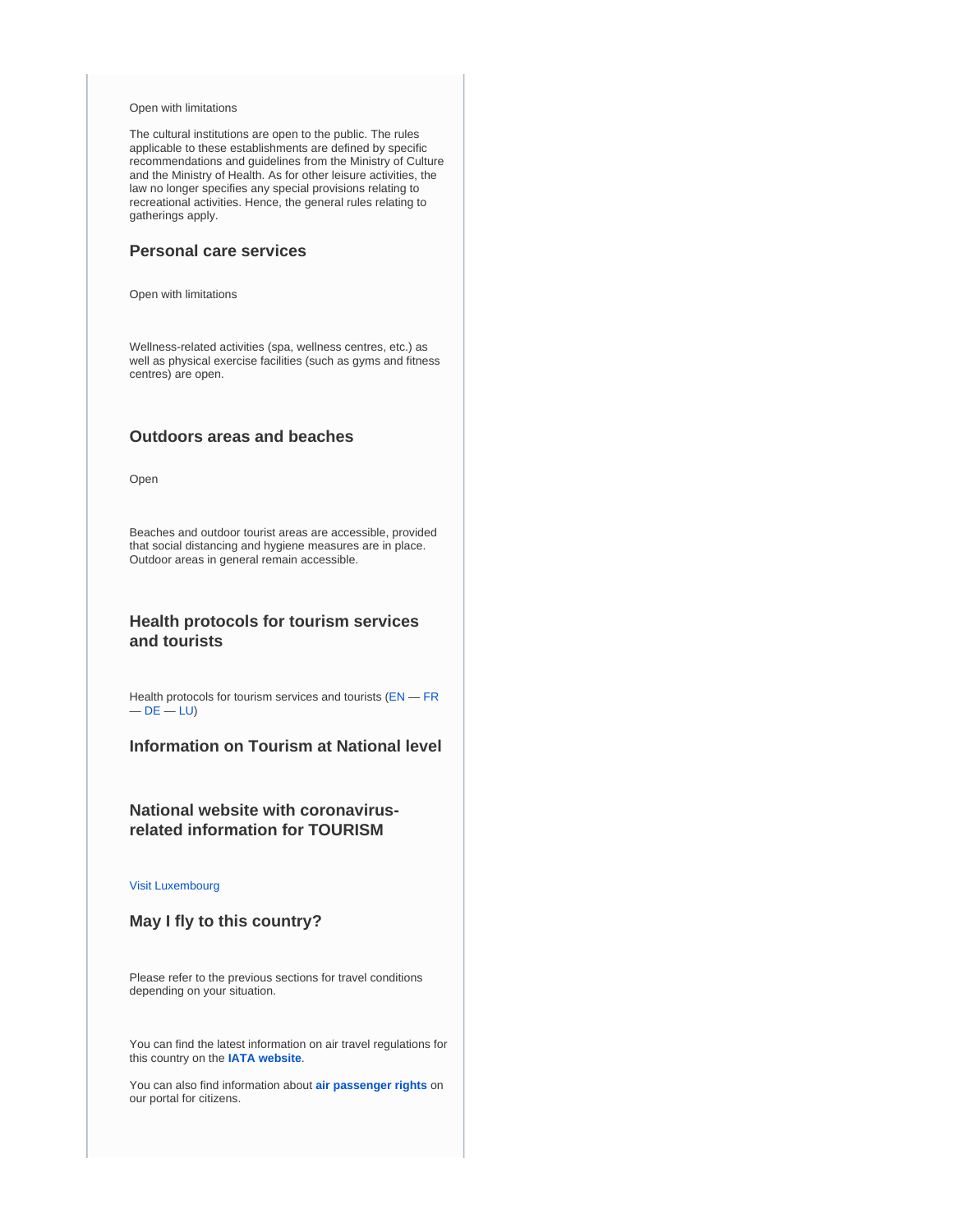Yes. Please refer to the previous sections for travel conditions depending on your situation.

You can find the latest information on air travel regulations for this country on the **[IATA website](https://www.iatatravelcentre.com/international-travel-document-news/1580226297.htm)**.

You can also find information about **[air passenger rights](https://europa.eu/youreurope/citizens/travel/passenger-rights/air/index_en.htm)** on our portal for citizens.

### **General measures**

An overview of the current measures is available in French, English, German and Luxembourgish on the website [Covid-](https://covid19.public.lu/)[19.lu.](https://covid19.public.lu/)

A voluntary [CovidCheck](https://covid19.public.lu/fr/covidcheck/regime.html) system has been put in place allowing private individuals, businesses (restaurants, bars, shops, fitness centres) and public and private venues to host events restricted to people who are vaccinated, recovered from COVID-19 or who present a negative test (certified or the result of auto tests performed locally prior to entry (not valid for venues hosting people between 1 and 6 am)).

Under the CovidCheck system, measures relative to the use of facemasks (for both staff and clients), consumption at the table and minimum distance between tables do no longer apply.

Children below 12 years and 2 months attending events held under CovidCheck are not required to present any COVID-19 test result.

#### **Find out more:**

**[CovidCheck](https://covid19.public.lu/en/covidcheck.html)** 

#### [Covid-19.lu](https://covid19.public.lu/)

Children below 6 years old attending events held under CovidCheck are not required to present any COVID-19 test result of perform an auto test.

### **Use of facemasks**

Wearing a facemask is mandatory in case of indoor activities open to the public (for example shops and supermarkets) as well as on public transport and for any gathering of more than10 people.

The following categories are exempted from the use of a mask:

- children under the age of 6;
- people with disabilities;
- speakers and religious actors during the exercise of their professional activities;
- theatre and film actors, musicians and dancers as long as they exercise their professional artistic activity.

### **Physical Distancing**

Physical distancing of at least 2 meters is mandatory for any gathering of 11 people or more. This obligation does not apply: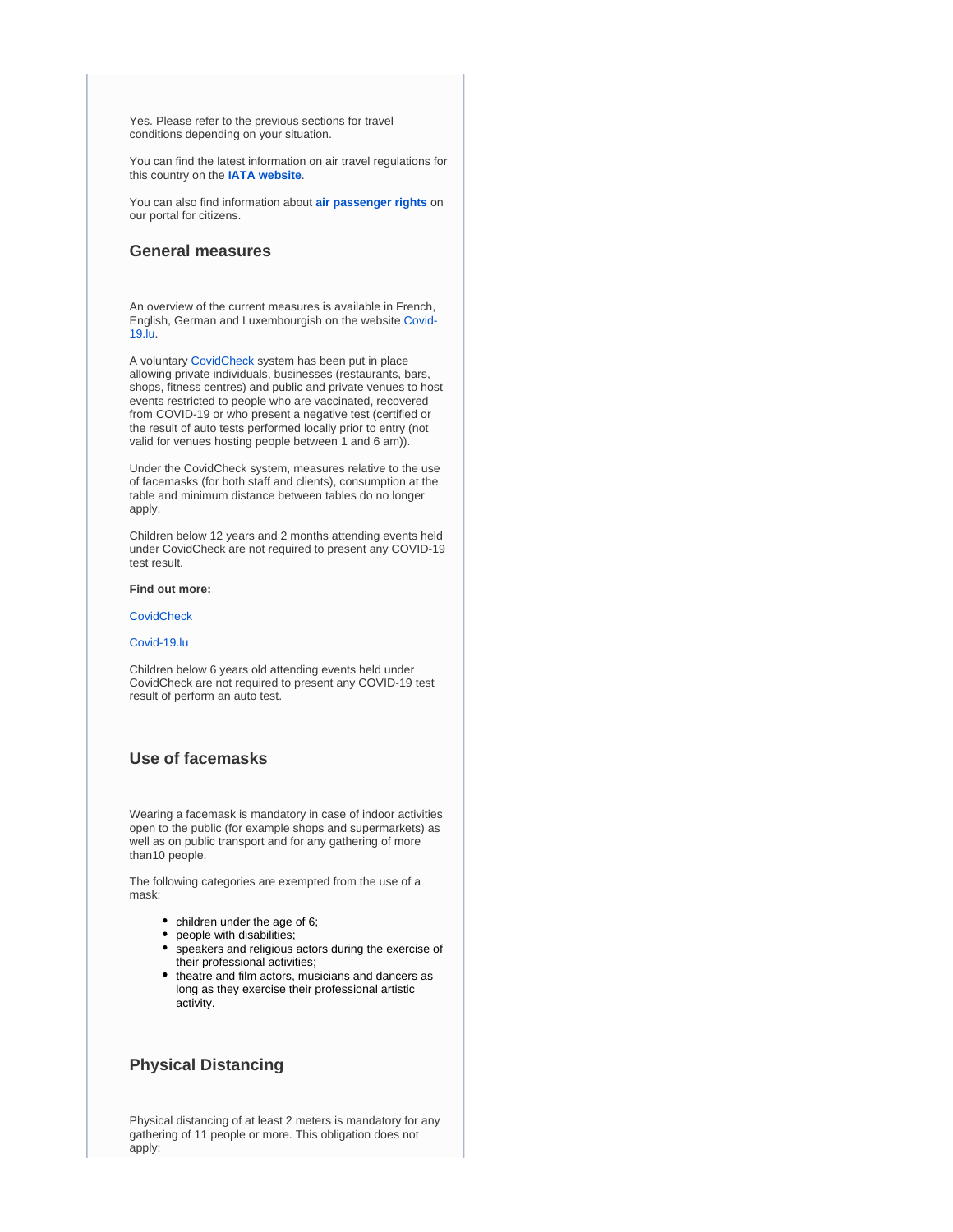- to people who are part of the same household or who live together
- to groups of a maximum of 4 people.

# **Indoor and outdoor meetings, public or private gatherings and events**

#### **Private gatherings**

Gatherings at home or at private events are subject to the general rules for gatherings. For private parties of up to 10 guests, there are no restrictions or health measures to be observed. For 11 or more people, masks must be worn and a distance of 2 metres between people must be observed. And for 51 or more people, the obligation of assigned seats applies.

**Children are included regardless of their age.** People who are in the home when exercising their visitation and accommodation rights or in the context of alternating residences are not counted.

Private gatherings at home can be organised under the **Covid Check system with prior notification**. In this case, the system must be notified for gatherings, but does not need to be visibly displayed. For more information on the CovidCheck system and its notification procedure, please visit our page dedicated to the [CovidCheck system](https://covid19.public.lu/en/covidcheck/system.html).

It is important to limit interpersonal contact and thus limit the number of people that can be invited, as any person invited constitutes an additional risk in terms of transmission of the virus.

#### **Public gathering**

Any gathering **exceeding 2,000 people** is prohibited.

Any gathering **between 11 and up to and including 50 people** is subject to the condition that people wear masks and observe a minimum distance of 2 metres. For gatherings of **between 51 and 2,000 people**, seating must also be provided.

Gatherings of **11 and up to 2.000 people** can be held, with prior notification, under the CovidCheck system. In this case, the requirement to wear a mask, the requirement for a minimum physical distance of 2 metres and the requirement for seating arrangements do not apply.

**Gatherings of more than 2,000 people are prohibited, unless they are subject to a health protocol accepted in advance by the Health Directorate, which determines the health measures to be observed.**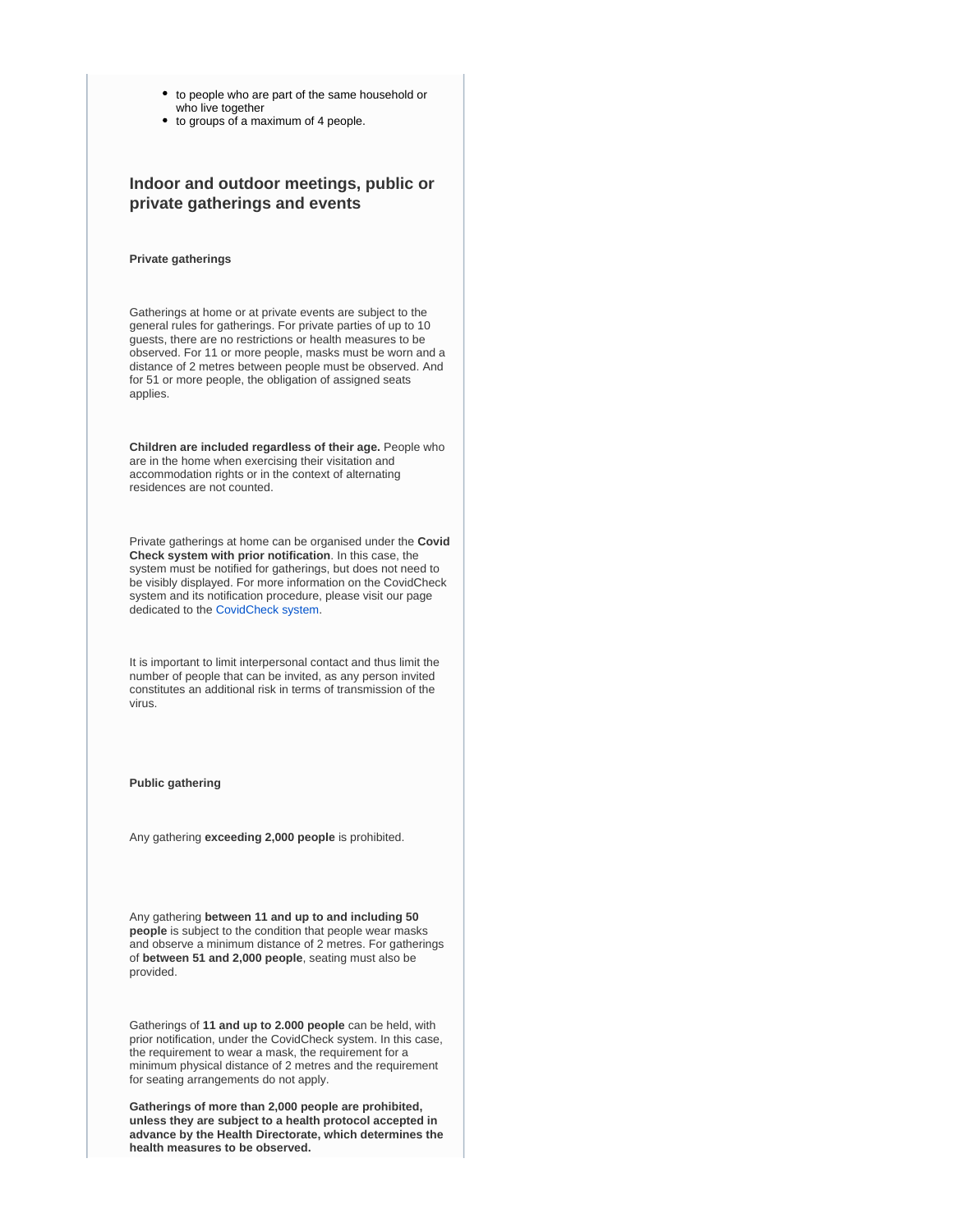For more information on the CovidCheck system and its notification procedure, visit our page dedicated to the [CovidCh](https://covid19.public.lu/en/covidcheck/system.html) [eck system.](https://covid19.public.lu/en/covidcheck/system.html)

#### **Find out more:**

Public and private gatherings ([EN](https://covid19.public.lu/en/sanitary-measures/gatherings.html) — [FR](https://covid19.public.lu/fr/mesures-sanitaires-en-vigueur/rassemblements.html) — [DE](https://covid19.public.lu/de/hygienemassnahmen/versammlungen.html) — [LU](https://covid19.public.lu/lb/sanitaer-mesuren/versammlungen.html))

### **Safety measures for public transportation**

Several measures are put in place in public transport to minimize the spread of COVID-19 among the population. These measures must be observed by all operators and users of public transport for the health of all, passengers, and drivers:

- Wearing a mask is compulsory in all circumstances in public transport, except for the driver when an interpersonal distance of two meters is respected or a separation sign separates him from the passengers.
- The front door of the bus remains closed. Travelers are asked to get on and off through the rear doors
- The 1st row of passenger seats should be left unoccupied whenever possible.
- The driver does not sell tickets (RegioZone).
- Travelers are asked to keep their distance.

**Find out more:**

[Safety measures on public transportation](https://covid19.public.lu/fr/mesures-sanitaires-en-vigueur/transports-publics.html) (in French)

[Public transport adaptation](https://transports.public.lu/fr/actualites/2020/03-mars-covid-19-transports-modifications-mesures-coronavirus.html) (in French)

# **Places of worship**

A 2-metres distance between individuals is required and wearing a mask is mandatory. The obligation to wear a mask does not apply to religious actors when carrying out their activities.

## **Quarantine**

**Isolation** applies to people who have been confirmed as being infected by COVID-19. They must self-isolate at home and the people living in the same house and their close contacts should quarantine themselves for 7 days. The aim is to prevent infected people - who are contagious - passing the infection on to anyone else.

Isolation is prescribed by the Health Directorate (Direction de la sante)for at least 10 days after the onset of symptoms. For asymptomatic persons, isolation begins on the day of the sampling. During this period of confinement at home, all contact should be avoided with other people and a surgical mask must be worn whenever anyone else is present. Failure to comply with an isolation measure incurs a fine.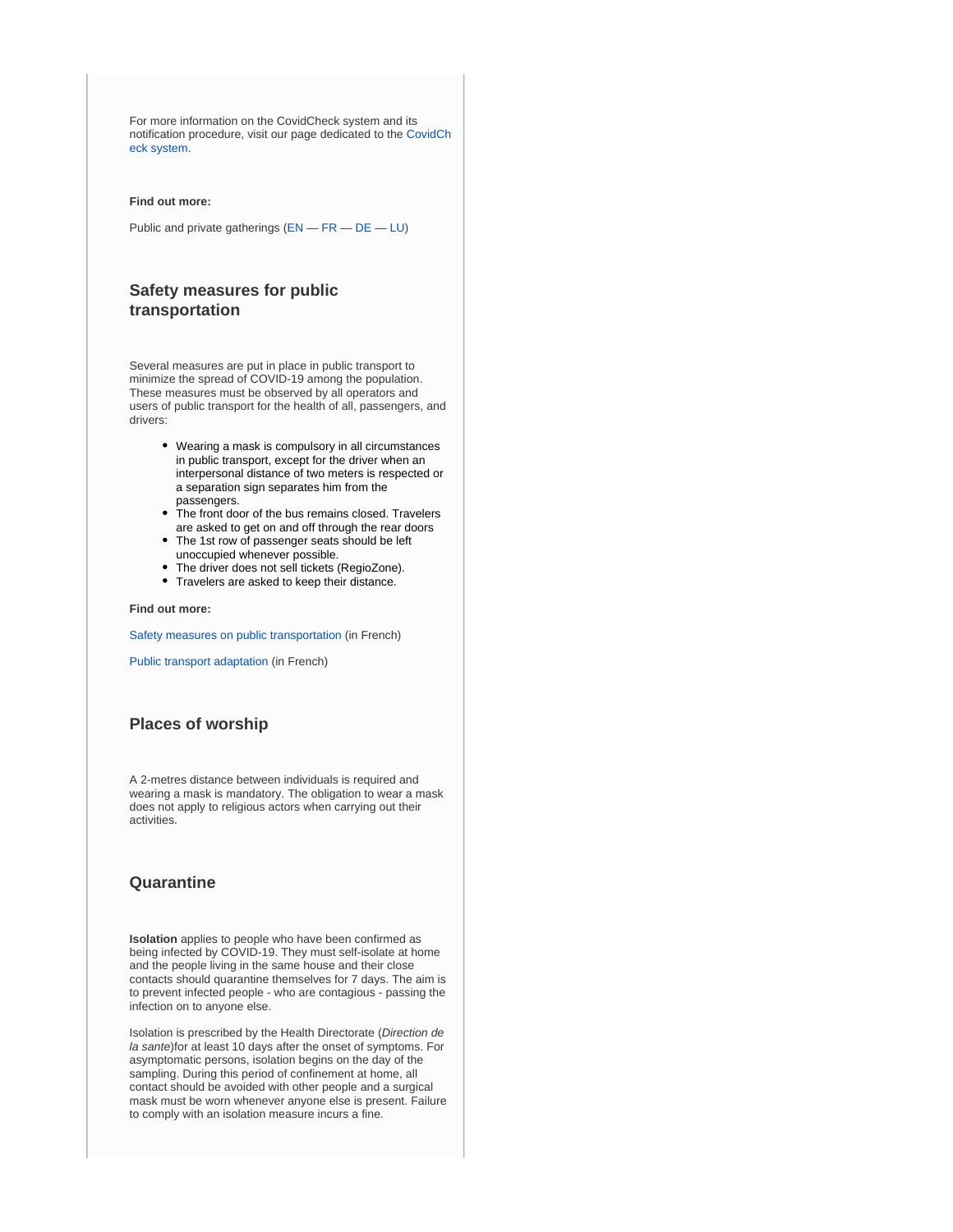**Quarantine** applies to people who have had high-risk contact with a person with a confirmed infection, i.e. face-to-face contact for more than 15 minutes, unprotected physical contact, etc. These people must stay at home for 7 days counting from the day of the last contact with the infected person. If necessary, the Health Inspectorate (Inspection sanitaire) will provide them with a certificate of incapacity for work. During this period, all unprotected contact with other people must be avoided.

From the 6th day onwards, they will be asked to be tested for COVID-19 at a laboratory of their choice, using the prescription that has been sent to them. If the result is negative, the quarantine requirement is automatically lifted.

During the 7 days following the quarantine, they must selfmonitor and wear a mask when in contact with other people. If any symptoms appear, they must immediately be tested again and placed in isolation; failure to do so incurs a fine.

**Attention**:**Vaccinated or recovered persons**are exempt from quarantine in case of contact with a person who tested COVID+.

**People who test positive** for COVID-19 and **people who have had close contact** with a confirmed COVID-19 case can now complete an online reporting form on the dedicated Health Inspection site ([EN](https://covidtracing.public.lu/home) [FR](https://covidtracing.public.lu/home) [DELU](https://covidtracing.public.lu/covid))

#### **Find out more:**

Isolation and quarantine ([EN](https://covid19.public.lu/en/health-protection/isolation-quarantine-treatment.html) [FR](https://covid19.public.lu/fr/sante-protection/quarantaine-isolement-traitement.html) [DE](https://covid19.public.lu/de/gesundheit-schutz/isolation-quarantaene-behandlung.html) [LU\)](https://covid19.public.lu/lb/gesondheet-protektioun/isolatioun-quarantan-behandlung.html)

Optimization of covid tracing forms ([EN](https://covid19.public.lu/en/news-covid19/communiques/2020/11/07-optimisation-covid-tracing.html) [FR](https://covid19.public.lu/fr/actualite-covid-19/communiques/2020/11/07-covid-tracing.html) [DE](https://covid19.public.lu/de/aktuelles-covid19/communiques/2020/11/07-optimierung-covid-tracing.html) [LU\)](https://covid19.public.lu/lb/aktuelles-covid19/communiques/2020/11/07-optimiseierung-covid-tracing.html)

Testing [\(EN](https://covid19.public.lu/en/testing.html)[FR](https://covid19.public.lu/fr/testing.html)[DE](https://covid19.public.lu/de/testing.html)[LU\)](https://covid19.public.lu/lb/testing.html)

I am a contact person/I am a positive test person ([EN](https://covid19.public.lu/en/positiv-contact-person.html) [FR](https://covid19.public.lu/fr/personne-contact-positive.html) [DE](https://covid19.public.lu/de/kontakt-positive-person.html)[LU](https://covid19.public.lu/lb/positiv-kontakt-persoun.html) )

### **Non-essential (other than medicine and food) shops**

#### OPEN WITH LIMITATIONS

Shops, including non-essential shops, are open to the public.

Shopping centres with a sales area equal to or greater than 400m2 must in addition, provide a health protocol, which has been accepted by the National Health Directorate.

To enable the shops to welcome their customers in the best possible safety conditions, certain measures have been put in place:

- Masks must be worn for all activities in closed spaces, open to the public
- Try to keep an interpersonal distance of 2 meters
- Consider the protective measures
- Avoid hand-to-hand exchanges
- Not wearing a mask in shops is punishable and customers may be refused

**Find out more:**

Measures for shops ([EN](https://covid19.public.lu/en/sanitary-measures/shops.html) — [FR](https://covid19.public.lu/fr/mesures-sanitaires-en-vigueur/commerces.html) — [DE](https://covid19.public.lu/de/hygienemassnahmen/geschaefte.html) — [LU](https://covid19.public.lu/lb/sanitaer-mesuren/geschaefter.html))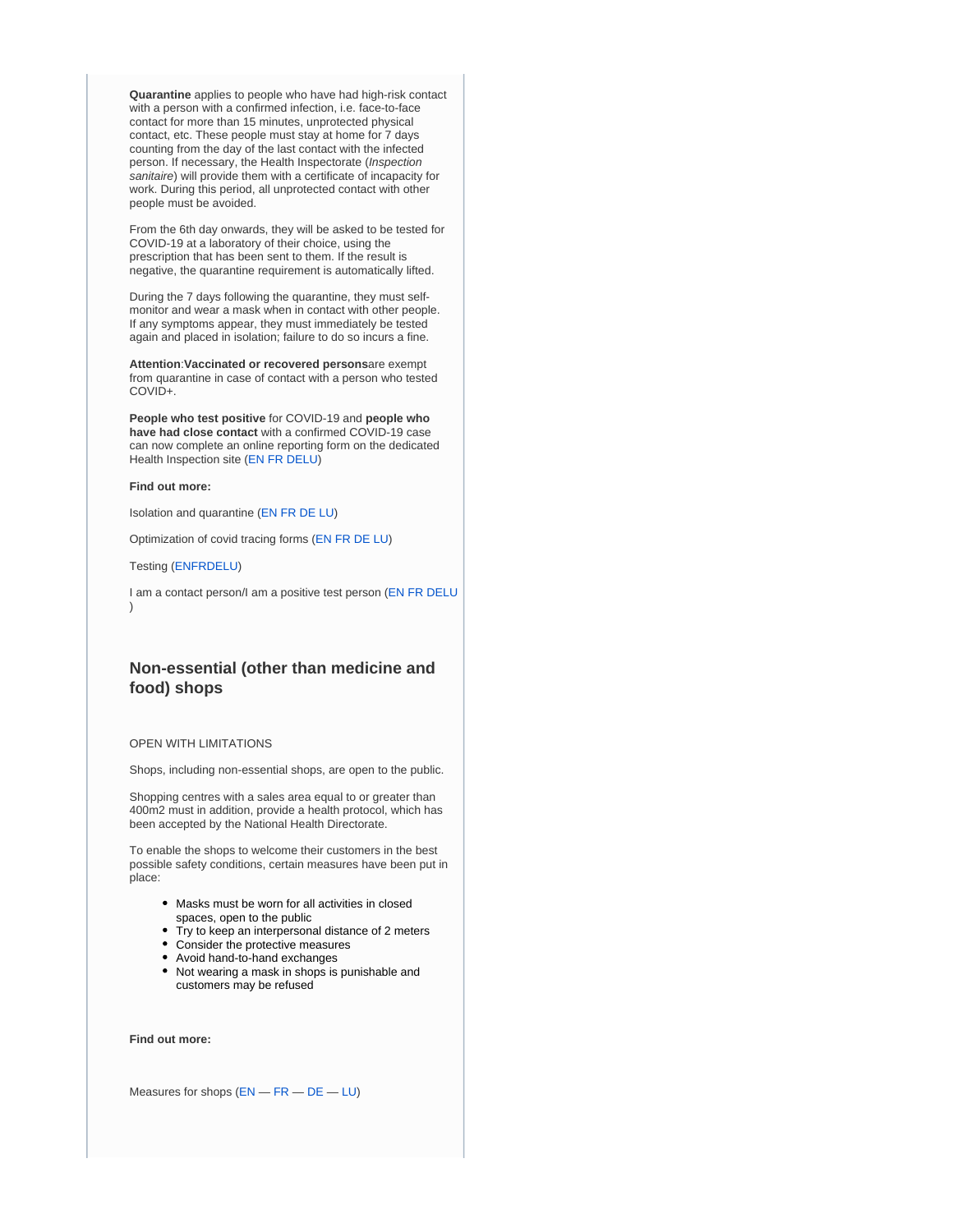### **Tourist accommodations**

#### **OPEN**

Hotels and other accommodation facilities are open. Since 13 June 2021, catering services provided in hotels are subject to the same rules as those applied for restaurants, bars and cafés (see below).

### **Catering establishments**

### OPEN WITH LIMITATIONS

Restaurants, bars, and cafés are open to the public both indoors and outdoors.

Inside catering establishements and bars, the CovidCheck system is compulsory. Customers and all staff in these establishments must comply with the obligations under the system and present either a vaccination certificate, a certificate of recovery or a COVID test certificate showing a negative result.

Outside areas of restaurants, cafés or bars are not automatically subject to the CovidCheck system. However, the operator of one of these establishments may opt for the system to be applied on the outside area. In this case, the operator must clearly delimit the outside area.

If the outside area of a restaurant, café or bar is not subject to the CovidCheck system, each table may only accommodate a maximum of 10 people, unless the people are part of the same household or cohabiting.

An outside area an open-air outdoor space with at least 3 sides opens in order to allow for free air circulation and natural ventilation of the space.

#### **Find out more:**

Restaurants, bars and cafés ([EN](https://covid19.public.lu/en/sanitary-measures/restaurants-bars.html) – [FR](https://covid19.public.lu/fr/mesures-sanitaires-en-vigueur/restaurants-bars.html) – [DE](https://covid19.public.lu/de/hygienemassnahmen/restaurants-bars.html) – [LU](https://covid19.public.lu/lb/sanitaer-mesuren/restaurant-bar.html))

# **Cinemas, museums and indoor attractions**

#### **OPEN**

The cultural institutions are open to the public. The rules applicable to these establishments are defined by specific recommendations and guidelines from the Ministry of Culture and the Ministry of Health. As for other leisure activities, the law no longer specifies any special provisions relating to recreational activities. Hence, the general rules relating to gatherings apply.

**Find out more:**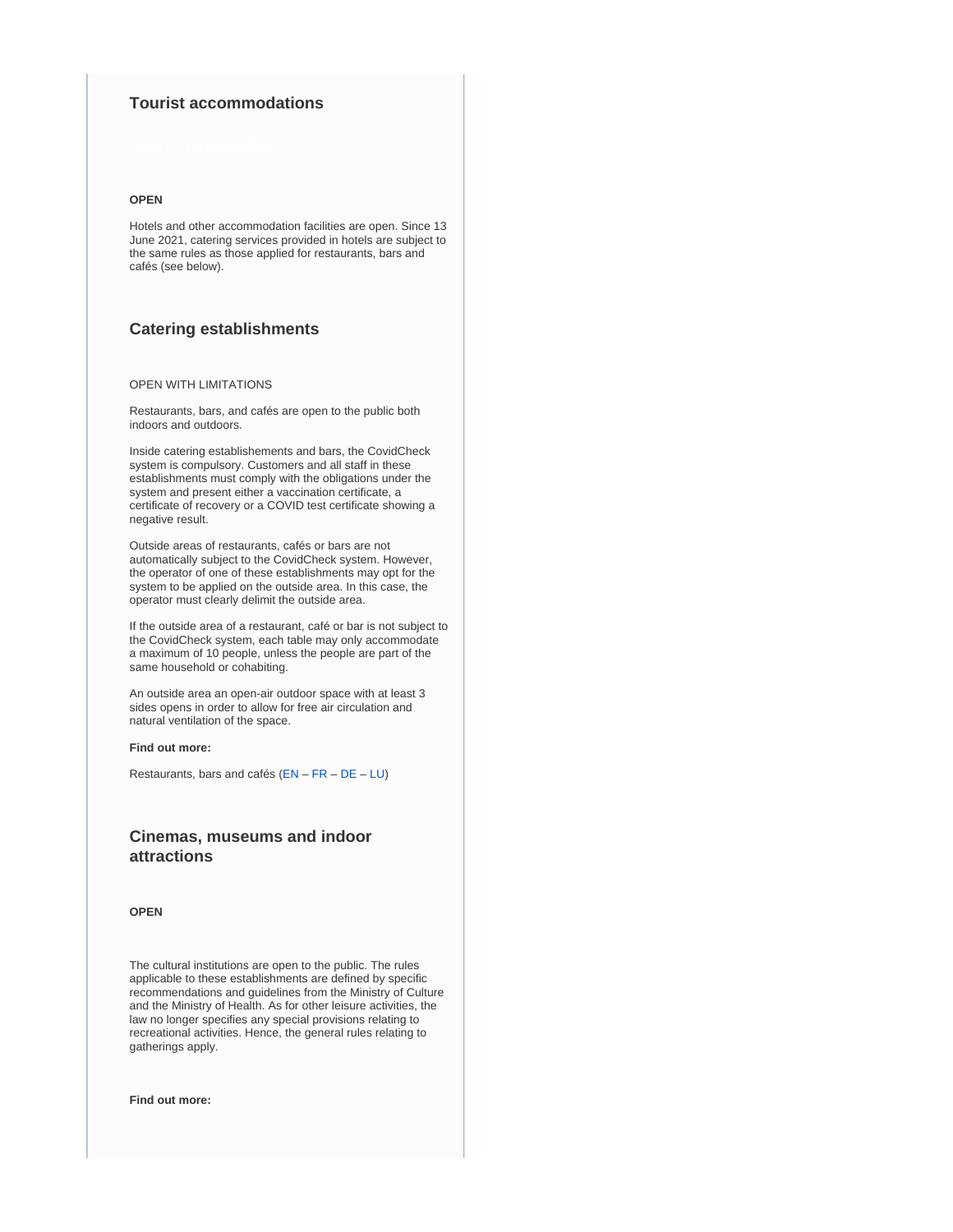Education, sports, culture, leisure activities ([EN](https://covid19.public.lu/en/sanitary-measures/education-sport-culture.html) — [FR](https://covid19.public.lu/fr/mesures-sanitaires-en-vigueur/education-sports-culture.html) — [DE](https://covid19.public.lu/de/hygienemassnahmen/bildung-sport-kultur.html) — [LU\)](https://covid19.public.lu/lb/sanitaer-mesuren/educatioun-sport-kultur.html)

# **Personal care services**

#### **OPEN**

Wellness-related activities (spa, wellness centres, etc.) as well as physical exercise facilities (such as gyms and fitness centres) are open.

# **Outdoors areas and beaches**

#### **OPEN**

Beaches and outdoor tourist areas are accessible, provided that social distancing and hygiene measures are in place. Outdoor areas in general remain accessible.

### **Health protocols for tourism services and tourists**

### **In hospitals**

#### **Mandatory testing at the entrance to hospitals:**

As from the age of 12 years and 2 months, you must present a vaccination certificate, recovery certificate or negative COVID-19 test certificate to be admitted to a hospital:

- if you are visiting a patient in hospital
- if you go to the hospital for a consultation, examination, medical care, or treatment
- if you are accompanying a person to the hospital for a consultation, examination, medical care, or treatment
- if you are accompanying someone during their stay in hospital (e.g. a parent who stays with their minor child during the child's hospitalisation)

#### **Vaccination certificate**

- Accepted vaccines: BioNTech/Pfizer / Moderna / AstraZeneca (Vaxzevria) / Johnson&Johnson (Janssen)
- $\circ$  In case of 2 doses
	- from the day of the 2nd dose
	- or from the 14th day after the 1st dose in case of recovery within 6 months of an infection
- $\circ$  In case of one dose, from the 14th day after the vaccination
- **Negative COVID-19 test certificate**
	- PCR test (or NAAT) valid for 72 hours
	- $\circ$  Rapid antigen test valid for 48 hours
- **Recovery certificate**
	- o The recovery certificate is valid between the 11th and 180th day after the date of the result of the positive PCR test.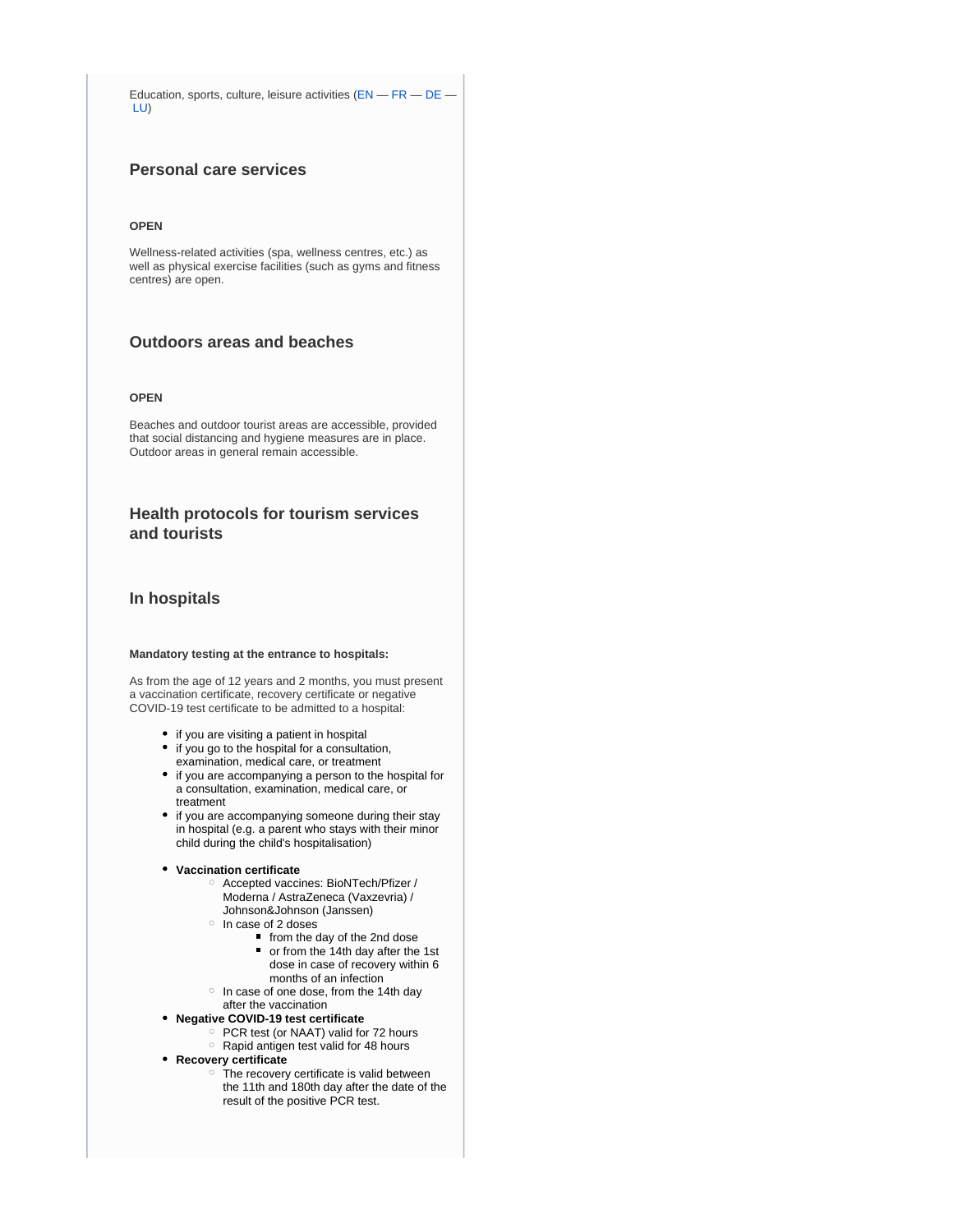Persons going to a hospital for an emergency, as well as COVID-positive persons who need to be treated or hospitalised, cannot be refused access to the hospital.

**Find out more:**

Hospitals and physicians [\(EN](https://covid19.public.lu/en/sanitary-measures/hospitals-physicians.html) – [FR](https://covid19.public.lu/fr/mesures-sanitaires-en-vigueur/hopitaux-medecins.html) – [DE](https://covid19.public.lu/de/hygienemassnahmen/krankenhaus-arzt.html) - [LU](https://covid19.public.lu/lb/sanitaer-mesuren/klinicken-dokteren.html))

# **National website with coronavirusrelated information for TOURISM**

[Visit Luxembourg](https://www.visitluxembourg.com/en)

06.08.2021

**What are the rules to enter this country from an EU Member State or Schengen Associated country?**

\_\_\_\_\_\_\_\_\_\_\_\_\_\_\_\_\_\_\_\_\_\_\_\_\_\_\_\_\_\_\_\_\_\_\_\_\_\_\_\_\_\_\_\_\_\_\_\_\_ \_\_\_\_\_\_\_\_\_\_\_\_\_\_\_\_\_\_\_\_\_\_\_\_\_\_\_\_\_\_\_\_\_\_\_\_\_\_\_\_\_\_\_\_

# **Entering this country with the EU Digital COVID certificate**

**Entering this country with the EU Digital COVID certificate**

Luxembourg is accepting "EU Digital COVID certificates" (EUDCC) since**14 June 2021**.

Holders of EUDCC will be allowed to enter Luxembourg, without being subject to further restrictions (testing or quarantine), at the condition that their certificate contains either:

**Vaccination certificate**, which is valid:

- from the day of the second dose of vaccine of BioNT ech/Pfizer / Moderna / AstraZeneca)
- from 14 days after the single dose of Janssen/ Johnson & Johnson vaccine.
- from 2 weeks after the first dose of any approved vaccine, for people who recovered from a previous COVID-19 infection in the last 6 months. Accepted vaccines: BioNTech/Pfizer / Moderna / AstraZeneca (Vaxzevria) /Johnson&Johnson(Janssen)

#### **Recovery certificate**

The recovery certificate is valid between the 11th and 180th day after a positive PCR test.

### **Negative COVID-19 test certificate**

- PCR test valid for**72 hours**
- Rapid antigen test valid for**48 hours**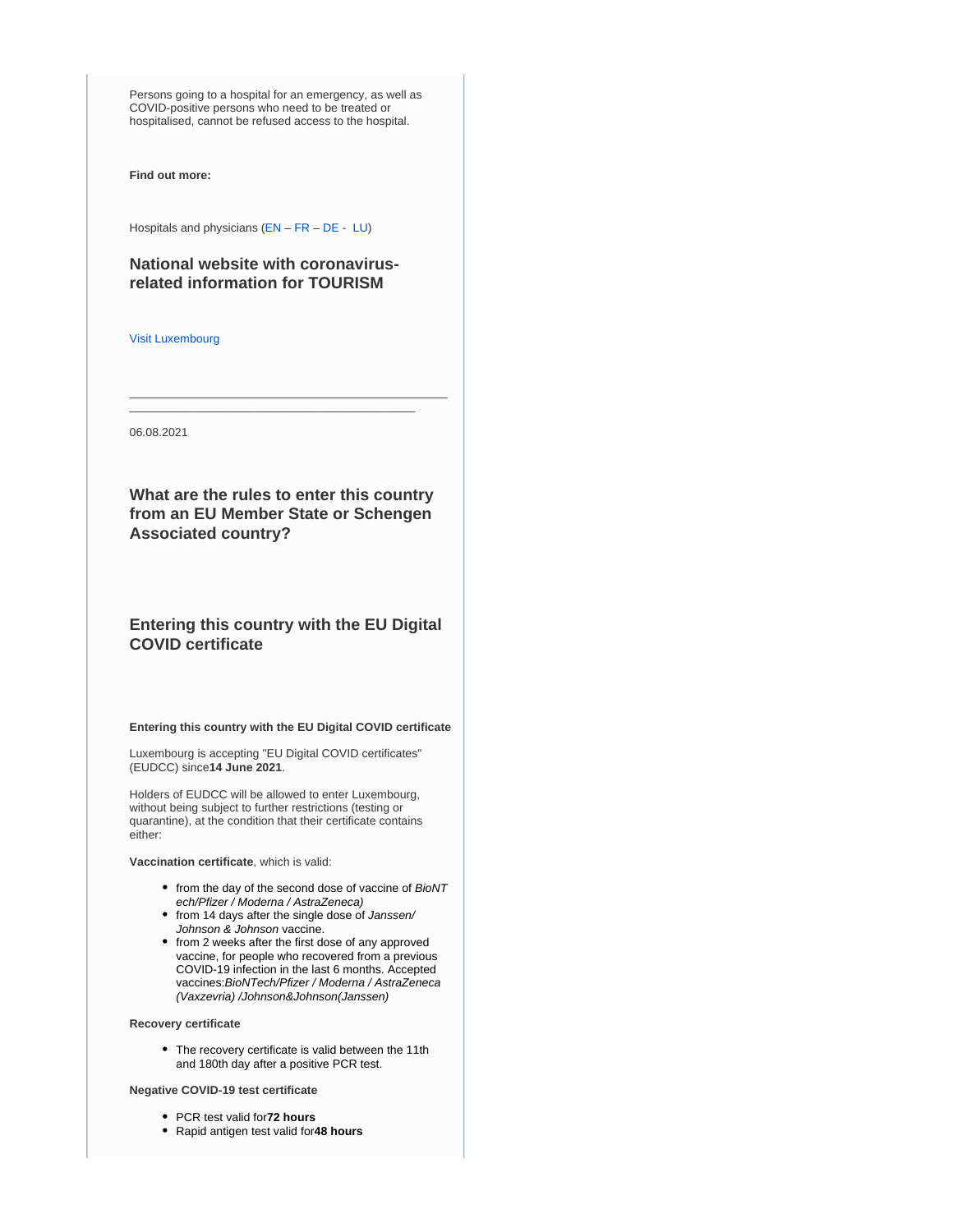Children **under 12 years old** are exempted from the testing requirements

# **Entering this country without the EU Digital COVID certificate or with a certificate not compliant with national requirements**

Since 13 June, any person aged 12 or over, regardless of their nationality, travelling by air transport to the Grand Duchy of Luxembourg, must present at the boarding either:

- a **certificate of vaccination** attesting a complete vaccination schedule carried out with a vaccine that has been granted a marketing authorisation by the European Medicines Agency (AstraZeneca, BioNTech/Pfizer, Johnson&Johnson and Moderna), issued by a public or medical authority of a Member State of the European Union or of a Member State of the Schengen Area. A complete vaccination schedule means any schedule that defines the number and interval of injections necessary to achieve sufficient protective immunity, and that is complete upon administration of the required doses as planned in the case of multiple-dose vaccines or, for single-dose vaccines, after a 14-day gap. For persons who have recovered and have been vaccinated within 180 days of the first positive NAAT test result, the vaccination schedule is complete after 14 days after the administration of the single dose of any vaccine;
- a **certificate of recovery** issued by a doctor or a national authority of a Member State of the European Union or a Member State of the Schengen Area for persons who have had a recent SARS-CoV-2 infection within 6 months prior to travel and who have completed the applicable isolation period in the respective country with the disappearance of all symptoms of infection;
- a **negative result** (on paper or electronic document) of a nucleic acid amplification test (NAAT) of SARS-CoV-2 viral RNA (either by PCR, TMA or LAMP method) performed less than 72 hours prior to the flight, or a rapid antigen test performed less than 48 hours prior to the flight, from a laboratory or other organisation authorised for this purpose. The negative test result must be presented, if necessary along with a translation, either in one of the administrative languages (Luxembourgish, French, German) of Luxembourg, or in English. Documents in Italian, Spanish or Portuguese are also accepted.

In addition to the COVID-19 vaccination, recovery and test certificates, the system in place temporarily allows for the recognition of COVID-19 vaccination, recovery and test certificates issued by another Member State of the European Union or a Member State of the Schengen Area, which are not yet drawn up in accordance with the European Regulation on the EU digital COVID certificate. During this phase, for example, certificates without a QR code or proof of vaccinations in a vaccination booklet are accepted.

These obligations do not apply to travel by land.

The following persons are exempted from these obligations: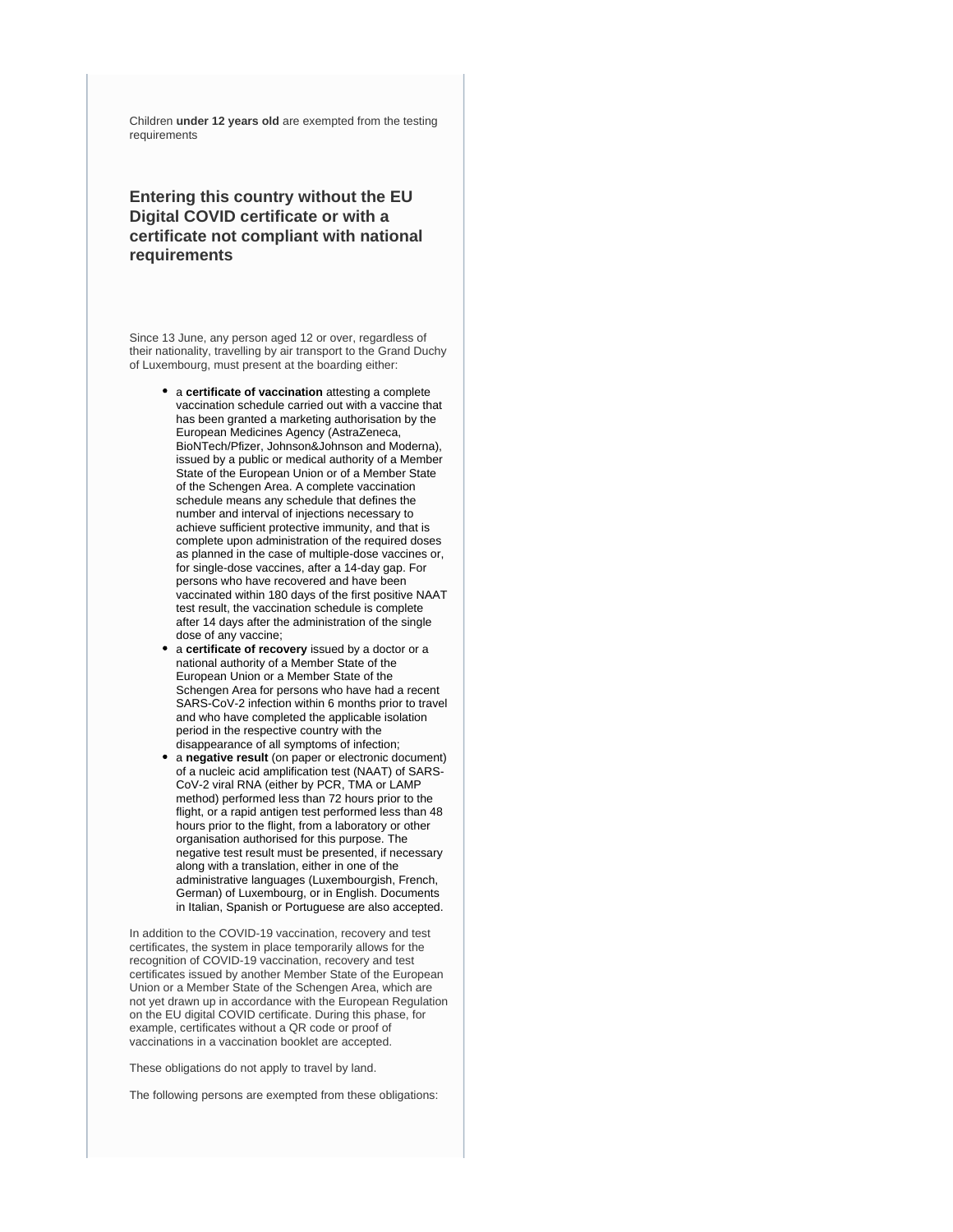- People on duty employed in the transport sector;
- Health professionals, health researchers and care providers for elderly people;
- Persons making a return journey by air, for less than 72 hours, from the Grand Duchy to a country which is a member of the Schengen area or the European Union, provided they have not left the Schengen area or the territory of the EU Member States during this period;
- Members of the diplomatic corps, personnel of international organizations and persons invited by these international organizations whose physical presence is required for the proper functioning of these organizations, military personnel, personnel in the field of development cooperation and humanitarian aid, and civil protection personnel in the exercise of their respective functions; and their family members.

[Documents you need to travel in Europe](https://europa.eu/youreurope/citizens/travel/entry-exit/index_en.htm) [Health cover for temporary stays](https://europa.eu/youreurope/citizens/health/unplanned-healthcare/temporary-stays/index_en.htm)

# **What are the rules to enter this country from outside an EU Member State or Schengen Associated country?**

Third-country nationals may no longer enter the territory of the Grand Duchy until 30September 2021 (inclusive). Details concerning these restrictions and the various exceptions are available on [covid19.lu](https://covid19.public.lu/en.html).

Any person aged 12 or over, regardless of their nationality, travelling by air transport to the Grand Duchy of Luxembourg, must present at the boarding either: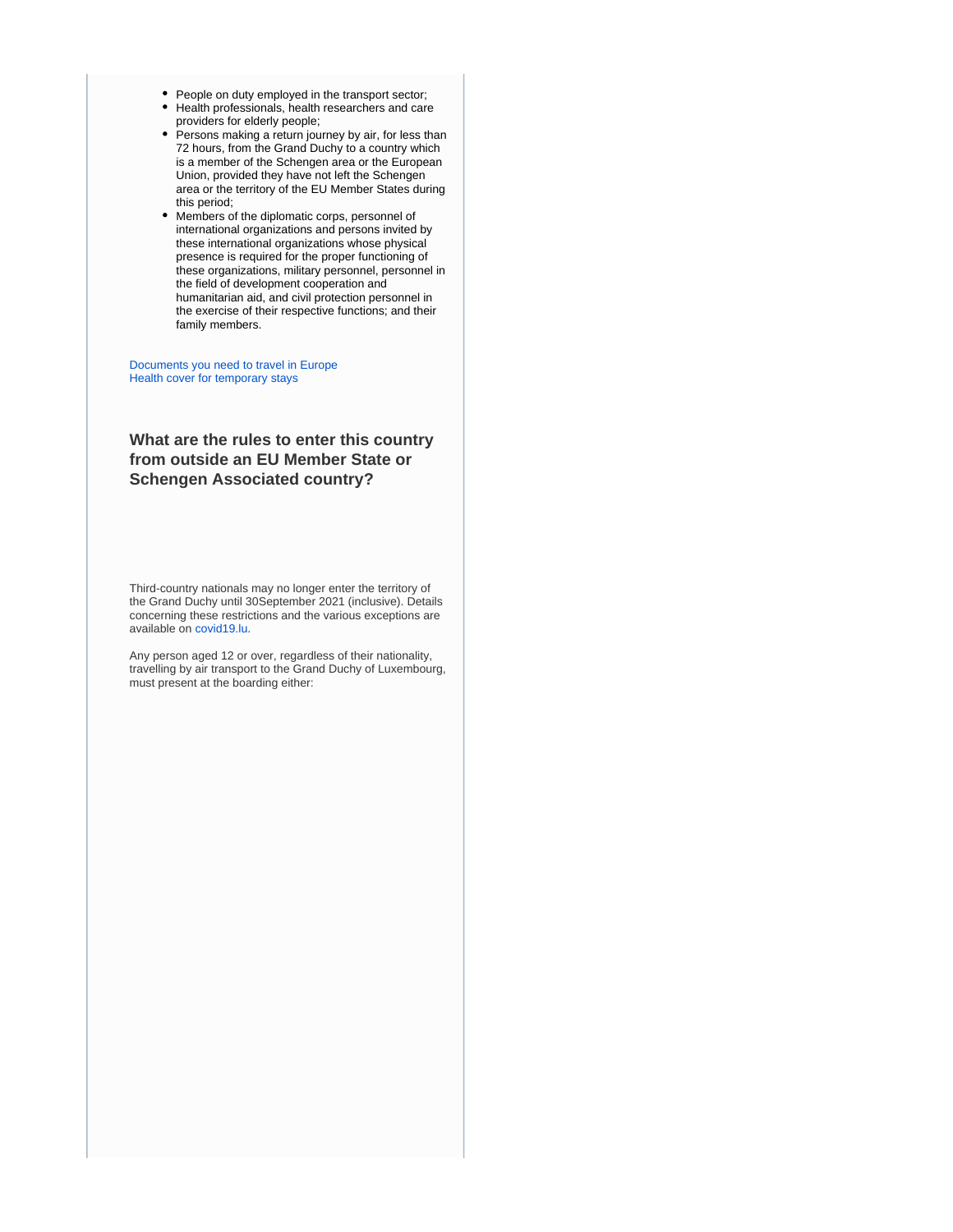- a **certificate of vaccination** attesting a complete vaccination schedule carried out with a vaccine that has been granted a marketing authorisation by the European Medicines Agency (AstraZeneca, BioNTech/Pfizer, Johnson&Johnson and Moderna), issued by a public or medical authority of a Member State of the European Union or of a Member State of the Schengen Area. A complete vaccination schedule means any schedule that defines the number and interval of injections necessary to achieve sufficient protective immunity, and that is complete upon administration of the required doses as planned in the case of multiple-dose vaccines or, for single-dose vaccines, after a 14-day gap. For persons who have recovered and have been vaccinated within 180 days of the first positive NAAT test result, the vaccination schedule is complete after 14 days after the administration of the single dose of any vaccine;
- a **certificate of recovery** issued by a doctor or a national authority of a Member State of the European Union or a Member State of the Schengen Area for persons who have had a recent SARS-CoV-2 infection within 6 months prior to travel and who have completed the applicable isolation period in the respective country with the disappearance of all symptoms of infection;
- a **negative result** (on paper or electronic document) of a nucleic acid amplification test (NAAT) of SARS-CoV-2 viral RNA (either by PCR, TMA or LAMP method) performed less than 72 hours prior to the flight, or a rapid antigen test performed less than 48 hours prior to the flight, from a laboratory or other organisation authorised for this purpose. The negative test result must be presented, if necessary along with a translation, either in one of the administrative languages (Luxembourgish, French, German) of Luxembourg, or in English. Documents in Italian, Spanish or Portuguese are also accepted.

In addition to the COVID-19 vaccination, recovery and test certificates, the system in place temporarily allows for the recognition of COVID-19 vaccination, recovery and test certificates issued by another Member State of the European Union or a Member State of the Schengen Area, which are not yet drawn up in accordance with the European Regulation on the EU digital COVID certificate.

During this phase, for example, certificates without a QR code or proof of vaccinations in a vaccination booklet are accepted.

The following persons are exempted from these obligations:

- People on duty employed in the transport sector;
- Persons making a return journey by air, for less than 72 hours, from the Grand Duchy to a country which is a member of the Schengen area or the European Union, provided they have not left the Schengen area or the territory of the EU Member States during this period;
- Members of the diplomatic corps, personnel of international organizations and persons invited by these international organizations whose physical presence is required for the proper functioning of these organizations, military personnel, personnel in the field of development cooperation and humanitarian aid, and civil protection personnel in the exercise of their respective functions; and their family members.

Please note that the testing obligations applicable to all persons wishing to enter Luxembourg from a third country are in addition to the temporary restrictions already in place for non-essential travel to the EU.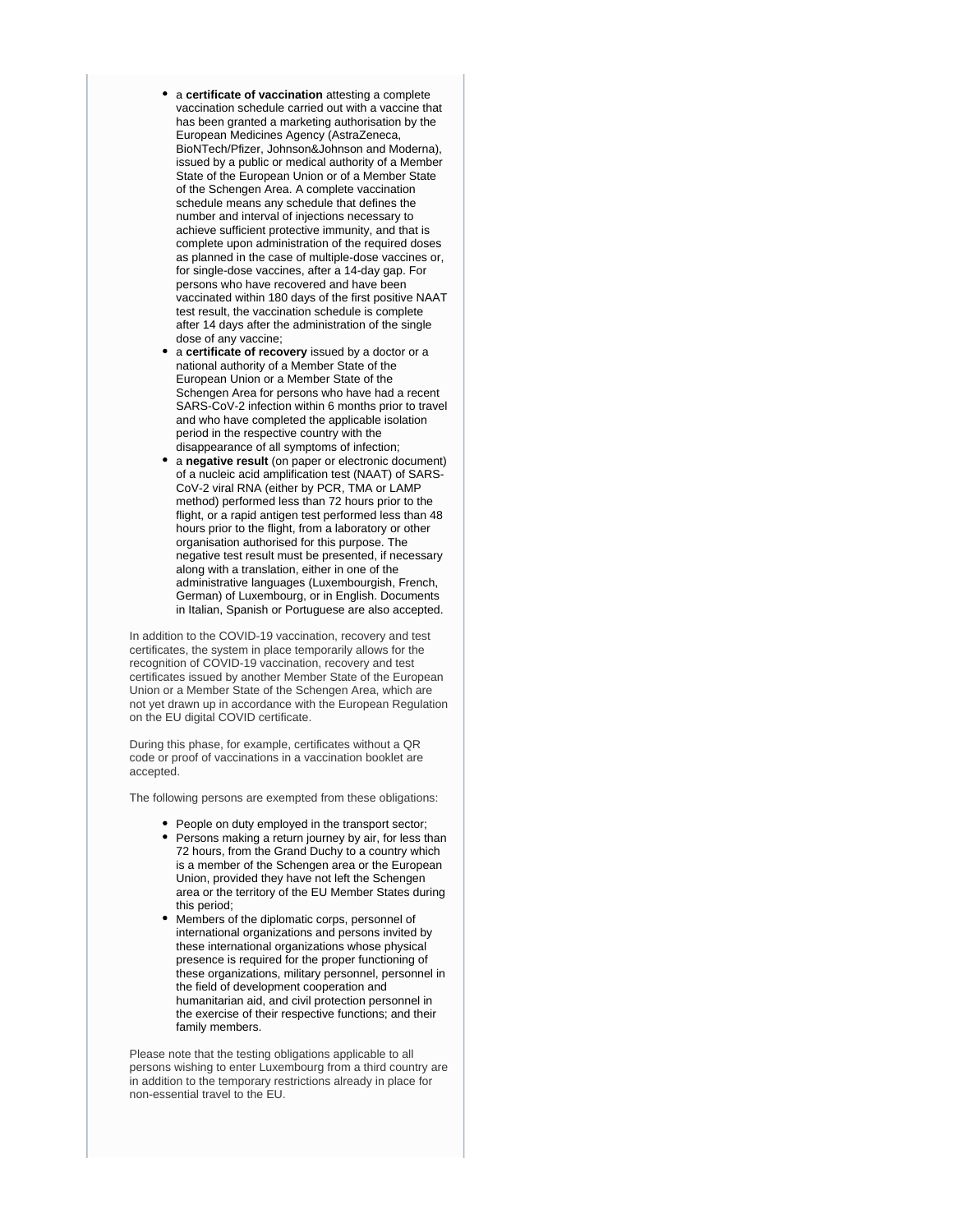Additional measures are applicable until 14 September 2021 for **India**, regardless of the means of transport. Any person, aged 12 and over, who stayed in India during the 14 days prior to arrival in Luxembourg must undergo a COVID-19 test (PCR, TMA or LAMP methods) as soon as possible and inform the medical analysis laboratory about their stay in India. This obligation applies to any person who has stayed in India during the 14 days before arrival, regardless of the duration of the stay in India and in Luxembourg, and regardless of the means of transport to the Grand Duchy. Upon arrival in the Grand Duchy, the persons concerned are placed in strict quarantine for 7 days with the obligation to undergo a second COVID-19 test from the 6th day of quarantine. In the event of refusal to submit to the test on arrival or at the end of the 7-day quarantine period, the quarantine will be extended for a further 7 days, bringing the total duration to 14 days.

#### Exception

- Children under 12 years.
- $\bullet$ People on duty employed in the transport sector;
- Transit passengers
- Health professionals, health researchers and care providers for elderly people;
- Members of the diplomatic corps, personnel of international organizations and persons invited by these international organizations whose physical presence is required for the proper functioning of these organizations, military personnel, personnel in the field of development cooperation and humanitarian aid, and civil protection personnel in the exercise of their respective functions, and their family members;

Those concerned are required to report their presence to the Health Inspection Department (per e-mail: [contact-covid@ms.](mailto:contact-covid@ms.etat.lu) [etat.lu](mailto:contact-covid@ms.etat.lu) or by telephone: 247-65533), which ensures a reinforced monitoring and tracing.

### **May I transit this country?**

#### **YES**

As a general rule, passengers in transit in the EU+ area are exempted from temporary travel restriction.

EU citizens entering the EU from a third country, as well as their family members, irrespective of their nationality, are exempted from the travel restrictions regardless of whether or not they are returning to their country of nationality or residence.

Passengers travelling from a non-EU country to another non-EU country may transit through the international transit area of airports located in the Schengen area. Rules regarding airport transit visa requirements continue to apply.

### **May I fly to this country?**

Yes. Please refer to the previous sections for travel conditions depending on your situation.

You can find the latest information on air travel regulations for this country on the **[IATA website](https://www.iatatravelcentre.com/international-travel-document-news/1580226297.htm)**.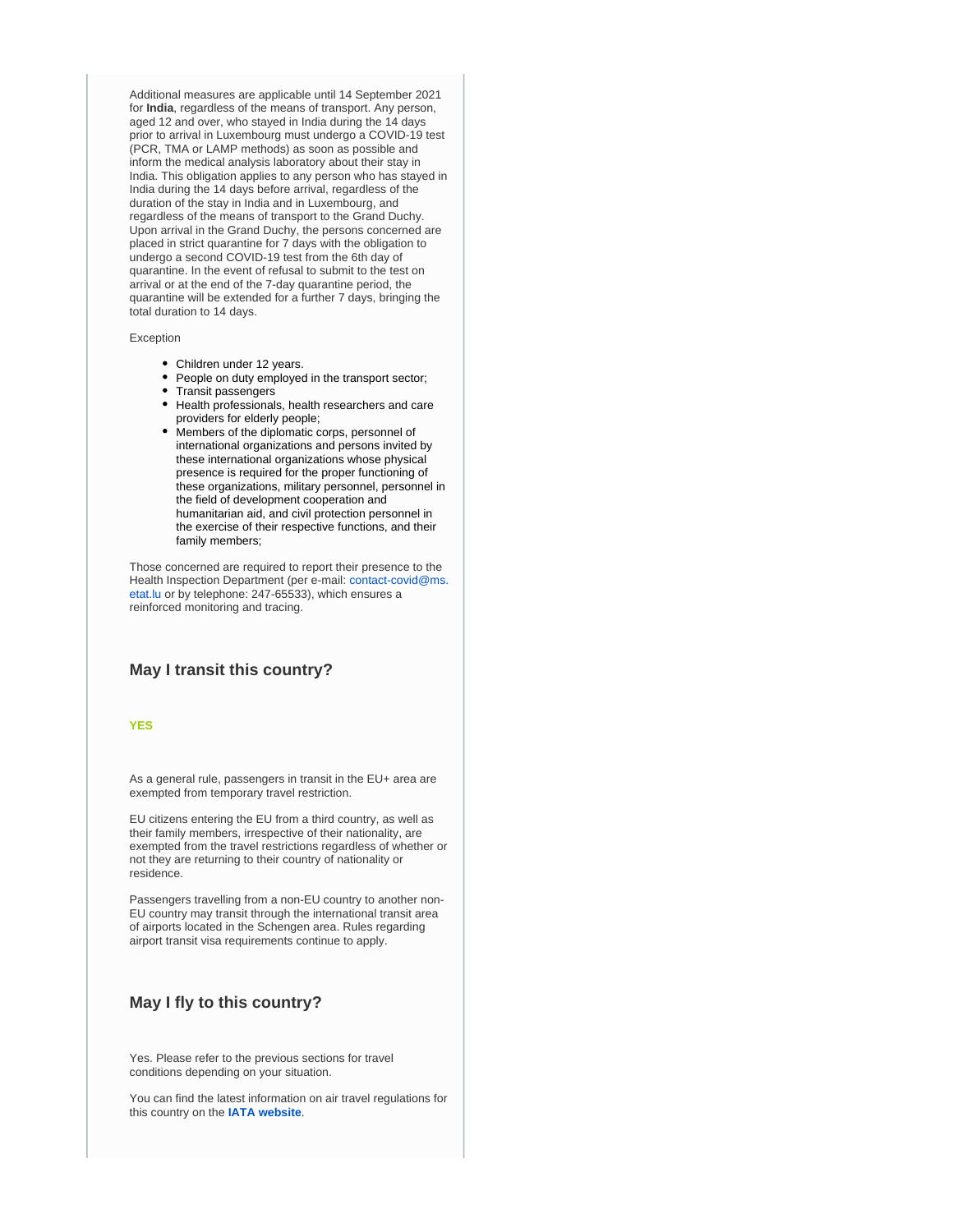You can also find information about **[air passenger rights](https://europa.eu/youreurope/citizens/travel/passenger-rights/air/index_en.htm)** on our portal for citizens.

# **General measures**

An overview of the current measures is available in French, English, German and Luxembourgish on the website [Covid-](https://covid19.public.lu/)[19.lu.](https://covid19.public.lu/)

A voluntary [CovidCheck](https://covid19.public.lu/fr/covidcheck/regime.html) system has been put in place allowing private individuals, businesses (restaurants, bars, shops, fitness centres) and public and private venues to host events restricted to people who are vaccinated, recovered from COVID-19 or who present a negative test (certified or the result of auto tests performed locally prior to entry (not valid for venues hosting people between 1 and 6 am)). Children below 6 years old attending events held under CovidCheck are not required to present any COVID-19 test result of perform an auto test.

# **Use of facemasks**

Wearing a facemask is mandatory in case of indoor activities open to the public (for example shops and supermarkets) as well as on public transport and for any gathering of more than10 people.

The following categories are exempted from the use of a mask:

- children under the age of 6;
- people with disabilities;
- $\bullet$ speakers and religious actors during the exercise of their professional activities;
- theatre and film actors, musicians and dancers as long as they exercise their professional artistic activity.

# **Physical Distancing**

A 2-metres physical distance and the wearing of a mask are compulsory for gatherings of more than 10 people. This obligation does not apply:

- to people who are part of the same household or who live together;
- to public transport users;
- in outdoor markets.

In addition to the obligation of wearing a mask and maintaining a physical distance of at least 2 metres, the assignment of seats is compulsory for gatherings involving between 51 and 300 people. The assignment of seats is not mandatory in case of funerals, markets, museums, art centres, nor in the context of sports activities and demonstrations. Sports and musical activities are subject to specific rules.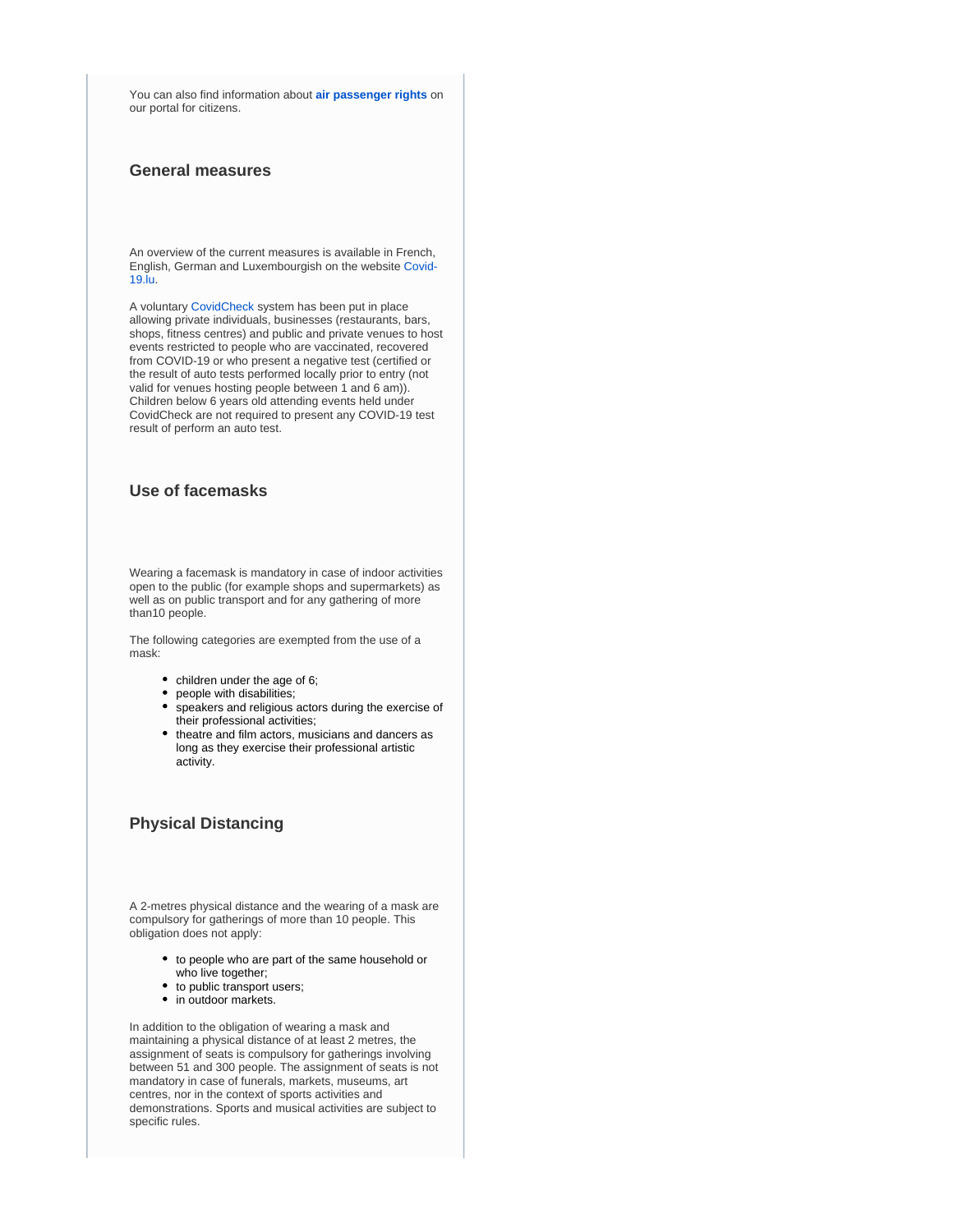# **Indoor and outdoor meetings, public or private gatherings and events**

**Private gatherings** at home or during private events, in a closed or open-air venue, are subjected to the same rules as gatherings.

Public gatherings exceeding 300 people are prohibited. Any gathering from 11 up to 50 people (inclusive of children regardless of their age) is subject to the condition that the people wear masks and observe a minimum distance of 2 metres. Gatherings from 11 to 300 people can be held under the "CovidCheck" system. In this case, the requirement to wear a mask, the requirement for a minimum physical distance of 2 metres, and the requirement for seating arrangements do not apply. Certain events may gather more than 300 people (without exceeding the maximum limit of 2000 people), provided that they are subject to a health protocol accepted in advance by the Health Directorate, which defines the health measures that must be observed.

In the event of infringements of these measures, a fine of up to 1000€ may apply.

Without prejudice to the decisions made by the legal owners, sports and physical fitness activities are allowed, but under certain conditions:

- sports activities carried out **individually or with a maximum of 10 people** can be practised without the obligation to wear a mask or to maintain a physical distance of 2 metres from each other
- sports activities carried out in **groups of more than 10 people** may be practised provided that there is a physical distance of at least 2 metres between the different sports participants, or that a mask is worn.
- sports facilities must have a **surface area of 10m2 per person** practising a sporting activity

**Swimming pools and aquatic centres** are open to the public. The capacity of the pools is limited to one person per 10m2. This means that swimming can be practiced outside the lanes, and the use of leisure pools or other pools in aquatic centres as well as indoor and outdoor swimming pools is now possible. These restrictions do not apply to elite athletes, their training partners and coaches, professional athletes, athletes in the federal national cadre in all categories, students at the "Sportlycée" and federal training centres, or athletes in teams in the highest divisions of the respective sports disciplines at senior level, as well as their coaches, for training and competitions.

In order to participate in sports competitions, each athlete and coach must present a rapid antigen test performed on site, with a negative result. People who have been vaccinated, recovered or tested negative are exempted from such a test. Sports events may be attended by the public. However, the number of spectators may not exceed 300, unless the sports event is subject to a health protocol approved by the Health Directorate.

In every case, the protective measures  $(EN - FR - DE - LU)$  $(EN - FR - DE - LU)$  $(EN - FR - DE - LU)$  $(EN - FR - DE - LU)$  $(EN - FR - DE - LU)$  $(EN - FR - DE - LU)$  $(EN - FR - DE - LU)$  $(EN - FR - DE - LU)$  $(EN - FR - DE - LU)$ ) must be in place.

#### **Find out more:**

Public and private gatherings ([EN](https://covid19.public.lu/en/sanitary-measures/gatherings.html) — [FR](https://covid19.public.lu/fr/mesures-sanitaires-en-vigueur/rassemblements.html) — [DE](https://covid19.public.lu/de/hygienemassnahmen/versammlungen.html) — [LU](https://covid19.public.lu/lb/sanitaer-mesuren/versammlungen.html))

Sport, religion, culture ([EN](https://covid19.public.lu/en/sanitary-measures/sport-religion-culture.html) — [FR](https://covid19.public.lu/fr/mesures-sanitaires-en-vigueur/sports-cultes-culture.html) — [DE](https://covid19.public.lu/de/hygienemassnahmen/sport-kultus-kultur.html) — [LU](https://covid19.public.lu/lb/sanitaer-mesuren/sport-kultus-kultur.html))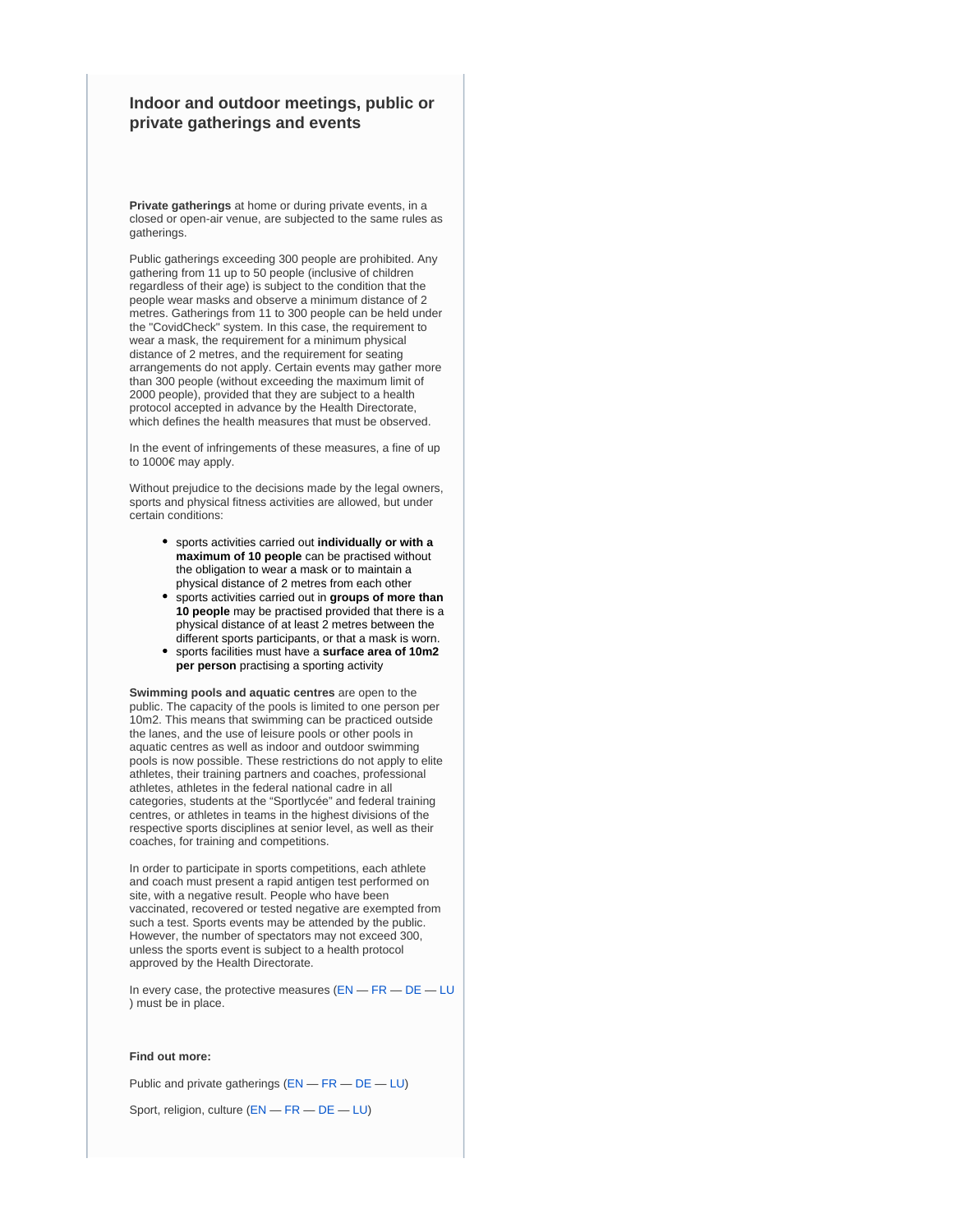### **National website on the coronavirus**

[www.covid19.lu](http://www.covid19.lu/)

**National website with coronavirusrelated information for TOURISM**

#### [Visit Luxembourg](https://www.visitluxembourg.com/en)

Further information: [https://reopen.europa.eu/en/map/LUX](https://reopen.europa.eu/en/map/LUX/7011) [/7011](https://reopen.europa.eu/en/map/LUX/7011)

\_\_\_\_\_\_\_\_\_\_\_\_\_\_\_\_\_\_\_\_\_\_\_\_\_\_\_\_\_\_\_\_\_

\_\_\_\_\_\_\_\_\_\_\_\_\_\_\_\_\_\_\_\_\_\_\_\_\_\_\_\_\_\_\_\_\_\_\_\_\_\_\_\_\_\_\_\_\_\_\_\_\_

#### 23.07.2021

**What are the rules to enter this country from an EU Member State or Schengen Associated country?**

# **Entering this country with the EU Digital COVID certificate**

**Entering this country with the EU Digital COVID certificate**

Luxembourg is accepting "EU Digital COVID certificates" (EUDCC) since**1 July 2021**.

Holders of EUDCC will be allowed to enter Luxembourg, without being subject to further restrictions (testing or quarantine), at the condition that their certificate contains either:

#### **Vaccination certificate**

- In the case of 2 doses, from the day of the seconddose;
- In the case of 1 dose, from the 14th day after thevaccination;
- For people who have recovered from COVID-19 in the last 6 months, 14 days after the first dose.Accepted vaccines:BioNTech/Pfizer / Moderna / AstraZeneca (Vaxzevria) /Johnson&Johnson(Janssen)

#### **Recovery certificate**

The recovery certificate is valid between the 11th and 180th day after a positive PCR test.

**Negative COVID-19 test certificate**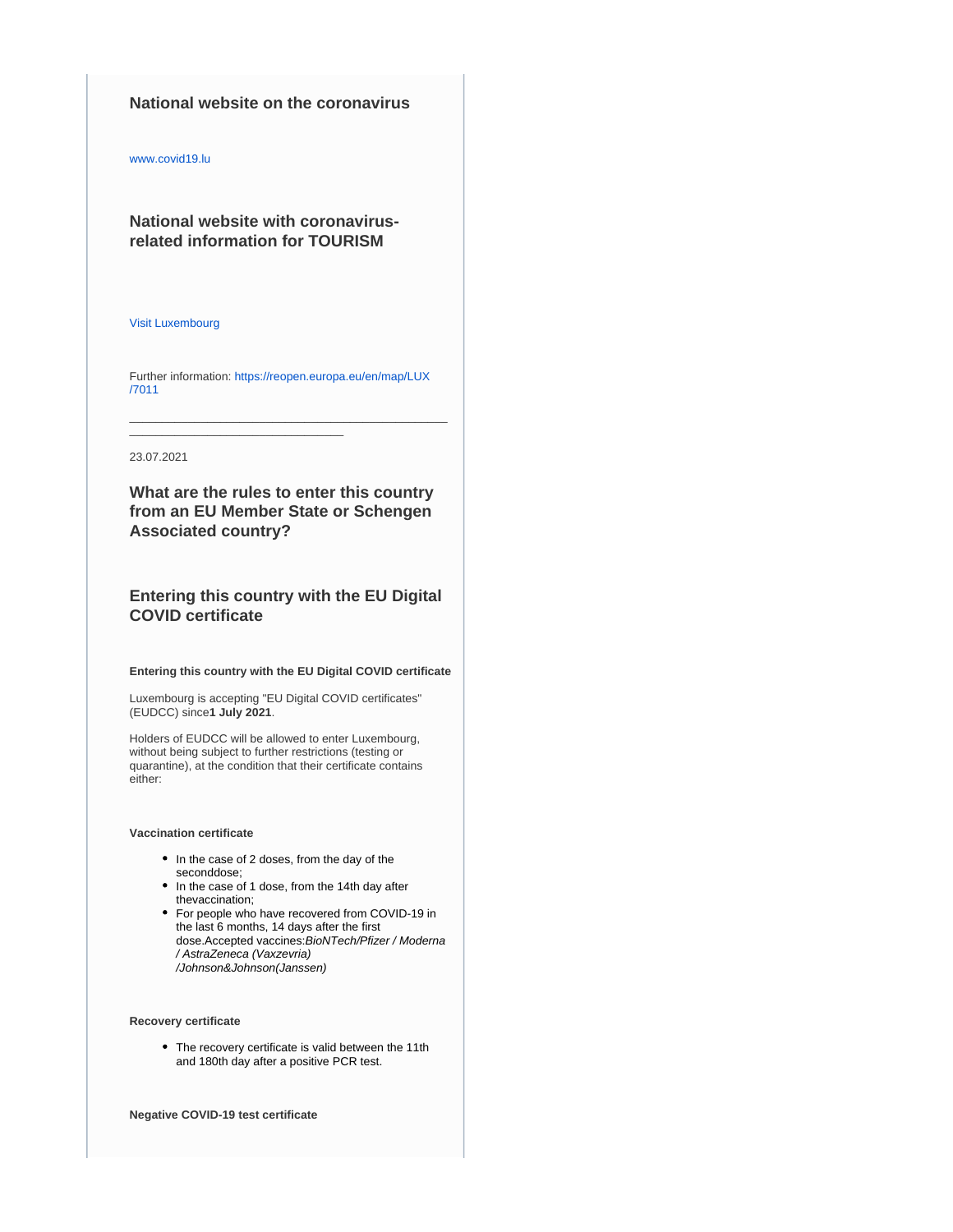- PCR test valid for**72 hours**
- Rapid antigen test valid for**48 hours**

Children **under 12 years old** are exempted from the testing requirements

# **Entering this country without the EU Digital COVID certificate or with a certificate not compliant with national requirements**

Since 13 June, any person aged 12 or over, regardless of their nationality, travelling by air transport to the Grand Duchy of Luxembourg, must present at the boarding either:

- a **certificate of vaccination** attesting a complete vaccination schedule carried out with a vaccine that has been granted a marketing authorisation by the European Medicines Agency (AstraZeneca, BioNTech/Pfizer, Johnson&Johnson and Moderna), issued by a public or medical authority of a Member State of the European Union or of a Member State of the Schengen Area. A complete vaccination schedule means any schedule that defines the number and interval of injections necessary to achieve sufficient protective immunity, and that is complete upon administration of the required doses as planned in the case of multiple-dose vaccines or, for single-dose vaccines, after a 14-day gap. For persons who have recovered and have been vaccinated within 180 days of the first positive NAAT test result, the vaccination schedule is complete after 14 days after the administration of the single dose of any vaccine;
- a **certificate of recovery** issued by a doctor or a national authority of a Member State of the European Union or a Member State of the Schengen Area for persons who have had a recent SARS-CoV-2 infection within 6 months prior to travel and who have completed the applicable isolation period in the respective country with the disappearance of all symptoms of infection;
- a **negative result** (on paper or electronic document) of a nucleic acid amplification test (NAAT) of SARS-CoV-2 viral RNA (either by PCR, TMA or LAMP method) performed less than 72 hours prior to the flight, or a rapid antigen test performed less than 48 hours prior to the flight, from a laboratory or other organisation authorised for this purpose. The negative test result must be presented, if necessary along with a translation, either in one of the administrative languages (Luxembourgish, French, German) of Luxembourg, or in English. Documents in Italian, Spanish or Portuguese are also accepted.

In addition to the COVID-19 vaccination, recovery and test certificates, the system in place temporarily allows for the recognition of COVID-19 vaccination, recovery and test certificates issued by another Member State of the European Union or a Member State of the Schengen Area, which are not yet drawn up in accordance with the European Regulation on the EU digital COVID certificate. During this phase, for example, certificates without a QR code or proof of vaccinations in a vaccination booklet are accepted.

These obligations do not apply to travel by land.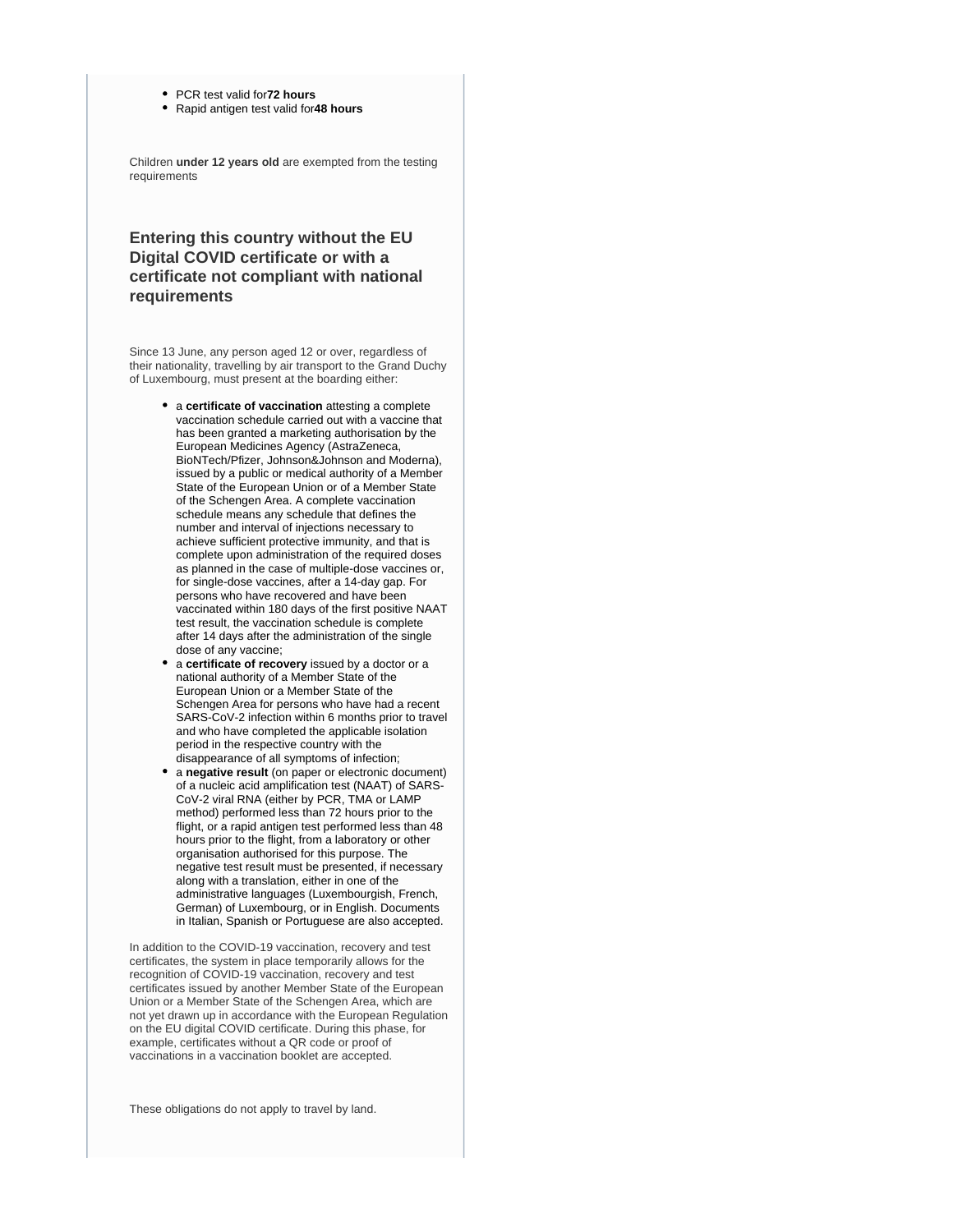The following persons are exempted from these obligations:

- People on duty employed in the transport sector;
- Persons making a return journey by air, for less than 72 hours, from the Grand Duchy to a country which is a member of the Schengen area or the European Union, provided they have not left the Schengen area or the territory of the EU Member States during this period;
- Members of the diplomatic corps, personnel of international organizations and persons invited by these international organizations whose physical presence is required for the proper functioning of these organizations, military personnel, personnel in the field of development cooperation and humanitarian aid, and civil protection personnel in the exercise of their respective functions, provided that their stay in Luxembourg does not exceed 72 hours;

#### [Documents you need to travel in Europe](https://europa.eu/youreurope/citizens/travel/entry-exit/index_en.htm) [Health cover for temporary stays](https://europa.eu/youreurope/citizens/health/unplanned-healthcare/temporary-stays/index_en.htm)

# **What are the rules to enter this country from outside an EU Member State or Schengen Associated country?**

Third-country nationals may no longer enter the territory of the Grand Duchy until 30September 2021 (inclusive). Details concerning these restrictions and the various exceptions are available on [covid19.lu](https://covid19.public.lu/en.html).

Any person aged 12 or over, regardless of their nationality, travelling by air transport to the Grand Duchy of Luxembourg, must present at the boarding either: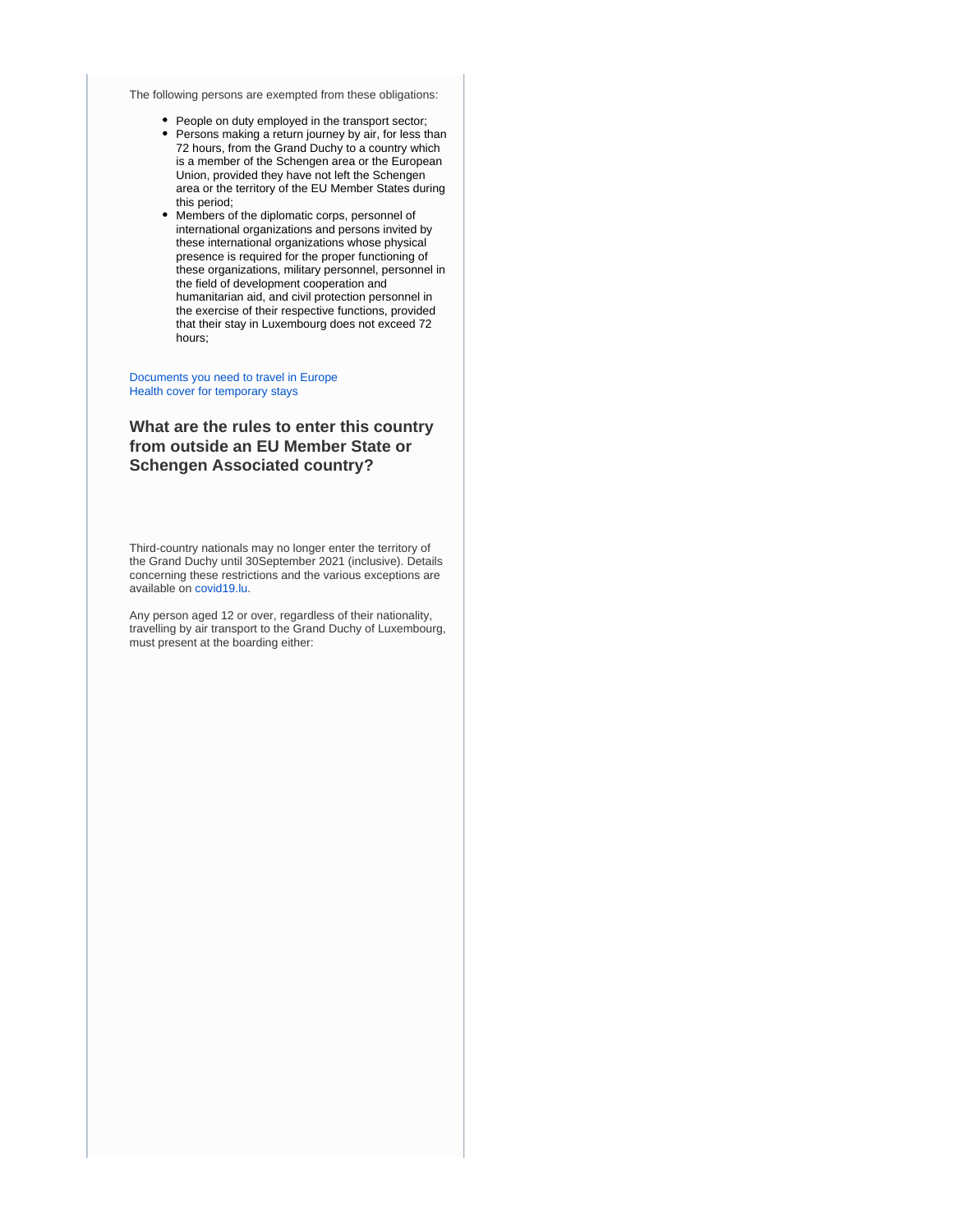- a **certificate of vaccination** attesting a complete vaccination schedule carried out with a vaccine that has been granted a marketing authorisation by the European Medicines Agency (AstraZeneca, BioNTech/Pfizer, Johnson&Johnson and Moderna), issued by a public or medical authority of a Member State of the European Union or of a Member State of the Schengen Area. A complete vaccination schedule means any schedule that defines the number and interval of injections necessary to achieve sufficient protective immunity, and that is complete upon administration of the required doses as planned in the case of multiple-dose vaccines or, for single-dose vaccines, after a 14-day gap. For persons who have recovered and have been vaccinated within 180 days of the first positive NAAT test result, the vaccination schedule is complete after 14 days after the administration of the single dose of any vaccine;
- a **certificate of recovery** issued by a doctor or a national authority of a Member State of the European Union or a Member State of the Schengen Area for persons who have had a recent SARS-CoV-2 infection within 6 months prior to travel and who have completed the applicable isolation period in the respective country with the disappearance of all symptoms of infection;
- a **negative result** (on paper or electronic document) of a nucleic acid amplification test (NAAT) of SARS-CoV-2 viral RNA (either by PCR, TMA or LAMP method) performed less than 72 hours prior to the flight, or a rapid antigen test performed less than 48 hours prior to the flight, from a laboratory or other organisation authorised for this purpose. The negative test result must be presented, if necessary along with a translation, either in one of the administrative languages (Luxembourgish, French, German) of Luxembourg, or in English. Documents in Italian, Spanish or Portuguese are also accepted.

In addition to the COVID-19 vaccination, recovery and test certificates, the system in place temporarily allows for the recognition of COVID-19 vaccination, recovery and test certificates issued by another Member State of the European Union or a Member State of the Schengen Area, which are not yet drawn up in accordance with the European Regulation on the EU digital COVID certificate.

During this phase, for example, certificates without a QR code or proof of vaccinations in a vaccination booklet are accepted.

The following persons are exempted from these obligations:

- People on duty employed in the transport sector;
- Persons making a return journey by air, for less than 72 hours, from the Grand Duchy to a country which is a member of the Schengen area or the European Union, provided they have not left the Schengen area or the territory of the EU Member States during this period;
- Members of the diplomatic corps, personnel of international organizations and persons invited by these international organizations whose physical presence is required for the proper functioning of these organizations, military personnel, personnel in the field of development cooperation and humanitarian aid, and civil protection personnel in the exercise of their respective functions, provided that their stay in Luxembourg does not exceed 72 hours;

Please note that the testing obligations applicable to all persons wishing to enter Luxembourg from a third country are in addition to the temporary restrictions already in place for non-essential travel to the EU.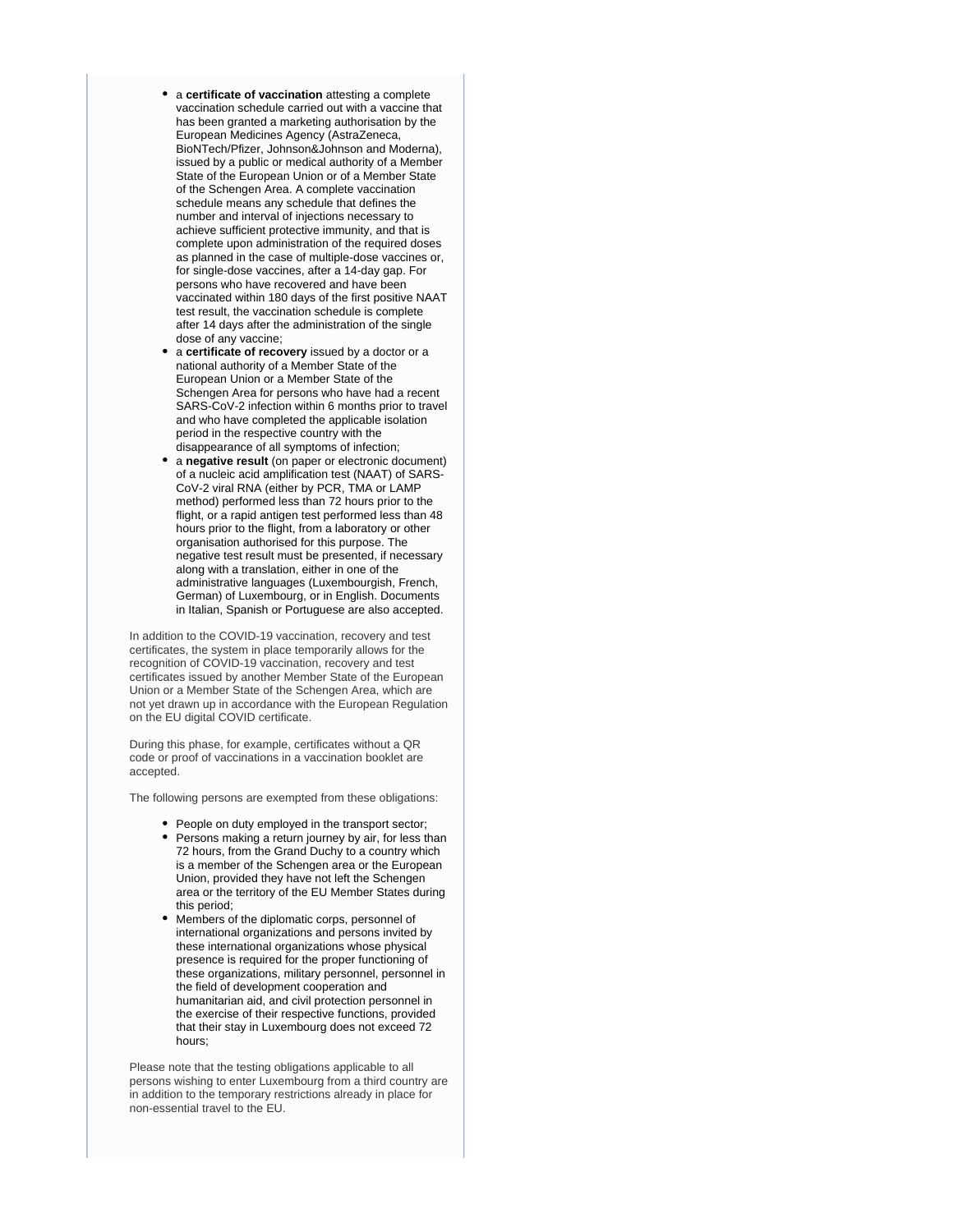Additional measures are applicable until 31 July 2021 for the **United Kingdom**, and until 14 September 2021 for **India**, regardless of the means of transport. Any person, aged 12 and over, who stayed in India or the United Kingdom during the 14 days prior to arrival in Luxembourg must undergo a COVID-19 test (PCR, TMA or LAMP methods) as soon as possible and inform the medical analysis laboratory about their stay in India or the United Kingdom. This obligation applies to any person who has stayed in India during the 14 days before arrival, regardless of the duration of the stay in India and in Luxembourg, and regardless of the means of transport to the Grand Duchy. Upon arrival in the Grand Duchy, the persons concerned are placed in strict quarantine for 7 days with the obligation to undergo a second COVID-19 test from the 6th day of quarantine. In the event of refusal to submit to the test on arrival or at the end of the 7-day quarantine period, the quarantine will be extended for a further 7 days, bringing the total duration to 14 days.

Those concerned are required to report their presence to the Health Inspection Department (per e-mail: [contact-covid@ms.](mailto:contact-covid@ms.etat.lu) [etat.lu](mailto:contact-covid@ms.etat.lu) or by telephone: 247-65533), which ensures a reinforced monitoring and tracing.

# **May I transit this country?**

Yes

As a general rule, passengers in transit in the EU+ area are exempted from temporary travel restriction.

EU citizens entering the EU from a third country, as well as their family members, irrespective of their nationality, are exempted from the travel restrictions regardless of whether or not they are returning to their country of nationality or residence.

Passengers travelling from a non-EU country to another non-EU country may transit through the international transit area of airports located in the Schengen area. Rules regarding airport transit visa requirements continue to apply.

### **General measures**

An overview of the current measures is available in French, English, German and Luxembourgish on the website [Covid-](https://covid19.public.lu/)[19.luA](https://covid19.public.lu/)n overview of the current measures is available in French, English, German and Luxembourgish on the website [Covid-19.lu](https://covid19.public.lu/)

### **Use of facemasks**

Wearing a facemask is mandatory in case of indoor activities open to the public (for example shops and supermarkets) as well as on public transport.

The following categories are exempted from the use of a mask:

- children under the age of 6;
- people with disabilities;
- speakers and religious actors during the exercise of their professional activities;
- theatre and film actors, musicians and dancers as long as they exercise their professional artistic activity.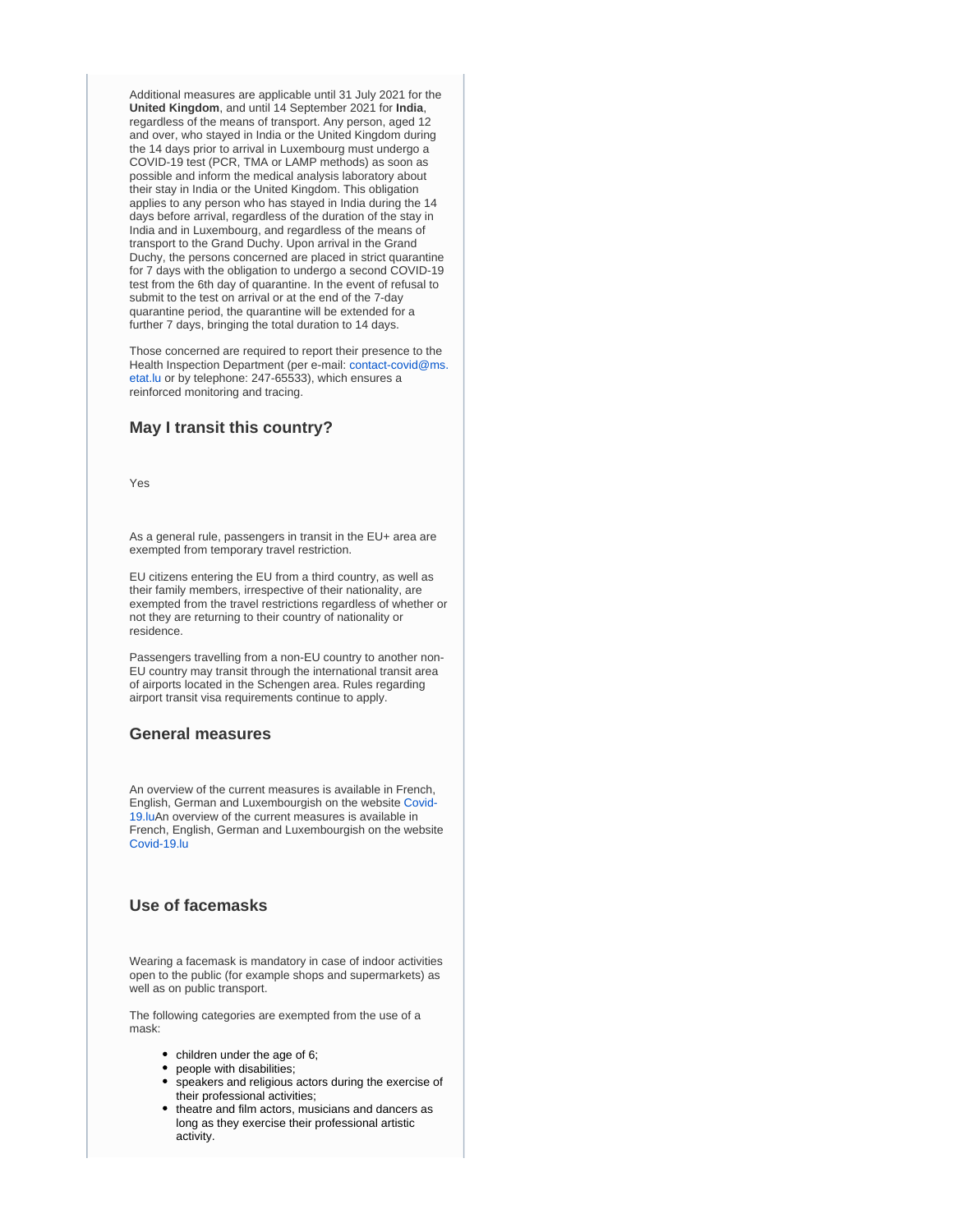# **Physical Distancing**

A 2-metres physical distance is compulsory for gatherings of more than 10 people. This obligation does not apply:

- to people who are part of the same household or who live together;
- to public transport users:
- in outdoor markets.

In addition to the obligation of wearing a mask and maintaining a physical distance of at least 2 metres, the assignment of seats is compulsory for gatherings involving between 51 and 300 people. The assignment of seats is not mandatory in case of funerals, markets, museums, art centres, nor in the context of sports activities and demonstrations. Sports and musical activities are subject to specific rules.

# **Indoor and outdoor meetings, public or private gatherings and events**

**Private gatherings** at home or during private events, in a closed or open-air venue, are subject to the following rules:

- No restrictions for gathering of up to 10 people (children are counted regardless of their age);
- For gatherings of more than 11 persons, face masks should be worn and safety distances respected;
- Gatherings of more than 51 people require assigned seats;
- Private gatherings can also be organised under the Covidcheck system.

Public gatherings exceeding 300 people are prohibited. Any gathering from 11 up to 50 people is subject to the condition that the people wear masks and observe a minimum distance of 2 metres. Gatherings from 11 to 300 people can be held under the "CovidCheck" system. In this case, the requirement to wear a mask, the requirement for a minimum physical distance of 2 metres, and the requirement for seating arrangements do not apply. Certain events may gather more than 300 people (without exceeding the maximum limit of 2000 people), provided that they are subject to a health protocol accepted in advance by the Health Directorate, which defines the health measures that must be observed.

In the event of infringements of these measures, a fine of up to 1000€ may apply.

Without prejudice to the decisions made by the legal owners, sports and physical fitness activities are allowed, but under certain conditions:

- sports activities carried out **individually or with a maximum of 10 people** can be practised without the obligation to wear a mask or to maintain a physical distance of 2 metres from each other
- sports activities carried out in **groups of more than 10 people** may be practised provided that there is a physical distance of at least 2 metres between the different sports participants, or that a mask is worn.
- sports facilities must have a **surface area of 10m2 per person** practising a sporting activity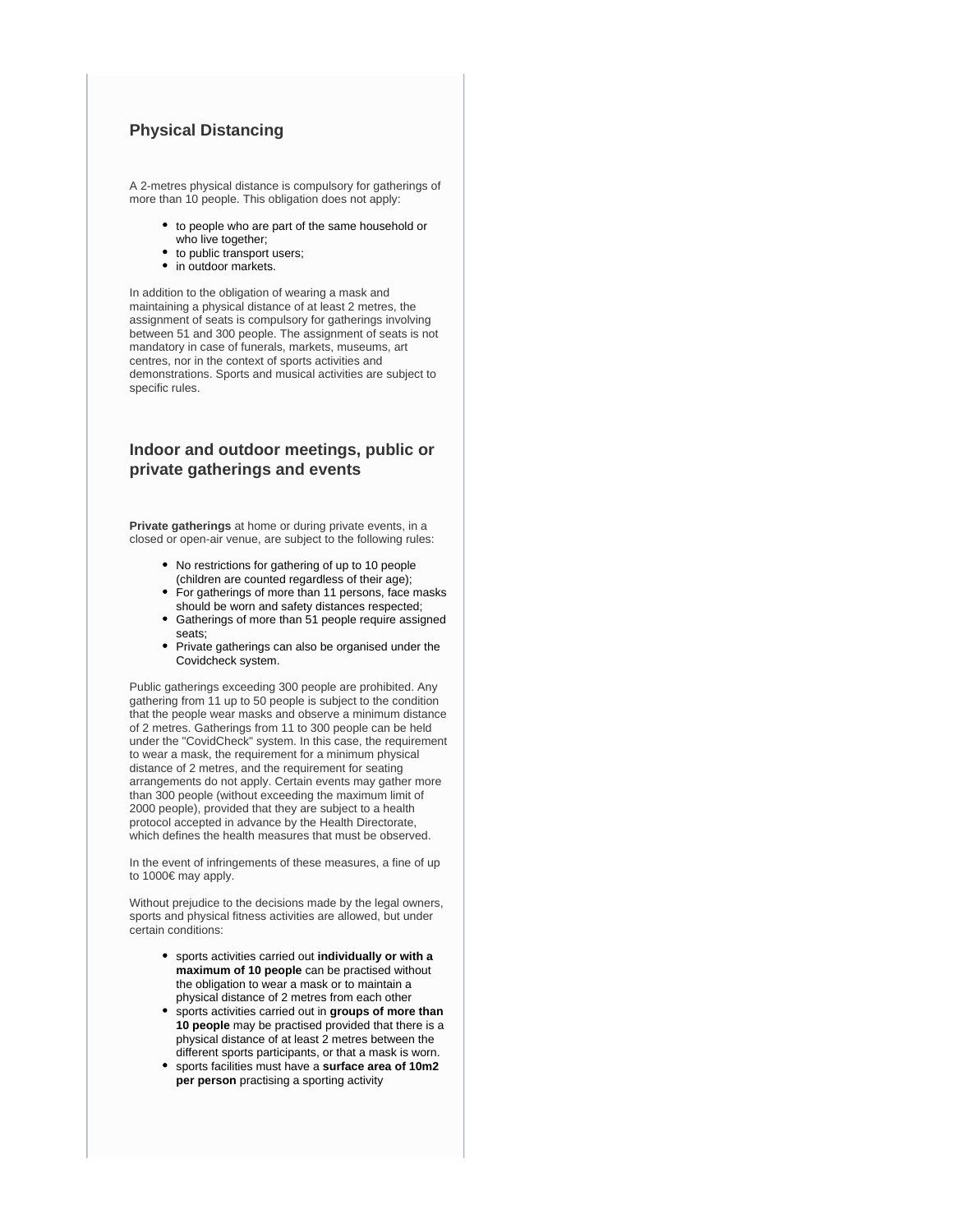**Swimming pools and aquatic centres** are open to the public. The capacity of the pools is limited to one person per 10m2. This means that swimming can be practiced outside the lanes, and the use of leisure pools or other pools in aquatic centres as well as indoor and outdoor swimming pools is now possible. These restrictions do not apply to elite athletes, their training partners and coaches, professional athletes, athletes in the federal national cadre in all categories, students at the "Sportlycée" and federal training centres, or athletes in teams in the highest divisions of the respective sports disciplines at senior level, as well as their coaches, for training and competitions.

In order to participate in sports competitions, each athlete and coach must present a rapid antigen test performed on site, with a negative result. People who have been vaccinated, recovered or tested negative are exempted from such a test. Sports events may be attended by the public. However, the number of spectators may not exceed 300, unless the sports event is subject to a health protocol approved by the Health Directorate.

In every case, the protective measures  $(EN - FR - DE - LU)$  $(EN - FR - DE - LU)$  $(EN - FR - DE - LU)$  $(EN - FR - DE - LU)$  $(EN - FR - DE - LU)$  $(EN - FR - DE - LU)$  $(EN - FR - DE - LU)$  $(EN - FR - DE - LU)$  $(EN - FR - DE - LU)$ ) must be in place.

#### **Find out more:**

Public and private gatherings ([EN](https://covid19.public.lu/en/sanitary-measures/gatherings.html) — [FR](https://covid19.public.lu/fr/mesures-sanitaires-en-vigueur/rassemblements.html) — [DE](https://covid19.public.lu/de/hygienemassnahmen/versammlungen.html) — [LU](https://covid19.public.lu/lb/sanitaer-mesuren/versammlungen.html))

Sport, religion, culture ([EN](https://covid19.public.lu/en/sanitary-measures/sport-religion-culture.html) — [FR](https://covid19.public.lu/fr/mesures-sanitaires-en-vigueur/sports-cultes-culture.html) — [DE](https://covid19.public.lu/de/hygienemassnahmen/sport-kultus-kultur.html) — [LU](https://covid19.public.lu/lb/sanitaer-mesuren/sport-kultus-kultur.html))

# **Information on Tourism at National level**

### **National website with coronavirusrelated information for TOURISM**

[Visit Luxembourg](https://www.visitluxembourg.com/en)

 $\overline{\phantom{a}}$ 

### **Useful Info for tourists**

Before starting your journey, please check visa requirements for your destination at: [The Schengen visa](https://ec.europa.eu/home-affairs/what-we-do/policies/borders-and-visas/visa-policy/schengen_visa_en)

# **EU Digital COVID Certificates**

This country is already connected to the Gateway and is issuing and/or verifying at least one EU Digital COVID Certificate (Vaccination, Recovery, Test)

[Information on "EU Digital COVID Certificates" issued in](https://covid19.public.lu/en/covidcheck/certificate.html)  [Luxembourg](https://covid19.public.lu/en/covidcheck/certificate.html)

The [EU Digital COVID Certificate Regulation](https://ec.europa.eu/info/live-work-travel-eu/coronavirus-response/safe-covid-19-vaccines-europeans/eu-digital-covid-certificate_en) entered into force on 01 July 2021. EU citizens and residents will now be able to have their Digital COVID Certificates issued and verified across the EU. National authorities are in charge of issuing the certificate.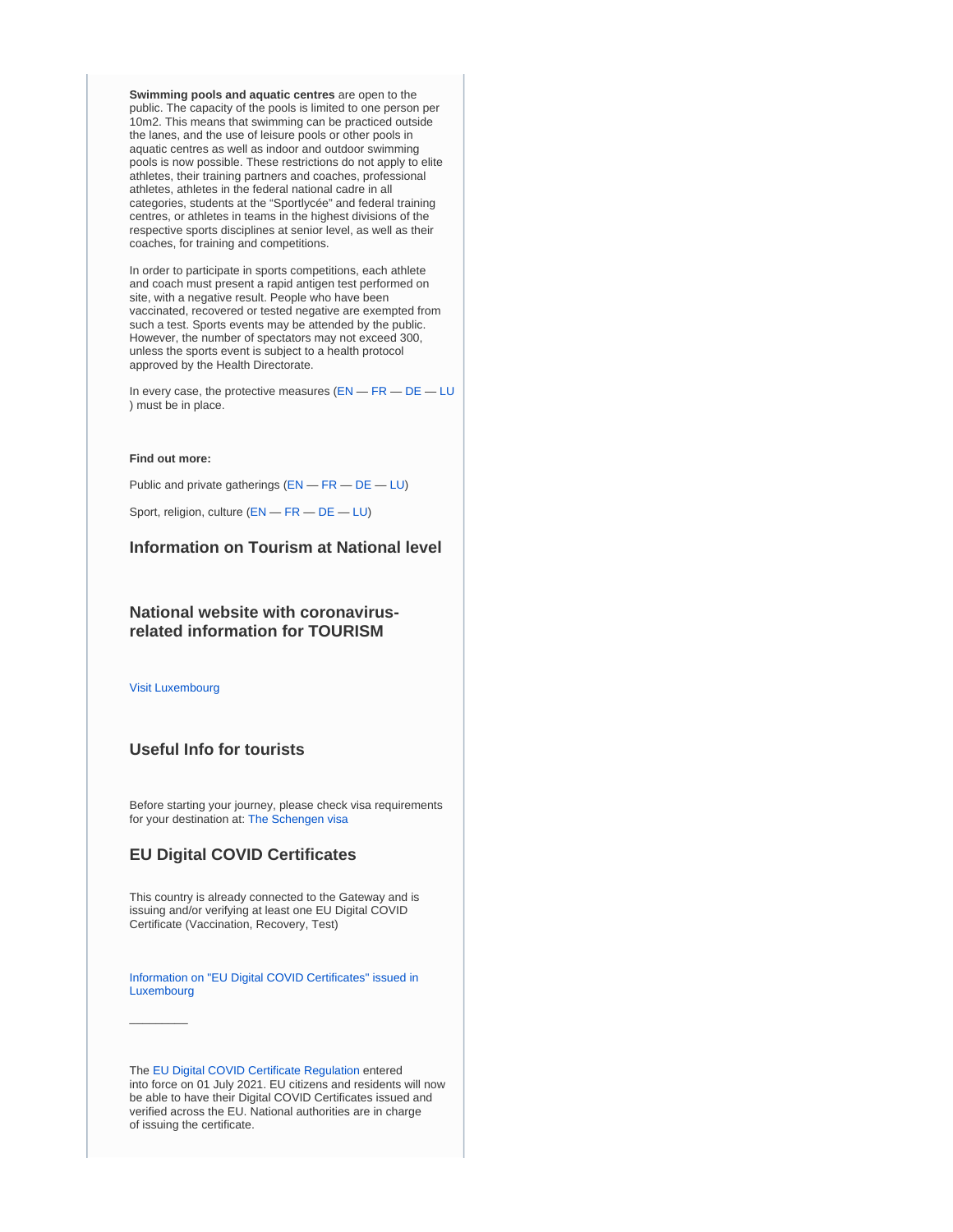The certificate provides a standardised recognition of the holder's status related to vaccination, recovery from Covid-19, or test result. **Despite the European Digital COVID Certificate, each country continues to be responsible for the definition of its own entry requirements and rules, which are not standardised at the EU level.** This means that what is required to enter upon presentation of this certificate, depends on the measures and entry rules in place at your destination.

### **Find out more:**

[Information on the "EU Digital COVID Certificate"](https://ec.europa.eu/info/live-work-travel-eu/coronavirus-response/safe-covid-19-vaccines-europeans/eu-digital-covid-certificate_en)

\_\_\_\_\_\_\_\_\_\_\_\_\_\_\_\_\_\_\_\_\_\_\_\_\_\_\_\_\_\_\_\_\_\_\_\_\_

[Press Release](https://ec.europa.eu/commission/presscorner/detail/en/IP_21_2721)

[Questions & Answers](https://ec.europa.eu/commission/presscorner/detail/en/QANDA_21_2781)

**[Factsheet](https://ec.europa.eu/commission/presscorner/detail/en/FS_21_2793)** 

Further information: [https://reopen.europa.eu/en/map/LUX](https://reopen.europa.eu/en/map/LUX/7011) [/7011](https://reopen.europa.eu/en/map/LUX/7011)

\_\_\_\_\_\_\_\_\_\_\_\_\_\_\_\_\_\_\_\_\_\_\_\_\_\_\_\_\_\_\_\_\_\_\_\_\_\_\_\_\_\_\_\_\_\_\_\_\_

21.06.2021

**What are the rules to enter this country from an EU Member State or Schengen Associated country?**

**Entering this country with the EU Digital COVID certificate**

Information not yet available.

**Entering this country without the EU Digital COVID certificate or with a certificate not compliant with national requirements**

Since 13 June, any person aged 6 or over, regardless of their nationality, travelling by air transport to the Grand Duchy of Luxembourg, must present at the boarding either: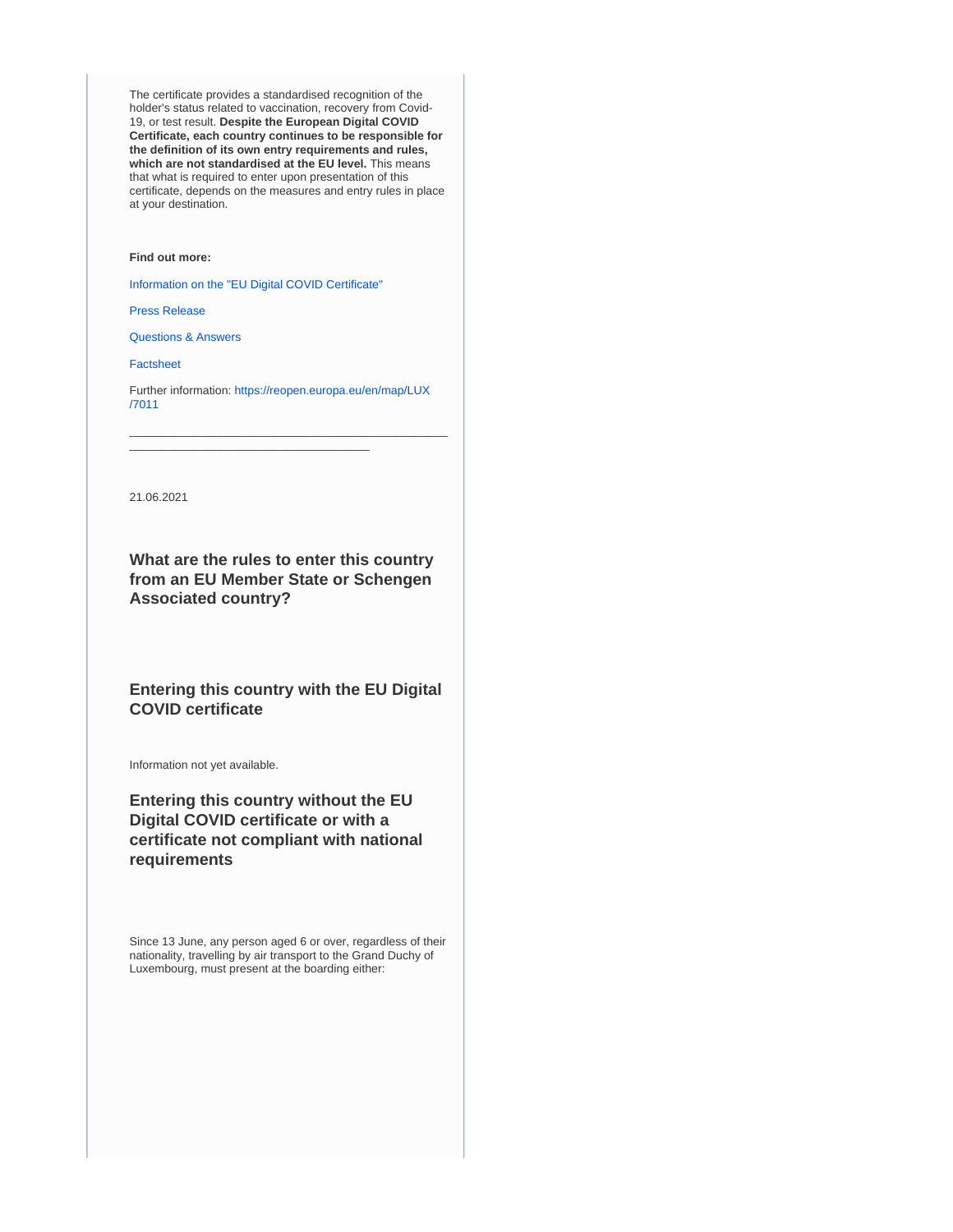- a certificate of vaccination attesting a complete vaccination schedule carried out with a vaccine that has been granted a marketing authorisation by the European Medicines Agency (AstraZeneca, BioNTech/Pfizer, Johnson&Johnson and Moderna), issued by a public or medical authority of a Member State of the European Union or of a Member State of the Schengen Area. A complete vaccination schedule means any schedule that defines the number and interval of injections necessary to achieve sufficient protective immunity, and that is complete upon administration of the required doses as planned in the case of multiple-dose vaccines or, for single-dose vaccines, after a 14-day gap. For persons who have recovered and have been vaccinated within 180 days of the first positive NAAT test result, the vaccination schedule is complete after 14 days after the administration of the single dose of any vaccine;
- a **certificate of recovery** issued by a doctor or a national authority of a Member State of the European Union or a Member State of the Schengen Area for persons who have had a recent SARS-CoV-2 infection within 6 months prior to travel and who have completed the applicable isolation period in the respective country with the disappearance of all symptoms of infection;
- a **negative result** (on paper or electronic document) of a nucleic acid amplification test (NAAT) of SARS-CoV-2 viral RNA (either by PCR, TMA or LAMP method) performed less than 72 hours prior to the flight, or a rapid antigen test performed less than 48 hours prior to the flight, from a laboratory or other organisation authorised for this purpose. The negative test result must be presented, if necessary along with a translation, either in one of the administrative languages (Luxembourgish, French, German) of Luxembourg, or in English. Documents in Italian, Spanish or Portuguese are also accepted.

In addition to the COVID-19 vaccination, recovery and test certificates, the system in place temporarily allows for the recognition of COVID-19 vaccination, recovery and test certificates issued by another Member State of the European Union or a Member State of the Schengen Area, which are not yet drawn up in accordance with the European Regulation on the EU digital COVID certificate. During this phase, for example, certificates without a QR code or proof of vaccinations in a vaccination booklet are accepted.

These obligations do not apply to travel by land.

The following persons are exempted from these obligations:

- People on duty employed in the transport sector;
- Persons making a return journey by air, for less than 72 hours, from the Grand Duchy to a country which is a member of the Schengen area or the European Union, provided they have not left the Schengen area or the territory of the EU Member States during this period;
- Members of the diplomatic corps, personnel of international organizations and persons invited by these international organizations whose physical presence is required for the proper functioning of these organizations, military personnel, personnel in the field of development cooperation and humanitarian aid, and civil protection personnel in the exercise of their respective functions, provided that their stay in Luxembourg does not exceed 72 hours;

**What are the rules to enter this country from outside an EU Member State or Schengen Associated country?**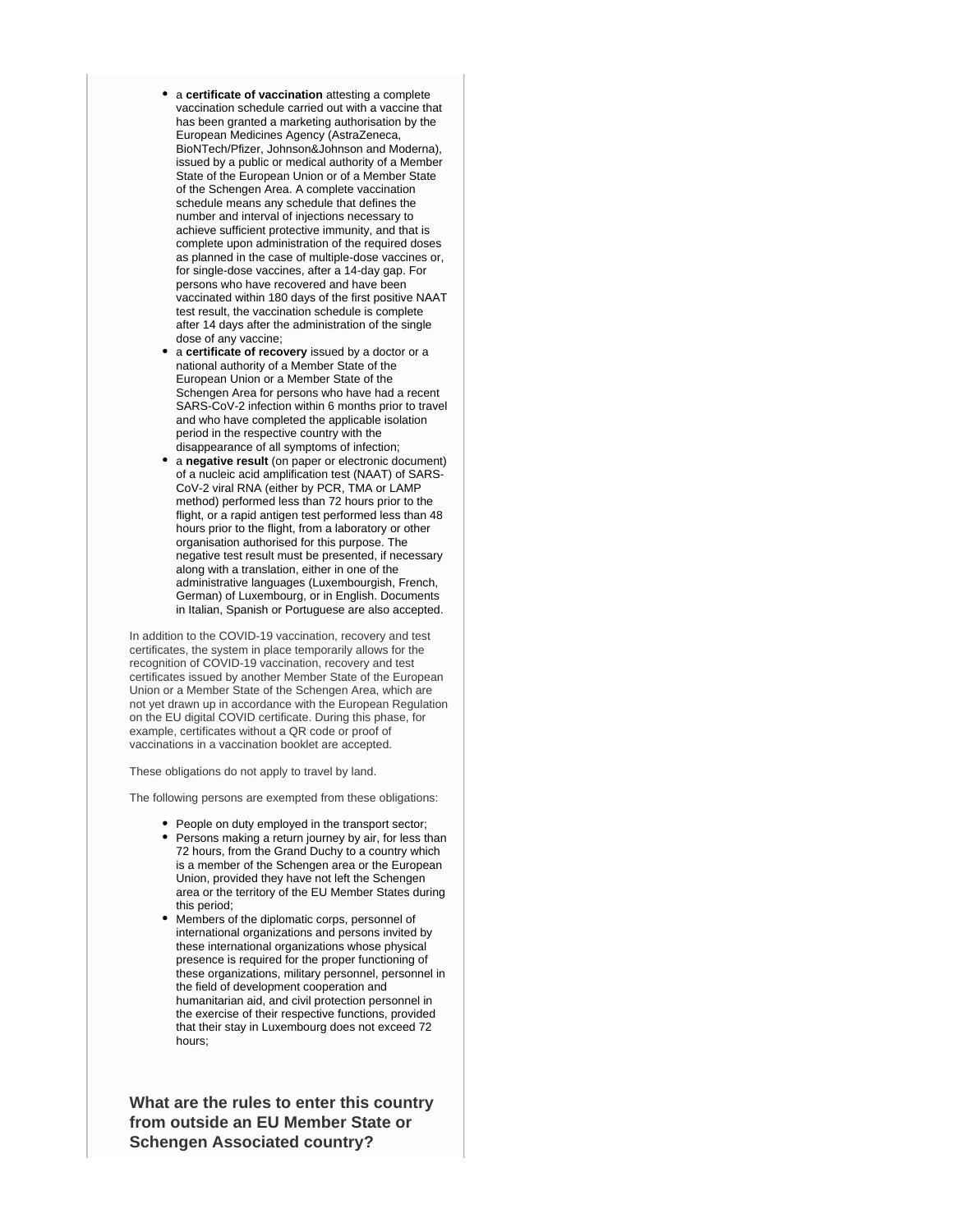Third-country nationals may no longer enter the territory of the Grand Duchy until 30 September 2021 (inclusive). Details concerning these restrictions and the various exceptions are available on [covid19.lu](https://covid19.public.lu/en.html).

Since 13 June, any person aged 6 or over, regardless of their nationality, travelling by air transport to the Grand Duchy of Luxembourg, must present at the boarding either:

- a **certificate of vaccination** attesting a complete vaccination schedule carried out with a vaccine that has been granted a marketing authorisation by the European Medicines Agency (AstraZeneca, BioNTech/Pfizer, Johnson&Johnson and Moderna), issued by a public or medical authority of a Member State of the European Union or of a Member State of the Schengen Area. A complete vaccination schedule means any schedule that defines the number and interval of injections necessary to achieve sufficient protective immunity, and that is complete upon administration of the required doses as planned in the case of multiple-dose vaccines or, for single-dose vaccines, after a 14-day gap. For persons who have recovered and have been vaccinated within 180 days of the first positive NAAT test result, the vaccination schedule is complete after 14 days after the administration of the single dose of any vaccine;
- a **certificate of recovery** issued by a doctor or a national authority of a Member State of the European Union or a Member State of the Schengen Area for persons who have had a recent SARS-CoV-2 infection within 6 months prior to travel and who have completed the applicable isolation period in the respective country with the disappearance of all symptoms of infection;
- a **negative result** (on paper or electronic document) of a nucleic acid amplification test (NAAT) of SARS-CoV-2 viral RNA (either by PCR, TMA or LAMP method) performed less than 72 hours prior to the flight, or a rapid antigen test performed less than 48 hours prior to the flight, from a laboratory or other organisation authorised for this purpose. The negative test result must be presented, if necessary along with a translation, either in one of the administrative languages (Luxembourgish, French, German) of Luxembourg, or in English. Documents in Italian, Spanish or Portuguese are also accepted.

In addition to the COVID-19 vaccination, recovery and test certificates, the system in place temporarily allows for the recognition of COVID-19 vaccination, recovery and test certificates issued by another Member State of the European Union or a Member State of the Schengen Area, which are not yet drawn up in accordance with the European Regulation on the EU digital COVID certificate. During this phase, for example, certificates without a QR code or proof of vaccinations in a vaccination booklet are accepted.

The following persons are exempted from these obligations: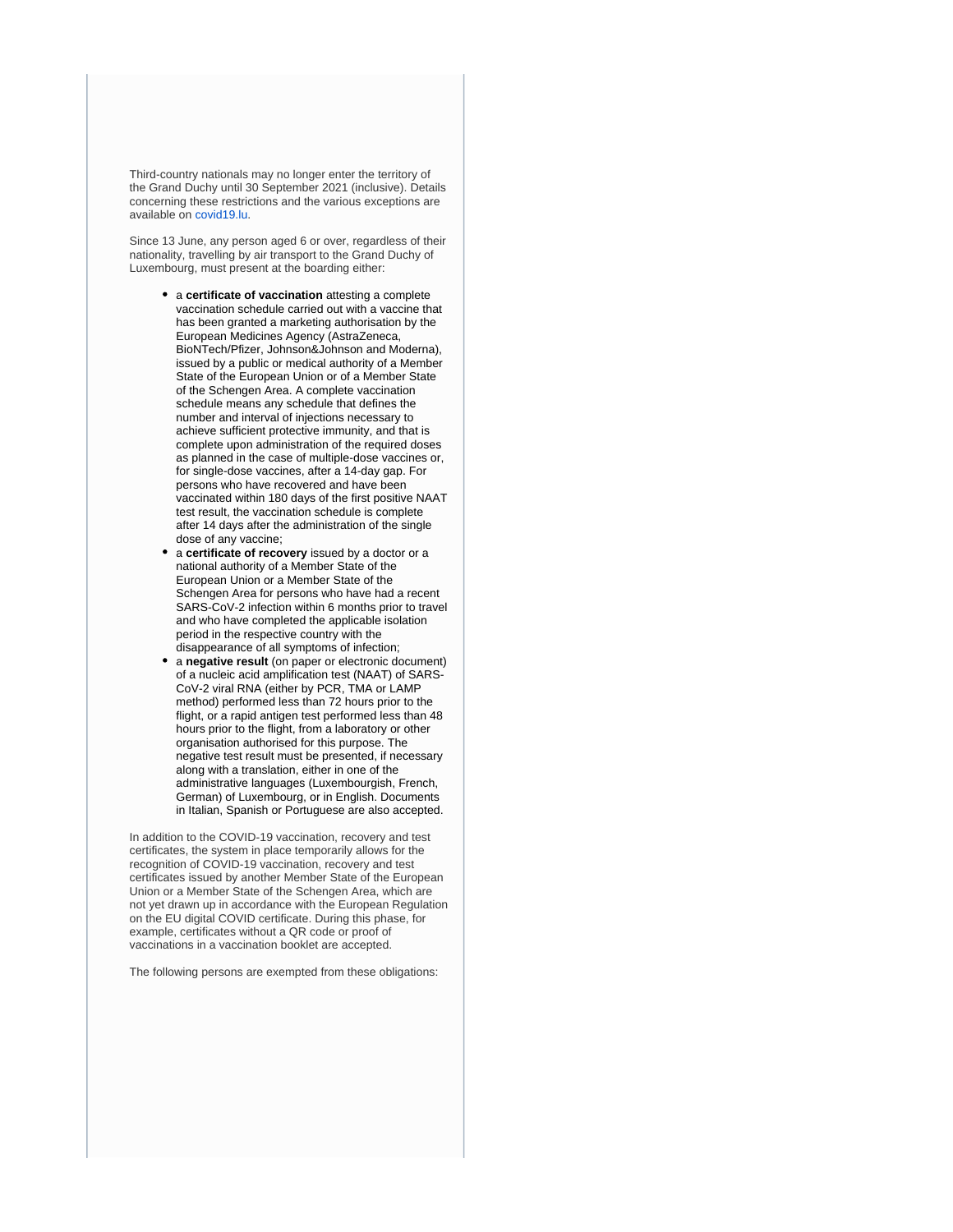- People on duty employed in the transport sector;
- Persons making a return journey by air, for less than 72 hours, from the Grand Duchy to a country which is a member of the Schengen area or the European Union, provided they have not left the Schengen area or the territory of the EU Member States during this period;
- Members of the diplomatic corps, personnel of international organizations and persons invited by these international organizations whose physical presence is required for the proper functioning of these organizations, military personnel, personnel in the field of development cooperation and humanitarian aid, and civil protection personnel in the exercise of their respective functions, provided that their stay in Luxembourg does not exceed 72 hours;

Please note that the testing obligations applicable to all persons wishing to enter Luxembourg from a third country are in addition to the temporary restrictions already in place for non-essential travel to the EU.

Additional measures are applicable until 30 June 2021 for the United Kingdom, and until 15 July 2021 for India, regardless of the means of transport. Any person who stayed in India or the United Kingdom during the 14 days prior to arrival in Luxembourg must undergo a COVID-19 test (PCR, TMA or LAMP methods) as soon as possible and inform the medical analysis laboratory about their stay in India or the United Kingdom. This obligation applies to any person who has stayed in India during the 14 days before arrival, regardless of the duration of the stay in India and in Luxembourg, and regardless of the means of transport to the Grand Duchy. Upon arrival in the Grand Duchy, the persons concerned are placed in strict quarantine for 7 days with the obligation to undergo a second COVID-19 test from the 6th day of quarantine. In the event of refusal to submit to the test on arrival or at the end of the 7-day quarantine period, the quarantine will be extended for a further 7 days, bringing the total duration to 14 days.

Those concerned are required to report their presence to the Health Inspection Department (per e-mail: [contact-covid@ms.](mailto:contact-covid@ms.etat.lu) [etat.lu](mailto:contact-covid@ms.etat.lu) or by telephone: 247-65533), which ensures a reinforced monitoring and tracing.

## **May I transit this country?**

**YES**

As a general rule, passengers in transit in the EU+ area are exempted from temporary travel restriction.

EU citizens entering the EU from a third country, as well as their family members, irrespective of their nationality, are exempted from the travel restrictions regardless of whether or not they are returning to their country of nationality or residence.

Passengers travelling from a non-EU country to another non-EU country may transit through the international transit area of airports located in the Schengen area. Rules regarding airport transit visa requirements continue to apply.

#### **General measures**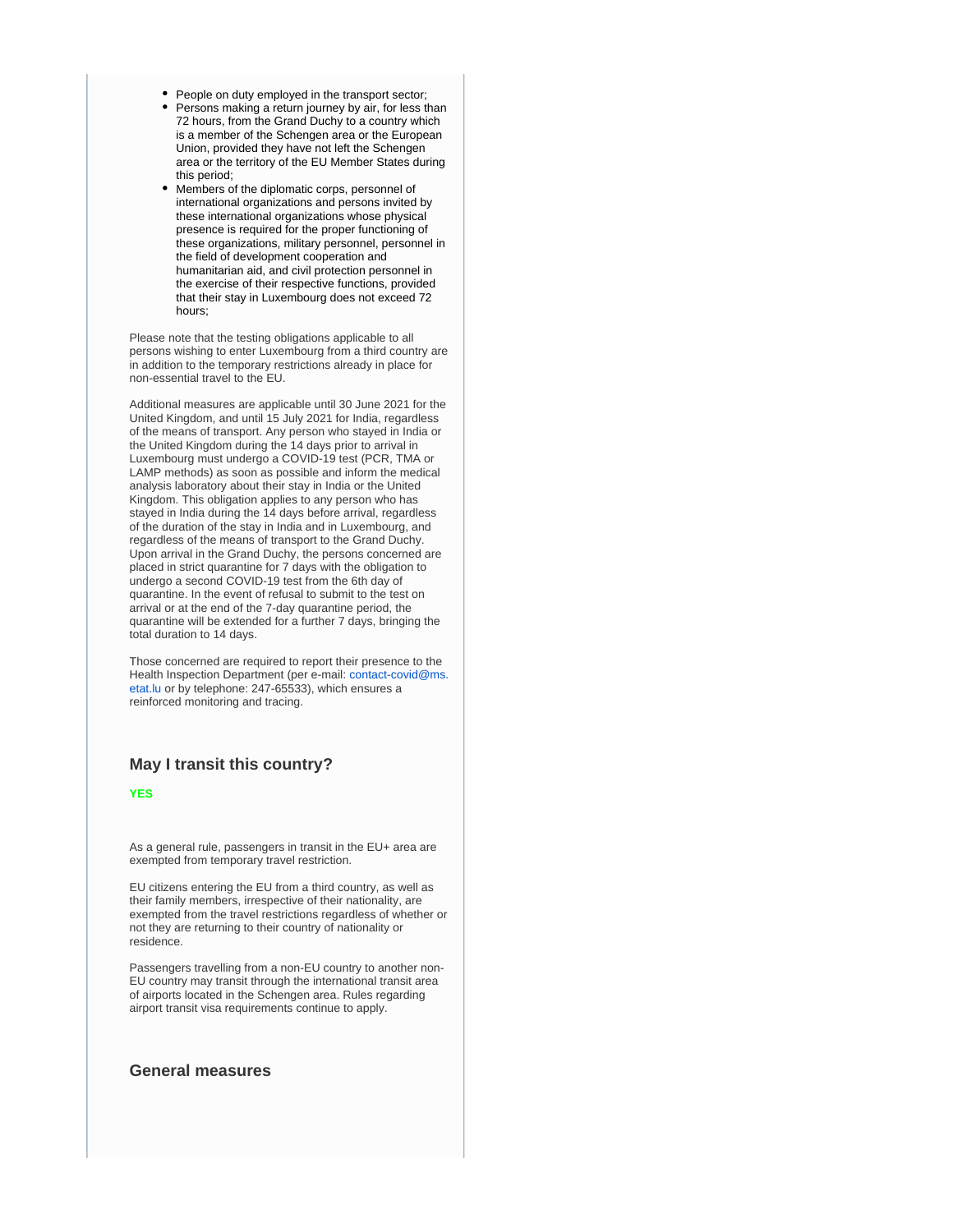An overview of the current measures is available in French, English, German and Luxembourgish on the website [Covid-](https://covid19.public.lu/)[19.lu](https://covid19.public.lu/)

# **Use of facemasks**

Wearing a facemask is mandatory in case of indoor activities open to the public (for example shops and supermarkets) as well as on public transport.

The following categories are exempted from the use of a mask:

- children under the age of 6;
- people with disabilities;
- $\bullet$ speakers and religious actors during the exercise of their professional activities;
- theatre and film actors, musicians and dancers as long as they exercise their professional artistic activity.

#### **Physical Distancing**

A 2-metres physical distance is compulsory for gatherings of more than 10 people. This obligation does not apply:

- to people who are part of the same household or who live together;
- to public transport users;
- in outdoor markets.

In addition to the obligation of wearing a mask and maintaining a physical distance of at least 2 metres, the assignment of seats is compulsory for gatherings involving between 51 and 300 people. The assignment of seats is not mandatory in case of funerals, markets, museums, art centres, nor in the context of sports activities and demonstrations. Sports and musical activities are subject to specific rules.

# **Indoor and outdoor meetings, public or private gatherings and events**

**Private gatherings** at home or during private events, in a closed or open-air venue, are limited to the following people:

- people who belong to the same household, or who live together;
- who are at home as part of the exercise of visitation and accommodation rights or in alternate residences;
- a maximum of 10 visitors from different households, or all members of a single other household or any members of the same cohabitation

Individuals who are part of the same household or who cohabit as well as guests are not subject to the obligation of social distancing and wearing a facemask is not compulsory.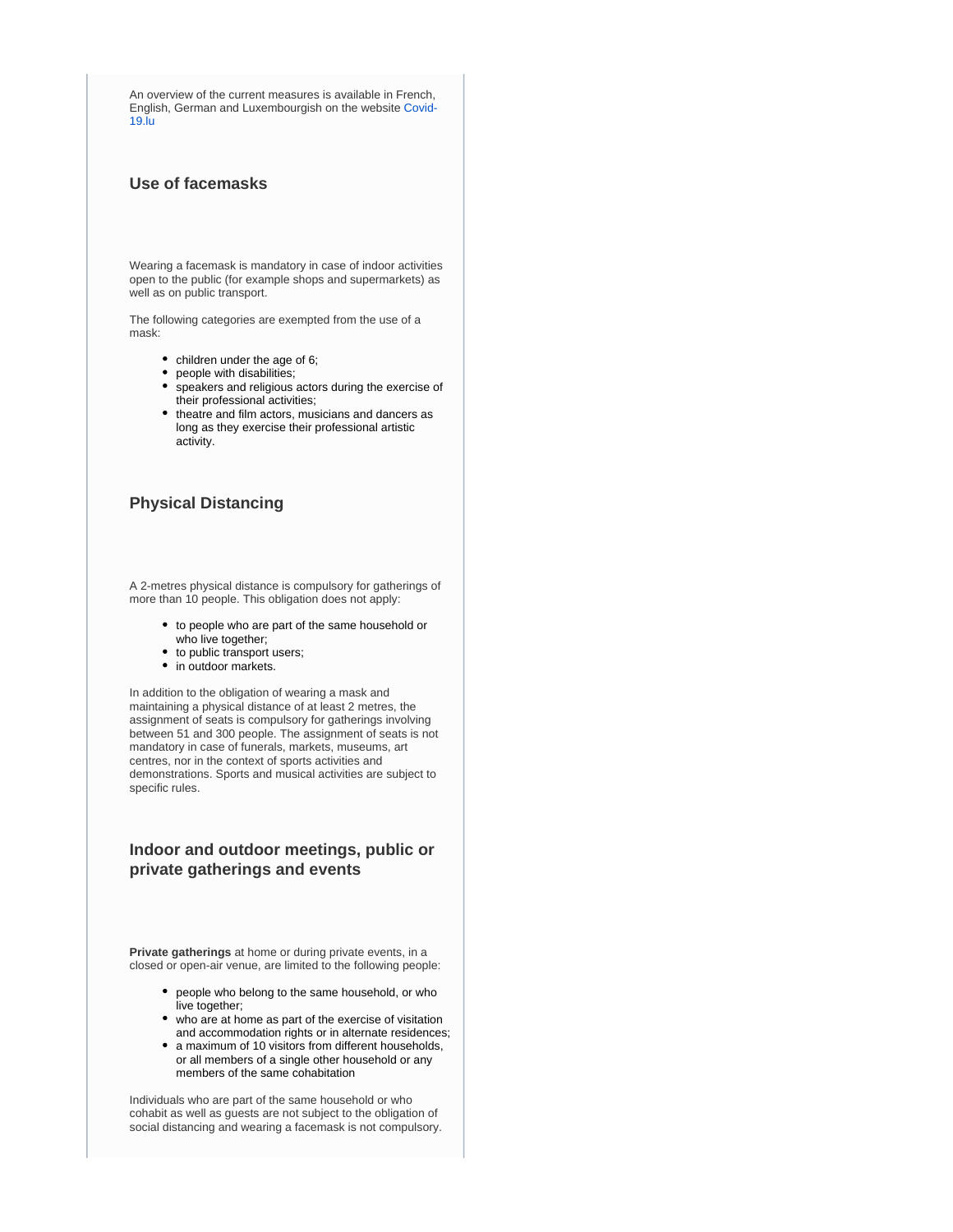Public gatherings exceeding 300 people are prohibited. Any gathering from 11 up to 50 people is subject to the condition that the people wear masks and observe a minimum distance of 2 metres. Gatherings from 11 to 300 people can be held under the "CovidCheck" system. In this case, the requirement to wear a mask, the requirement for a minimum physical distance of 2 metres, and the requirement for seating arrangements do not apply. Certain events may gather more than 300 people (without exceeding the maximum limit of 2000 people), provided that they are subject to a health protocol accepted in advance by the Health Directorate, which defines the health measures that must be observed.

In the event of infringements of these measures, a fine of up to 1000€ may apply.

Without prejudice to the decisions made by the legal owners, sports and physical fitness activities are allowed, but under certain conditions:

- sports activities carried out **individually or with a maximum of 10 people** can be practised without the obligation to wear a mask or to maintain a physical distance of 2 metres from each other
- sports activities carried out in **groups of more than 10 people** may be practised provided that there is a physical distance of at least 2 metres between the different sports participants, or that a mask is worn.
- sports facilities must have a **surface area of 10m2 per person** practising a sporting activity

**Swimming pools and aquatic centres** are open to the public. The capacity of the pools is limited to one person per 10m2. This means that swimming can be practiced outside the lanes, and the use of leisure pools or other pools in aquatic centres as well as indoor and outdoor swimming pools is now possible. These restrictions do not apply to elite athletes, their training partners and coaches, professional athletes, athletes in the federal national cadre in all categories, students at the "Sportlycée" and federal training centres, or athletes in teams in the highest divisions of the respective sports disciplines at senior level, as well as their coaches, for training and competitions.

In order to participate in sports competitions, each athlete and coach must present a rapid antigen test performed on site, with a negative result. People who have been vaccinated, recovered or tested negative are exempted from such a test. Sports events may be attended by the public. However, the number of spectators may not exceed 300, unless the sports event is subject to a health protocol approved by the Health Directorate.

In every case, the protective measures ([EN](https://covid19.public.lu/en/health-protection/protective-measures.html) — [FR](https://covid19.public.lu/fr/sante-protection/gestes-barriere.html) — [DE](https://covid19.public.lu/de/gesundheit-schutz/barrieremassnahmen.html) — [LU](https://covid19.public.lu/lb/gesondheet-protektioun/geste-barrieren.html) ) must be in place.

#### **Find out more:**

Public and private gatherings ([EN](https://covid19.public.lu/en/sanitary-measures/gatherings.html) — [FR](https://covid19.public.lu/fr/mesures-sanitaires-en-vigueur/rassemblements.html) — [DE](https://covid19.public.lu/de/hygienemassnahmen/versammlungen.html) — [LU](https://covid19.public.lu/lb/sanitaer-mesuren/versammlungen.html)) Sport, religion, culture ([EN](https://covid19.public.lu/en/sanitary-measures/sport-religion-culture.html) — [FR](https://covid19.public.lu/fr/mesures-sanitaires-en-vigueur/sports-cultes-culture.html) — [DE](https://covid19.public.lu/de/hygienemassnahmen/sport-kultus-kultur.html) — [LU](https://covid19.public.lu/lb/sanitaer-mesuren/sport-kultus-kultur.html))

# **Safety measures for public transportation**

Wearing a facemask is mandatory in all circumstances on public transport, except for the driver when an interpersonal distance of 2 metres is respected or a separation panel separates him/her from the passengers.

Furthermore: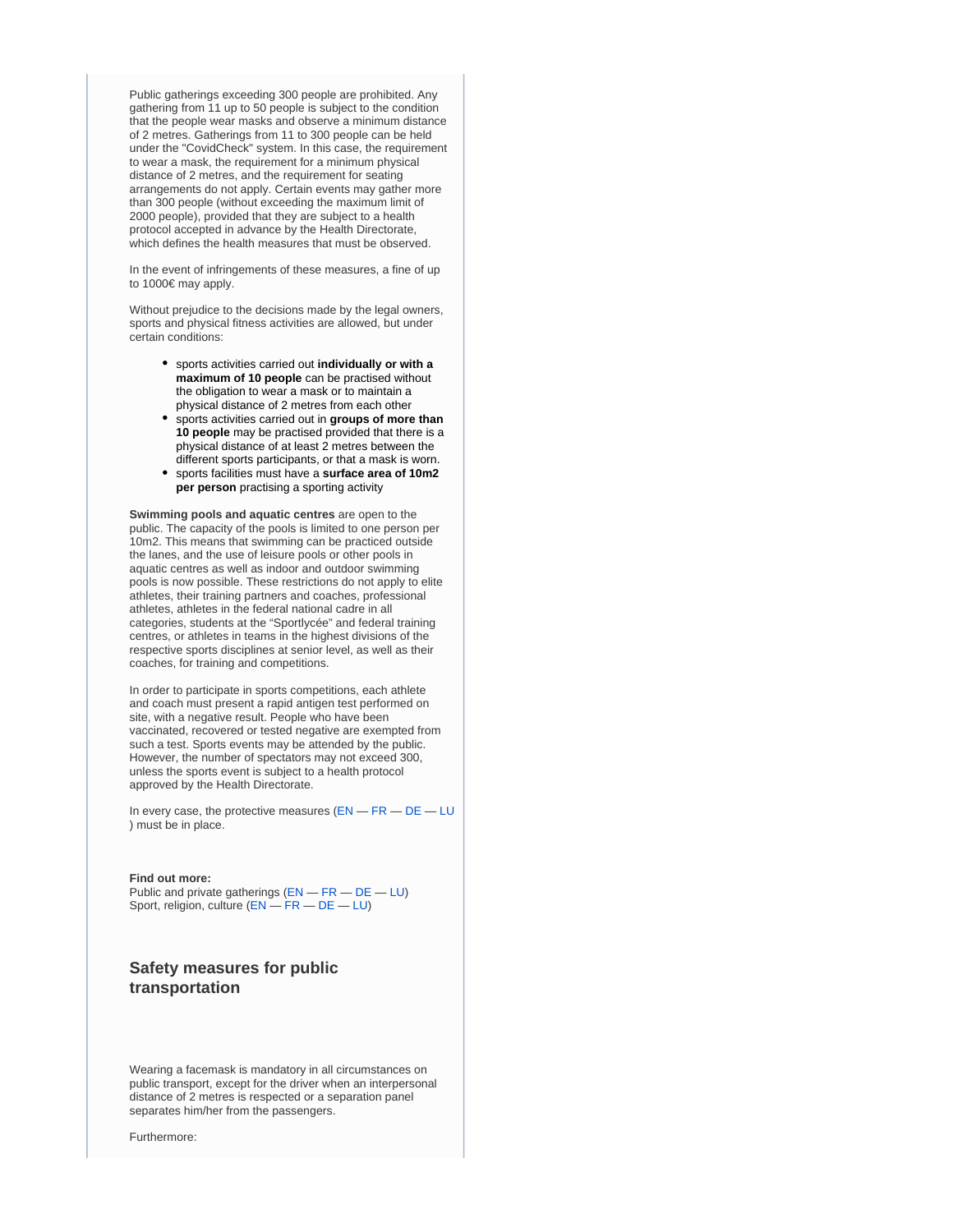- the front door of the bus remains closed;
- the first row of seats should remain unoccupied as far as possible;
- travellers are requested to get on and off the bus by using the back doors;
- a safety distance between travellers has to be maintained;
- the driver is not allowed to sell tickets.

**Find out more:**

[Safety measures on public transportation](https://transports.public.lu/fr/actualites/2020/04-avril-16-covid-19-mesures-transports-publics.html) (in French)

[Public transport adaptation](https://transports.public.lu/fr/actualites/2020/03-mars-covid-19-transports-modifications-mesures-coronavirus.html) (in French)

## **Information on Tourism at National level**

**National website with coronavirusrelated information for TOURISM**

[Visit Luxembourg](https://www.visitluxembourg.com/en)

 $\overline{\phantom{a}}$ 

#### **Useful Info for tourists**

Before starting your journey, please check visa requirements for your destination at: [The Schengen visa](https://ec.europa.eu/home-affairs/what-we-do/policies/borders-and-visas/visa-policy/schengen_visa_en)

# **EU Digital COVID Certificates**

This country is already connected to the Gateway and is issuing and/or verifying at least one EU Digital COVID Certificate (Vaccination, Recovery, Test)

[Information on "EU Digital COVID Certificates" issued in](https://covid19.public.lu/en/covidcheck/certificate.html)  [Luxembourg](https://covid19.public.lu/en/covidcheck/certificate.html)

The "EU Digital COVID Certificate" (available from **1 July 2021**) provides proof that a person has either:

- **been vaccinated against COVID-19** (vaccine type and manufacturer, number of doses, date of vaccination);
- **received a negative test result**, PCR or rapid antigen, with the name of the test, date and time of test, test centre and result (self-tests are not valid);
- **recovered from COVID-19**.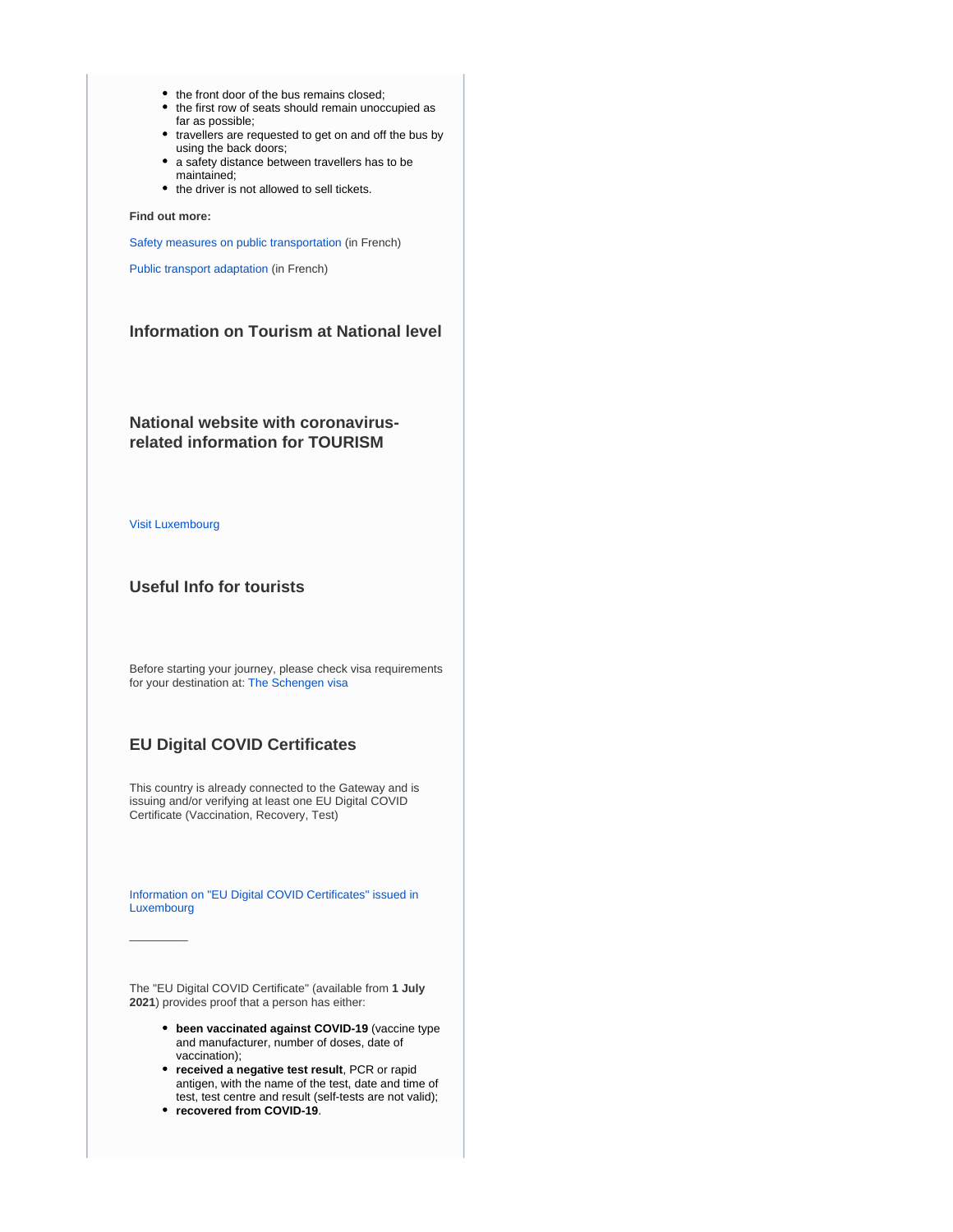When travelling, holders of the "EU Digital COVID Certificate" will have the same rights as citizens of the visited Member State who have been vaccinated, tested or recovered.

The certificate provides a standardised recognition of the holder's status related to vaccination, recovery from COVID or test result. Each country continues to be responsible for the definition of its own entry requirements and rules, which are not standardised at the EU level. This means that **what you will be eligible for, upon presentation of this certificate, depends on the measures and entry rules in place at your country of destination**.

**How does it work**:

- 1. **Member States** issue a certificate automatically or upon request, which is issued either digitally or on paper, and has a QR code with an electronic signature;
- 2. **Citizens** store the certificate in their digital app or wallet and can use it when they travel;
- 3. When the **verifier** asks the citizen for the certificate, the QR code is shown and the digital signature is verified.

**Find out more:** [Information on the "EU Digital COVID Certificate"](https://ec.europa.eu/info/live-work-travel-eu/coronavirus-response/safe-covid-19-vaccines-europeans/eu-digital-covid-certificate_en)

[Press Release](https://ec.europa.eu/commission/presscorner/detail/en/IP_21_2721) [Questions & Answers](https://ec.europa.eu/commission/presscorner/detail/en/QANDA_21_2781) [Factsheet](https://ec.europa.eu/commission/presscorner/detail/en/FS_21_2793)

06.05.2021

**From an EU Member State or Schengen Associated Country, may I enter this country without being subject to extraordinary restrictions?**

**No**

#### **Is a coronavirus test required?**

Since 29 January, any person - regardless of nationality arriving by air transport to the Grand Duchy of Luxembourg is subject to the requirement for a **pre-departure negative COVID-19 test** (on paper or electronic document).

The test must be taken within **72 hours prior to departure**.

Accepted test: **PCR, TMA, LAMP, Antigen**

This obligation **does not apply to travel by land**.

Children aged 5 and under are exempted.

The negative test result must be presented, if necessary along with a translation, either in one of the administrative languages (Luxembourgish, French, German) of Luxembourg or in English. Documents in Italian, Spanish and Portuguese are also accepted.

The following persons are exempt from these obligations: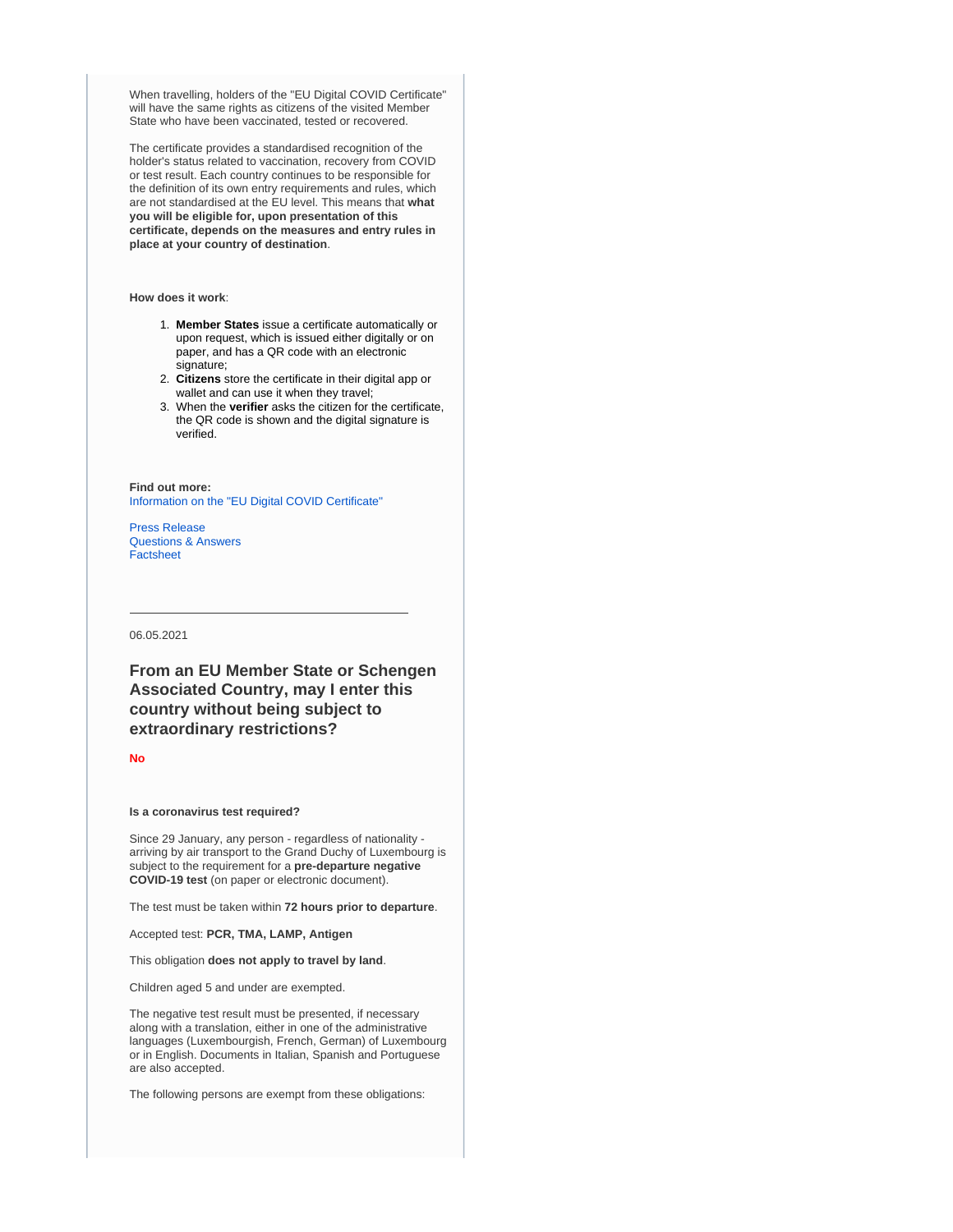- People on duty employed in the transport sector and passengers in transit from the airport;
- Persons making a return journey by air, for less than 72 hours, from the Grand Duchy to a country which is a member of the Schengen area or the European Union, provided they have not left the Schengen area or the territory of the EU Member States during this period;
- Members of the diplomatic corps, personnel of international organizations and persons invited by these international organizations whose physical presence is required for the proper functioning of these organizations, military personnel, personnel in the field of development cooperation and humanitarian aid, and civil protection personnel in the exercise of their respective functions, provided that their stay in Luxembourg does not exceed 72 hours;
- Persons who have had a recent SARS-CoV-2 infection within 3 months prior to travel and who have completed the applicable isolation period in the respective country with the disappearance of any symptoms of infection. These persons may present a medical certificate attesting to these facts, which allows them to board a flight to Luxembourg without having to undergo a new nucleic acid amplification test of SARS-CoV-2 viral RNA or of a viral antigen test.

#### **Is a quarantine required?**

Entry to Luxembourg is not subject to a mandatory quarantine.

#### **Mandatory Travel Documentation**

All passengers travelling by air are required to fill in a Passenger Locator Form.

#### **Find out more:**

[covid19.public.lu](http://covid19.public.lu) [\(EN](https://covid19.public.lu/en/travellers/visiting-luxembourg.html) — [FR](https://covid19.public.lu/fr/voyageurs/visiter-luxembourg.html) — [DE](https://covid19.public.lu/de/reisende/luxemburg-besuchen.html) — [LU\)](https://covid19.public.lu/lb/reesen/letzebuerg-besichen.html)

#### **Contact Point for Luxembourg:**

For important medical questions concerning COVID-19, the Health Helpline (247-65533) is available from Monday to Friday between 8:00 and 18:00; on weekends between 10:00 and 18:00. Additional hotlines and contacts are available [\(EN](https://covid19.public.lu/en/support/contact.html)  $-FR - DE - LU$  $-FR - DE - LU$  $-FR - DE - LU$  $-FR - DE - LU$  $-FR - DE - LU$  $-FR - DE - LU$ ).

# **What are the rules to enter this country from outside an EU Member State or Schengen Associated country?**

Third-country nationals may no longer enter the territory of the Grand Duchy until 30 June 2021 (inclusive). Details concerning these restrictions and the various exceptions are available on [covid19.lu](http://covid19.lu) ([EN](https://covid19.public.lu/en/travellers/visiting-luxembourg.html) — [FR](https://covid19.public.lu/fr/voyageurs/visiter-luxembourg.html) — [DE](https://covid19.public.lu/de/reisende/luxemburg-besuchen.html) — [LU](https://covid19.public.lu/lb/reesen/letzebuerg-besichen.html))

**Is a coronavirus test required?**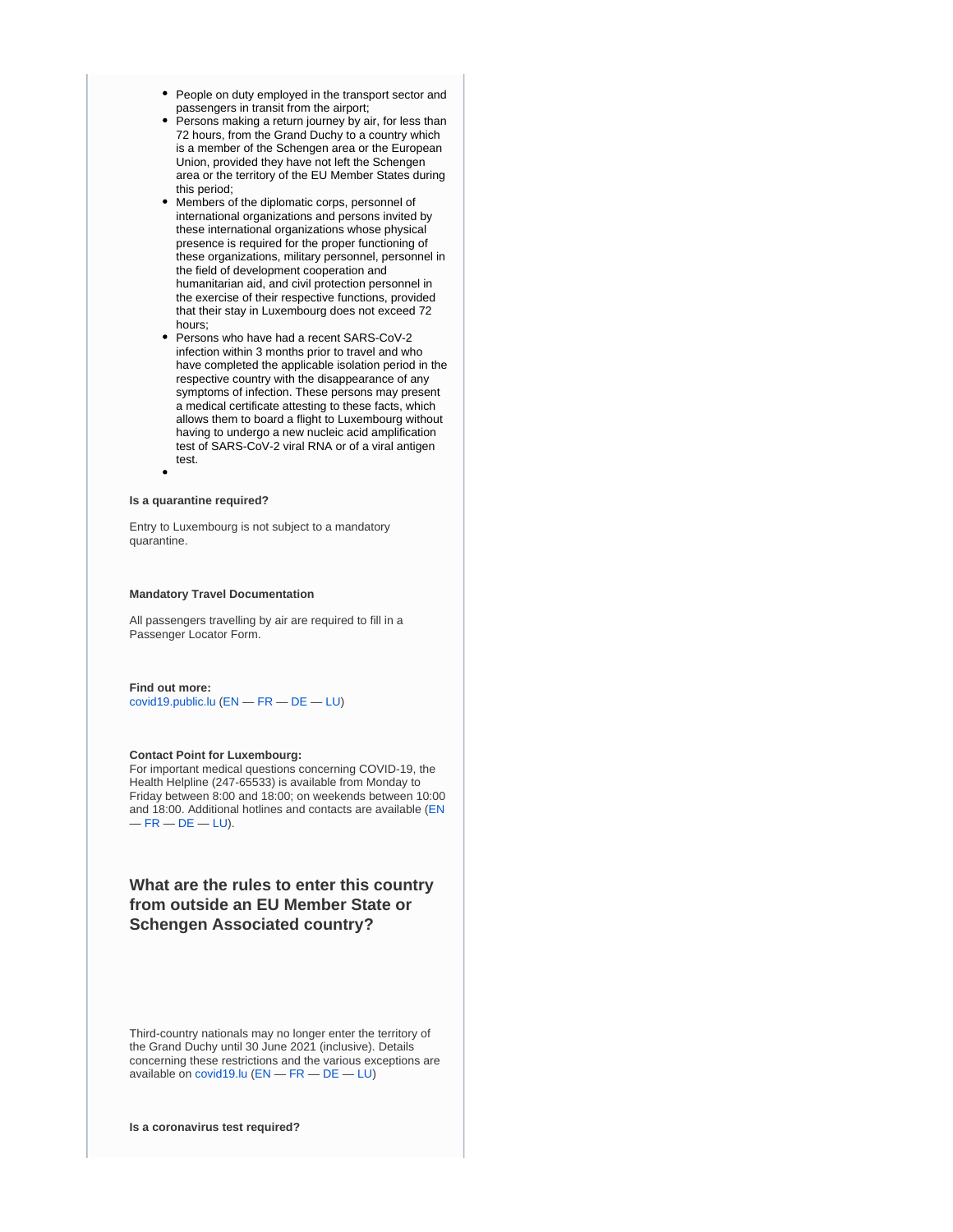Yes, since 29 January, any person, regardless of nationality, arriving by air transport to the Grand Duchy of Luxembourg is subject to the requirement for a **pre-departure negative COVID-19 test** (on paper or electronic document). The test must be taken less than **72 hours prior to departure**.

#### Accepted test: **PCR, TMA, LAMP, Antigen**

The negative test result must be presented, if necessary along with a translation, either in one of the administrative languages (Luxembourgish, French, German) of Luxembourg or in English. Documents in Italian, Spanish or Portuguese are now also accepted.

From 1 April 2021, persons travelling by air from a third country will no longer have to undergo an additional rapid antigen test upon arrival at Luxembourg airport.

The following persons are exempted from the testing obligation:

- People on duty employed in the transport sector and passengers in transit from the airport;
- Persons making a return journey by air, for less than 72 hours, from the Grand Duchy to a member of the Schengen area or the European Union, provided they have not left the Schengen area or the territory of the EU Member States during this period;
- Members of the diplomatic corps, personnel of international organisations, personnel in the field of development cooperation and humanitarian aid and civil protection personnel in the exercise of their respective functions, provided that their stay in Luxembourg does not exceed 72 hours;
- Persons who have had a recent SARS-CoV-2 infection within 3 months prior to travel and who have completed the applicable isolation period in the respective country with the disappearance of any symptoms of infection. These persons should present a medical certificate attesting to these facts, which allows them to embark for Luxembourg without undergoing a new nucleic acid amplification test of SARS-CoV-2 viral RNA or of a viral antigen test.

Please note that the testing obligations applicable to all persons wishing to enter Luxembourg from a third country are in addition to the temporary restrictions already in place for non-essential travel to the EU.

#### **Is a quarantine required?**

Entry to Luxembourg is not conditioned upon absolving a mandatory quarantine.

### **May I transit this country?**

#### **Yes**

As a general rule, passengers in transit in the EU+ area are exempted from temporary travel restriction.

EU citizens entering the EU from a third country, as well as their family members, irrespective of their nationality, are exempted from the travel restrictions regardless of whether or not they are returning to their country of nationality or residence.

Passengers travelling from a non-EU country to another non-EU country may transit through the international transit area of airports located in the Schengen area. Rules regarding airport transit visa requirements continue to apply.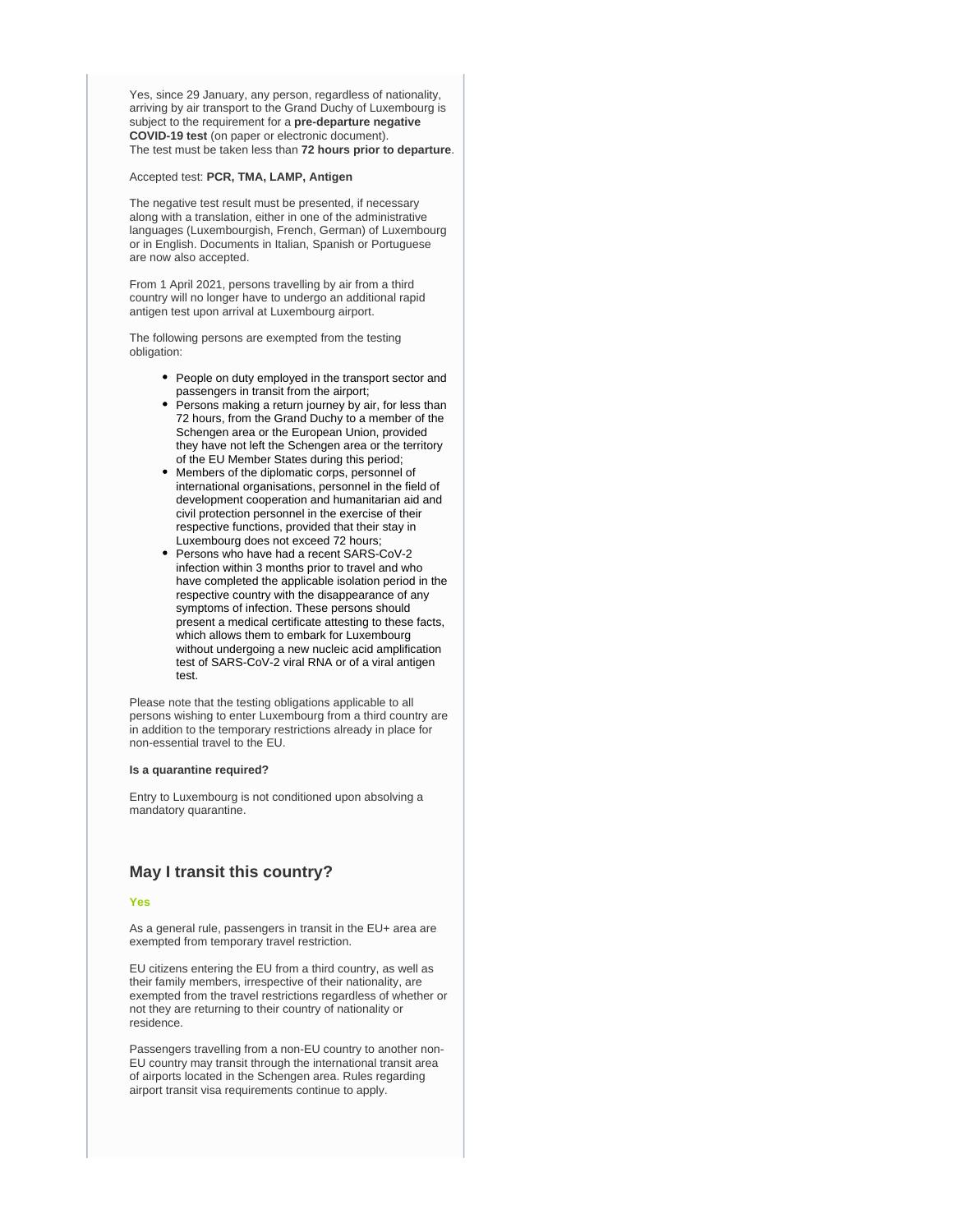#### **General measures**

An overview of the current measures is available in French, English, German and Luxembourgish on the website [Covid-](https://covid19.public.lu)[19.lu](https://covid19.public.lu)

# **Use of facemasks**

Wearing a facemask is mandatory:

- in case of indoor activities open to the public (for example shops and supermarkets) as well as on public transport;
- during gatherings that involve more than 4 people, both indoors and outdoors.

The following categories are exempted from the use of a mask:

- children under the age of 6;
- people with disabilities;
- speakers and religious actors during the exercise of their professional activities;
- theatre and film actors, musicians and dancers as long as they exercise their professional artistic activity;
- people who play sports, provided that it is exercised individually or in a group of no more than 2 people.

## **Physical Distancing**

A 2-metres physical distance is compulsory during a gathering of 4 to 10 people. This obligation does not apply:

- to people who are part of the same household or who live together;
- to public transport users;
- in outdoor markets.

In addition to the obligation of wearing a mask and maintaining a physical distance of at least 2 metres, the assignment of seats is compulsory for gatherings of more than 10 and up to 100 people. The assignment of seats is not mandatory in case of funerals, markets, museums, art centres, sports activities and demonstrations.

Source:<https://reopen.europa.eu/en/map/LUX/7001>

### 31.03.2021

**From an EU Member State or Schengen Associated Country, may I enter this country without being subject to extraordinary restrictions?**

**PARTIALLY**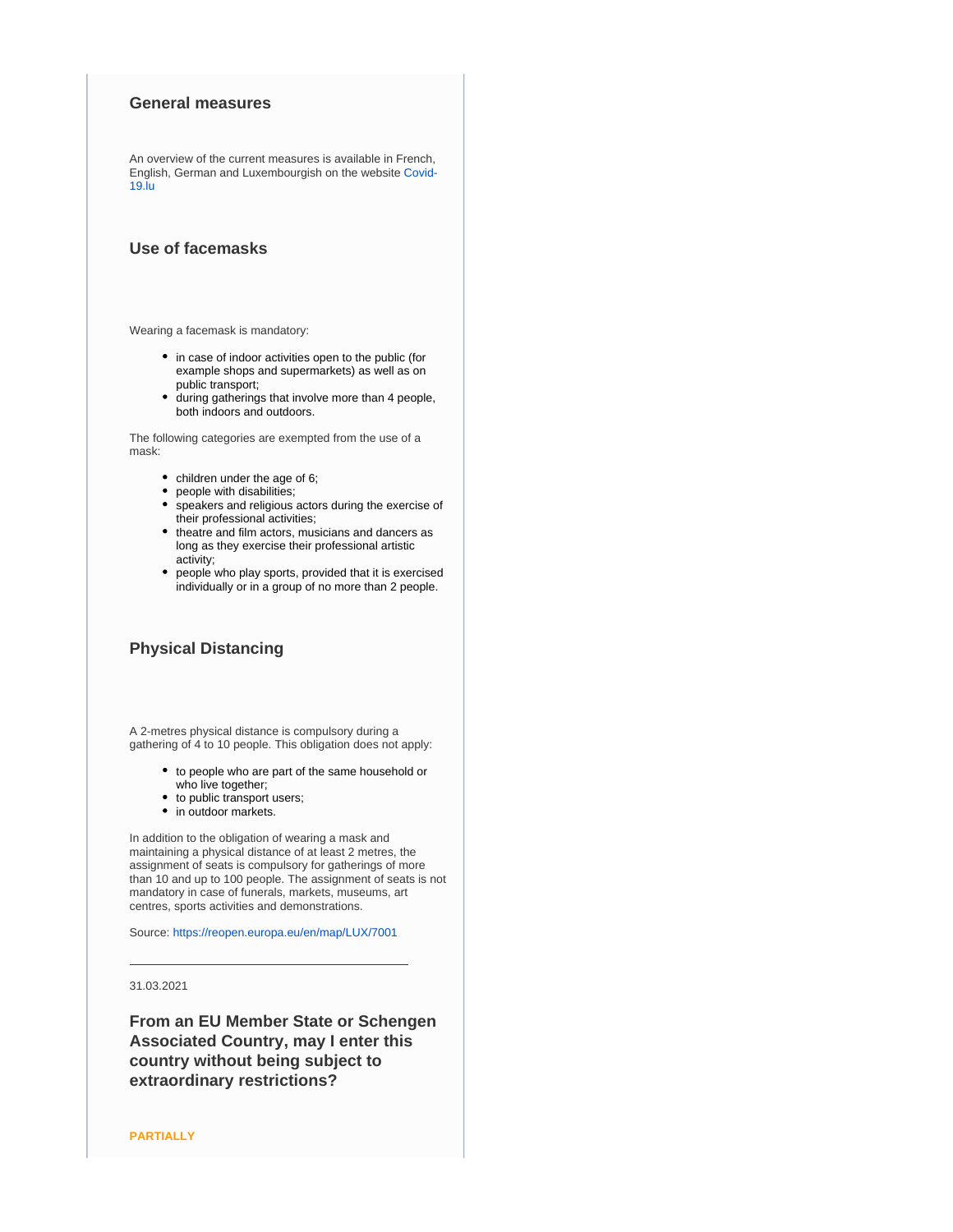#### **Is a coronavirus test required?**

All travellers arriving by air transport to the Grand Duchy of Luxembourg are subject to the requirement for a **predeparture negative PCR test**.

The test must be taken within **72 hours prior to departure**. Accepted test: PCR, TMA, LAMP, Antigen

Children aged 5 and under are exempted.

The negative test result must be presented, if necessary along with a translation, either in one of the administrative languages (Luxembourgish, French, German) of Luxembourg or in English. Documents in Italian, Spanish and Portuguese are also accepted.

The following persons are exempt from these obligations:

- People on duty employed in the transport sector and passengers in transit from the airport;
- Persons making a return journey by air, for less than 72 hours, from the Grand Duchy to a country which is a member of the Schengen area or the European Union, provided they have not left the Schengen area or the territory of the EU Member States during this period;
- Members of the diplomatic corps, personnel of international organizations and persons invited by these international organizations whose physical presence is required for the proper functioning of these organizations, military personnel, personnel in the field of development cooperation and humanitarian aid, and civil protection personnel in the exercise of their respective functions, provided that their stay in Luxembourg does not exceed 72 hours;
- Persons who have had a recent SARS-CoV-2 infection within 3 months prior to travel and who have completed the applicable isolation period in the respective country with the disappearance of any symptoms of infection. These persons may present a medical certificate attesting to these facts, which allows them to board a flight to Luxembourg without having to undergo a new nucleic acid amplification test of SARS-CoV-2 viral RNA or of a viral antigen test.

#### **Is a quarantine required?**

Entry to Luxembourg is not conditioned to a mandatory quarantine.

#### **Mandatory Travel Documentation**

All passengers travelling by air are required to fill in a passenger locator form.

**Find out more:** [covid19.public.lu](http://covid19.public.lu) [\(EN](https://covid19.public.lu/en/travellers/visiting-luxembourg.html) — [FR](https://covid19.public.lu/fr/voyageurs/visiter-luxembourg.html) — [DE](https://covid19.public.lu/de/reisende/luxemburg-besuchen.html) — [LU\)](https://covid19.public.lu/lb/reesen/letzebuerg-besichen.html)

#### **Contact Point for Luxembourg:**

For important medical questions concerning COVID-19, the Health Helpline (247-65533) is available from Monday to Friday between 8:00 and 18:00; on weekends between 10:00 and 18:00. Additional hotlines and contacts are available [\(EN](https://covid19.public.lu/en/support/contact.html) —  $FR - DE - LU$  $FR - DE - LU$  $FR - DE - LU$  $FR - DE - LU$ ).

[Documents you need to travel in Europe](https://europa.eu/youreurope/citizens/travel/entry-exit/index_en.htm)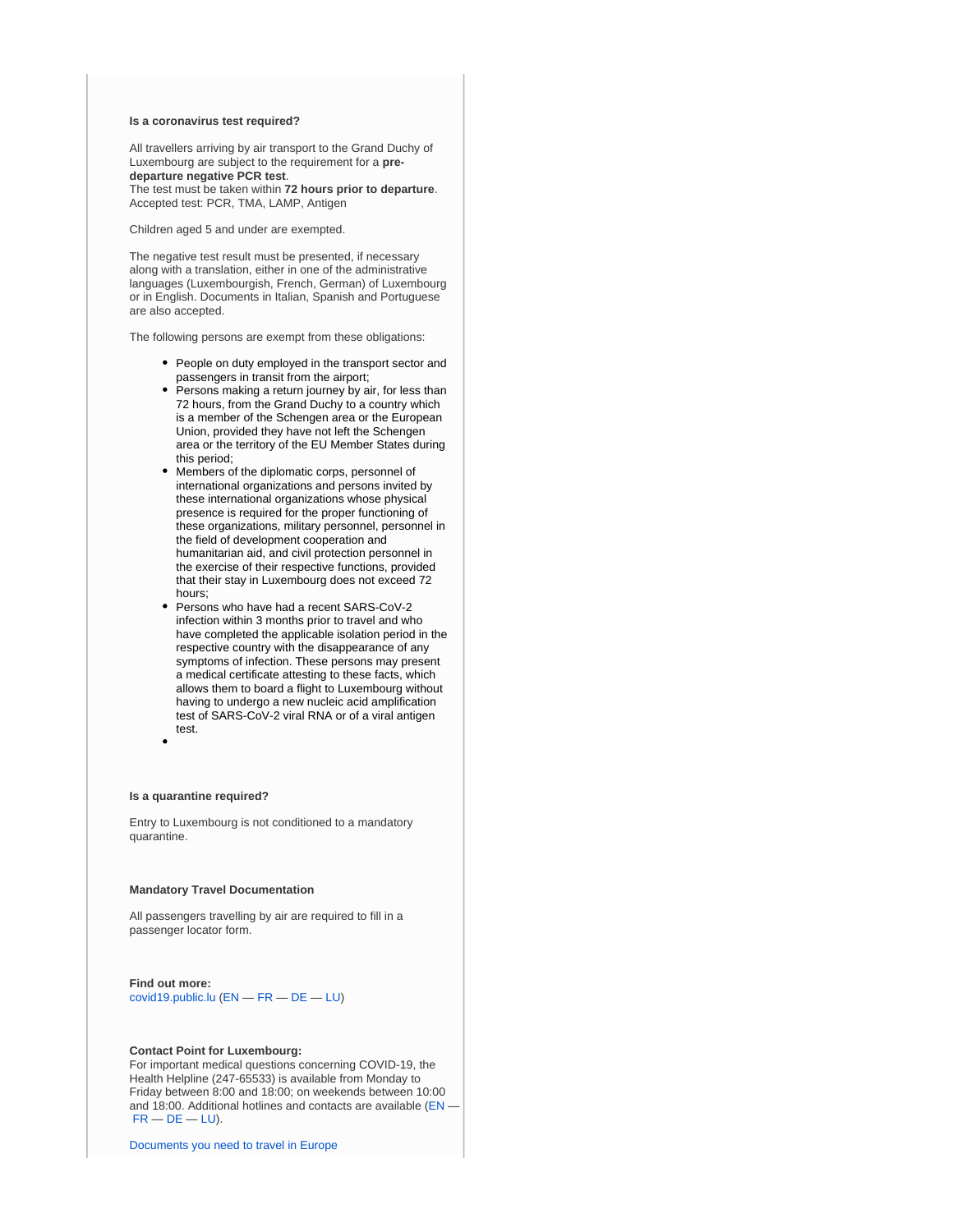**What are the rules to enter this country from outside an EU Member State or Schengen Associated country?**

Third-country nationals may no longer enter the territory of the Grand Duchy until 31 March 2021 (inclusive).

These travel restrictions are waived for people resident in the following third countries:

- Australia
- China, Hong Kong and Macao (subject to reciprocity at European Union level)
- New Zealand
- Ruanda
- South Korea
- Singapore
- Thailand

The following categories of third-country nationals are also exempted:

- 1. Nationals of third countries who have long-term resident status in accordance with European Directive 2003/109/EC as well as any other person with a right of residence in accordance with European directives, and the national law of a Member State of the European Union and the countries associated with the Schengen area, or who hold a long-term national visa from one of the above-mentioned States;
- 2. Health professionals, health researchers and professionals involved in the care of the elderly;
- 3. Cross-border workers;
- 4. Seasonal workers in agriculture;
- 5. People employed in the transport sector;
- 6. Members of the diplomatic corps, personnel of international organisations, military personnel, personnel in the field of development cooperation and humanitarian aid, and civil defence personnel in the exercise of their respective functions;
- 7. Transit passengers;
- 8. Passengers travelling for urgent and duly justified family reasons;
- 9. Sailors;
- 10. Persons wishing to apply for international protection;
- 11. Third-country nationals travelling for study purposes;
- 12. Highly qualified third-country workers if their employment is economically necessary and their work cannot be postponed or carried out from abroad.

The persons referred to in points 8°, 10° and 11° of the categories of persons listed above must have a specific certificate. To this end, they must make an express request by e-mail to [service.visas@mae.etat.lu.](mailto:service.visas@mae.etat.lu) For further information please contact the Passport, Visa and Legalization Office by e-mail: [service.visas@mae.etat.lu](mailto:service.visas@mae.etat.lu) or by telephone: 247-88300.

#### **Is a coronavirus test required?**

From 29 January until 31 March 2021 included, any person, regardless of their nationality, aged 6 or over, travelling by air transport to the Grand Duchy of Luxembourg, must present a negative result (on paper or electronic document) of a nucleic acid amplification test of SARS-CoV-2 viral RNA (either by PCR, TMA or LAMP method) or of a viral antigen test (rapid test)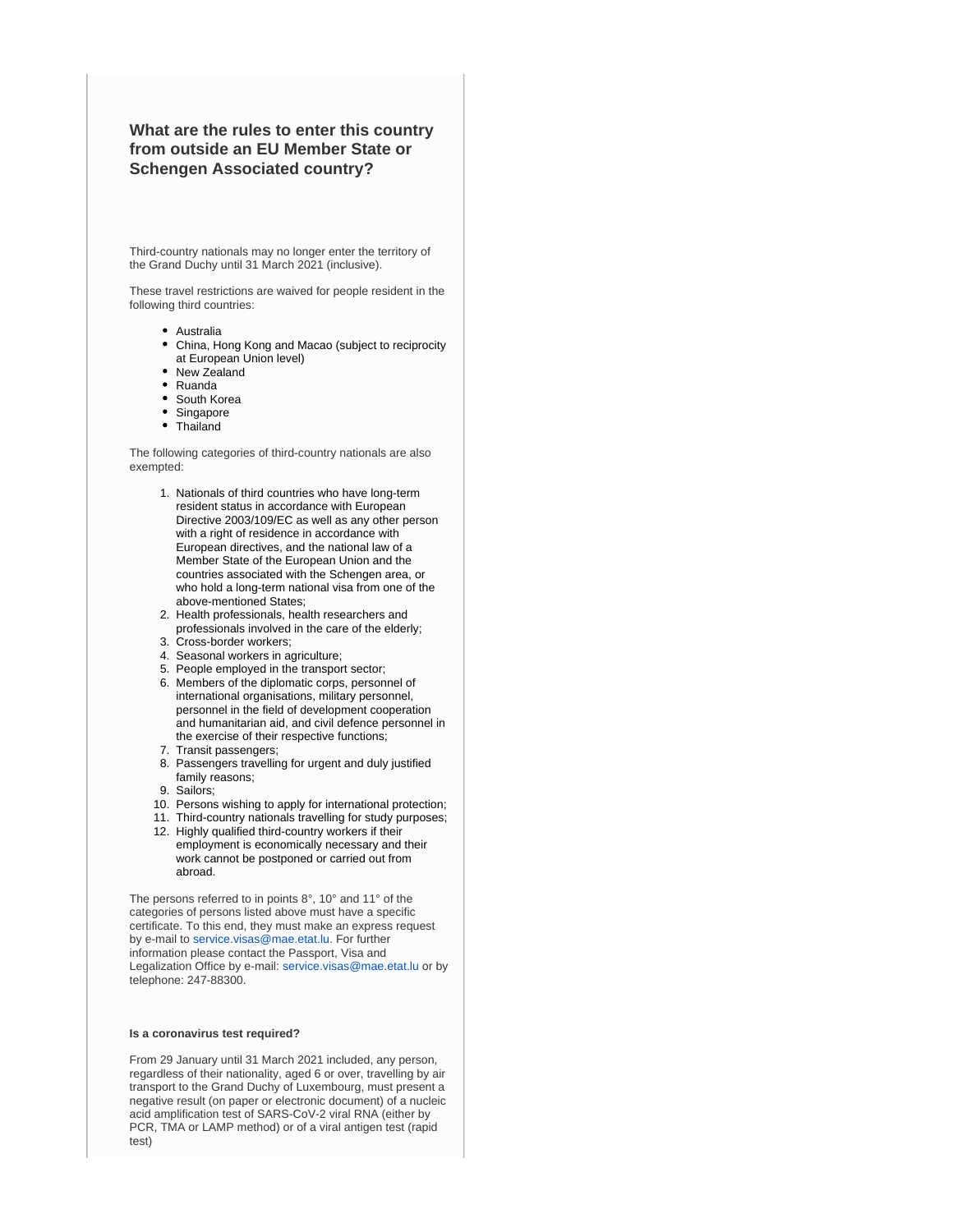The test should be carried out within 72 hours before take-off. The negative test result must be presented, if necessary along with a translation, either in one of the administrative languages (Luxembourgish, French, German) of Luxembourg or in English. Documents in Italian, Spanish or Portuguese are now also accepted.

In addition, any person travelling by air from a third country will have to undergo an additional viral rapid antigen test on arrival at Luxembourg airport. This obligation also applies in the case of transit.

The obligation to present a negative test on boarding, and to submit to an additional test on arrival, also applies to persons residing in Australia, South Korea, New Zealand, Rwanda, Singapore and Thailand.

The following persons are exempted from the testing obligation:

- People on duty employed in the transport sector and passengers in transit from the airport;
- Persons making a return journey by air, for less than 72 hours, from the Grand Duchy to a member of the Schengen area or the European Union, provided they have not left the Schengen area or the territory of the EU Member States during this period;
- Members of the diplomatic corps, personnel of international organisations, personnel in the field of development cooperation and humanitarian aid and civil protection personnel in the exercise of their respective functions, provided that their stay in Luxembourg does not exceed 72 hours;
- Persons who have had a recent SARS-CoV-2 infection within 3 months prior to travel and who have completed the applicable isolation period in the respective country with the disappearance of any symptoms of infection. These persons should present a medical certificate that allows them to embark for Luxembourg without undergoing a new nucleic acid amplification test of SARS-CoV-2 viral RNA or of a viral antigen test.

#### **Is a quarantine required?**

If you choose not to take a rapid antigen test on arrival, you are required to undergo a 14-day quarantine, which can be terminated if a negative test result is provided during that time.

#### **May I transit this country?**

#### **YES**

As a general rule, passengers in transit in the EU+ area are exempted from temporary travel restriction.

EU citizens entering the EU from a third country, as well as their family members, irrespective of their nationality, are exempted from the travel restrictions regardless of whether or not they are returning to their country of nationality or residence.

Passengers travelling from a non-EU country to another non-EU country may transit through the international transit area of airports located in the Schengen area. Rules regarding airport transit visa requirements continue to apply.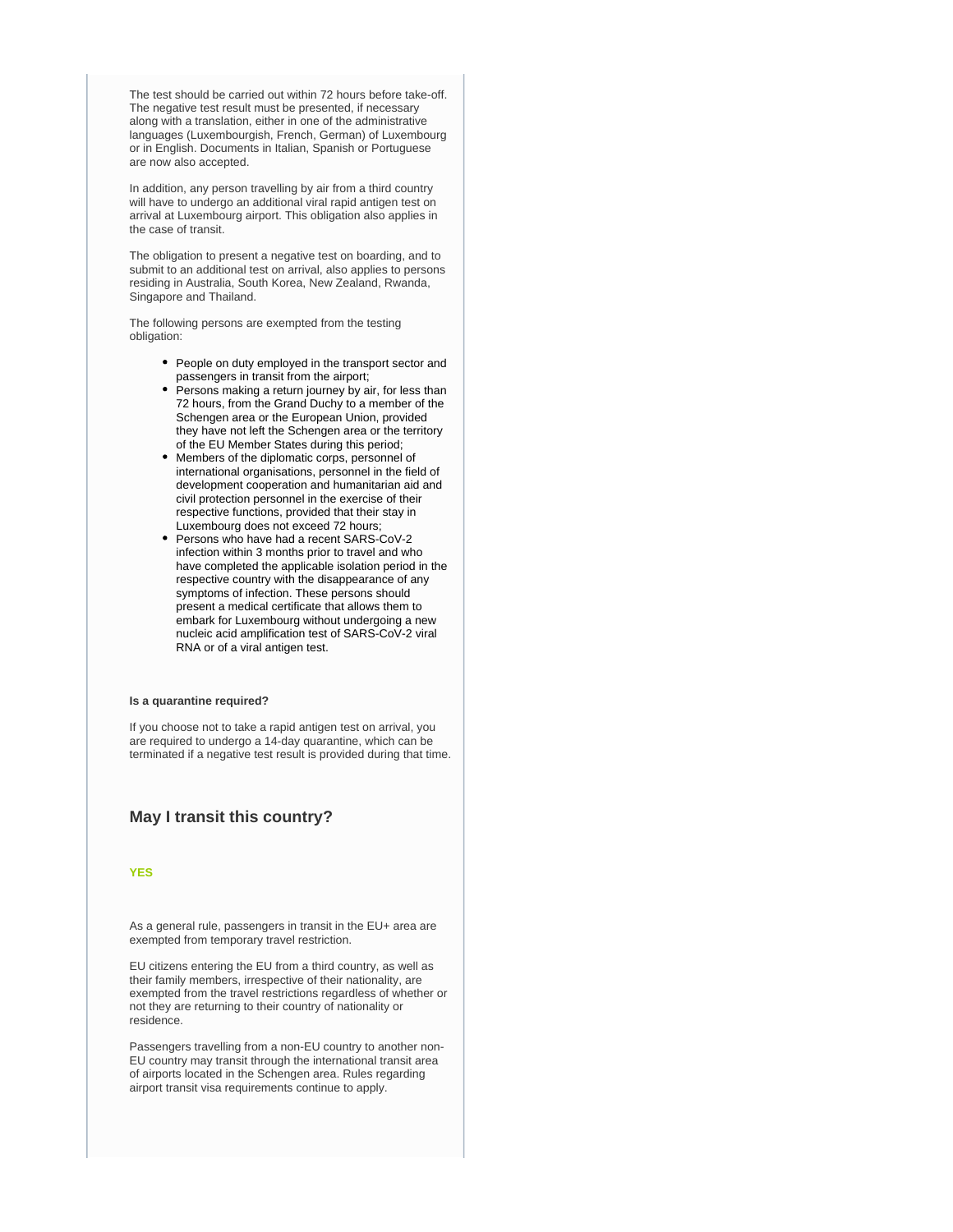## **General measures**

An overview of the current measures is available in French, English, German and Luxembourgish on the website [Covid-](https://covid19.public.lu/)[19.lu](https://covid19.public.lu/)

[Health cover for temporary stays](https://europa.eu/youreurope/citizens/health/unplanned-healthcare/temporary-stays/index_en.htm)

# **Use of facemasks**

Wearing a facemask is mandatory:

- in case of indoor activities open to the public (for example shops and supermarkets) as well as on public transport;
- during gatherings that involve more than 4 people, both indoors and outdoors.

The following categories are exempted from the use of a mask:

- children under the age of 6;
- people with disabilities;
- $\bullet$ speakers and religious actors during the exercise of their professional activities;
- theatre and film actors, musicians and dancers as long as they exercise their professional artistic activity;
- people who play sports, provided that it is exercised individually or in a group of no more than 2 people.

# **Physical Distancing**

A 2-metres physical distance is compulsory during a gathering of 4 to 10 people. This obligation does not apply:

- to people who are part of the same household or who live together;
- to public transport users;
- in outdoor markets.

In addition to the obligation of wearing a mask and maintaining a physical distance of at least 2 metres, the assignment of seats is compulsory for gatherings of more than 10 and up to 100 people. The assignment of seats is not mandatory in case of funerals, markets, museums, art centres, sports activities and demonstrations.

Source:<https://reopen.europa.eu/en/map/LUX/7001>

28.01.2021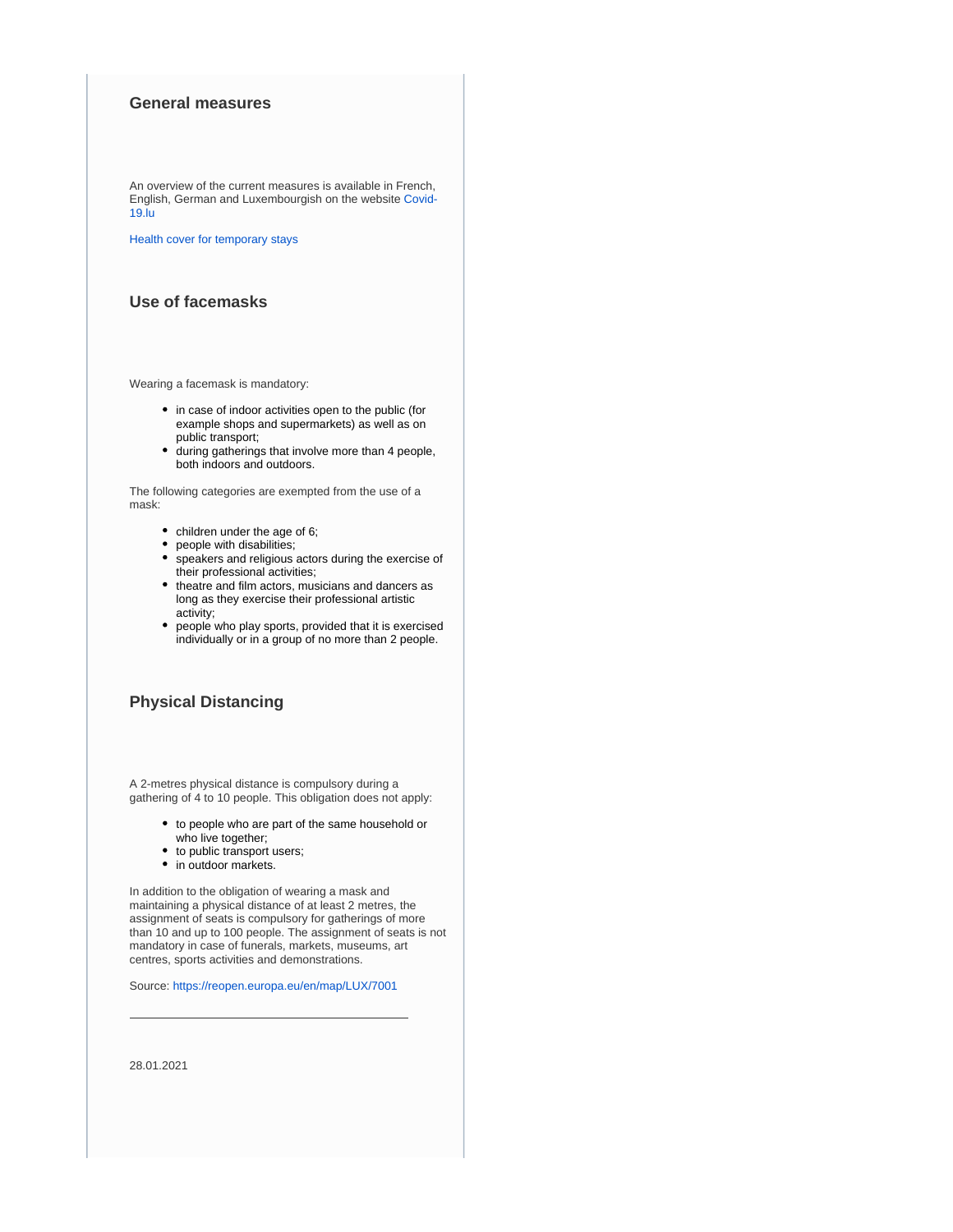**From an EU Member State or Schengen Associated Country, may I enter this country without being subject to extraordinary restrictions?**

#### **YES**

Luxembourg adopts its own national classification of risk areas, hence travel restrictions for Luxembourg are not based on the common "EU Traffic Lights" map.

Nationals of an EU country or one of the Schengen Area associated countries, as well as Nationals of San Marino, Andorra, Monaco and the Vatican/Holy See, are free to enter the European Union, irrespective of the purpose of their stay and not only to return to their home.

#### **Is a coronavirus test required?**

No, it is not required to show the negative result of a Covid-19 test before entering Luxembourg. Nevertheless, passengers arriving by air can be tested free of charge at Luxembourg Airport on a voluntary basis or at one of the eight test stations in the country through appointment on [www](https://covid19.public.lu/en/testing.html) [.covidtesting.lu,](https://covid19.public.lu/en/testing.html) provided that a Luxembourg social security number (CNS number) is available.

#### **Is a quarantine required?**

No, it is not required to undergo a mandatory quarantine upon entry. A 10-day isolation will be applied only in case of a positive COVID-19 test result.

#### **Find out more:** [covid19.public.lu](https://covid19.public.lu/en/travellers/visiting-luxembourg.html)

# **Contact Point for Luxembourg:**

For important medical questions concerning COVID-19, the Health Helpline (247-65533) is available from Monday to Friday between 8:00 and 18:00; on weekends between 10:00 and 18:00. Additional [Hotlines and contacts](https://covid19.public.lu/en/support/contact.html) are available.

[Documents you need to travel in Europe](https://europa.eu/youreurope/citizens/travel/entry-exit/index_en.htm)

# **What are the rules to enter this country from outside an EU Member State or Schengen Associated country?**

As of 1 January 2021, the UK is considered a third country with regards to temporary restrictions on non-essential travel to the EU. Passengers returning to Luxembourg from the UK must meet the following conditions: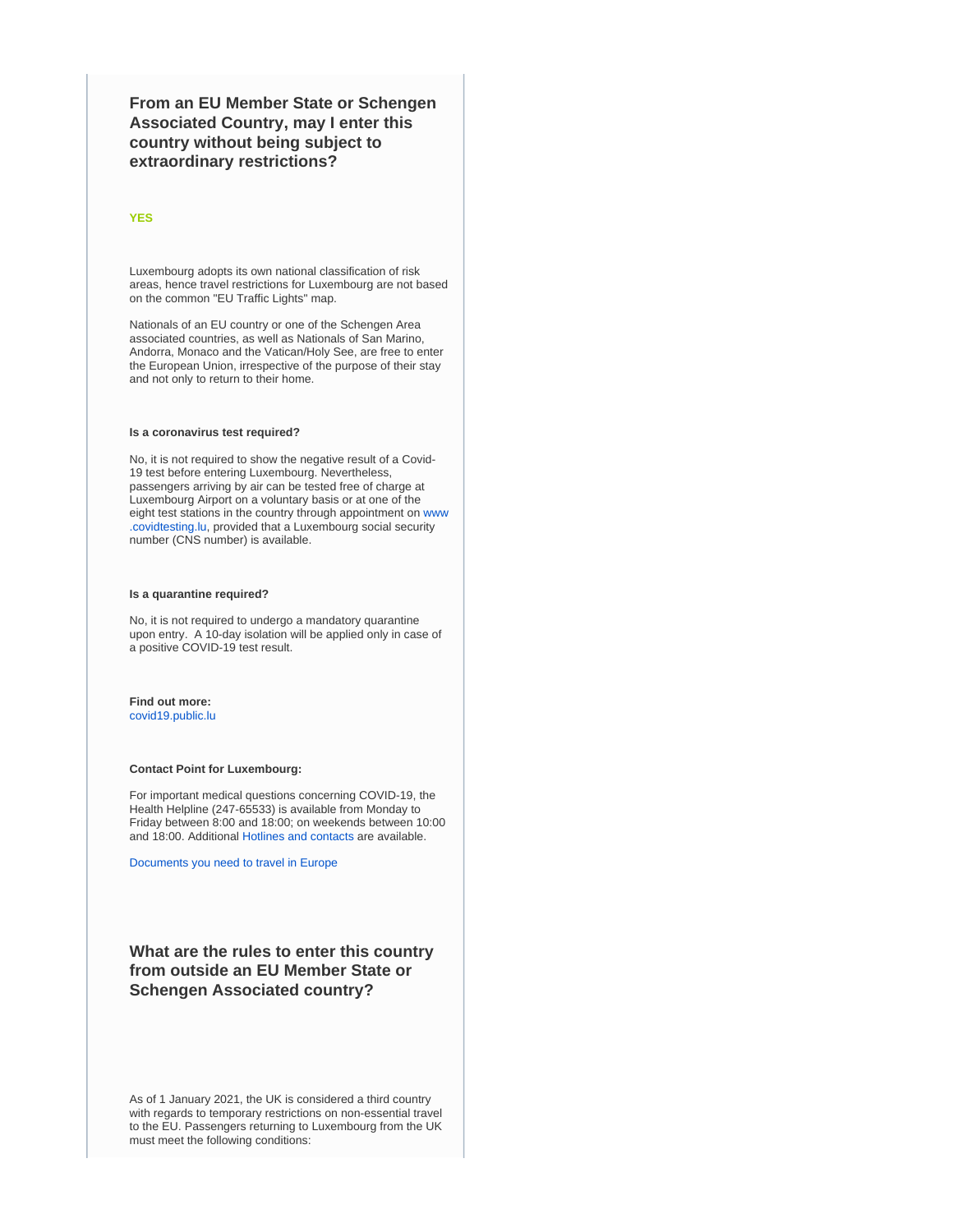- be in possession of a negative PCR test taken less than 48 hours ago;
- be in possession of a negative PCR test dated between 48 and 72 hours. These persons must undergo a new PCR test upon arrival at Luxembourg airport and must place themselves into quarantine until a negative test result has been received.

Alternatively, antigen tests are accepted under the same conditions as outlined above.

Additional information is available on [mae.lu](https://londres.mae.lu/en/actualites/2020/levee-suspension-temp-uk-lu.html)

\_\_\_\_\_\_\_\_\_\_\_\_\_\_\_\_\_\_\_\_

Third-country nationals coming from **Australia**, **China, Hong Kong and Macao** (subject to confirmation of reciprocity at EU level), **Japan, New Zealand, Ruanda, Singapore, South Korea and Thailand**, are allowed to enter the territory of Luxembourg without the necessity to provide a negative test result. These travellers are required to hold official documents proving their residence in one of these countries (residence permit, residence certificate, work permit, etc.), translated into one of the administrative languages of Luxembourg or into English.

Third-country nationals who do not belong to the previous categories are not allowed to enter Luxembourg.

Some exceptions apply for the following categories:

- 1. third-country nationals who have the status of longterm resident in accordance with European Directive 2003/109/EC and anyone who holds a national longterm visa.
- 2. health professionals, health researchers and professionals involved in the care of old people;
- 3. cross-border workers;
- 4. seasonal workers in the agricultural sector;
- 5. people working in the transport sector;
- 6. members of the diplomatic corps, military personnel and similar categories;
- 7. passengers in transit;
- 8. passengers travelling for duly justified urgent family reasons;
- 9. sailors;
- 10. people looking for international protection or travelling for humanitarian reasons;
- 11. third-country nationals travelling for study purposes;
- 12. highly-qualified workers from third countries if their employment is necessary in economic terms and their work cannot be postponed or carried out from abroad.

People who travel for family, work and study reasons (points 8, 11 and 12 of the previous list) must present a specific attestation. They must apply for this by sending a specific application by e-mail to the Passport, Visa and Legalisation Office [\(service.visas@mae.etat.lu](mailto:service.visas@mae.etat.lu)). For further information, please contact the Passport, Visa and Legalisation Office by e-mail [\(service.visas@mae.etat.lu\)](mailto:service.visas@mae.etat.lu) or by phone ((+352) 247- 88300).

Apart from third-country nationals who belong to points 5,6 (including their family members) and 7 of the previous list, all the other travellers from the age of 11 belonging to the abovementioned list, must present before boarding the negative result of a SARS-CoV-2 test, carried out less than 72 hours before the flight departure. The result of the biological test must be presented together with a translation into one of Luxembourg three administrative languages or English.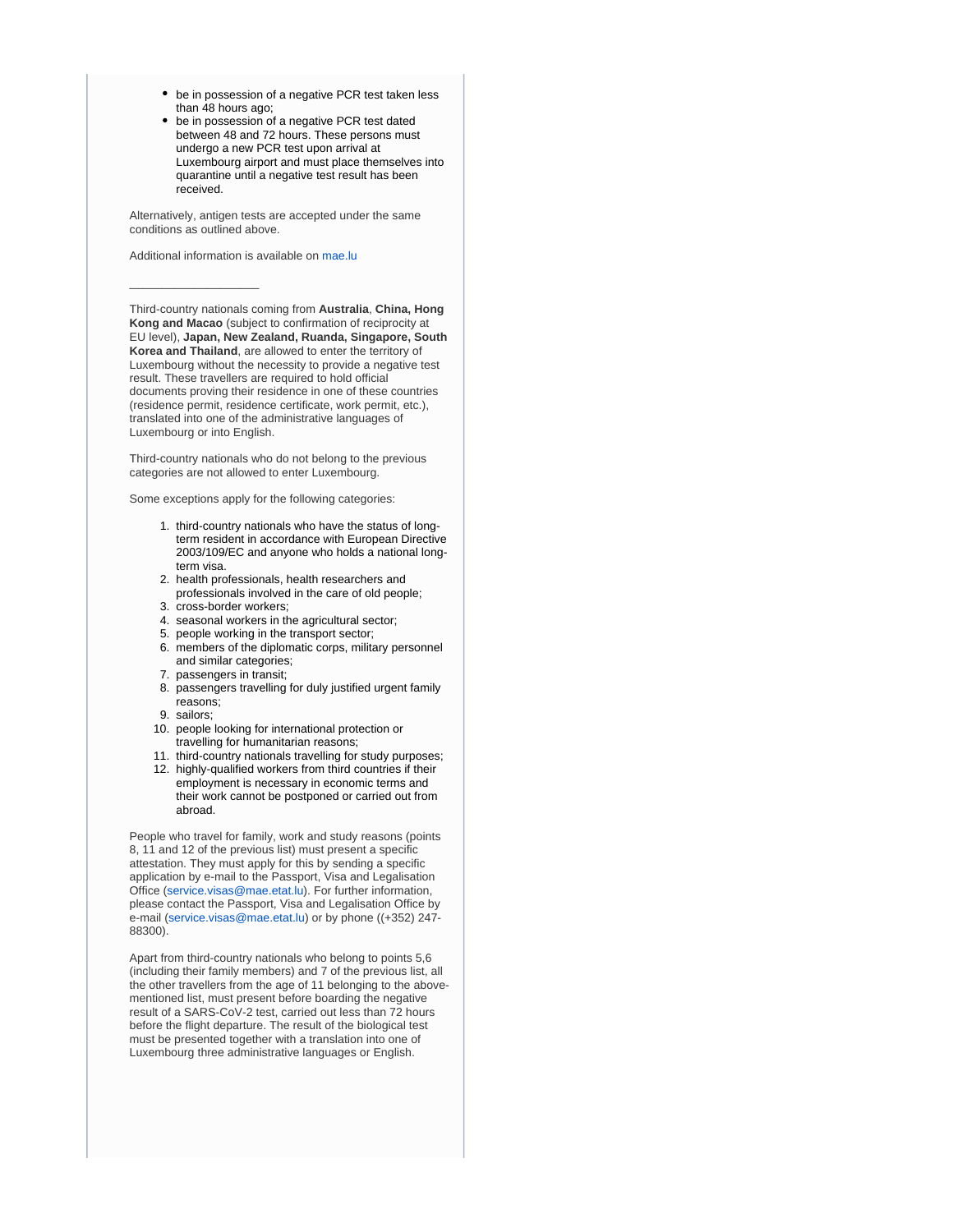Third-country nationals who are also family members of a European Union citizen or of a national of a Schengen Area associated country are free to enter, irrespective of the purpose of their stay, provided that they show a specific attestation issued by the Luxembourgish authorities for the purpose of a short visit or also a letter demonstrating the family reunification or a residence permit.

**To know more:**

[Guichet.lu](https://guichet.public.lu/)

[Visit Luxembourg](https://covid19.public.lu/en/travellers/visiting-luxembourg.html)

# **May I transit this country?**

**YES**

### **General measures**

An overview of the current measures is available in French, English, German and Luxembourgish on [Covid-19 measures](https://covid19.public.lu/fr/toolbox/mesures-vigueur.html)  [after 11.01.2021](https://covid19.public.lu/fr/toolbox/mesures-vigueur.html)

**[Health cover for temporary stays](https://europa.eu/youreurope/citizens/health/unplanned-healthcare/temporary-stays/index_en.htm)**

### **Use of facemasks**

Wearing a facemask is mandatory:

- in case of indoor activities open to the public (for example shops and supermarkets) as well as on public transport;
- during gatherings that involve more than 4 people, both indoors and outdoors.

The following categories are exempted from the use of a mask:

- children under the age of 6;
- people with disabilities;
- speakers and religious actors during the exercise of their professional activities;
- theatre and film actors, musicians and dancers as long as they exercise their professional artistic activity;
- people who play sports, provided that it is exercised individually or in a group of no more than 2 people.

# **Physical Distancing**

A 2-metres physical distance is compulsory during a gathering of 4 to 10 people. This obligation does not apply: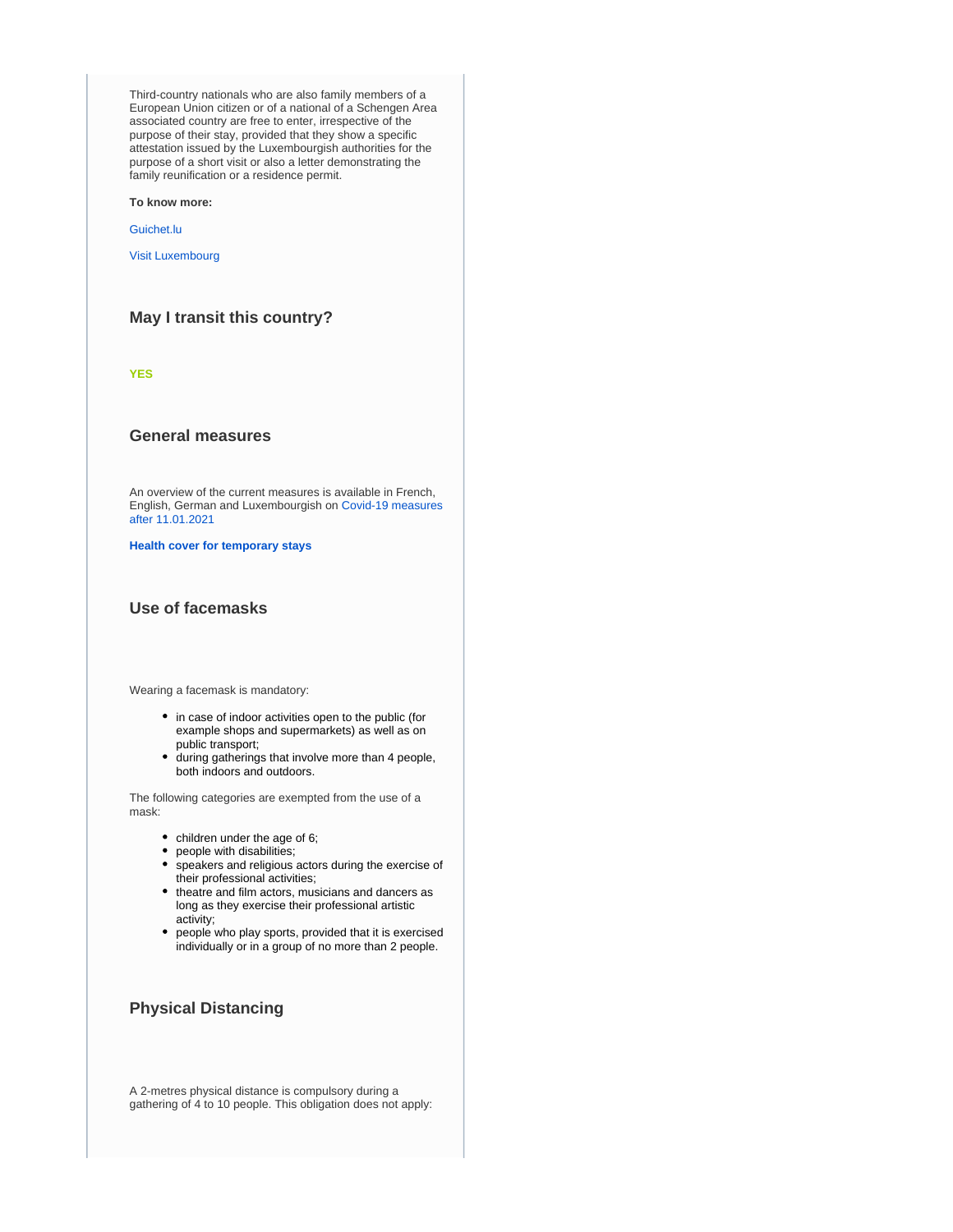- to people who are part of the same household or who live together;
- to public transport users; • in outdoor markets.

In addition to the obligation of wearing a mask and maintaining a physical distance of at least 2 metres, the assignment of seats is compulsory for gatherings of more than 10 and up to 100 people. The assignment of seats is not mandatory in case of funerals, markets, museums, art centres, sports activities and demonstrations.

16.12.2020

# **From an EU Member State or Schengen Associated Country, may I enter this country without being subject to extraordinary restrictions?**

#### **YES**

Nationals of an EU country or one of the Schengen Area associated countries, as well as Nationals of the United Kingdom, San Marino, Andorra, Monaco and the Vatican /Holy See, are free to enter the European Union, irrespective of the purpose of their stay and not only to return to their home. These people do not need to produce a negative test before entering the Grand Duchy.

# **What are the rules to enter this country from outside an EU Member State or Schengen Associated country?**

Third-country nationals coming from **Australia**, **China, Hong Kong and Macao** (subject to confirmation of reciprocity at EU level), **Japan, New Zealand, Ruanda, Singapore, South Korea, Thailand and Uruguay**, are allowed to enter the territory of Luxembourg without the necessity to provide a negative test result. These travellers are required to hold official documents proving their residence in one of these countries (residence permit, residence certificate, work permit, etc.), translated into one of the administrative languages of Luxembourg or into English.

Until 31/12/2020 (inclusive), third-country nationals who do not belong to the previous categories are not allwed to enter Luxembourg.

Some exceptions apply for the following categories: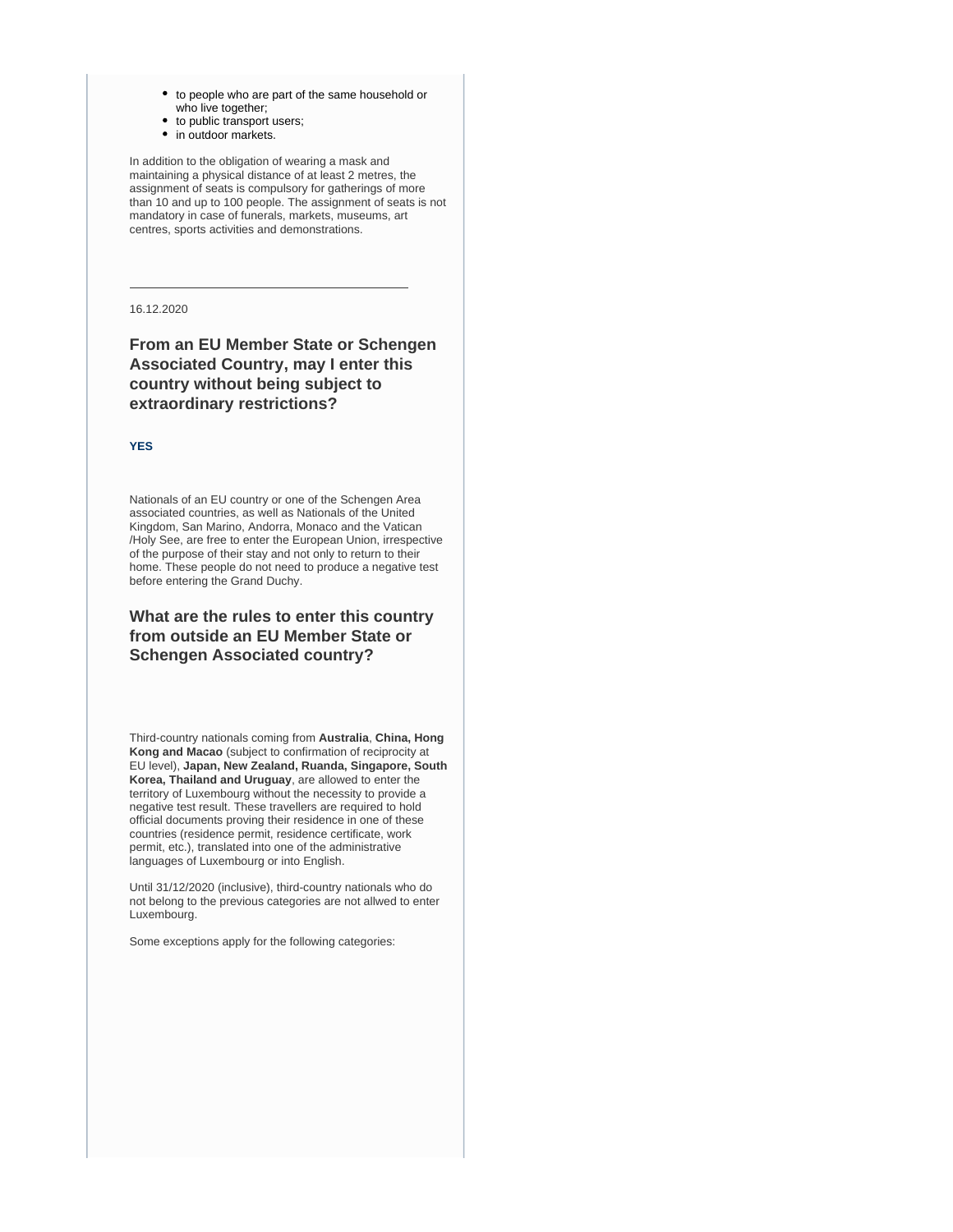- 1. third-country nationals who have the status of longterm resident in accordance with European Directive 2003/109/EC and anyone who holds a national longterm visa.
- 2. health professionals, health researchers and professionals involved in the care of old people;
- 3. cross-border workers;
- 4. seasonal workers in the agricultural sector;
- 5. people working in the transport sector; 6. members of the diplomatic corps, military personnel and similar categories;
- 7. passengers in transit;
- 8. passengers travelling for duly justified urgent family reasons;
- 9. sailors;
- 10. peoole looking for international protection or travelling for humanitarian reasons;
- 11. third-country nationals travelling for study purposes;
- 12. highly-qualified workers from third countries if their employment is necessary in economic terms and their work cannot be postponed or carried out from abroad.

People who travel for family, work and study reasons (points 8, 11 and 12 of the previous list) must present a specific attestation. They must apply for this by sending a specific application by e-mail to the Passport, Visa and Legalisation Office [\(service.visas@mae.etat.lu](mailto:service.visas@mae.etat.lu)). For further information, please contact the Passport, Visa and Legalisation Office by e-mail [\(service.visas@mae.etat.lu\)](mailto:service.visas@mae.etat.lu) or by phone ((+352) 247- 88300).

Apart from third-country nationals who belong to points 5,6 (including their family members) and 7 of the previous list, all the other travellers from the age of 11 belonging to the abovementioned list, must present before boarding the negative result of a SARS-CoV-2 test, carried out less than 72 hours before the flight departure. The result of the biological test must be presented together with a translation into one of Luxembourg three administrative languages or English.

Third-country nationals who are also family members of a European Union citizen or of a national of the United Kingdom or a Schengen Area associated country are free to enter, irrespective of the purpose of their stay, provided that they show a specific attestation issued by the Luxembourgish authorities for the purpose of a short visit or also a letter demonstrating the family reunification or a residence permit.

# **May I transit this country?**

**YES**

**To know more:**

[Guichet.lu](https://guichet.public.lu/)

[Visit Luxembourg](https://covid19.public.lu/en/travellers/visiting-luxembourg.html)

## **Find out more:**

[covid19.public.lu](https://covid19.public.lu/en/travellers/visiting-luxembourg.html)

08.10.2020

**Entry Restrictions**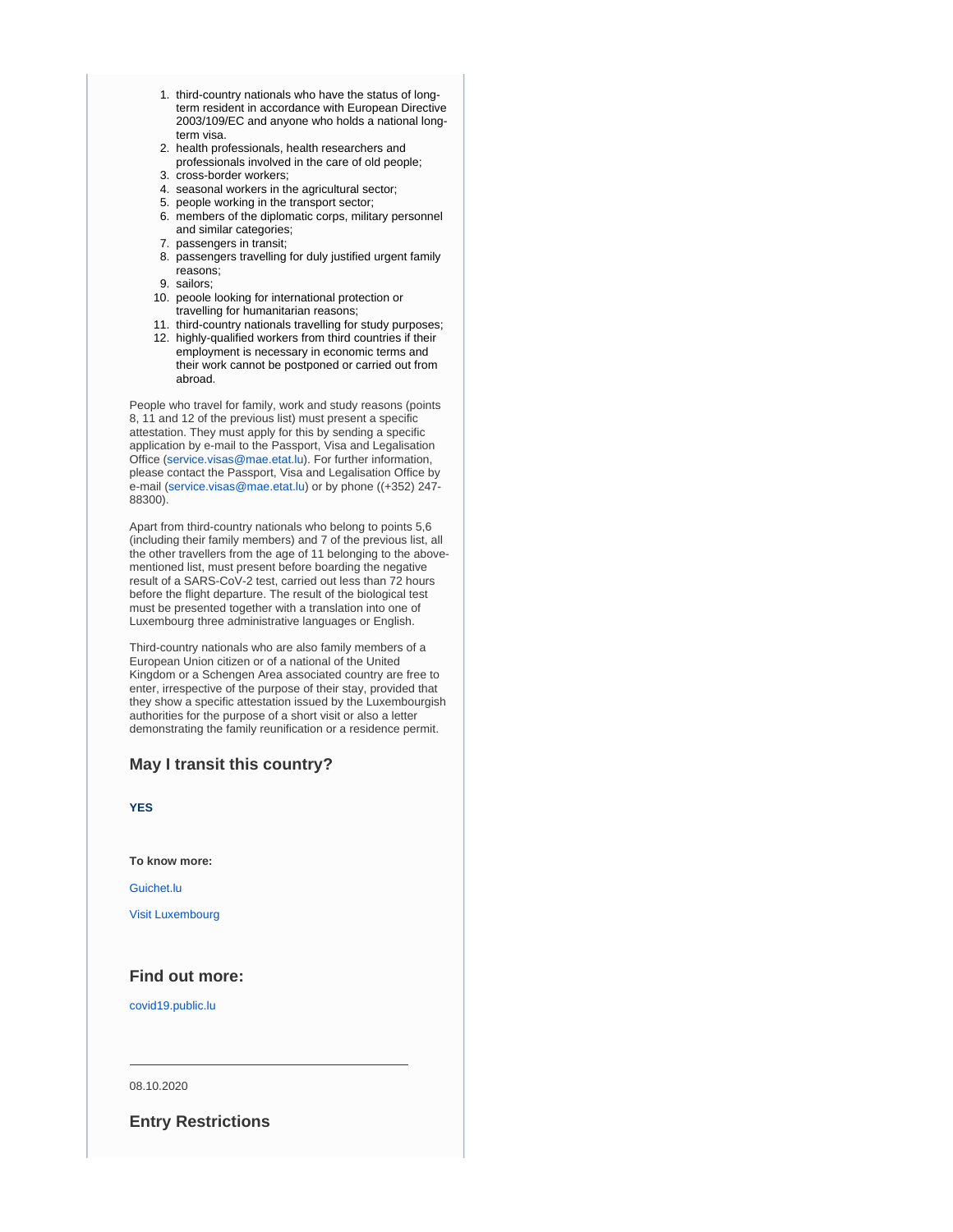Travelling to Luxembourg from EU+ countries is allowed without restrictions.

EU+ comprises EU Member States plus Norway, Switzerland, Iceland, Liechtenstein, Andorra, Monaco, Vatican City State and the Republic of San Marino.

# **Travelling from Luxembourg or returning to Luxembourg**

Some countries are submitting travellers coming from the Grand Duchy of Luxembourg to a quarantine (which may last between 5 and 14 days) or are asking for a recent negative COVID-19 test. For the summer holiday period, the State offers one free COVID-19 test per person ahead of, as well as after, a trip or stay abroad for tourism. More information are available on **["Covidtest travels"](https://gouvernement.lu/en/actualites/toutes_actualites/communiques/2020/07-juillet/29-covidtest-voyage.html)** and **[guichet.lu](https://guichet.public.lu/fr/citoyens/sante-social/coronavirus/test-voyage-sejour-etranger.html)**

Luxembourgish citizens who are currently abroad may reach the Ministry of Foreign and European Affairs on (+352) 247 82300 or by email at [assistance.consulaire@mae.etat.lu,](mailto:assistance.consulaire@mae.etat.lu) in case of an emergency.

#### **Third-country nationals coming from outside the EU and Norway, Switzerland, Iceland and Liechtenstein**

Third-country nationals who are resident in Australia, Canada, China (subject to confirmation of reciprocity at EU level), Georgia, Japan, New Zealand, South Korea, Thailand and Tunisia, are allowed to enter the territory of Luxembourg. These travellers are required to hold official documents proving their residence in one of these countries (residence permit, residence certificate, work permit, etc.), translated into one of the administrative languages of Luxembourg or into English.

Since 12/08/2020, any third-country national from the age of eleven who come from countries other then the abovementioned ones, including people holding a residence permit (also temporary), wishing to travel by air transport to the territory of Luxembourg, must present before boarding the negative result of a SARS-CoV-2 test, carried out less than 48 hours before the flight departure.

### **Mandatory Travel Documentation**

No additional document is required.

#### **Find out more:**

[gouvernement.lu](https://gouvernement.lu/en.html)

#### **Find out more:**

[Guichet.lu](https://guichet.public.lu/)

15.09.2020

#### **Travelling to Luxembourg**

Travelling to and from EU countries is allowed without restrictions.

Travelling to and from Norway, Switzerland, Iceland and Liechtenstein, as well as the United Kingdom, is allowed without restrictions.

**Third-country nationals**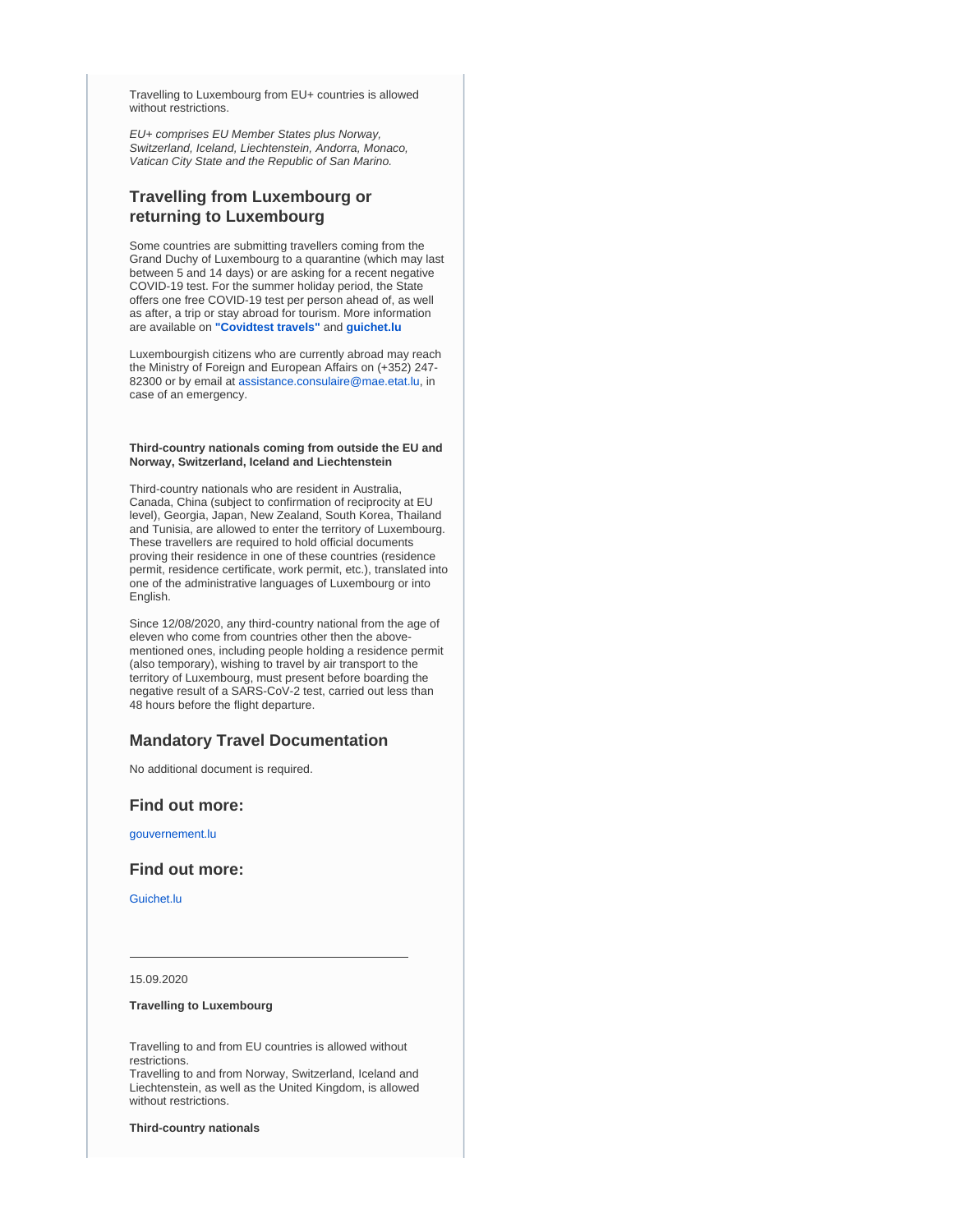The ban on the entry of third-country nationals into the territory of Luxembourg is extended until 15 September 2020 included. Since 1 July 2020, third-country nationals who are resident in one of the following countries are authorised to enter the territory of Luxembourg: Australia; Canada; China (subject to confirmation of reciprocity at EU level); Georgia; Japan; New Zealand; Rwanda; South Korea; Thailand; Tunisia; Uruguay. These travellers will need official documents proving their residence in one of these countries (residence permit, residence certificate, work permit, etc.). These documents must be accompanied by a translation into one of the administrative languages of Luxembourg or into English. Since 12 August, any third-country national aged eleven or over, including persons holding a temporary residence permit or a residence permit, wishing to travel by air transport to the Grand Duchy of Luxembourg from a non-EU third country not appearing on the aforementioned list of third countries, must present before boarding the negative result of a biological examination looking for the viral RNA of SARS-CoV-2, carried out less than 48 hours before the flight departure. More information are available at [https://guichet.public.lu](https://guichet.public.lu/en/actualites/2020/juillet/17-nouvelles-mesures-entree-ressortissant-tiers.html)

#### **Travelling from Luxembourg or returning to Luxembourg**

Some countries are submitting travellers coming from the Grand Duchy of Luxembourg to a quarantine (which may last between 5 and 14 days) or are asking for a recent negative COVID-19 test. For the summer holiday period, the State offers one free COVID-19 test per person ahead of, as well as after, a trip or stay abroad for tourism. More information are available on **["Covidtest travels"](https://gouvernement.lu/en/actualites/toutes_actualites/communiques/2020/07-juillet/29-covidtest-voyage.html)** and **[guichet.lu](https://guichet.public.lu/fr/citoyens/sante-social/coronavirus/test-voyage-sejour-etranger.html)**

Luxembourgish citizens who are currently abroad may reach the Ministry of Foreign and European Affairs on (+352) 247 82300 or by email at [assistance.consulaire@mae.etat.lu,](mailto:assistance.consulaire@mae.etat.lu) in case of an emergency.

**Rules and Exceptions** None.

**Mandatory Travel Documentation** No.

**Links to national sources** [gouvernement.lu](https://gouvernement.lu/en.html)

[Driving abroad](https://europa.eu/youreurope/citizens/travel/driving-abroad/index_en.htm)

Source:<https://reopen.europa.eu/en/map/LUX>